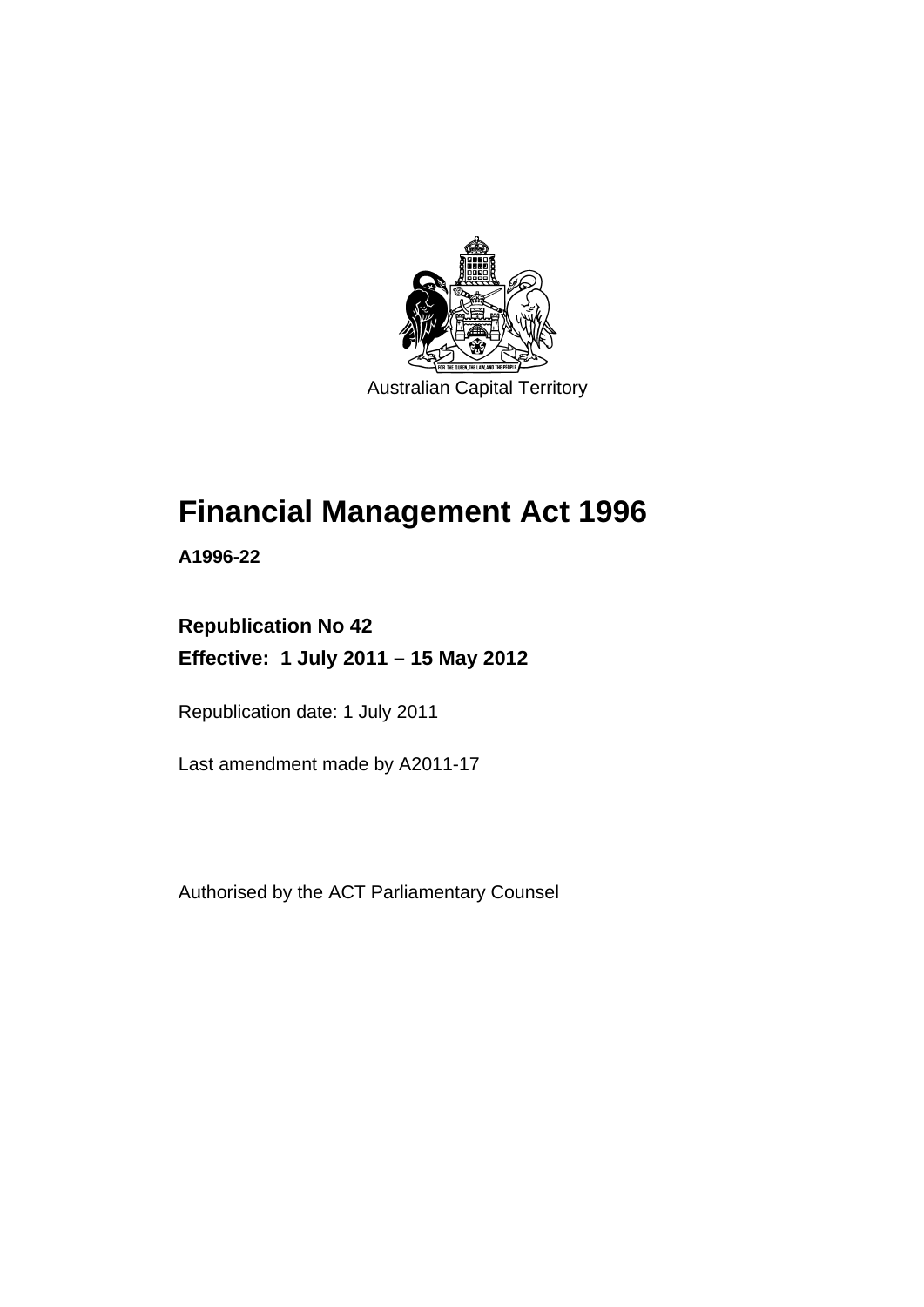#### **About this republication**

#### **The republished law**

This is a republication of the *Financial Management Act 1996* (including any amendment made under the *Legislation Act 2001*, part 11.3 (Editorial changes)) as in force on 1 July 2011*.* It also includes any commencement, amendment, repeal or expiry affecting this republished law to 1 July 2011.

The legislation history and amendment history of the republished law are set out in endnotes 3 and 4.

#### **Kinds of republications**

The Parliamentary Counsel's Office prepares 2 kinds of republications of ACT laws (see the ACT legislation register at www.legislation.act.gov.au):

- authorised republications to which the *Legislation Act 2001* applies
- unauthorised republications.

The status of this republication appears on the bottom of each page.

#### **Editorial changes**

The *Legislation Act 2001*, part 11.3 authorises the Parliamentary Counsel to make editorial amendments and other changes of a formal nature when preparing a law for republication. Editorial changes do not change the effect of the law, but have effect as if they had been made by an Act commencing on the republication date (see *Legislation Act 2001*, s 115 and s 117). The changes are made if the Parliamentary Counsel considers they are desirable to bring the law into line, or more closely into line, with current legislative drafting practice.

This republication includes amendments made under part 11.3 (see endnote 1).

#### **Uncommenced provisions and amendments**

If a provision of the republished law has not commenced, the symbol  $\mathbf{U}$  appears immediately before the provision heading. Any uncommenced amendments that affect this republished law are accessible on the ACT legislation register (www.legislation.act.gov.au). For more information, see the home page for this law on the register.

#### **Modifications**

If a provision of the republished law is affected by a current modification, the symbol  $\mathbf{M}$ appears immediately before the provision heading. The text of the modifying provision appears in the endnotes. For the legal status of modifications, see the *Legislation Act 2001*, section 95.

#### **Penalties**

At the republication date, the value of a penalty unit for an offence against this law is \$110 for an individual and \$550 for a corporation (see *Legislation Act 2001*, s 133).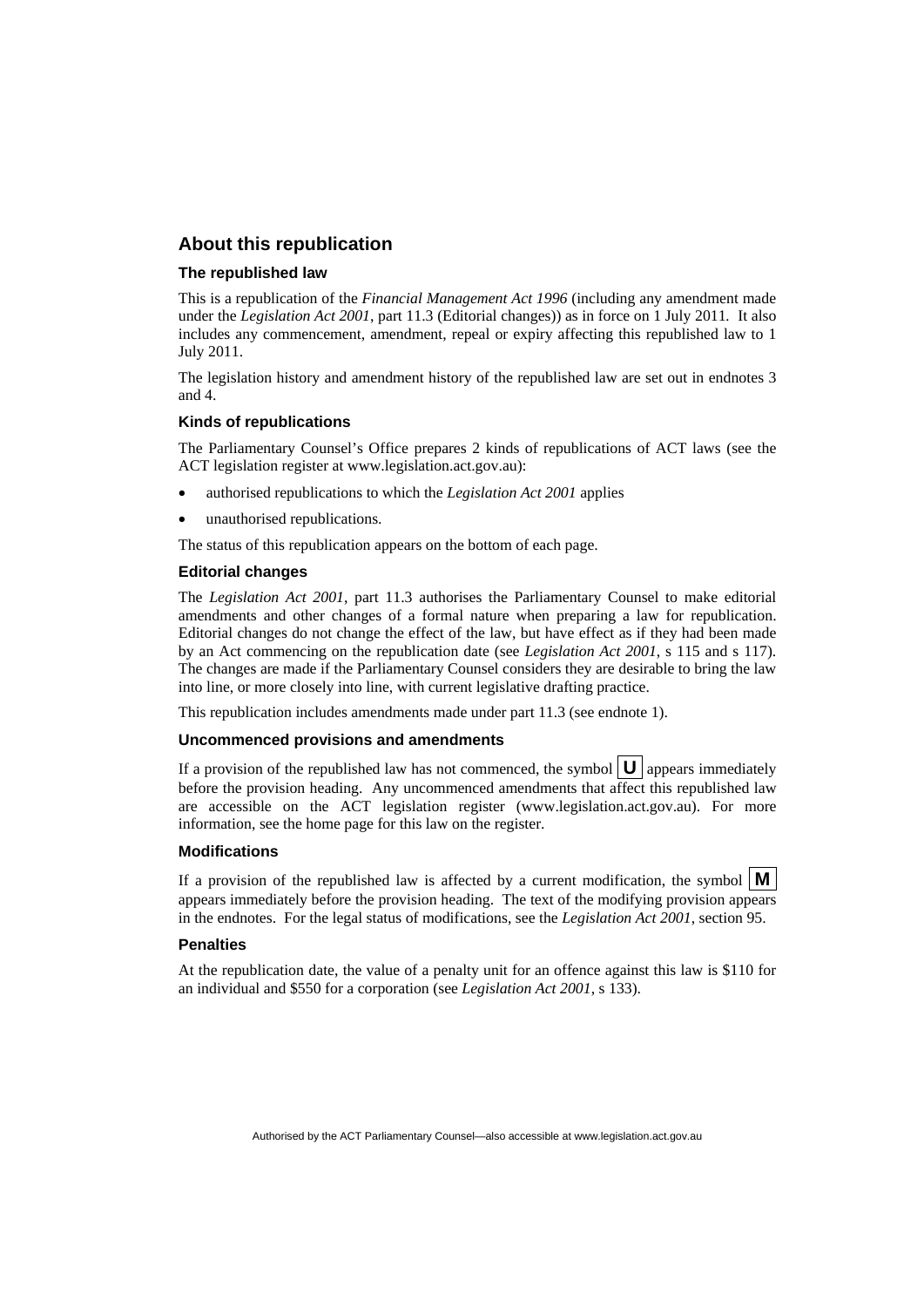

# **Financial Management Act 1996**

# **Contents**

|                     |                                                                        | Page       |
|---------------------|------------------------------------------------------------------------|------------|
| Part 1              | <b>Preliminary</b>                                                     |            |
| 1                   | Name of Act                                                            | 2          |
| 2                   | Act subject to Territory Superannuation Provision Protection Act       | 2          |
| 3                   | Dictionary                                                             | 2          |
| 3A                  | <b>Notes</b>                                                           | 2          |
| 3B                  | Declaration that certain bodies are not territory authorities for Act  | 2          |
| 4                   | Application of pt 2, pt 3 and pt 5 to Legislative Assembly secretariat | 3          |
| Part 2              | <b>Budget management</b>                                               |            |
| <b>Division 2.1</b> | <b>Appropriations and budgets</b>                                      |            |
| 5                   | Timing of first Appropriation Bill for financial year                  | 4          |
| 6                   | Necessity for appropriation                                            | 4          |
| 7                   | Payments authorised on lapse of appropriation                          | 4          |
| 8                   | Form of appropriations                                                 | 5          |
|                     |                                                                        |            |
| R42                 | Financial Management Act 1996                                          | contents 1 |
| 01/07/11            | Effective: 01/07/11-15/05/12                                           |            |

Authorised by the ACT Parliamentary Counsel—also accessible at www.legislation.act.gov.au

Effective: 01/07/11-15/05/12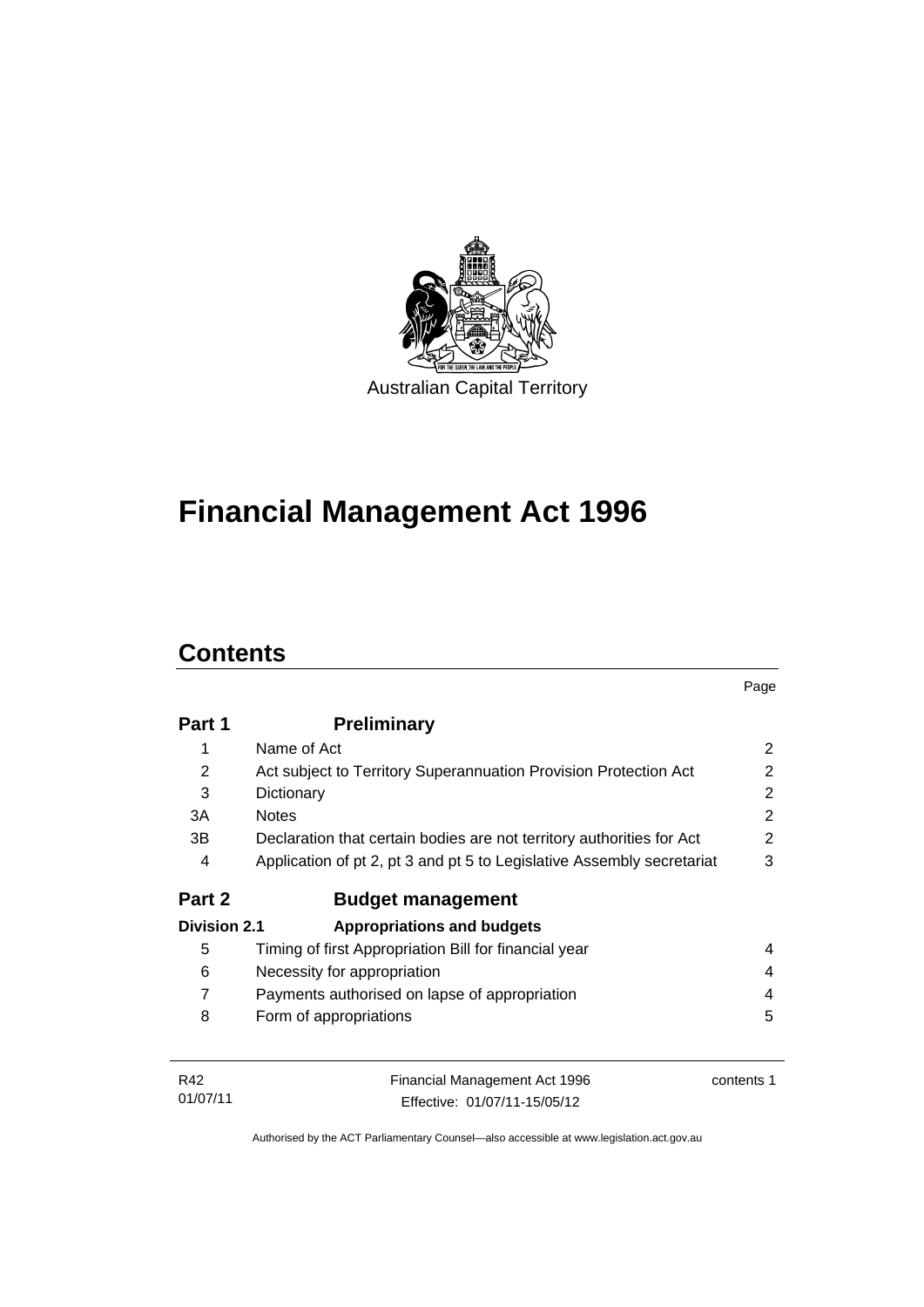#### **Contents**

| 9                   |                                                                                | Page           |
|---------------------|--------------------------------------------------------------------------------|----------------|
| <b>9A</b>           | Net appropriations for outputs                                                 | 5.<br>6        |
| 9B                  | Net appropriations for capital injections                                      |                |
|                     | Appropriations for payments on behalf of Territory to be net<br>appropriations | 6              |
| 10                  | <b>Budget papers</b>                                                           | 6              |
| 11                  | <b>Territory budgets</b>                                                       | $\overline{7}$ |
| 11A                 | Financial policy objectives and strategies statement                           | 10             |
| 12 <sup>2</sup>     | Directorate budgets                                                            | 11             |
| 12A                 | Territory authority and territory-owned corporation budgets                    | 12             |
| 13                  | Supplementary budget papers                                                    | 13             |
| 13A                 | Amendment of budgets for supplementary appropriation                           | 14             |
| 14                  | Transfer of funds between appropriations                                       | 15             |
| 15                  | Transfer of funds within appropriations                                        | 15             |
| <b>15A</b>          | Reclassification of certain appropriations                                     | 16             |
| 16                  | Transfer of functions after Appropriation Act passed                           | 16             |
| 16A                 | Appropriation for accrued employee entitlements                                | 17             |
| 16B                 | Rollover of undispersed appropriation                                          | 18             |
| 17                  | Variation of appropriations for Commonwealth grants                            | 19             |
| 17A                 | Variations of appropriations for certain payments to Commonwealth              | 19             |
| 18                  | Treasurer's advance                                                            | 20             |
| <b>18A</b>          | Assembly to be told about treasurer's advance                                  | 21             |
| 19                  | Refunds of payments made without liability                                     | 22             |
| 19A                 | Payments for Territory GST liabilities                                         | 23             |
| 19AA                | Payments for Territory GST administration costs                                | 23             |
| 19B                 | Authorisation of expenditure of certain Commonwealth grants                    | 23             |
| 19 <sub>C</sub>     | Amendment of capital injection conditions                                      | 23             |
| 19D                 | Amendment of performance criteria                                              | 24             |
| 20                  | <b>Budgets for Legislative Assembly secretariat</b>                            | 26             |
| <b>Division 2.2</b> | <b>Budget reviews and pre-election updates</b>                                 |                |
| 20A                 | <b>Budget review</b>                                                           | 26             |
| 20B                 | Purpose and contents of budget review                                          | 26             |
| 20C                 | Pre-election budget update<br>28                                               |                |
| 20 <sub>D</sub>     | Purpose and contents of pre-election budget update                             | 28             |
|                     |                                                                                |                |

contents 2 Financial Management Act 1996 Effective: 01/07/11-15/05/12

R42 01/07/11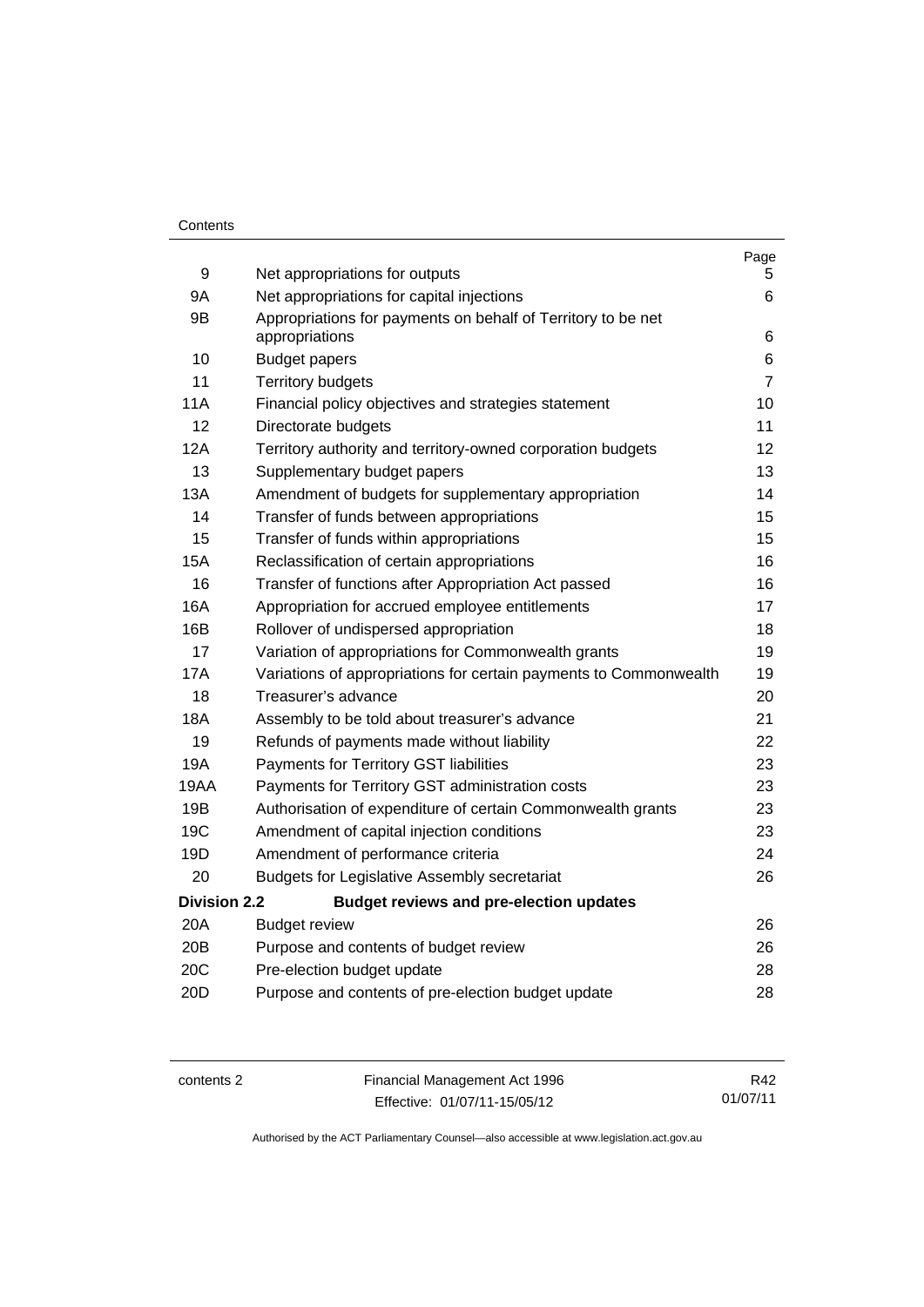|                     |                                                                                      | Page |
|---------------------|--------------------------------------------------------------------------------------|------|
| Part 3              | <b>Financial reports</b>                                                             |      |
| <b>Division 3.1</b> | <b>Financial reports of the Territory</b>                                            |      |
| 21                  | Meaning of the Territory in div 3.1                                                  | 30   |
| 22                  | Annual financial statements of the Territory                                         | 30   |
| 23                  | Responsibility for annual financial statements                                       | 30   |
| 24                  | Audit of annual financial statements                                                 | 31   |
| 25                  | Presentation of annual financial statements to Legislative Assembly                  | 32   |
| 26                  | Periodic financial statements                                                        | 32   |
| <b>Division 3.2</b> | Financial reports and performance statements of<br>directorates                      |      |
| 27                  | Annual financial statements of directorates                                          | 33   |
| 28                  | Responsibility for annual financial statements of directorates                       | 34   |
| 29                  | Audit of financial statements of directorates                                        | 34   |
| 30                  | Directorate annual financial statements to be included in annual<br>reports etc      | 35   |
| 30A                 | Statements of performance of directorates                                            | 35   |
| 30B                 | Responsibility for directorate statements of performance                             | 35   |
| 30C                 | Scrutiny of directorate statements of performance                                    | 36   |
| 30D                 | Directorate statements of performance to be included in annual reports<br>etc        | 36   |
| 30E                 | Half-yearly directorate performance reports                                          | 36   |
| Part 4              | <b>Financial management responsibilities of</b><br>directors-general of directorates |      |
| 31                  | Responsibilities of directors-general of directorates                                | 38   |
| Part 5              | <b>Banking and investment</b>                                                        |      |
| 32                  | Agreement for the conduct of banking for Territory                                   | 40   |
| 33                  | Territory banking account                                                            | 40   |
| 34                  | Directorate banking accounts                                                         | 40   |
| 34A                 | Transfer of directorate banking account                                              | 41   |
| 34B                 | End of year balances of directorate banking accounts                                 | 42   |
| 35                  | Payments into banking accounts                                                       | 42   |
| 36                  | Transfer following change in directorate responsibilities                            | 42   |
|                     |                                                                                      |      |

| R42      | Financial Management Act 1996 | contents 3 |
|----------|-------------------------------|------------|
| 01/07/11 | Effective: 01/07/11-15/05/12  |            |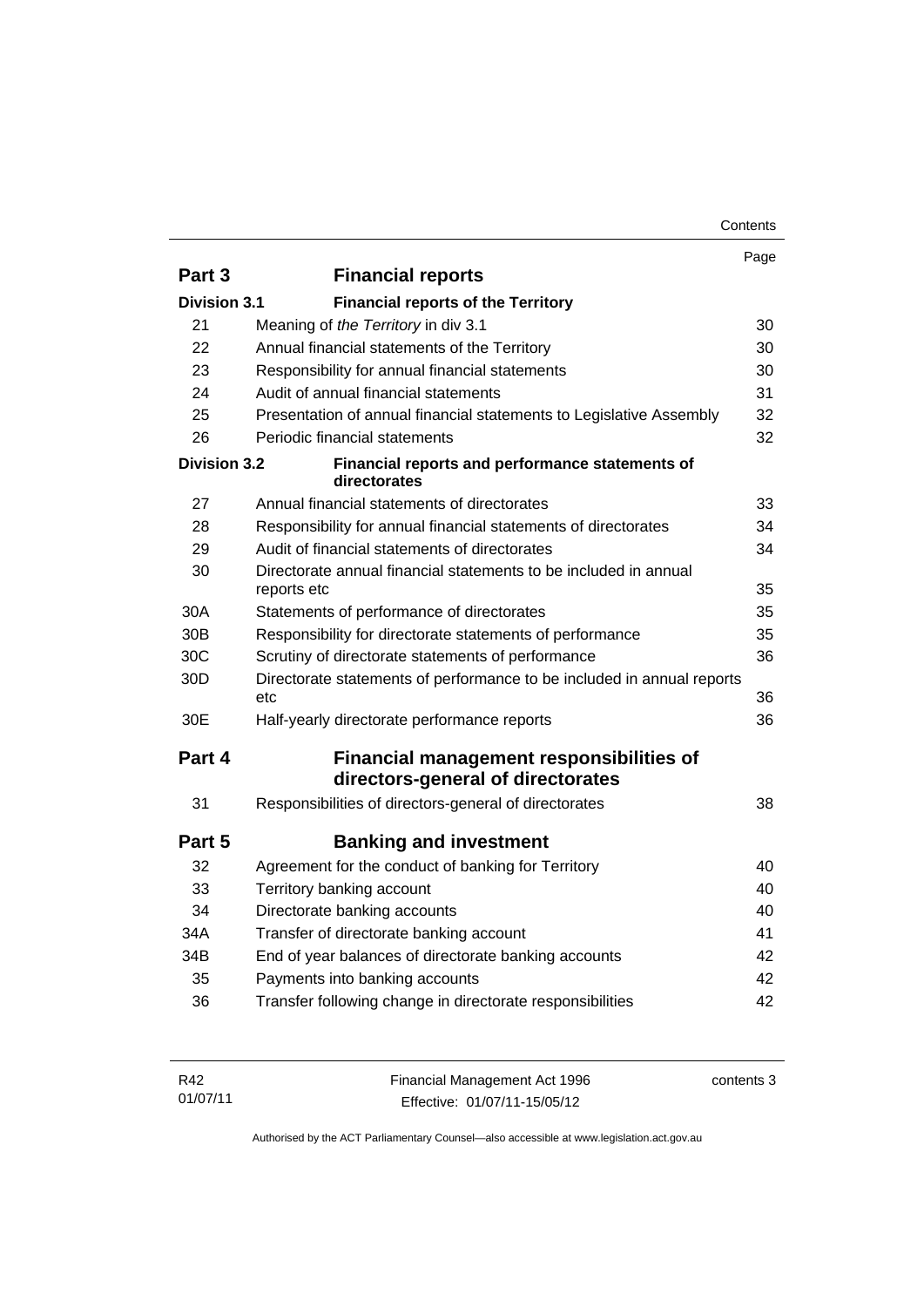| Contents |                                                                                     |      |
|----------|-------------------------------------------------------------------------------------|------|
|          |                                                                                     | Page |
| 36A      | Transfers from directorate banking accounts to territory banking<br>account         | 43   |
| 37       | Payments from territory banking account                                             | 43   |
| 38       | Investment of certain public money                                                  | 44   |
| Part 6   | Borrowing and guarantees                                                            |      |
| 39       | Power of Territory to borrow                                                        | 46   |
| 40       | Treasurer may borrow on behalf of Territory                                         | 46   |
| 41       | Power of territory authorities to borrow                                            | 46   |
| 42       | Borrowings by territory authorities to be approved                                  | 46   |
| 43       | Territory authorities may give security                                             | 47   |
| 44       | Power to approve borrowings not delegable                                           | 47   |
| 45       | Loans to be paid into territory banking account                                     | 47   |
| 46       | Payments by Treasurer                                                               | 47   |
| 47       | <b>Guarantees by Territory</b>                                                      | 47   |
| Part 7   | <b>Trust money</b>                                                                  |      |
| 49       | Identity of trust money                                                             | 49   |
| 50       | Administration of trust money                                                       | 49   |
| 51       | Directorate trust banking accounts                                                  | 49   |
| 51A      | Transfer of directorate trust banking accounts                                      | 50   |
| 51B      | Transfers between trust banking accounts—changes in directorate<br>responsibilities | 50   |
| 51C      | Transfers between trust banking accounts-investment                                 | 51   |
| 52       | Transfers between trust banking account and territory banking account               | 51   |
| 53       | Investment of trust money                                                           | 51   |
| 53A      | Unclaimed trust money                                                               | 51   |
| 53B      | Reviewable decision notices                                                         | 53   |
| 53C      | Applications for review                                                             | 53   |
| Part 8   | <b>Financial provisions for territory authorities</b>                               |      |
| 54       | Application-pt 8                                                                    | 54   |
| 55       | Responsibilities of chief executive officers of territory authorities               | 54   |
| 56       | Responsibilities of governing boards of territory authorities                       | 55   |
| 57       | Banking accounts of territory authorities                                           | 56   |
|          |                                                                                     |      |

contents 4 Financial Management Act 1996 Effective: 01/07/11-15/05/12

R42 01/07/11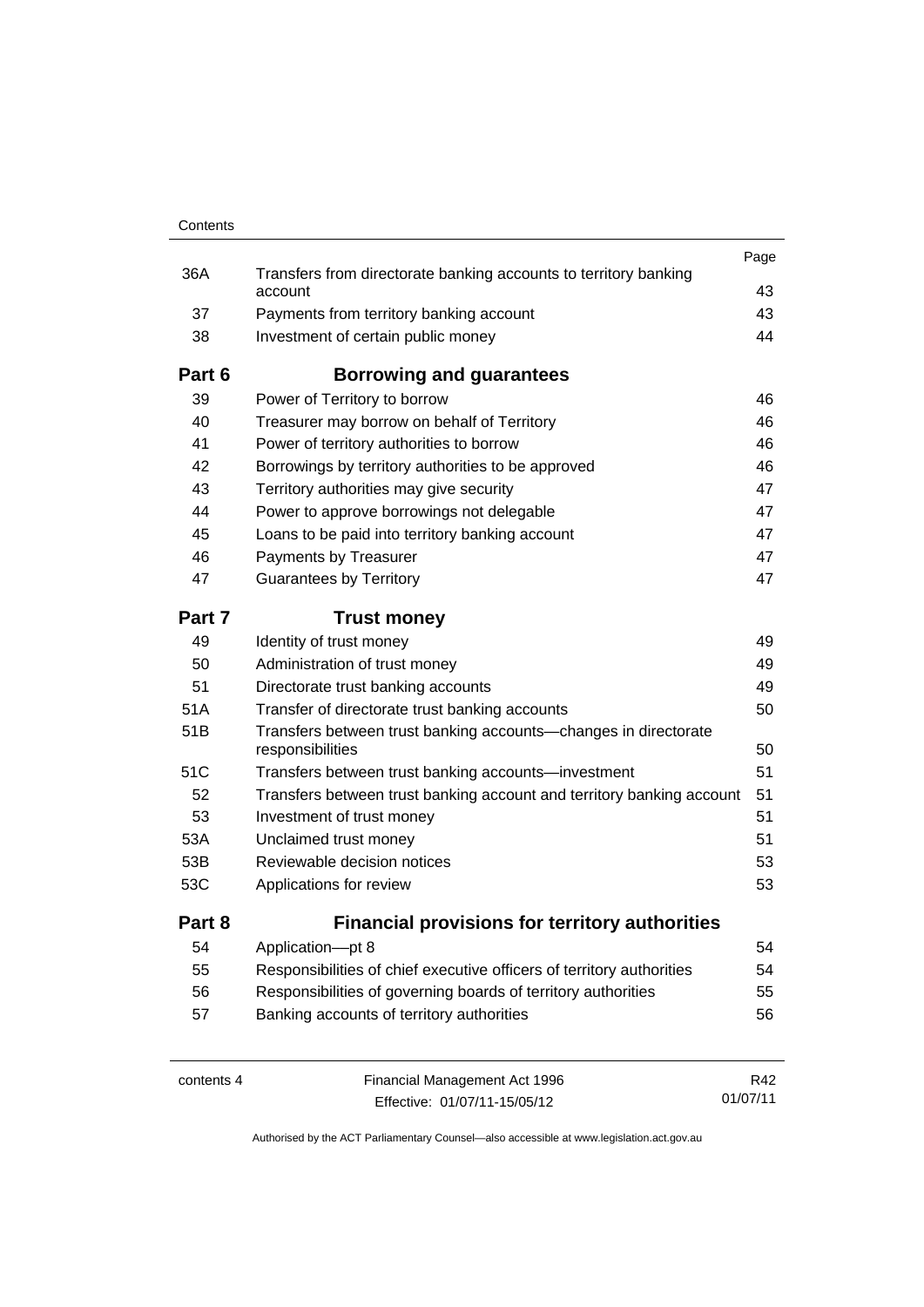| Contents |
|----------|
|----------|

| 58                  | Investment by territory authorities                                                                 | Page<br>57 |
|---------------------|-----------------------------------------------------------------------------------------------------|------------|
| 59                  | Borrowing by territory authorities                                                                  | 58         |
| 60                  | Guarantees by territory authorities                                                                 | 59         |
| 61                  | Territory authority statements of intent                                                            | 59         |
| 62                  | Presentation of statements of intent of territory authorities                                       | 61         |
| 63                  | Annual financial statements of territory authorities                                                | 61         |
| 64                  | Responsibility for annual financial statements of territory authorities                             | 62         |
| 65                  | Audit of annual financial statements of territory authorities                                       | 63         |
| 66                  | Annual financial statements of territory authorities to be included in<br>annual reports etc        | 63         |
| 67                  | Treasurer may require interim financial statements etc for territory<br>authorities                 | 63         |
| 68                  | Statements of performance of territory authorities                                                  | 64         |
| 69                  | Responsibility for territory authority statements of performance                                    | 65         |
| 70                  | Scrutiny of territory authority statements of performance                                           | 65         |
| 71                  | Territory authority statements of performance to be included in annual<br>reports etc               | 66         |
| Part 9              | Governance of territory authorities                                                                 |            |
| <b>Division 9.1</b> | Definitions and important concepts                                                                  |            |
| 72                  | Definitions-pt 9                                                                                    | 67         |
| 73                  | Nature of relevant territory authorities                                                            | 68         |
| 74                  | Powers of territory authorities generally                                                           | 69         |
| 75                  | Execution of documents and assumptions people dealing with relevant<br>territory authority may make | 70         |
| 76                  | Governing board of territory authority                                                              | 71         |
| 77                  | Role of governing board                                                                             | 71         |
| <b>Division 9.2</b> | Governing board member appointments                                                                 |            |
| 78                  | Appointment of governing board members generally                                                    | 72         |
| 79                  | Appointment of chair and deputy chair                                                               | 73         |
| 80                  | Appointment of CEO of authority with governing board                                                | 74         |
| 81                  | Ending board member appointments                                                                    | 75         |
| <b>Division 9.3</b> | Functions of governing board members                                                                |            |
| 82                  | Chair's functions                                                                                   | 77         |
| 83                  | Deputy chair's functions                                                                            | 77         |
| R42<br>01/07/11     | Financial Management Act 1996<br>Effective: 01/07/11-15/05/12                                       | contents 5 |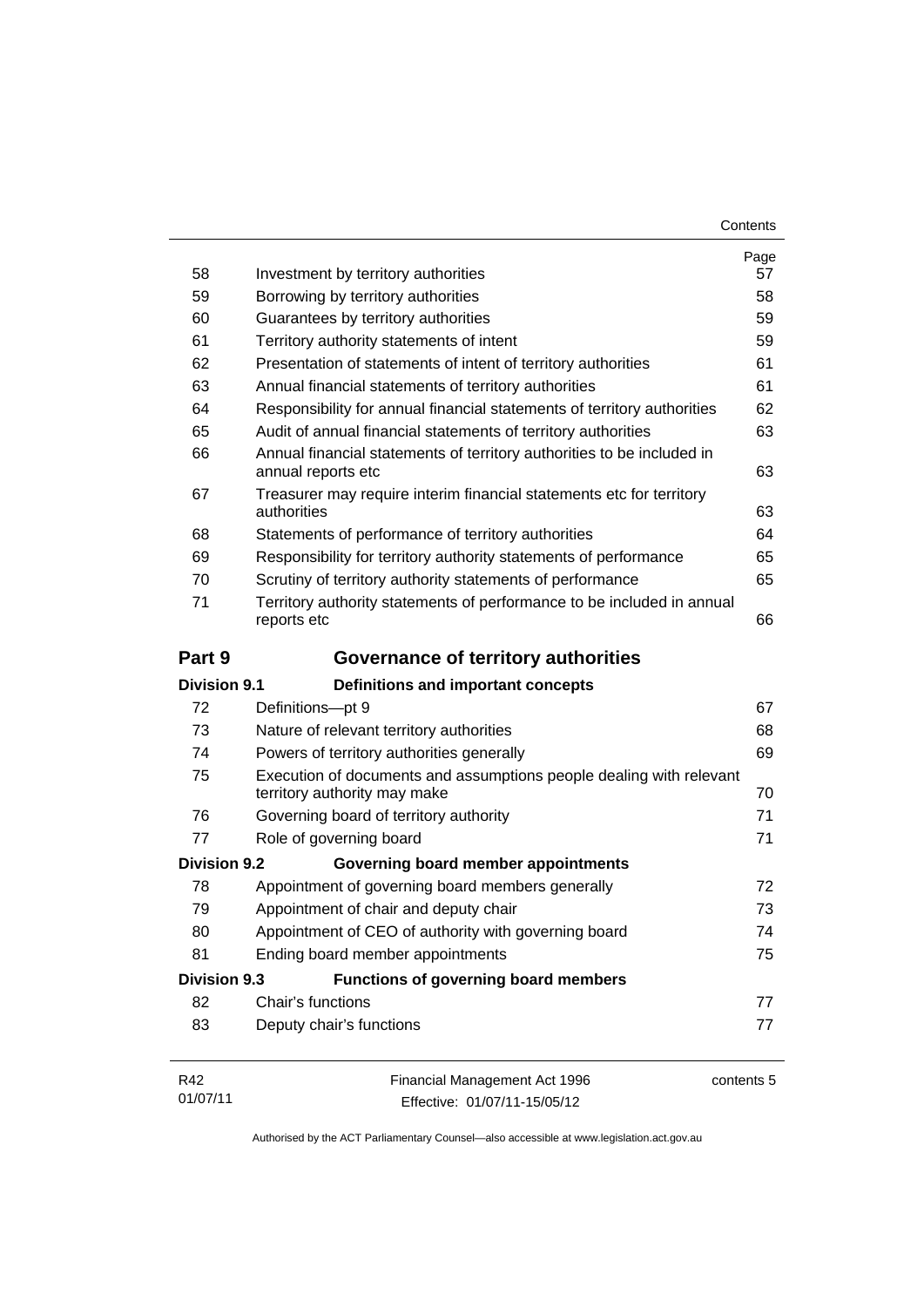#### **Contents**

| 84                  | CEO's functions                                                                 | Page<br>77 |
|---------------------|---------------------------------------------------------------------------------|------------|
| 85                  | Honesty, care and diligence of governing board members                          | 78         |
| 86                  | Conflicts of interest by governing board members                                |            |
| 87                  | Agenda to require disclosure of interest item                                   |            |
| 88                  | Disclosure of interests by governing board members                              | 79<br>79   |
| 89                  | Reporting of disclosed governing board interests to Minister                    | 81         |
| 90                  | Protection of governing board members from liability                            | 82         |
| 91                  | Indemnification and exemption of governing board members                        | 82         |
| 92                  | Compensation for exercise of functions etc                                      | 83         |
| <b>Division 9.4</b> | <b>Governing board meetings</b>                                                 |            |
| 93                  | Time and place of governing board meetings                                      | 83         |
| 94                  | Presiding member at governing board meetings                                    | 84         |
| 95                  | Quorum at governing board meetings                                              | 84         |
| 96                  | Voting at governing board meetings                                              | 85         |
| 97                  | Conduct of governing board meetings etc                                         | 85         |
| <b>Division 9.5</b> | Requirements and obligations for territory authorities                          |            |
| 98                  | Limitations on authorities forming corporations etc                             | 86         |
| 99                  | Limitations on authorities taking part in joint ventures and trusts             | 87         |
| 100                 | Corporations, joint ventures and trusts in which authority has interest         | 87         |
| 101                 | Obligation of authorities to tell Minister about significant events             | 88         |
| 102                 | Ministerial directions to authorities about financial etc statements            | 89         |
| 103                 | Application of government policies to authorities                               | 90         |
| <b>Division 9.6</b> | <b>Restructuring of territory authorities</b>                                   |            |
| 104                 | Purpose of div 9.6                                                              | 90         |
| 105                 | What territory authorities does div 9.6 apply to?                               | 90         |
| 106                 | Responsible Minister may direct div 9.6 authority to sell or transfer<br>assets | 91         |
| 107                 | Transfer of assets by declaration-div 9.6 authorities                           | 92         |
| 108                 | Transfer of contractual rights and liabilities by declaration-div 9.6           |            |
|                     | authorities                                                                     | 92         |
| 109                 | Transfer of liabilities by declaration-div 9.6 authorities                      | 93         |
| 110                 | Assistance given by authorities for div 9.6                                     | 94         |
| 111                 | Assistance given by governing board members for div 9.6                         | 95         |
| 112                 | Use of information by Territory and div 9.6 authorities                         | 96         |
|                     |                                                                                 |            |
| contents 6          | Financial Management Act 1996                                                   | R42        |

Effective: 01/07/11-15/05/12 01/07/11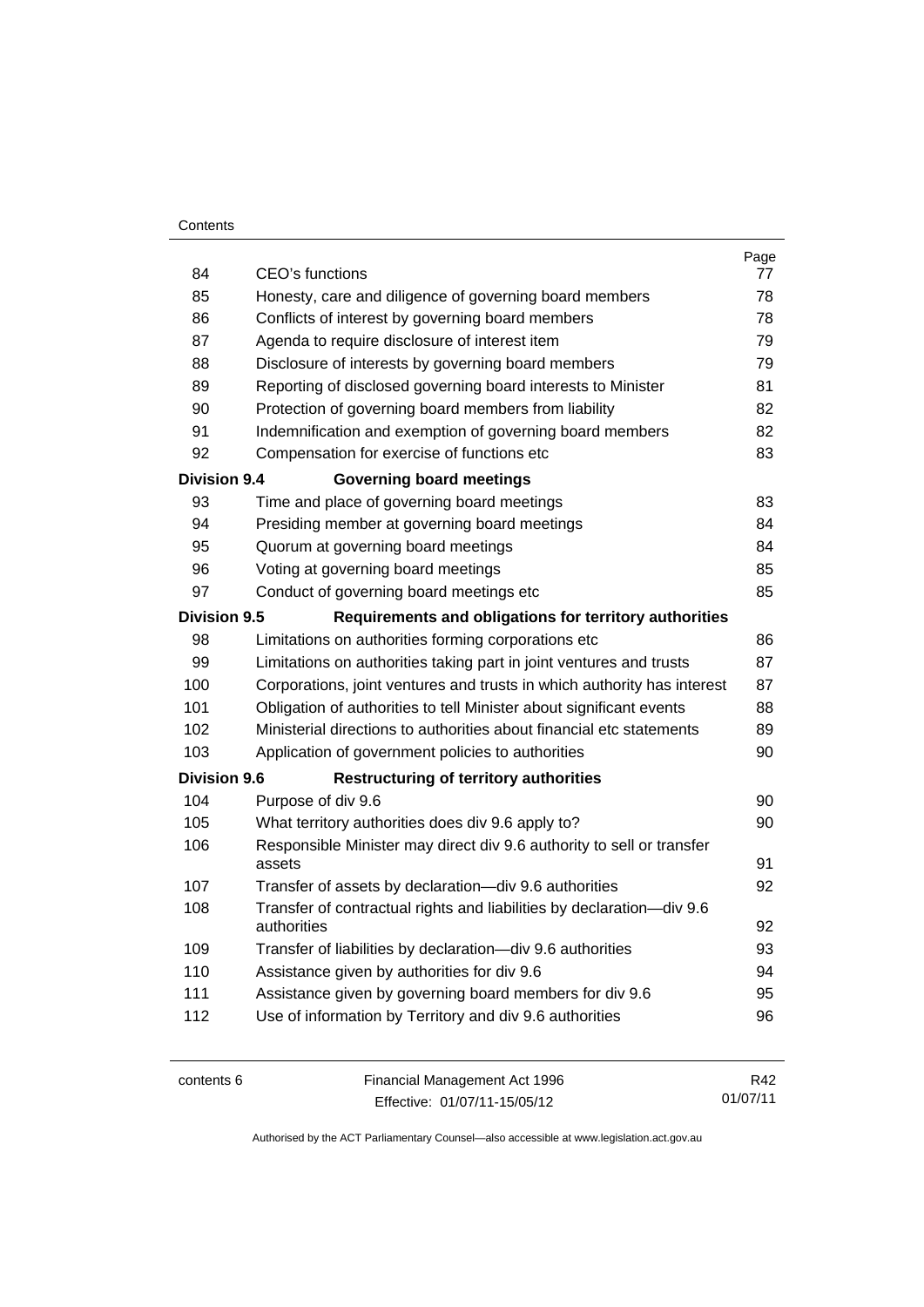|                     |                                                                                                   | Page |
|---------------------|---------------------------------------------------------------------------------------------------|------|
| 113                 | Contracts relating to the protection of information-responsible<br>Minister for div 9.6 authority | 97   |
| 114                 | Contracts relating to the protection of information—div 9.6 authority                             | 98   |
| 115                 | Transfer of pending proceedings-div 9.6 authorities                                               | 98   |
| 116                 | Proceedings and evidence-div 9.6 authorities                                                      | 99   |
| 117                 | Operation of div 9.6 not breach of contract etc                                                   | 100  |
| 118                 | Transfer of assets etc not otherwise disposed of-div 9.6 authorities                              | 101  |
| 119                 | Annual reports etc for div 9.6 authorities                                                        | 101  |
| <b>Division 9.7</b> | Additional provisions for restructuring of certain<br>territory authorities                       |      |
| 120                 | What territory authorities does div 9.7 apply to?                                                 | 103  |
| 121                 | Definitions-div 9.7                                                                               | 103  |
| 122                 | Vesting of assets, rights and liabilities-div 9.7 authorities                                     | 104  |
| 123                 | Proceedings and evidence-div 9.7 authorities                                                      | 104  |
| 124                 | Annual reports and financial statements for div 9.7 authorities                                   | 105  |
| 125                 | References to div 9.7 authority                                                                   | 107  |
| Part 10             | <b>Miscellaneous</b>                                                                              |      |
| 130                 | Act of grace payments                                                                             | 108  |
| 131                 | Waiver of debts etc                                                                               | 109  |
| 132                 | Payments in relation to deceased estates                                                          | 110  |
| 133                 | Guideline-making power                                                                            | 111  |
| 134                 | Regulation-making power                                                                           | 111  |
|                     |                                                                                                   |      |
| <b>Dictionary</b>   |                                                                                                   | 112  |
| <b>Endnotes</b>     |                                                                                                   |      |
| 1                   | About the endnotes                                                                                | 120  |
| $\overline{2}$      | Abbreviation key                                                                                  | 120  |
| 3                   | Legislation history                                                                               | 121  |
| 4                   | Amendment history                                                                                 | 128  |
| 5                   | Earlier republications                                                                            | 146  |

| R42      | Financial Management Act 1996 | contents 7 |
|----------|-------------------------------|------------|
| 01/07/11 | Effective: 01/07/11-15/05/12  |            |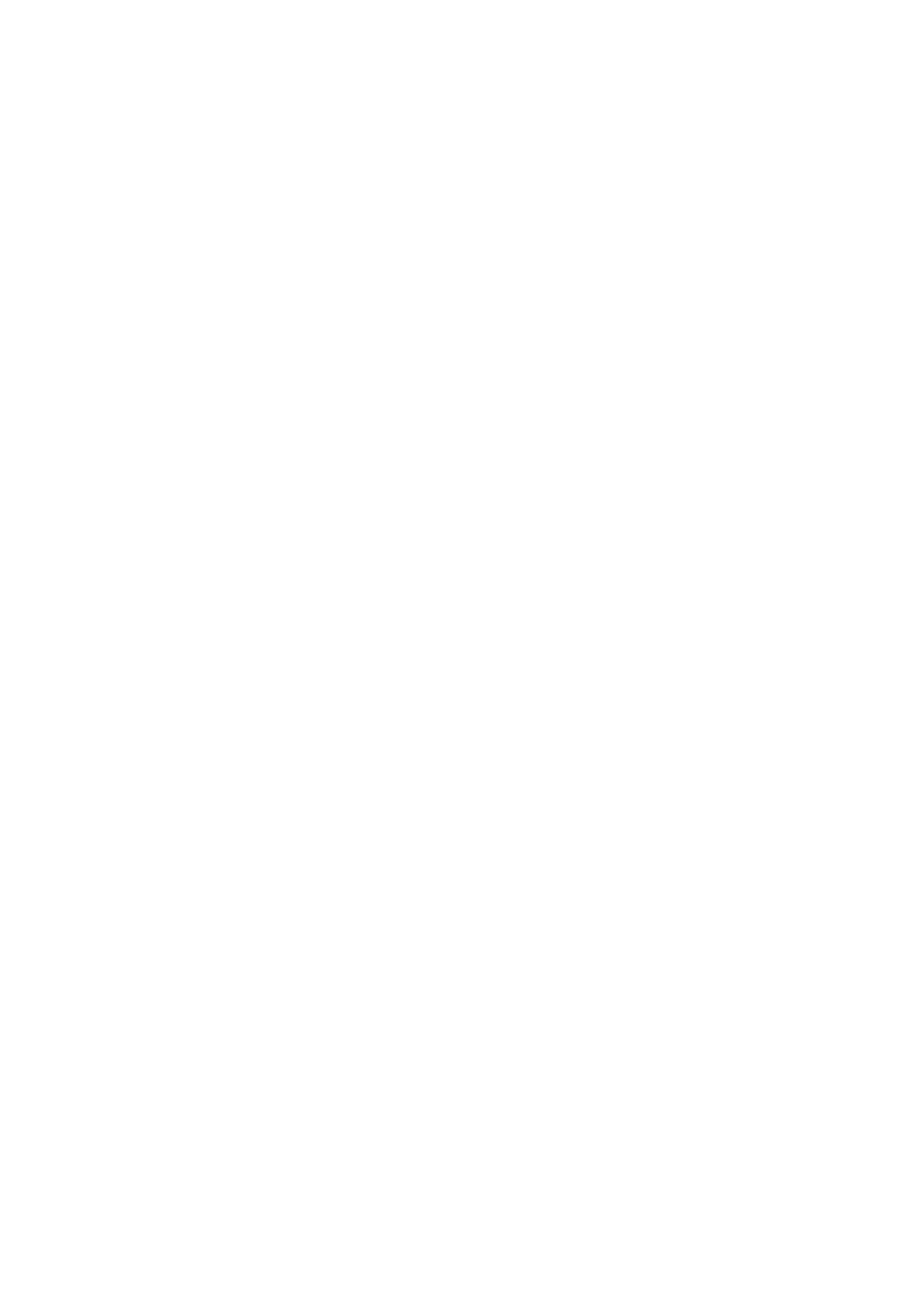

# **Financial Management Act 1996**

An Act to provide for the financial management of the government of the Territory, to provide for the scrutiny of that management by the Legislative Assembly, to specify financial reporting requirements for the government of the Territory, and for related purposes

R42 01/07/11

l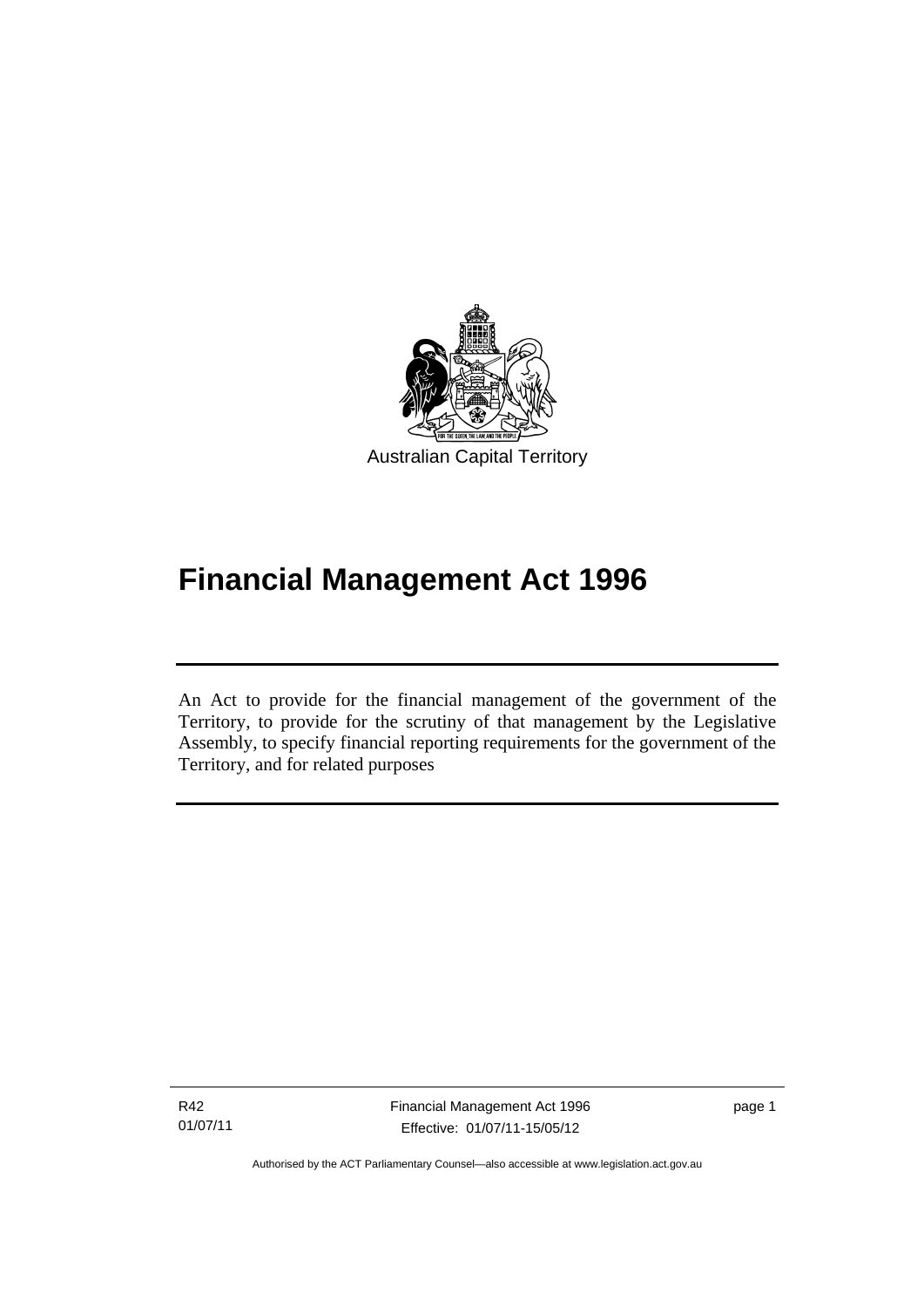#### Part 1 **Preliminary**

Section 1

### <span id="page-11-0"></span>**Part 1** Preliminary

#### <span id="page-11-1"></span>**1 Name of Act**

This Act is the *Financial Management Act 1996*.

#### <span id="page-11-2"></span>**2 Act subject to Territory Superannuation Provision Protection Act**

This Act is subject to the *Territory Superannuation Provision Protection Act 2000*.

#### <span id="page-11-3"></span>**3 Dictionary**

The dictionary at the end of this Act is part of this Act.

*Note 1* The dictionary at the end of this Act defines certain terms used in the Act, and includes references (*signpost definitions*) to other terms defined elsewhere in this Act or in other legislation.

> For example, the signpost definition '*superannuation appropriation* see the *Territory Superannuation Provision Protection Act 2000*, dictionary.' means that the term 'superannuation appropriation' is defined in that dictionary and the definition applies to this Act.

*Note 2* A definition in the dictionary (including a signpost definition) applies to the entire Act unless the definition, or another provision of the Act, provides otherwise or the contrary intention otherwise appears (see Legislation Act, s 155 and s 156).

#### <span id="page-11-4"></span>**3A Notes**

A note included in this Act is explanatory and is not part of the Act.

*Note* See the Legislation Act, s 127 (1), (4) and (5) for the legal status of notes.

#### <span id="page-11-5"></span>**3B Declaration that certain bodies are not territory authorities for Act**

 (1) The Treasurer may declare that a stated body is not a territory authority for this Act or a stated provision of this Act.

R42 01/07/11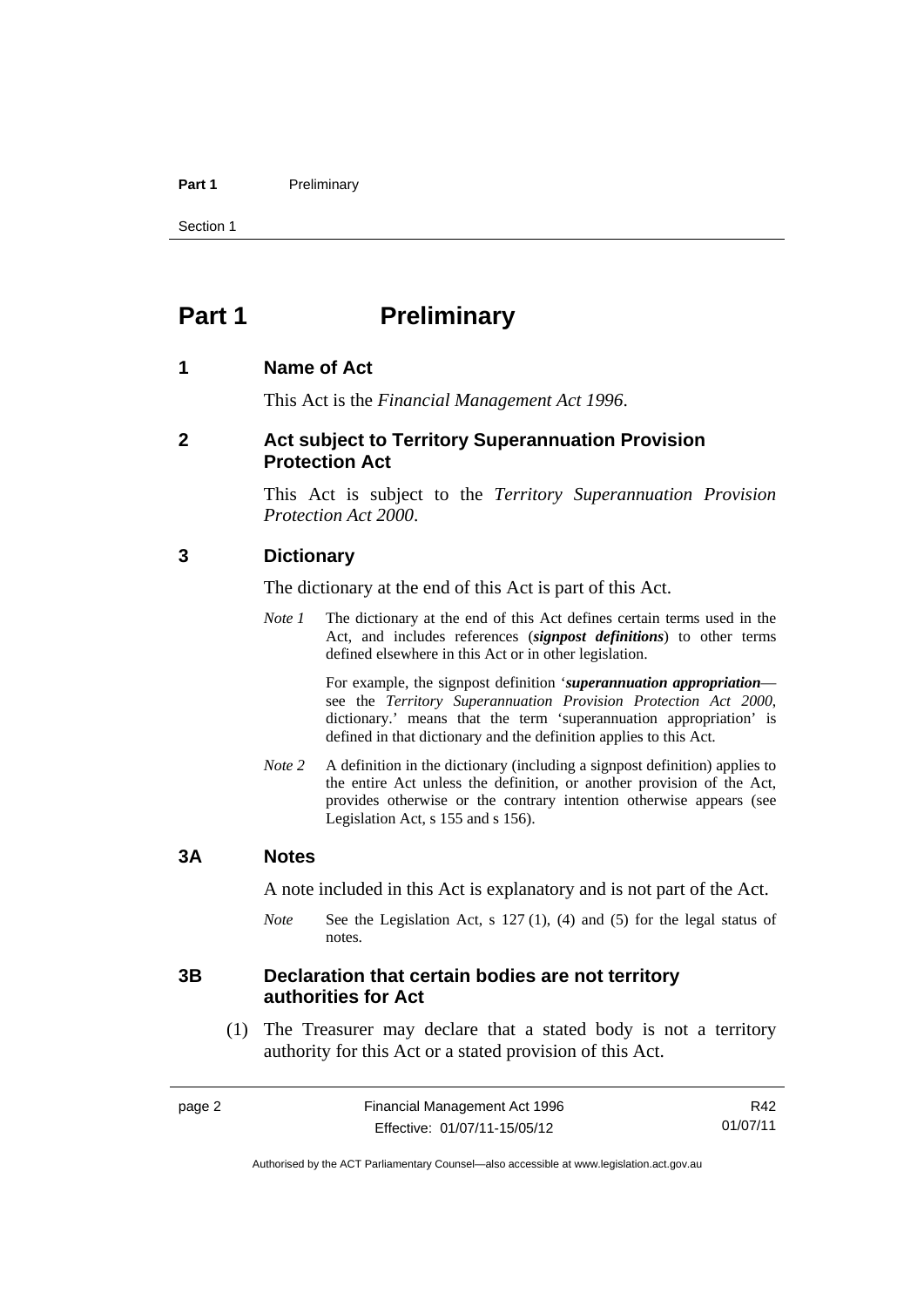(2) A declaration is a notifiable instrument.

*Note* A notifiable instrument must be notified under the Legislation Act.

#### <span id="page-12-0"></span>**4 Application of pt 2, pt 3 and pt 5 to Legislative Assembly secretariat**

Unless the contrary intention appears, the provisions of part 2, part 3 and part 5 apply to the Legislative Assembly secretariat as if—

- (a) a reference in those provisions to a directorate included a reference to the Legislative Assembly secretariat; and
- (b) a reference in those provisions to the responsible Minister of a directorate were a reference to the Speaker of the Legislative Assembly; and
- (c) a reference in those provisions to the responsible director-general of a directorate included a reference to the clerk of the Legislative Assembly.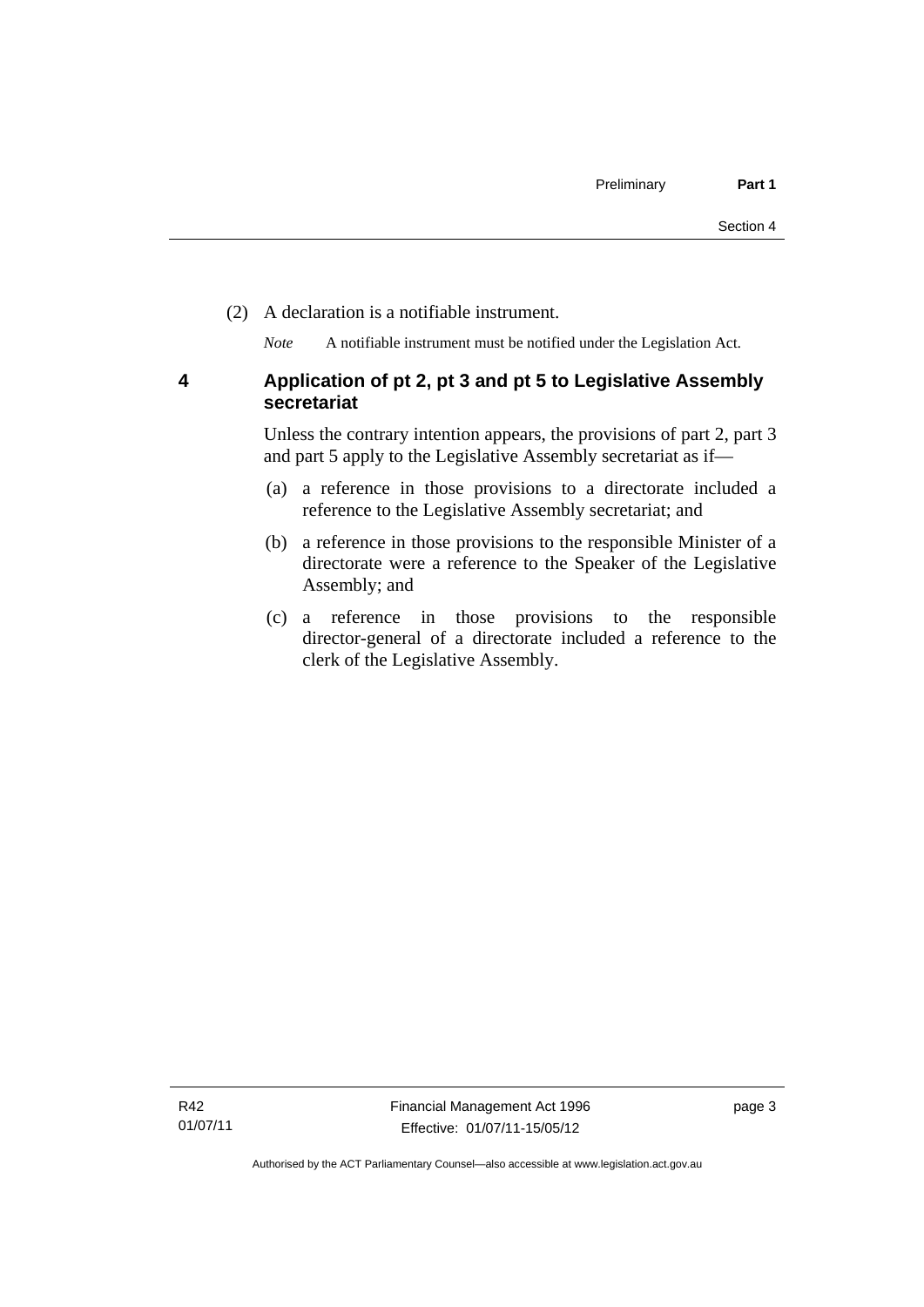### <span id="page-13-0"></span>**Part 2 Budget management**

### <span id="page-13-1"></span>**Division 2.1 Appropriations and budgets**

#### <span id="page-13-2"></span>**5 Timing of first Appropriation Bill for financial year**

Except as otherwise provided by a resolution of the Legislative Assembly, the first Appropriation Bill relating to a financial year must be introduced into the Legislative Assembly not later than 3 months after the beginning of the financial year.

#### <span id="page-13-3"></span> **6 Necessity for appropriation**

No payment of public money must be made otherwise than in accordance with an appropriation.

#### <span id="page-13-4"></span>**7 Payments authorised on lapse of appropriation**

If, before the end of a financial year, no Act other than this Act has been passed appropriating public money to meet the requirements of the next financial year, the Treasurer may pay the amounts necessary to meet those requirements subject to the following provisions:

- (a) the authority of the Treasurer under this section ceases on the commencement of the first Appropriation Act for the next financial year;
- (b) on that commencement all payments made under this section for the next financial year are taken for all purposes to have been paid out of money appropriated by that Act;
- (c) the payments made under this section for any purpose must not exceed, in total,  $\frac{1}{2}$  of the amount appropriated by Appropriation Acts for the immediately previous financial year for that purpose.

R42 01/07/11

Authorised by the ACT Parliamentary Counsel—also accessible at www.legislation.act.gov.au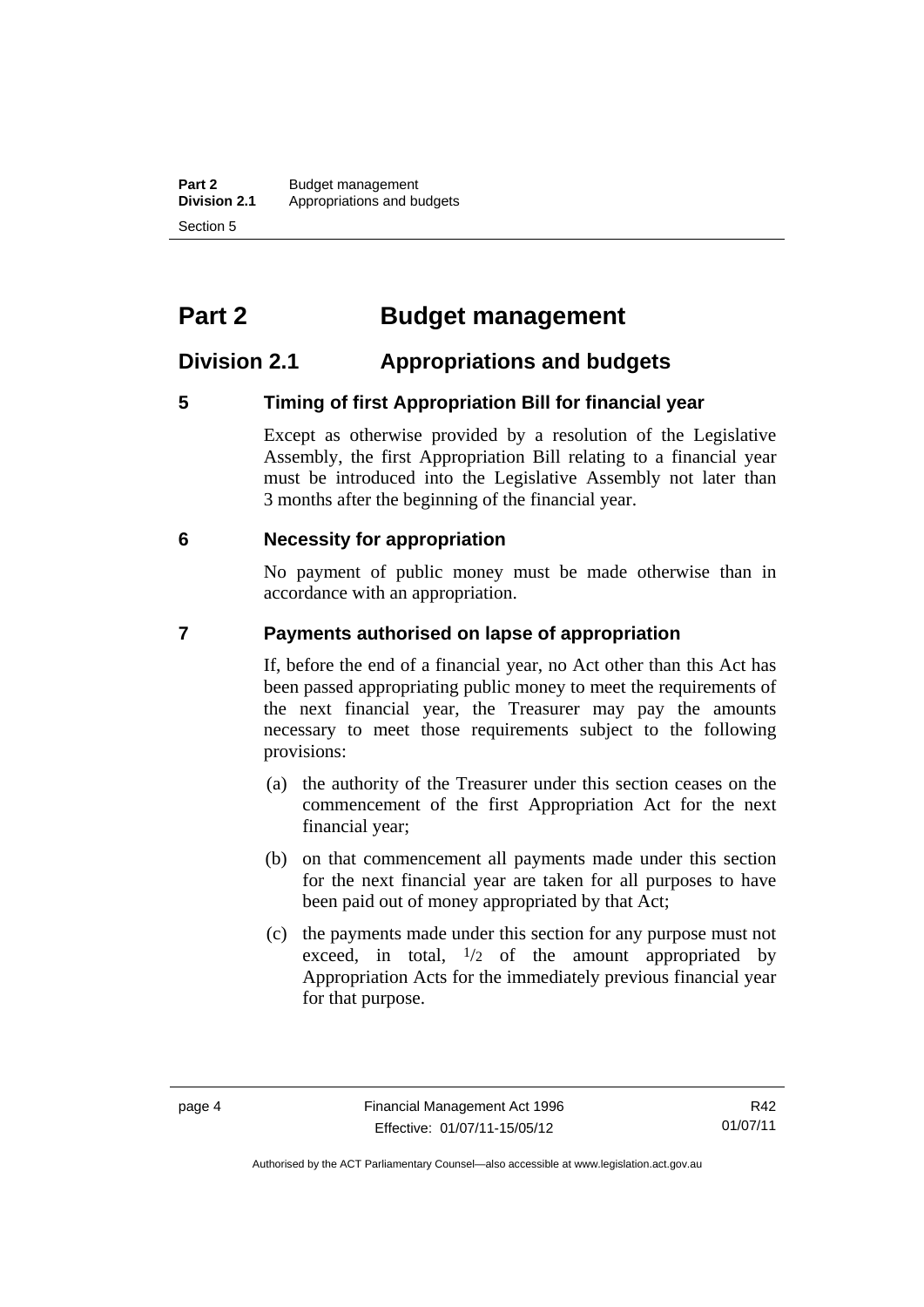#### <span id="page-14-0"></span>**8 Form of appropriations**

- (1) An Appropriation Act may make separate appropriations in relation to each directorate for—
	- (a) the provision of outputs by the directorate; and
	- (b) any capital injection to be provided to the directorate; and
	- (c) any payments to be made by the directorate on behalf of the Territory.
- (2) An Appropriation Act may make separate appropriations in relation to a territory authority or territory-owned corporation for—
	- (a) the provision of outputs by the authority or corporation; and
	- (b) any capital injection to be provided to the authority or corporation.

#### <span id="page-14-1"></span>**9 Net appropriations for outputs**

- (1) An appropriation for the provision of outputs may be expressed to be made for the net cost of providing the outputs.
- (2) Despite section 6, if an appropriation for a directorate is stated to be made for the net cost of providing outputs, the directorate may apply the following in paying the expenses and liabilities of the directorate in providing the outputs:
	- (a) the payments it is entitled to receive otherwise than under an Appropriation Act for providing the outputs;
	- (b) the value of the input tax credits to which it is entitled for taxable supplies in relation to providing the outputs.
- (3) To remove any doubt, it is declared that, if the appropriations made by an Appropriation Act for a directorate do not state an amount, or state an '0' appropriation, for the provision of outputs by the directorate, the appropriations have effect as if they included an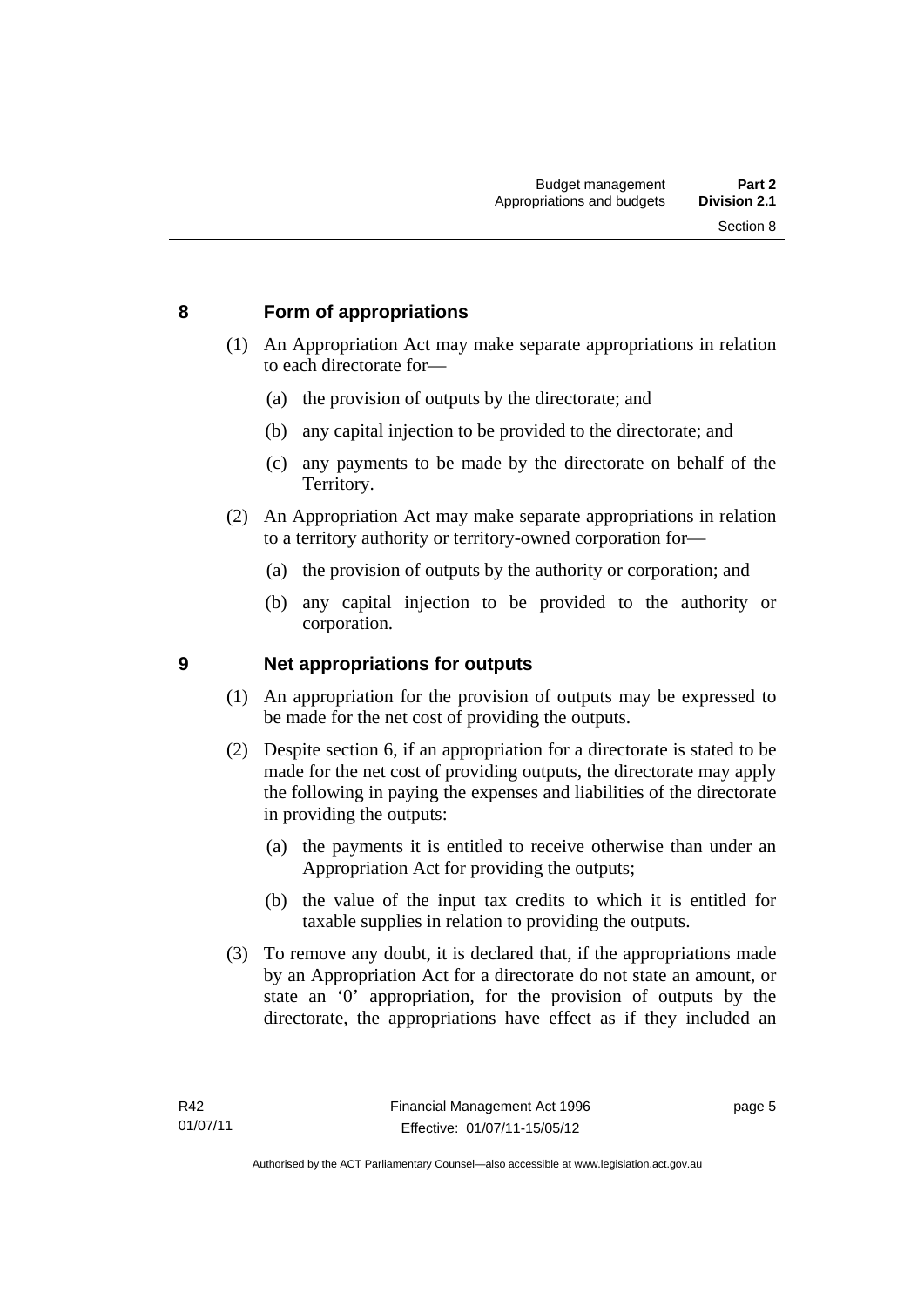appropriation stated to be made for the provision of outputs by the directorate at no net cost to the Territory.

#### <span id="page-15-0"></span>**9A Net appropriations for capital injections**

- (1) An appropriation for a capital injection may be stated to be made for, or partly for, the net cost of purchasing or developing assets.
- (2) Despite section 6, if an appropriation is stated to be made for, or partly for, the net cost of purchasing or developing assets, the value of the input tax credits to which the relevant entity is entitled for taxable supplies in relation to purchasing or developing the assets may be applied by the entity in paying the expenses and liabilities of the entity in purchasing or developing the assets.
- (3) In this section:

*relevant entity*, in relation to an appropriation for a capital injection, means the directorate, authority or corporation that is to undertake the purchasing or developing of assets for which the appropriation is made.

#### <span id="page-15-1"></span>**9B Appropriations for payments on behalf of Territory to be net appropriations**

Despite section 6 (Necessity for appropriations), if an appropriation for a directorate is made for payments to be made on behalf of the Territory, the directorate may apply input tax credits to which the Territory is entitled for taxable supplies for which the payments are made towards the payments under the appropriation.

#### <span id="page-15-2"></span>**10 Budget papers**

The Treasurer must, for each financial year, immediately after the presentation of the bill for the first Appropriation Act relating to the year, present to the Legislative Assembly—

- (a) the proposed budget for the Territory for the year; and
- (b) the proposed budget for each directorate for the year; and

R42 01/07/11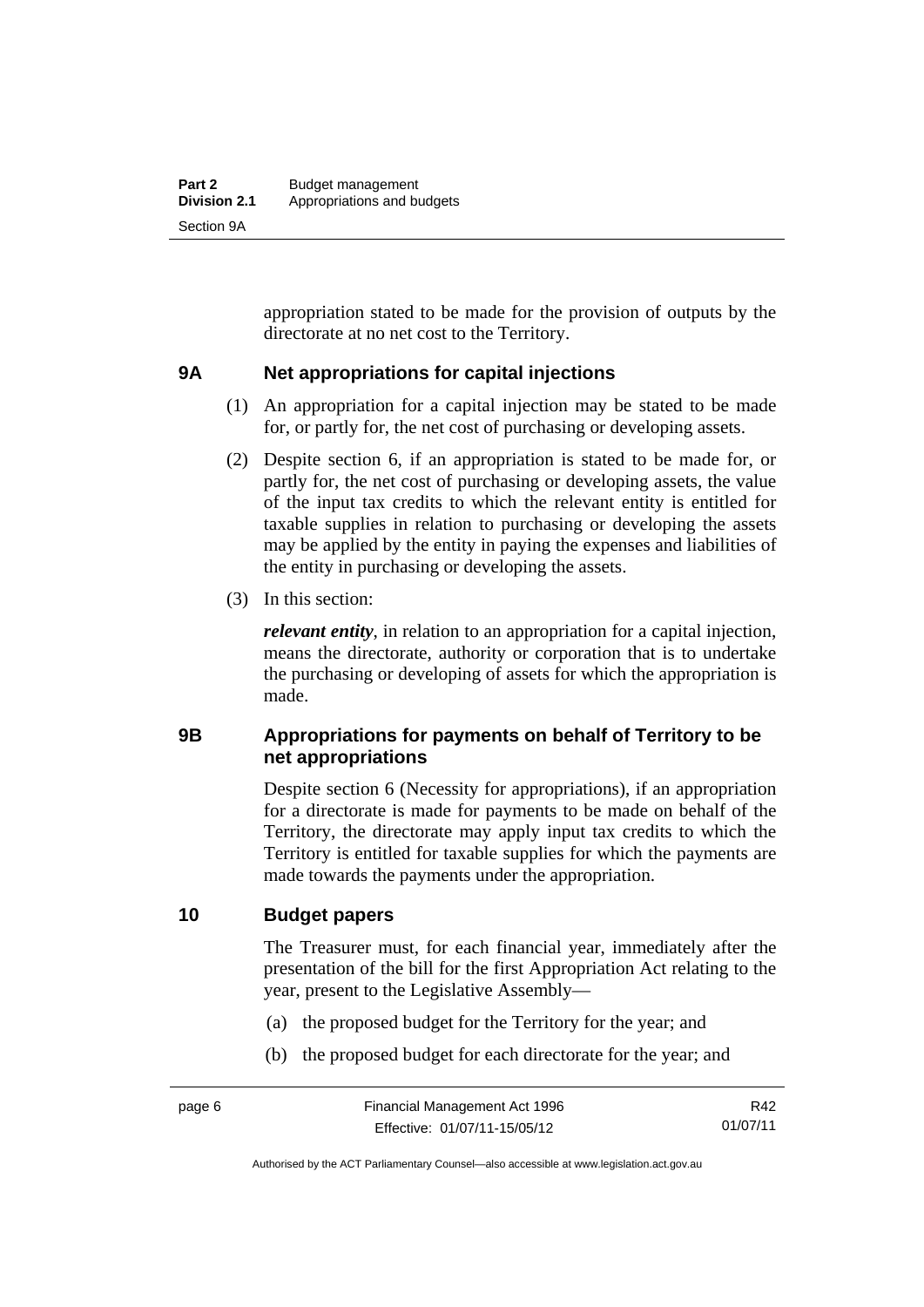- (c) the proposed budget for each territory authority and territory-owned corporation for the year; and
- (d) a consolidated financial management statement in relation to—
	- (i) the general government sector; and
	- (ii) the public trading enterprise sector.

#### <span id="page-16-0"></span>**11 Territory budgets**

- (1) The proposed budget for the Territory for a financial year presented to the Legislative Assembly under section 10 (a) must include—
	- (a) a financial policy objectives and strategies statement under section 11A for the financial year; and
	- (b) a statement of the economic or other assumptions used to make the budget estimates; and
	- (c) a statement about the sensitivity of the budget estimates to changes in the economic or other assumptions; and
	- (d) a statement of the risks, quantified if possible, that may affect the budget estimates, including contingent liabilities; and
	- (e) the financial statements required under the financial management guidelines.
- (2) The proposed budget must be prepared in a form that assists a comparison, for each appropriation unit, between the budget for the Territory for the previous financial year and the proposed budget.
- (3) The financial statements included in the proposed budget under subsection (1) (e) must include budget estimates, for each appropriation unit, for each of the next 3 financial years.
- (4) The proposed budget must be prepared taking into account—
	- (a) the principles of responsible fiscal management;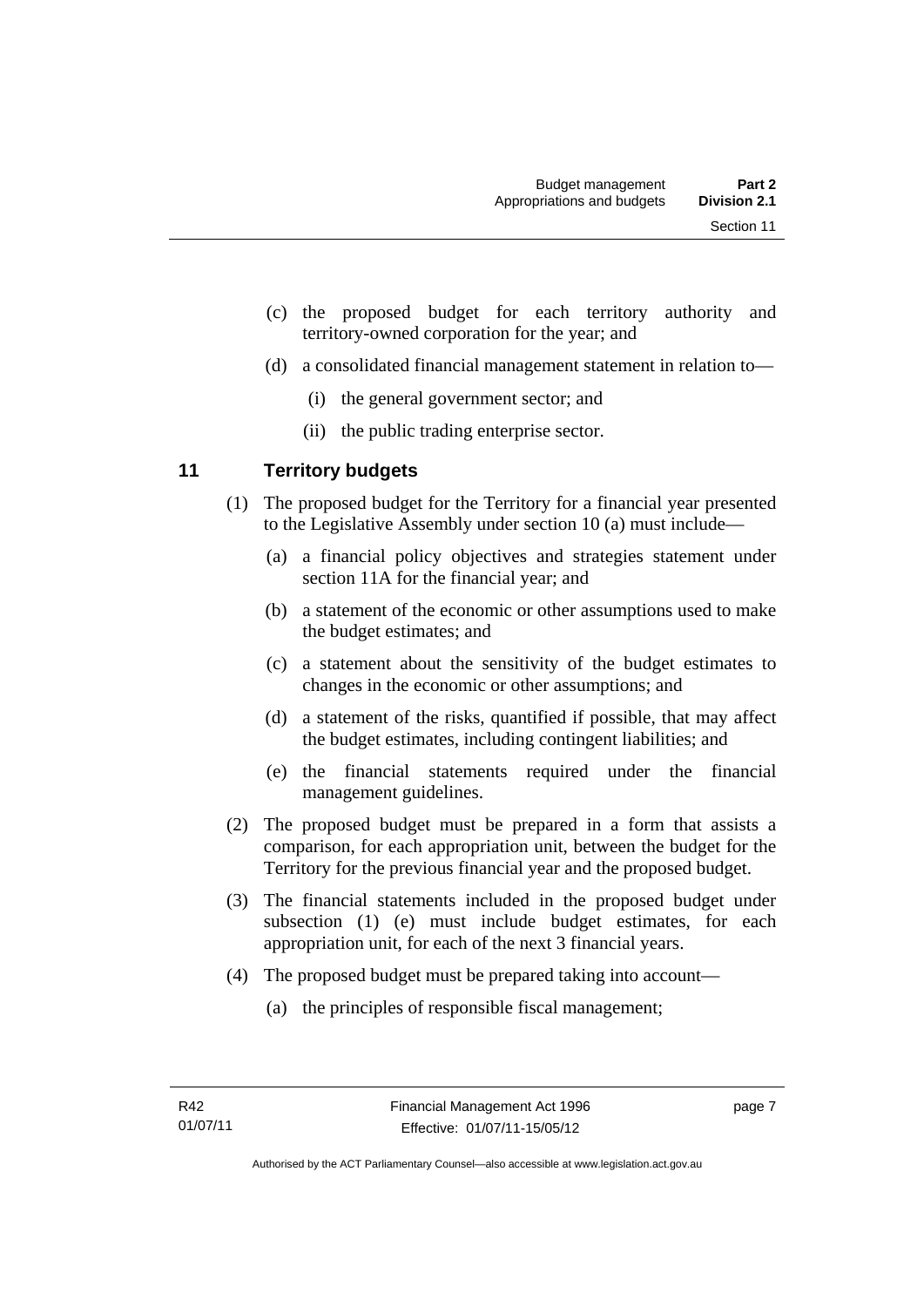- (b) the object of providing a basis for sustainable social and economic services and infrastructure fairly to all ACT residents; and
- (c) the object of ecologically sustainable development.
- (5) The proposed budget may depart from the principles of responsible fiscal management, but if it does depart—
	- (a) any departure must be temporary; and
	- (b) the Treasurer must present to the Legislative Assembly, when the first Appropriation Bill for the financial year is presented to the Legislative Assembly, a statement setting out—
		- (i) the reasons for the departure; and
		- (ii) the approach intended to be taken to return to the principles; and
		- (iii) when the principles are expected to be returned to.
- (6) In this section:

*ecologically sustainable development* means the effective integration of economic and environmental considerations in decision-making processes achievable through implementation of the following principles:

- (a) the precautionary principle;
- (b) the inter-generational equity principle;
- (c) conservation of biological diversity and ecological integrity;
- (d) improved valuation and pricing of environmental resources.

*fiscal risks* include the following:

 (a) risks from the level of the Territory's general government sector debt;

R42 01/07/11

Authorised by the ACT Parliamentary Counsel—also accessible at www.legislation.act.gov.au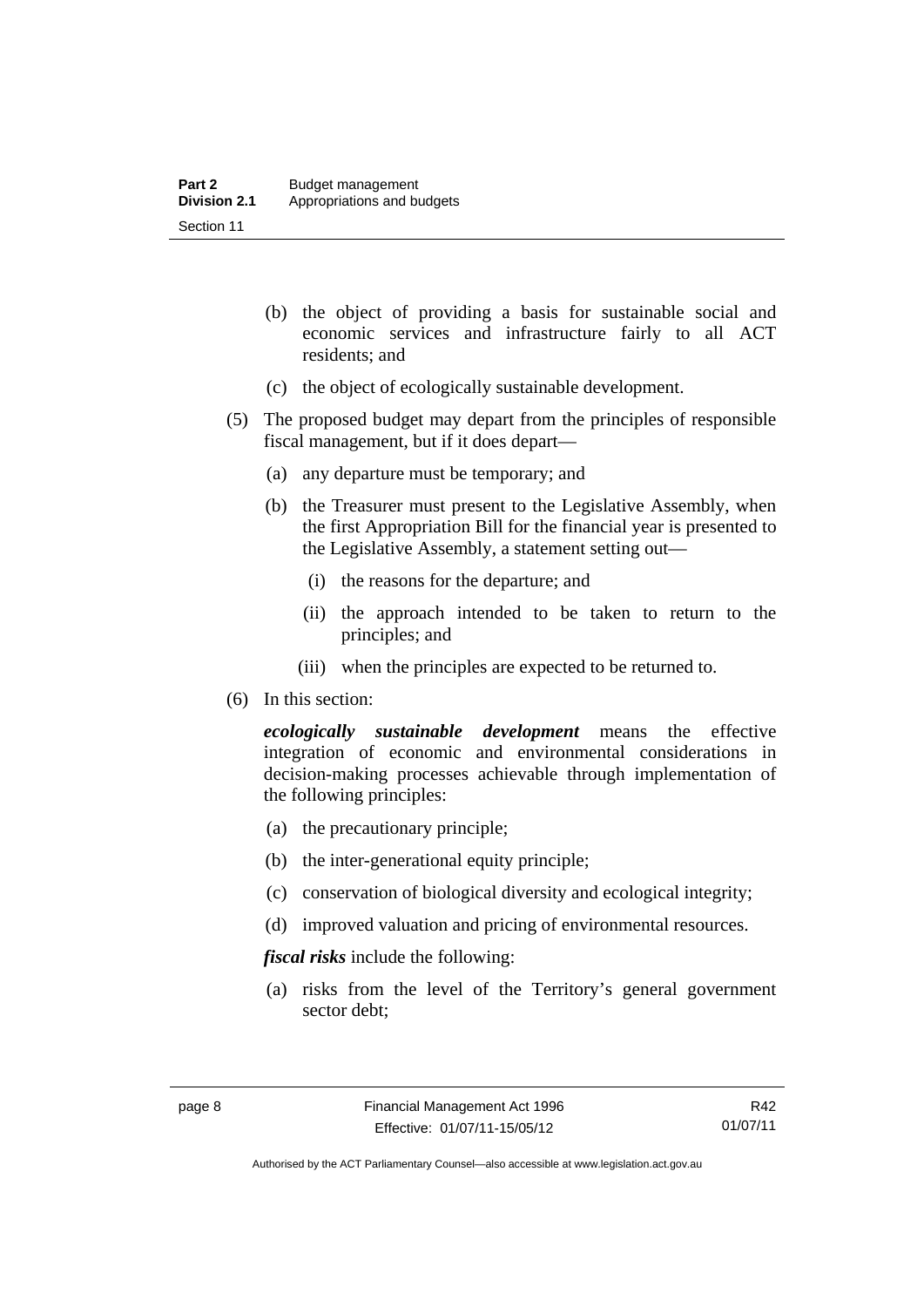- (b) commercial risks from ownership of corporations and public enterprises;
- (c) risks from changes in the structure of the Territory's tax base;
- (d) risks from management of the Territory's assets and liabilities.

*inter-generational equity principle* means that the present generation should ensure that the health, diversity and productivity of the environment is maintained or enhanced for the benefit of future generations.

*precautionary principle* means that, if there is a threat of serious or irreversible environmental damage, a lack of full scientific certainty should not be used as a reason for postponing measures to prevent environmental degradation.

*principles of responsible fiscal management* means the following principles:

- (a) ensuring that the total liabilities of the Territory are at prudent levels to provide a buffer against factors that may impact adversely on the level of total Territory liabilities in the future, and ensuring that, until prudent levels have been achieved, the total operating expenses of the Territory in each financial year are less than its operating income levels in the same financial year;
- (b) when prudent levels of total Territory liabilities have been achieved, maintaining the levels by ensuring that, on average, over a reasonable period of time, the total operating expenses of the Territory do not exceed its operating income levels;
- (c) achieving and maintaining levels of Territory net worth to provide a buffer against factors that may impact adversely on levels of Territory net worth in the future;
- (d) managing prudently the fiscal risks of the Territory;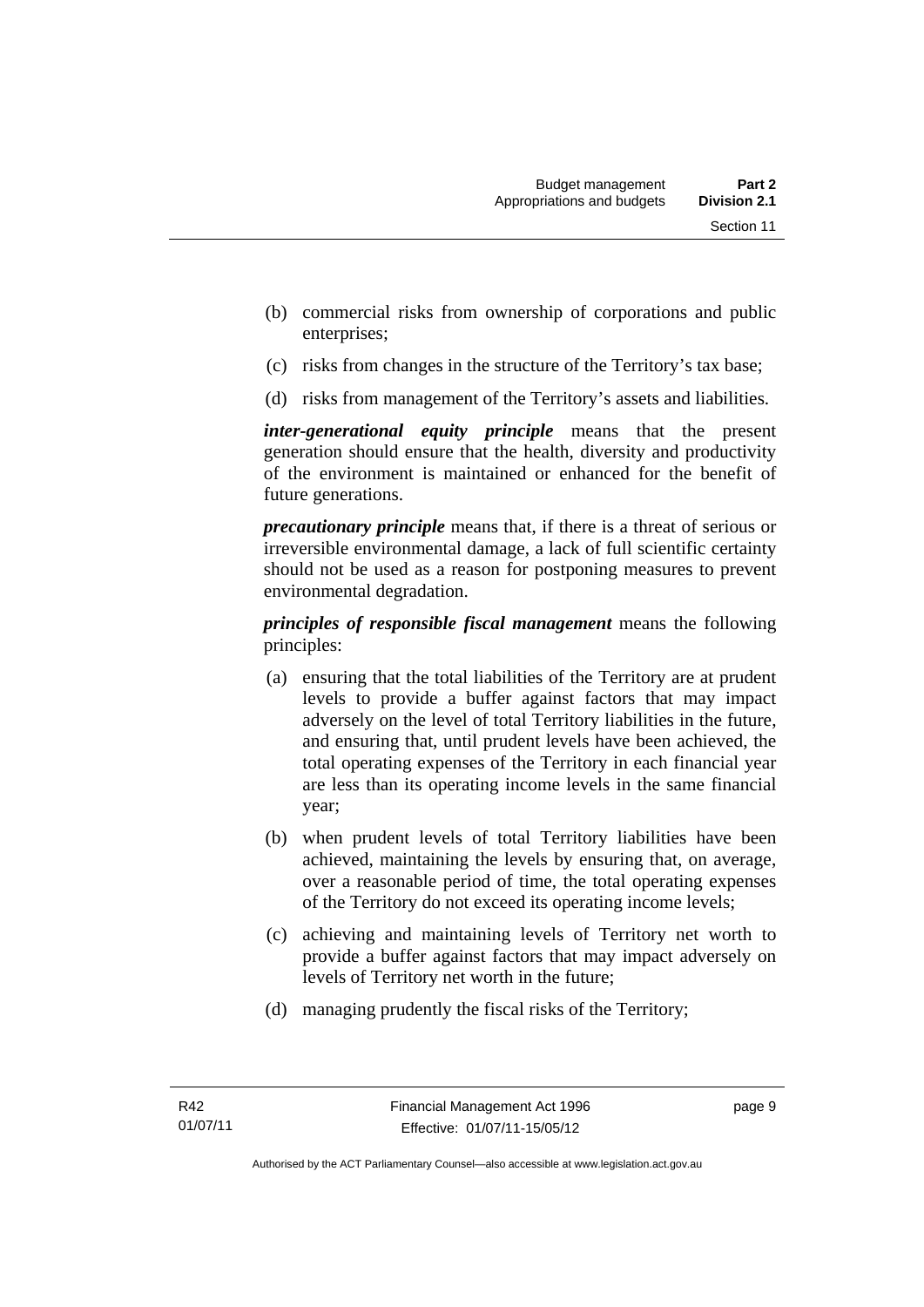- (e) pursuing spending and taxing policies that are consistent with a reasonable degree of stability and predictability in the level of the tax burden;
- (f) giving full, accurate and timely disclosure of financial information about the activities of the government and its agencies.

#### <span id="page-19-0"></span>**11A Financial policy objectives and strategies statement**

- (1) The purposes of a financial policy objectives and strategies statement included in a proposed budget under section 11 (1) (a) are—
	- (a) to make transparent the government's financial strategies; and
	- (b) to establish a benchmark for evaluating the government's conduct of financial policy.
- (2) The statement must be based on the principles of responsible fiscal management.
- (3) The statement must—
	- (a) state the government's long-term financial objectives within which financial policy for the financial year and the next 3 financial years will be framed; and
	- (b) explain the broad strategic priorities on which the budget is based; and
	- (c) state the key financial measures that the government has identified as being important and against which financial policy will be set and assessed; and
	- (d) state, for the financial year and the next 3 financial years—
		- (i) the government's short-term financial objectives; and
		- (ii) the targets for each stated key financial measure; and

Authorised by the ACT Parliamentary Counsel—also accessible at www.legislation.act.gov.au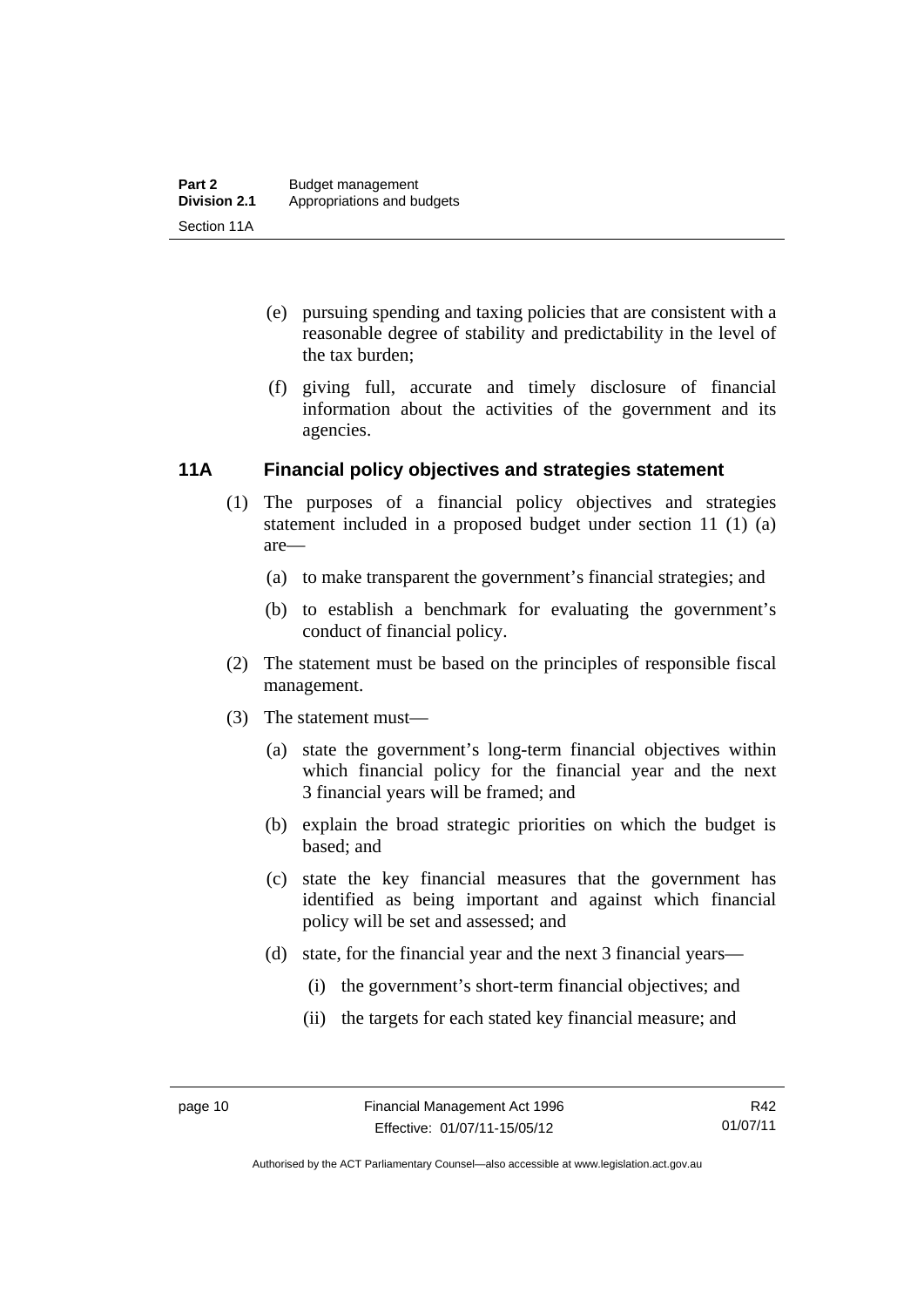- (e) explain how the financial objectives and strategic priorities mentioned in paragraphs (a), (b) and (d) relate to the principles of responsible fiscal management; and
- (f) state the reasons for any changes from the previous financial policy objectives and strategies statement.
- (4) In this section:

*principles of responsible fiscal management*—see section 11 (6).

#### <span id="page-20-0"></span>**12 Directorate budgets**

- (1) A proposed budget for a directorate for a financial year presented to the Legislative Assembly under section 10 (b) must include—
	- (a) the financial statements required under the financial management guidelines; and
	- (b) a statement that sets out the outputs and classes of outputs it is proposed the directorate should provide during the year and the performance criteria to be met by the directorate in providing the outputs; and
	- (c) if, during the year, the directorate is to be given a capital injection that must be repaid—a statement that—
		- (i) states that the capital injection is a capital injection; and
		- (ii) sets out the conditions under which the injection is to be given, including the requirements about the time within which it must be repaid.
- (2) Subsection (1) (b) does not apply to the Legislative Assembly secretariat.
- (3) A proposed budget must be in a form that facilitates a comparison between—
	- (a) the proposed budget for the directorate; and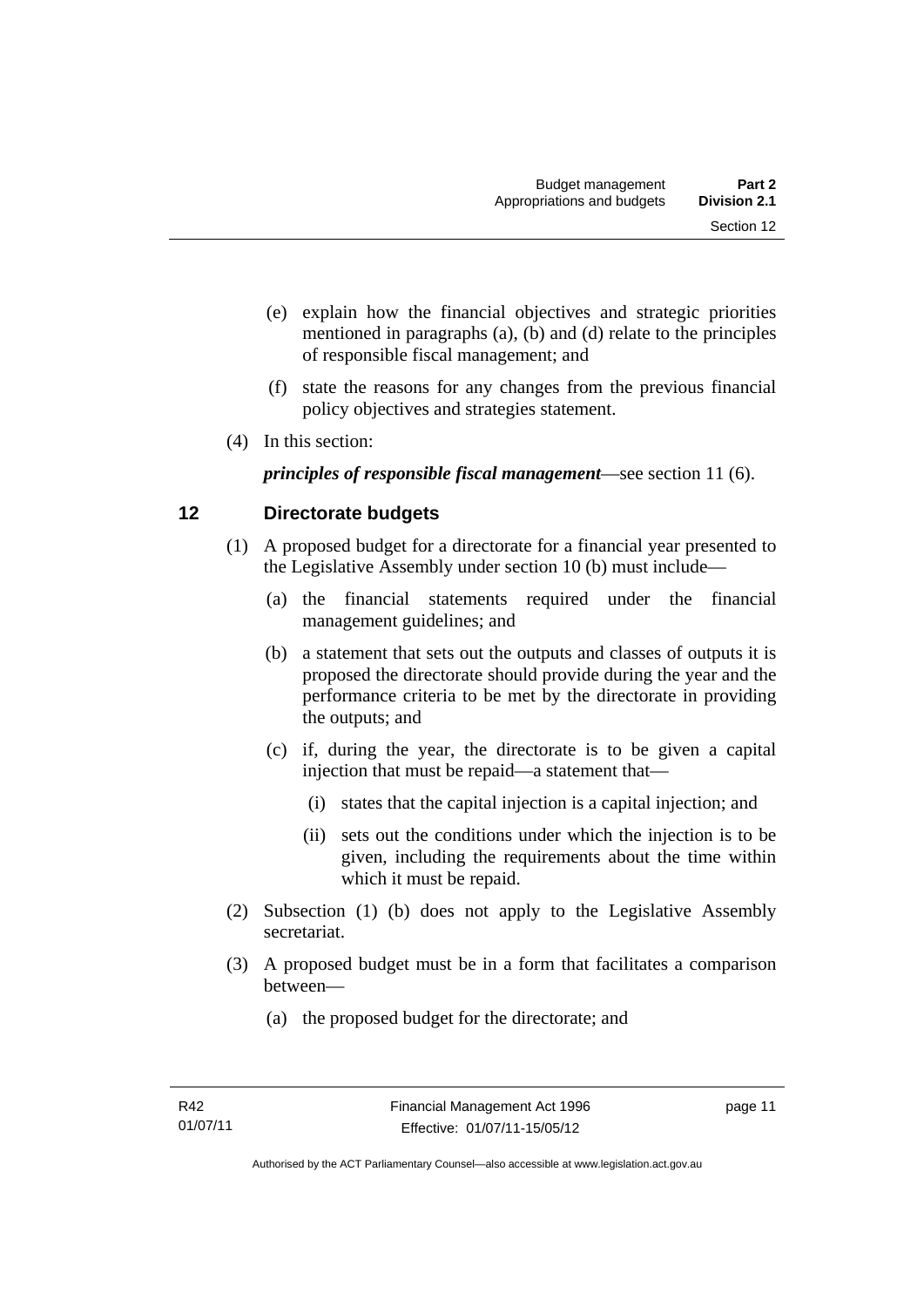- (b) the budget for the directorate for the previous financial year; and
- (c) the estimated results for the directorate for the previous financial year.
- (4) A proposed budget must also include, for the financial statements mentioned in subsection (1) (a), budget estimates for each of the next 3 financial years.

#### <span id="page-21-0"></span>**12A Territory authority and territory-owned corporation budgets**

- (1) A proposed budget presented to the Legislative Assembly under section 10 (c) for a territory authority or territory-owned corporation for a financial year must include—
	- (a) the financial statements required under the financial management guidelines; and
	- (b) for a prescribed territory authority or prescribed territory-owned corporation—a statement that sets out the outputs and classes of outputs it is proposed that the authority or corporation should provide during the year and the performance criteria to be met by the authority in providing the outputs; and
	- (c) for a territory authority or territory-owned corporation that, during the year, is to be given a capital injection that must be repaid—a statement that—
		- (i) states that the capital injection is an injection that must be repaid; and
		- (ii) sets out the conditions under which the injection is to be given, including the requirements about the time within which it must be repaid.

Authorised by the ACT Parliamentary Counsel—also accessible at www.legislation.act.gov.au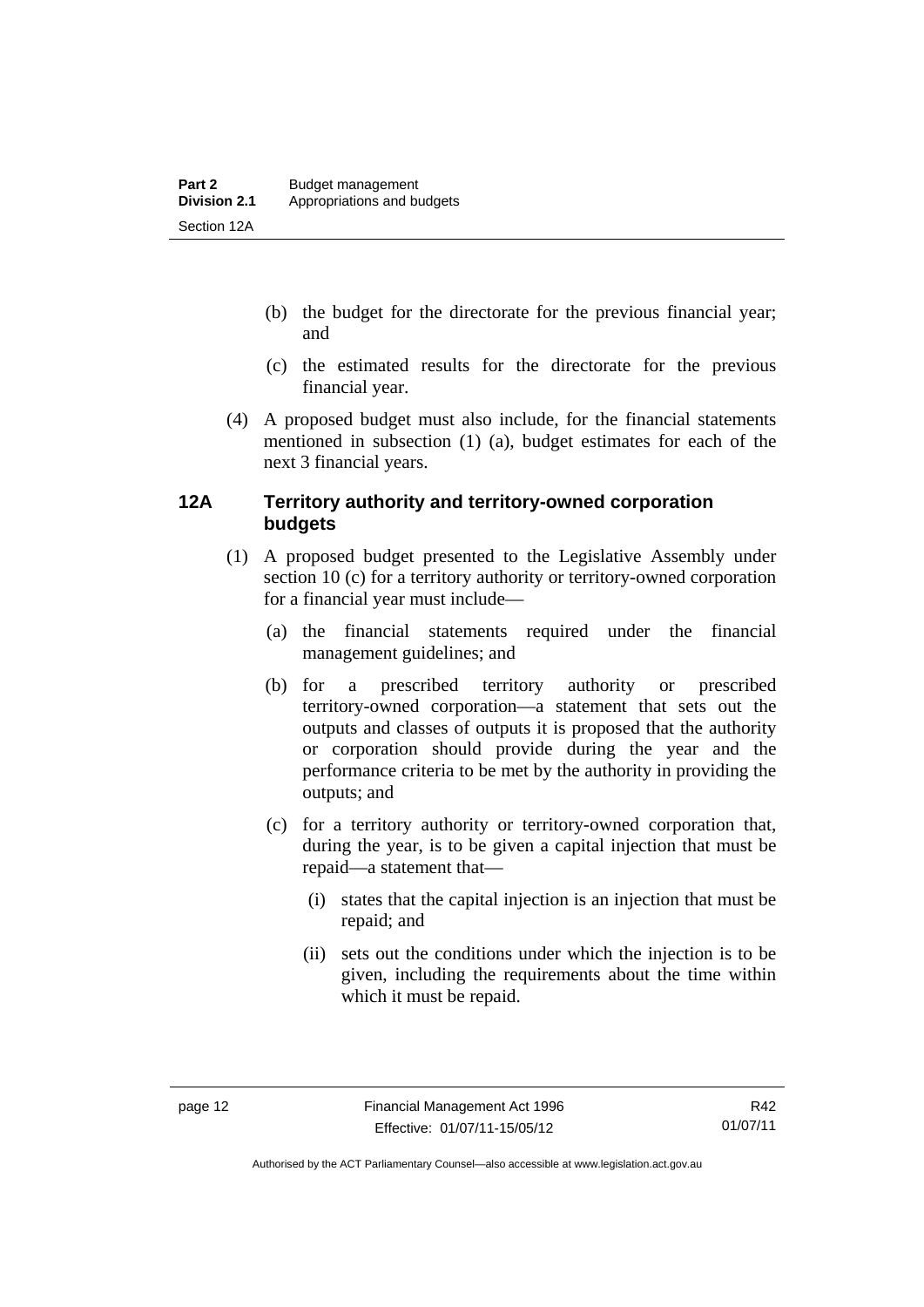- (2) A proposed budget must be in a form that facilitates a comparison between—
	- (a) the proposed budget for the authority or corporation; and
	- (b) the budget for the authority or corporation for the previous financial year; and
	- (c) the estimated results for the authority or corporation for the previous financial year.
- (3) A proposed budget must also include, for the financial statements mentioned in subsection (1) (a), budget estimates for each of the next 3 financial years.

#### <span id="page-22-0"></span>**13 Supplementary budget papers**

- (1) The Treasurer must, on the presentation of a bill for an Appropriation Act other than the first Appropriation Act relating to a financial year, present to the Legislative Assembly supplementary budget papers.
- (2) The supplementary budget papers must, for each directorate, territory authority and territory-owned corporation for which an appropriation is provided by the bill (an *affected entity*)—
	- (a) state, for each purpose mentioned in section 8 that applies to the affected entity—
		- (i) the amount of the appropriation provided in the first Appropriation Act; and
		- (ii) the variations (if any) previously made to the appropriation under this Act; and
		- (iii) the amount of the appropriation provided by the bill; and
		- (iv) the total amount appropriated for the entity for the financial year; and
	- (b) indicate the impact of the proposed variation.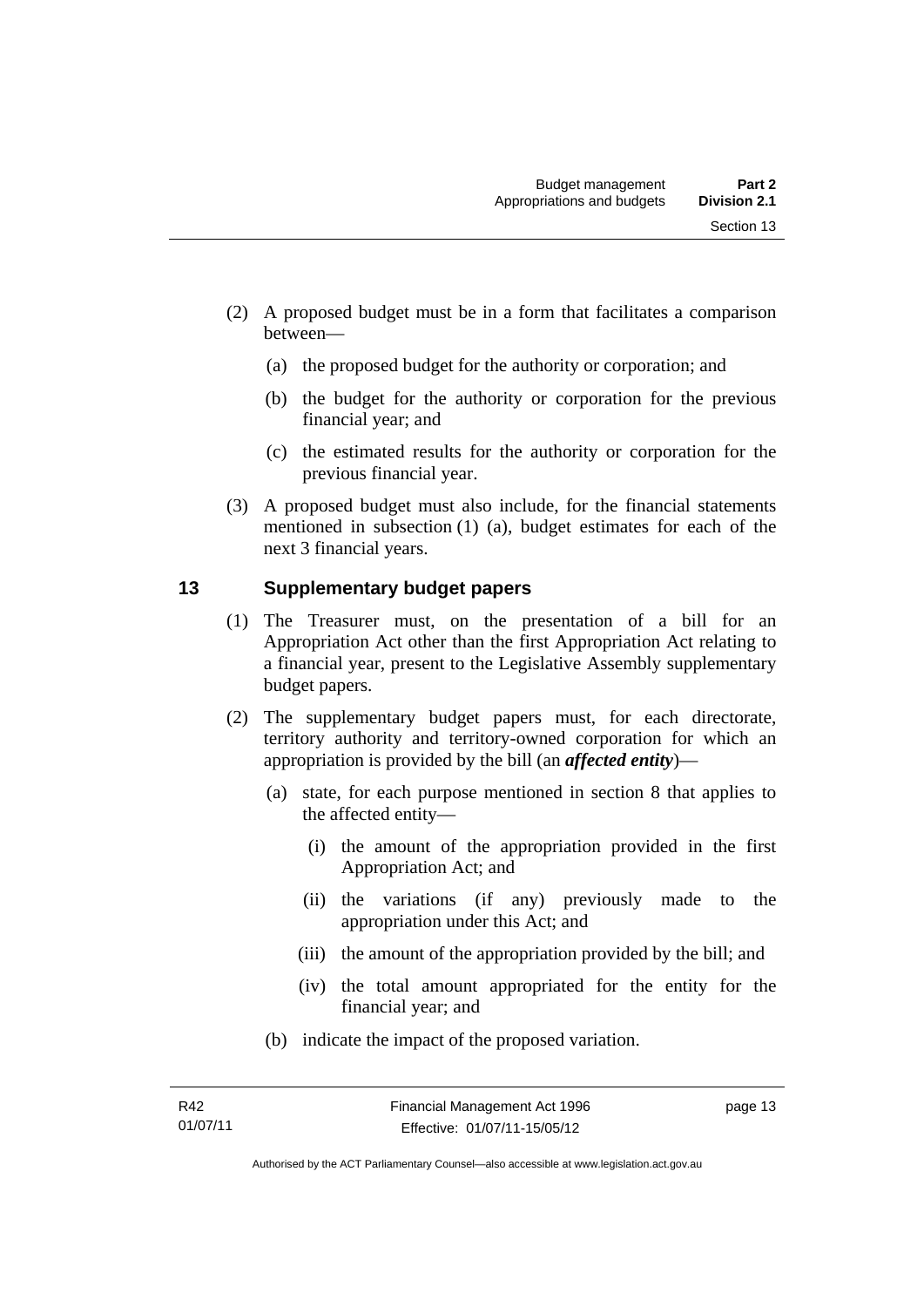- (3) For subsection (2) (b), the supplementary budget papers need not include an original or final budgeted financial statement (a *budgeted statement*) for an affected entity.
- (4) If the supplementary budget papers do not include a budgeted statement for an affected entity—
	- (a) the supplementary budget papers must state the reasons why the budgeted statement for the entity is not included; and
	- (b) the Treasurer must present the budgeted statement for the entity to the Legislative Assembly as soon as practicable after the passing of the bill.
- (5) A budgeted statement for an affected entity—
	- (a) must include details of the impact on the budget of the entity of all variations to the appropriation that happened in the financial year before the passing of the bill; and
	- (b) may show the impact of variations other than variations resulting from additional appropriations.

#### **Example for par (b)**

the impact of revised economic forecasts

*Note* An example is part of the Act, is not exhaustive and may extend, but does not limit, the meaning of the provision in which it appears (see Legislation Act, s 126 and s 132).

#### <span id="page-23-0"></span>**13A Amendment of budgets for supplementary appropriation**

- (1) If an appropriation is made for a directorate, territory authority or territory-owned corporation by an Appropriation Act other than the first Appropriation Act for a financial year, the budget for the directorate, authority or corporation is amended in accordance with—
	- (a) the supplementary budget papers presented to the Legislative Assembly under section 13 (1) in relation to the bill for the Act by which the appropriation was made; and

R42 01/07/11

Authorised by the ACT Parliamentary Counsel—also accessible at www.legislation.act.gov.au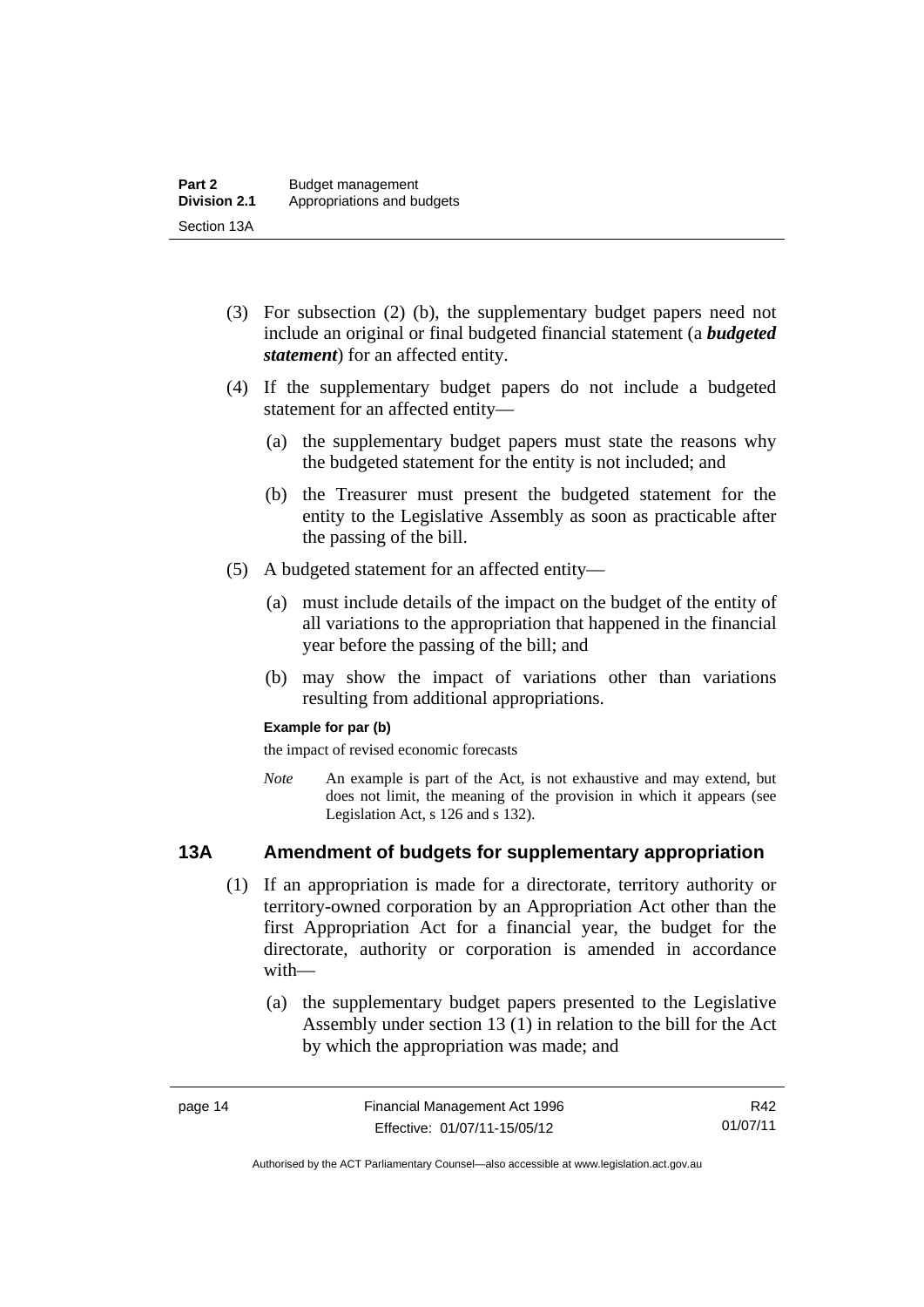- (b) any statement presented to the Legislative Assembly under section 13 (4) (b) in relation to the bill.
- (2) In this section:

*budget*, for the directorate, territory authority or territory-owned corporation, means the budget for the directorate, authority or corporation for the financial year presented to the Legislative Assembly under section 10 (b) or (c) (Budget papers) and, if the budget has been amended under this Act, the budget as amended.

#### <span id="page-24-0"></span>**14 Transfer of funds between appropriations**

- (1) Despite section 6, the Executive may, in writing, direct that appropriations made by an Appropriation Act be varied by transfers of funds between the appropriations.
- (3) A transfer of funds between appropriations under this section must not cause an appropriation from which funds are transferred to be reduced by more than 3%.
- (4) If the Executive gives a direction under subsection (1), the Treasurer must present the following to the Legislative Assembly within 3 sitting days after the direction is given:
	- (a) a copy of the direction;
	- (b) a statement of the reasons for giving it.
- (5) Subsection (1) does not apply to a superannuation appropriation.

#### <span id="page-24-1"></span>**15 Transfer of funds within appropriations**

- (1) The Executive may, in writing, direct that funds within the same appropriation that are allocated for the provision of different classes of outputs be reallocated in relation to those classes of outputs.
- (2) If a reallocation of funds under subsection (1) involves an amount larger than 3% of the appropriation within which the reallocation is made or \$150 000 (whichever is the larger), the Treasurer must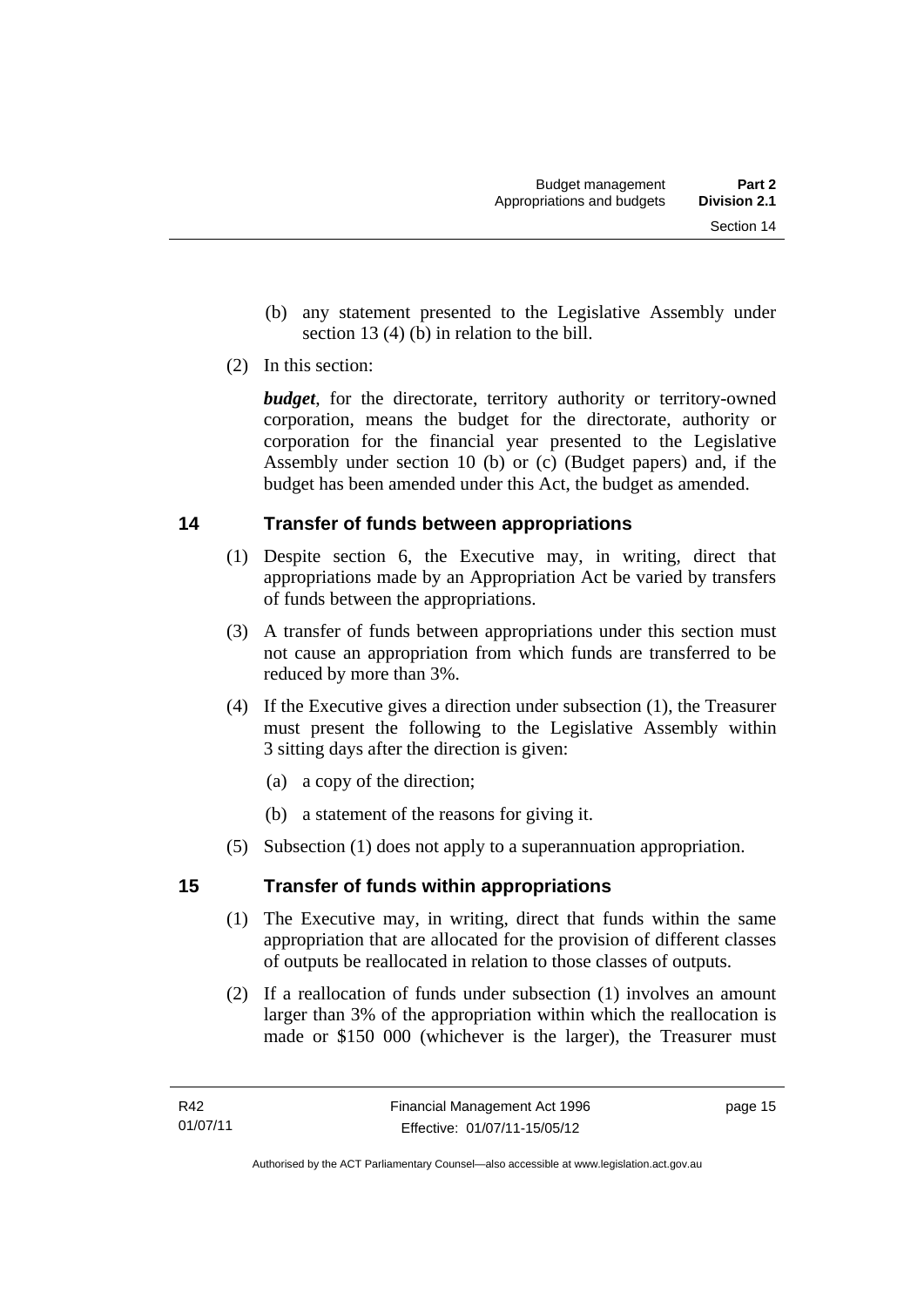present the following to the Legislative Assembly within 3 sitting days after a direction is given:

- (a) a copy of the direction;
- (b) a statement of the reasons for the reallocation.

#### <span id="page-25-0"></span>**15A Reclassification of certain appropriations**

- (1) If an appropriation has been classified by the Act by which it was made as an appropriation for payments to be made by a directorate on behalf of the Territory, the Treasurer may, if the Treasurer is satisfied that the appropriation should be classified as an appropriation for the provision of outputs by the directorate, in writing, direct that the classification of the appropriation be changed accordingly.
- (2) If an appropriation has been classified by the Act by which it was made as an appropriation for the provision of outputs by a directorate, the Treasurer may, if the Treasurer is satisfied that the appropriation should be classified as an appropriation for payments to be made by the directorate on behalf of the Territory, in writing, direct that the classification of the appropriation be changed accordingly.
- (3) If the Treasurer gives a direction under subsection (1) or (2), the Treasurer must present a copy of the direction to the Legislative Assembly within 3 sitting days after the direction is given.

#### <span id="page-25-1"></span>**16 Transfer of functions after Appropriation Act passed**

- (1) This section applies if, after an Appropriation Act for a financial year is passed, the responsibility for a service or function for which an appropriation is made in the Act is transferred from the entity to which the appropriation is made to another entity.
- (2) The Treasurer may, in writing, direct that the appropriation does not lapse but may, in accordance with the direction, be issued to, or applied by, the other entity for the service or function.

R42 01/07/11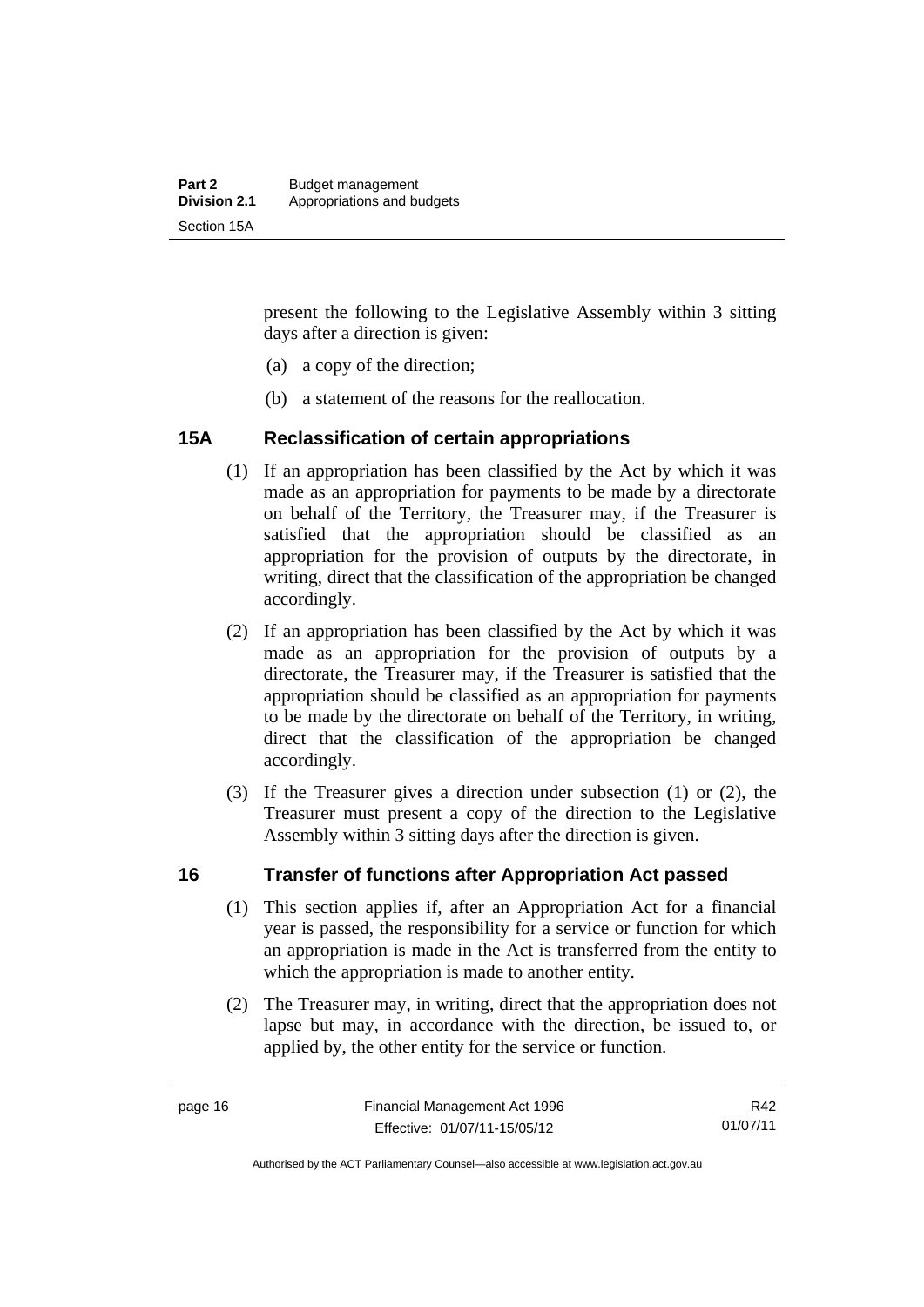- (3) If the Treasurer gives a direction under subsection (2), the Treasurer must present a copy of the direction to the Legislative Assembly within 3 sitting days after the day it is given.
- (4) This section does not apply to a superannuation appropriation.
- (5) In this section:

*entity* means a directorate, territory authority or territory-owned corporation.

#### <span id="page-26-0"></span>**16A Appropriation for accrued employee entitlements**

- (1) This section applies if—
	- (a) an employee entitlement exists in relation to an entity in a financial year; and
	- (b) the total amount of employee entitlements paid, or required to be paid, by the entity in the financial year exceeds the amount appropriated for the entity in relation to employee entitlements for the financial year.
- (2) The Treasurer may, in writing, authorise an appropriation for the entity for the amount that the total amount paid, or required to be paid, in the financial year exceeds the amount appropriated for the entity for the financial year.
- (3) If the Treasurer authorises an appropriation under this section, the Treasurer must present a copy of the authorisation to the Legislative Assembly within 3 sitting days after the day the appropriation is authorised.
- (4) In this section:

*entity* means a directorate, territory authority or territory-owned corporation.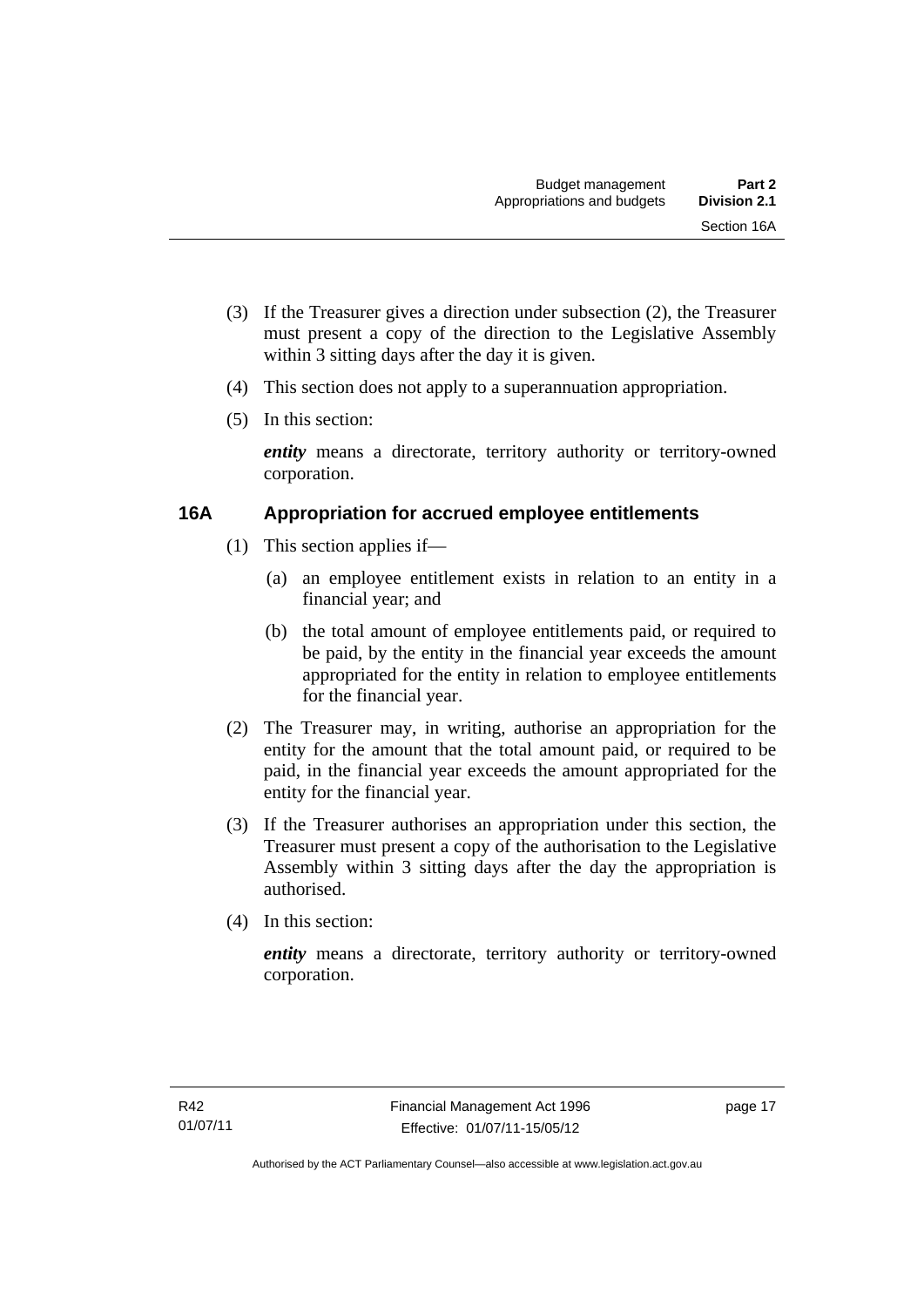#### <span id="page-27-0"></span>**16B Rollover of undispersed appropriation**

- (1) This section applies to an amount of appropriation if, at the end of the financial year in which the appropriation is made, the amount is not dispersed to the entity to which it is appropriated.
- (2) The Treasurer may, in writing, authorise the amount to be dispersed to the entity in the following financial year.
- (3) The Treasurer may give the authorisation in the financial year in which the appropriation is made, or in the following financial year.
- (4) The authorisation must identify—
	- (a) the entity to which the amount is to be dispersed; and
	- (b) the appropriation type; and
	- (c) the amount authorised to be dispersed; and
	- (d) the purpose for which the amount may be dispersed.
- (5) If the Treasurer authorises an amount to be dispersed under this section—
	- (a) the amount is taken to be an amount of appropriation for the financial year in which the amount is authorised to be dispersed; and
	- (b) the amount is in addition to the appropriation to the entity for that financial year.
- (6) If the Treasurer authorises an amount to be dispersed under this section, the Treasurer must present a copy of the authorisation to the Legislative Assembly within 3 sitting days after the day the appropriation is authorised.
- (7) In this section:

*entity*—see section 16A (4).

Authorised by the ACT Parliamentary Counsel—also accessible at www.legislation.act.gov.au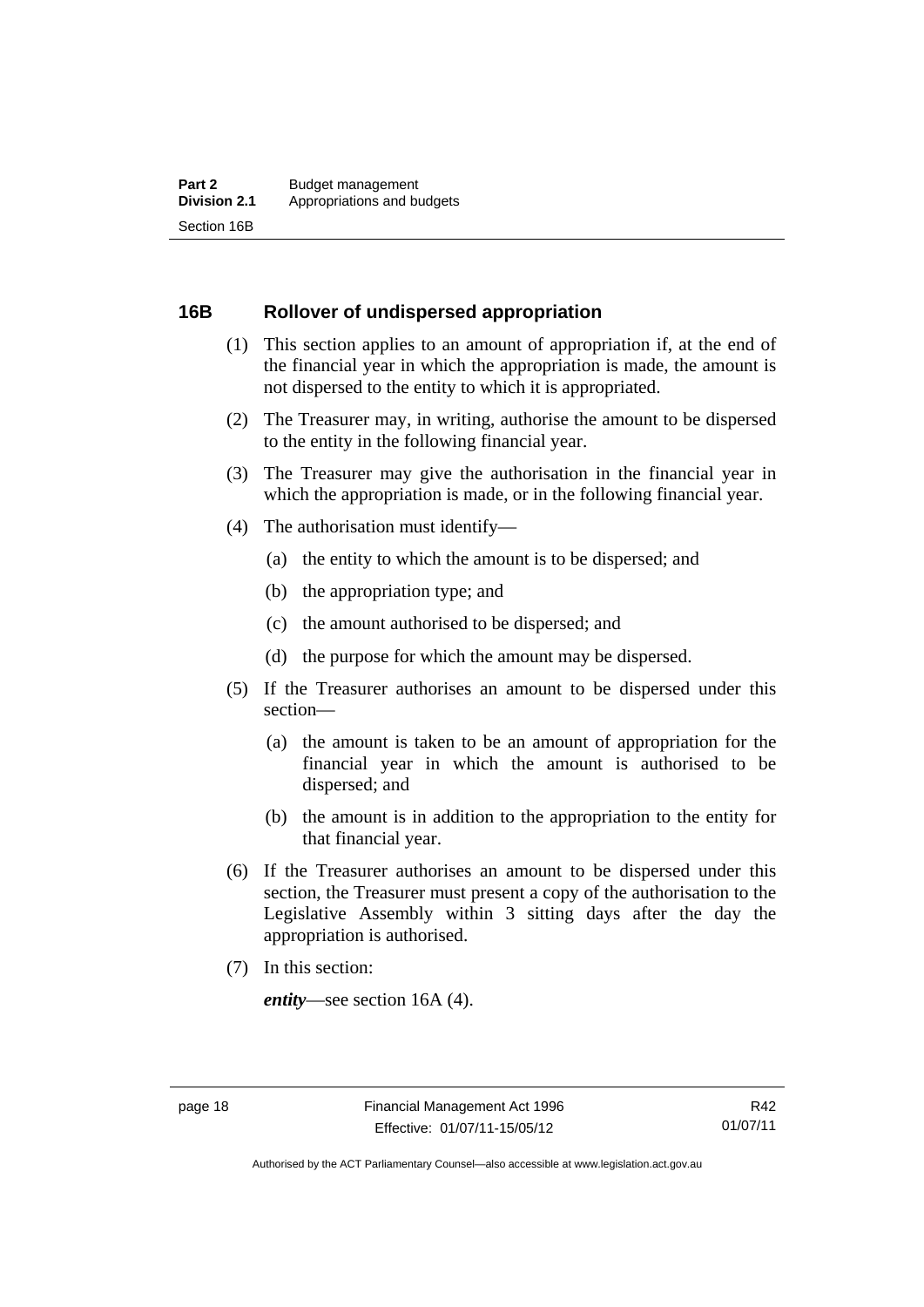#### <span id="page-28-0"></span>**17 Variation of appropriations for Commonwealth grants**

- (1) This section applies to an appropriation that is declared by the Act by which it is made to be an appropriation to which this section applies.
- $(2)$  If—
	- (a) an appropriation to which this section applies is to be funded in whole or in part by a payment made to the Territory by the Commonwealth for a nominated purpose; and
	- (b) an estimate of the level of the funding to be provided to the Territory by the Commonwealth for that purpose is contained in the budget papers presented to the Legislative Assembly in conjunction with the bill for the Act by which the appropriation was made; and
	- (c) the level of funding provided to the Territory by the Commonwealth for that purpose for the financial year for which the appropriation was made is greater than the level of funding specified in those budget papers;

the Treasurer may, in writing, direct that the appropriation be increased by an amount not exceeding the difference between the level of funding specified in the budget papers and the level of funding provided by the Commonwealth.

 (3) If the Treasurer gives a direction under subsection (2), the Treasurer must present a copy of the direction to the Legislative Assembly within 3 sitting days after it is given.

#### <span id="page-28-1"></span>**17A Variations of appropriations for certain payments to Commonwealth**

 (1) This section applies to an appropriation that is declared by the Act by which it is made to be an appropriation to which the section applies.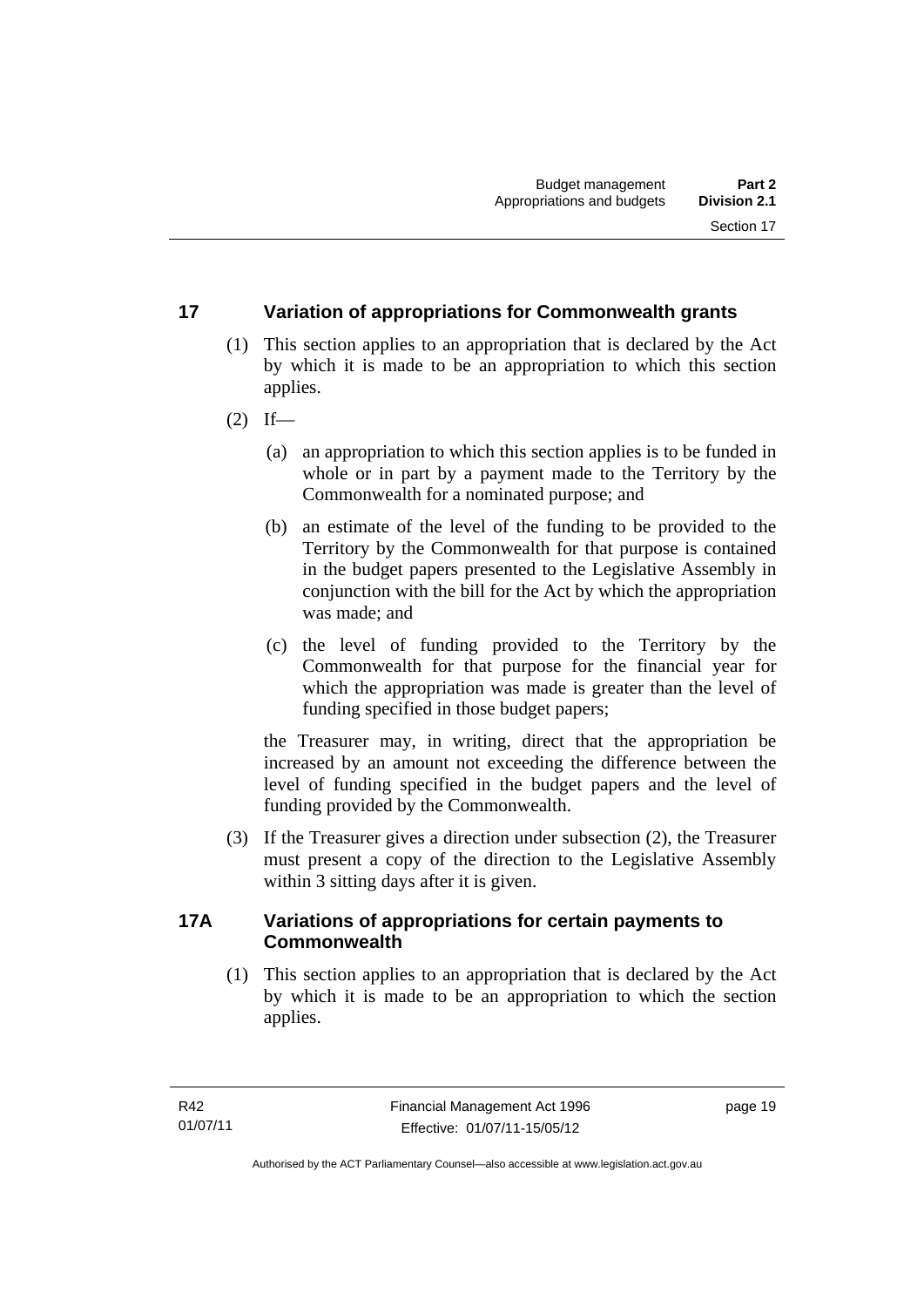#### $(2)$  If—

- (a) an appropriation to which this section applies is made completely or partially for a payment required to be made to the Commonwealth for the provision of a service; and
- (b) an estimate of the amount of the payment is contained in the budget papers presented to the Legislative Assembly in conjunction with the bill for the Act by which the appropriation is made; and
- (c) the amount of the payment exceeds the amount of the estimate;

the Treasurer may, in writing, direct that the appropriation be increased by an amount not more than the difference between the amount of the estimate and the amount of the payment.

 (3) If the Treasurer gives a direction under subsection (2), the Treasurer must present a copy of the direction to the Legislative Assembly within 3 sitting days after it is given.

#### <span id="page-29-0"></span>**18 Treasurer's advance**

- (1) This section applies to expenditure that is—
	- (a) in excess of the amount specifically appropriated for expenditure of that kind; or
	- (b) not provided for by an appropriation.
- (2) The Treasurer may, in writing, authorise the appropriation if—
	- (a) the Treasurer is satisfied that—
		- (i) there is an urgent need for the expenditure; and
		- (ii) the expenditure is not provided for, or is insufficiently provided for, because of a prescribed circumstance; and
	- (b) the total expenditure authorised under this subsection in any financial year does not exceed the amount appropriated for that year for this section.

R42 01/07/11

Authorised by the ACT Parliamentary Counsel—also accessible at www.legislation.act.gov.au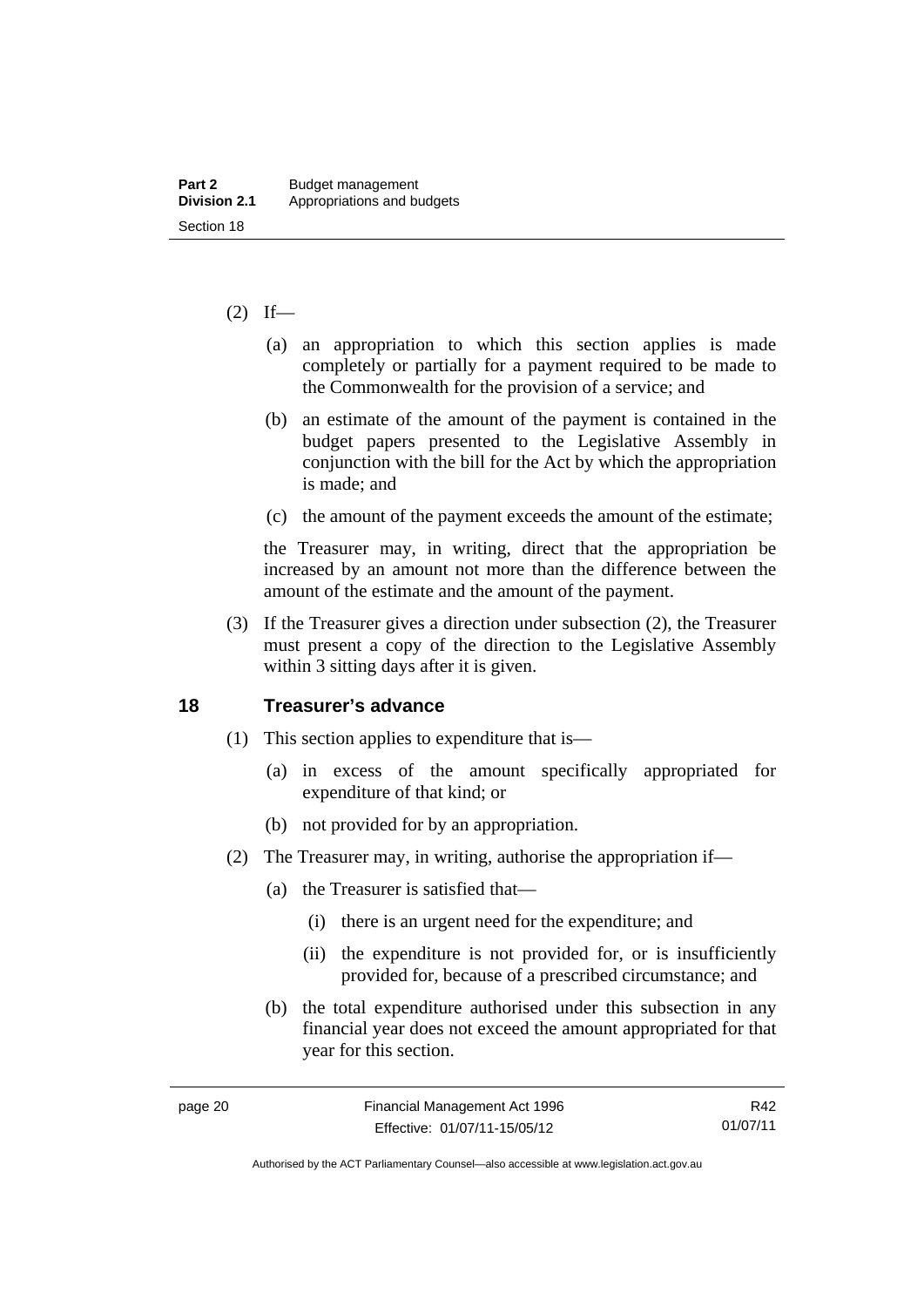- (3) The amount appropriated for this section for a financial year must not exceed 1% of the total amount appropriated by all Appropriation Acts for that year.
- (4) The financial management guidelines may prescribe when there is an *urgent need for expenditure* for subsection (2) (a) (i).
- (5) In this section:

#### *expenditure* means—

- (a) a payment for, or entering into a contract to make a payment for, an output delivery, including a payment for goods, services or grants; or
- (b) a payment on behalf of the Territory, or entering into a contract to make a payment on behalf of the Territory, including a payment for goods, services or grants; or
- (c) a payment from, or entering into a contract to make a payment from, a capital injection.

*prescribed circumstance*—each of the following is a *prescribed circumstance* in relation to expenditure:

- (a) there was an erroneous omission or understatement in an appropriation;
- (b) the expenditure was unforeseen until after the last day when it was practicable to provide for it in the relevant Appropriation Bill before the bill was introduced into the Legislative Assembly.

*relevant Appropriation Bill*, for expenditure, means the 1st Appropriation Bill for the financial year when the expenditure is to happen.

#### <span id="page-30-0"></span>**18A Assembly to be told about treasurer's advance**

(1) This section applies if the Treasurer authorises expenditure under section 18 for a financial year.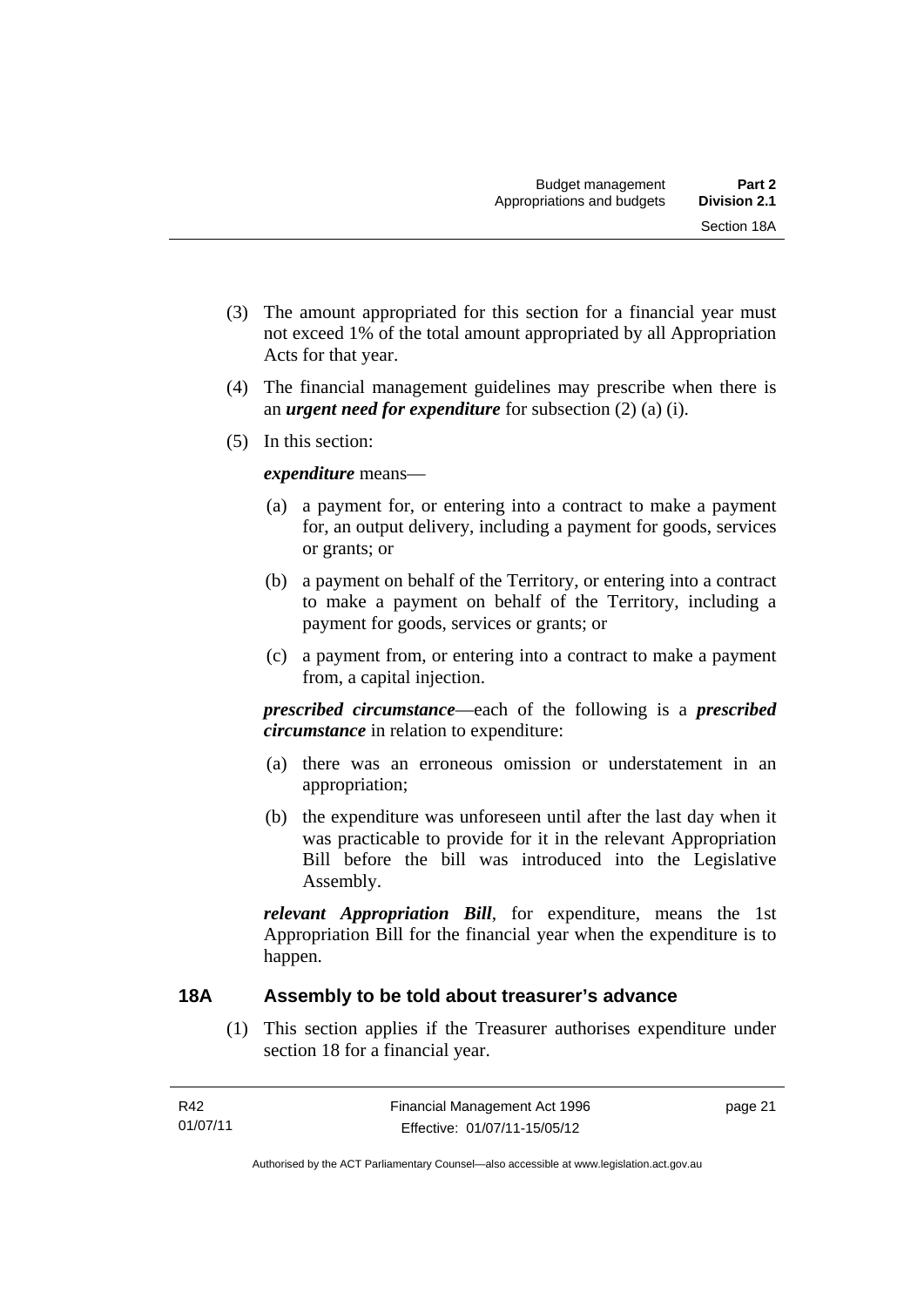- (2) Within 3 sitting days after the day when the authorisation is given, the Treasurer must present to the Legislative Assembly—
	- (a) a copy of the authorisation; and
	- (b) a statement of the reasons for giving it; and
	- (c) a summary of the total expenditure authorised under section 18 for the financial year to date.
- (3) Within 3 sitting days after the end of the financial year, the Treasurer must present to the Legislative Assembly a summary of the total expenditure authorised.

#### <span id="page-31-0"></span>**19 Refunds of payments made without liability**

- (1) If a payment is made to the Territory in purported discharge of a liability that does not exist, the amount paid may be refunded to the person by whom the payment was made whether or not there is an appropriation available for that purpose.
- (2) If a payment made to the Territory to discharge a liability exceeds the amount of the liability, the amount by which the payment exceeds the liability may be refunded to the person by whom the payment was made whether or not there is an appropriation available for that purpose.
- $(3)$  If—
	- (a) a person has paid an amount to the Territory for tax claimed by the Territory to be owing from the person; and
	- (b) a court or tribunal of competent jurisdiction subsequently finds that the person was not liable for that tax or was liable for an amount of tax less than the amount paid;

the amount paid, or the amount by which the payment exceeds the liability, may be refunded to the person who made the payment whether or not there is an appropriation available for that purpose.

Authorised by the ACT Parliamentary Counsel—also accessible at www.legislation.act.gov.au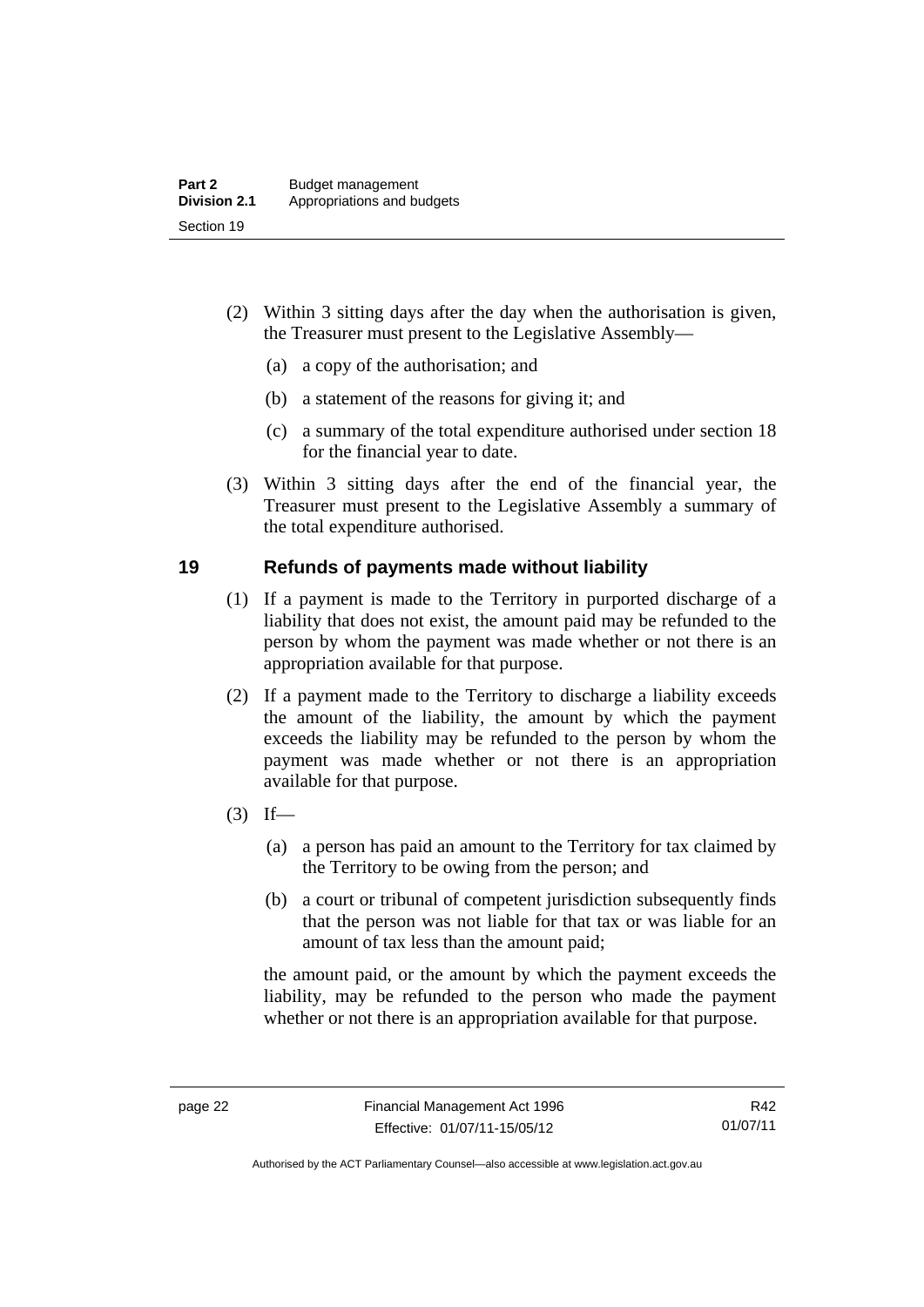#### <span id="page-32-0"></span>**19A Payments for Territory GST liabilities**

Payments may be made to the Commonwealth for the GST liabilities of the Territory whether or not there is an appropriation for the purpose.

#### <span id="page-32-1"></span>**19AA Payments for Territory GST administration costs**

Despite section 6, payments may be made to the Commonwealth for GST administration costs payable by the Territory (including by way of deduction by the Commonwealth from GST revenue payable to the Territory) whether or not there is an appropriation for the purpose.

#### <span id="page-32-2"></span>**19B Authorisation of expenditure of certain Commonwealth grants**

- (1) Despite section 6, if—
	- (a) funds have been provided to the Territory by the Commonwealth under an agreement that specifies how the funds may be applied; and
	- (b) no appropriation has been made in relation to the funds;

the Treasurer may, in writing, authorise the expenditure of the funds in accordance with the agreement.

 (2) If the Treasurer gives an authorisation under subsection (1), the Treasurer must present a copy of the authorisation to the Legislative Assembly within 3 sitting days after it is given.

#### <span id="page-32-3"></span>**19C Amendment of capital injection conditions**

(1) This section applies in relation to the conditions of a capital injection set out in a statement included in a proposed budget for a directorate, a territory authority or a territory-owned corporation for a financial year under section  $12 (1) (c) (ii)$  or section  $12A(1)$  (c) (ii).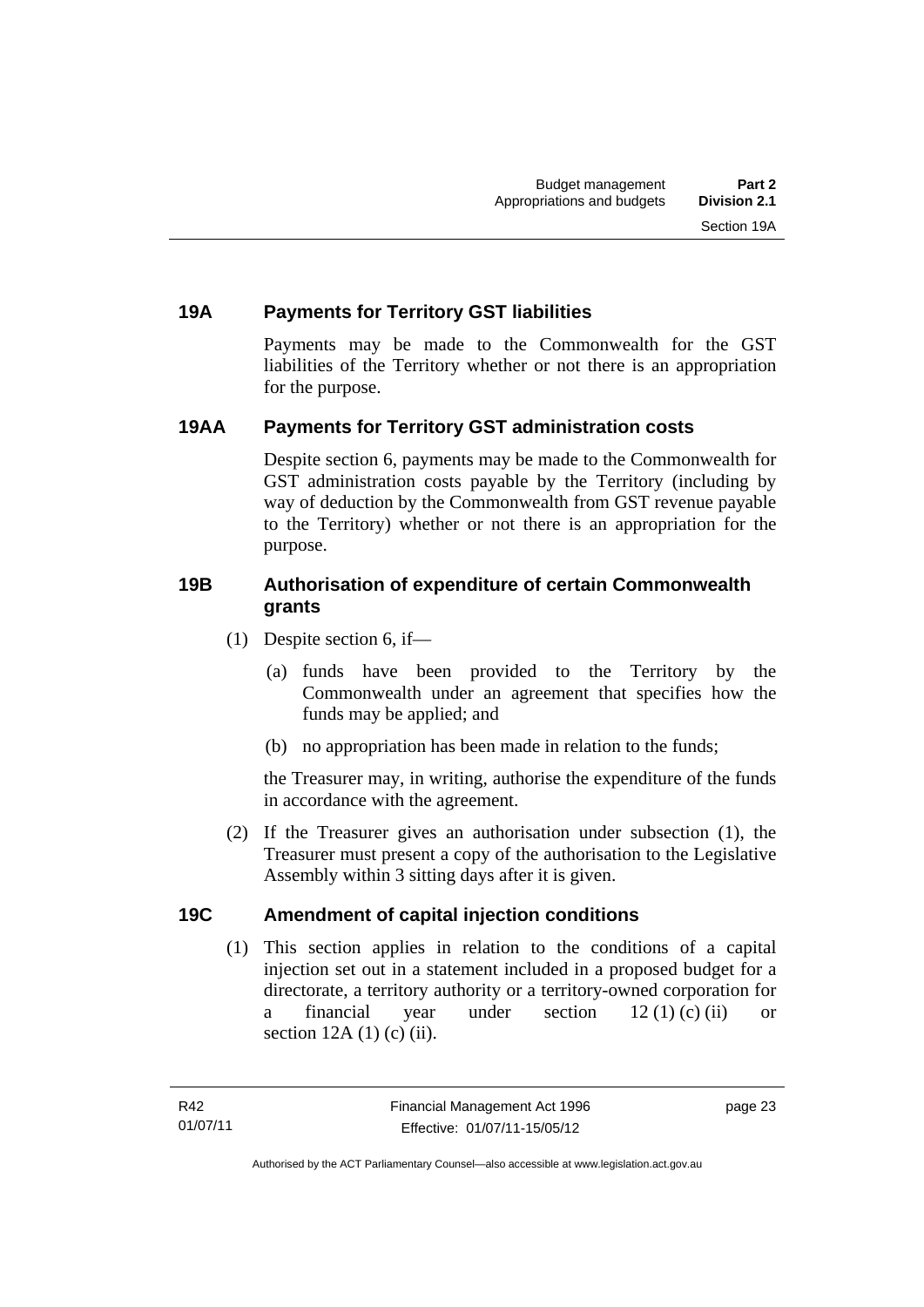- (2) The Treasurer may, in writing, amend the conditions.
- (3) An amendment must state the Treasurer's reasons for the amendment.
- (4) An amendment is a notifiable instrument.

*Note* A notifiable instrument must be notified under the Legislation Act.

#### <span id="page-33-0"></span>**19D Amendment of performance criteria**

- (1) This section applies in relation to the performance criteria set out in a statement included in a proposed budget for a directorate, a prescribed territory authority or a prescribed territory-owned corporation for a financial year under section 12 (1) (b) or section 12A (1) (b).
- (2) The responsible Minister for the directorate, territory authority or territory-owned corporation may, in writing, amend the performance criteria.
- (3) Without limiting subsection (2) the responsible Minister may amend the performance criteria if—
	- (a) the appropriations for the directorate, authority or corporation are varied under section 14 (Transfer of funds between appropriations) or section 17 (Variation of appropriations for Commonwealth grants); or
	- (b) a direction is given under section 15 (1) (Transfer of funds within appropriations) in relation to an appropriation made for the directorate, authority or corporation; or
	- (c) funds are transferred to or from the directorate, authority or corporation under section 16 (Transfer of functions after Appropriation Act passed); or
	- (d) funds are given to the directorate, authority or corporation under section 18 (Treasurer's advance); or

R42 01/07/11

Authorised by the ACT Parliamentary Counsel—also accessible at www.legislation.act.gov.au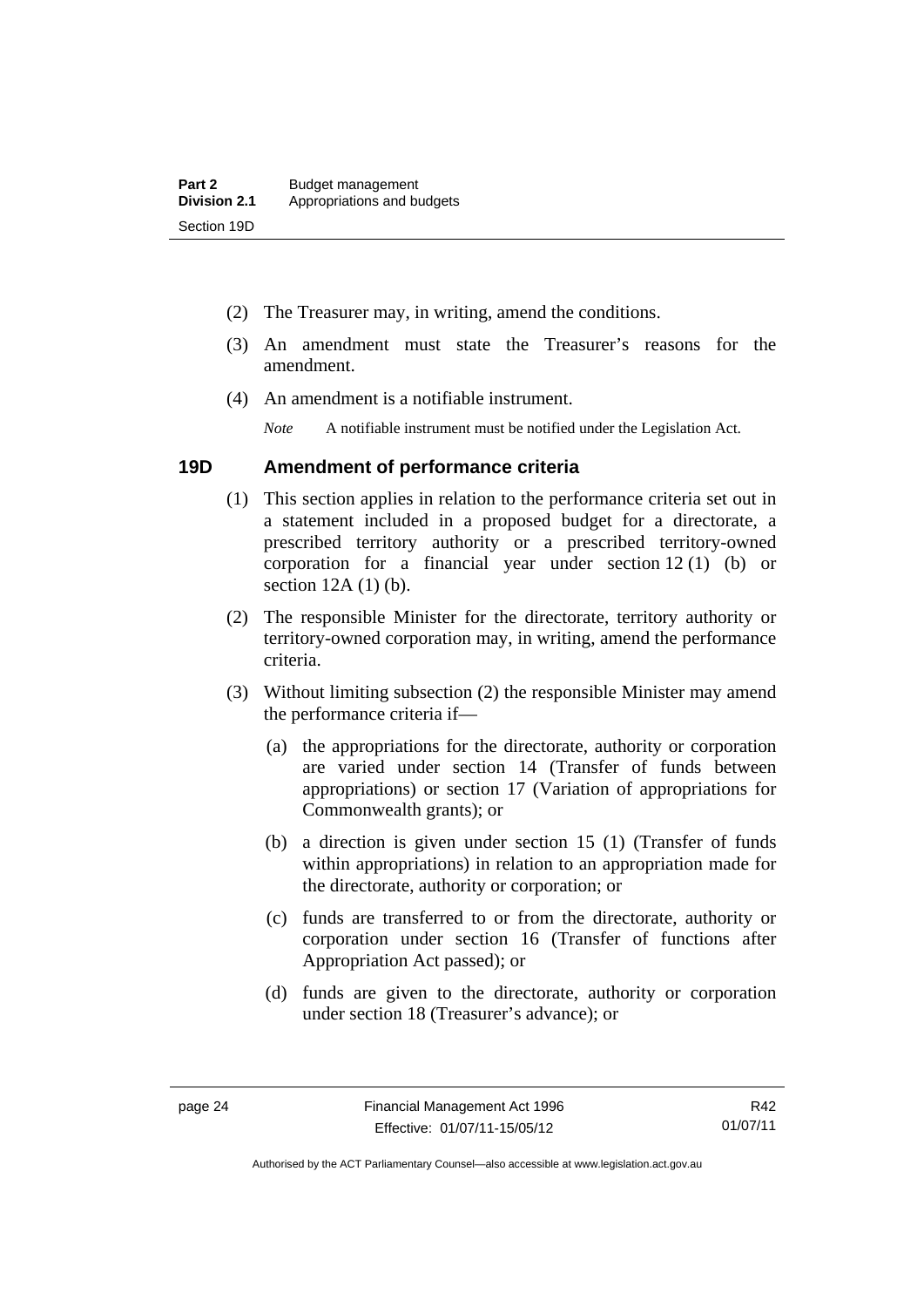- (e) funds mentioned in section 19B (Authorisation of expenditure of certain Commonwealth grants) are given to the directorate, authority or corporation; or
- (f) changes happen in the priorities of the directorate, authority or corporation; or
- (g) the Minister is satisfied that other performance criteria should be adopted for the provision of outputs by the directorate, authority or corporation.
- (4) An amendment of the performance criteria must be made in a way that—
	- (a) for a directorate—the budget as amended will comply with section 12(3); and
	- (b) for a territory authority or territory-owned corporation—the budget as amended will comply with section 12A (2).
- (5) An amendment of the performance criteria is a notifiable instrument.

*Note* A notifiable instrument must be notified under the Legislation Act.

(6) In this section:

*budget*, for the directorate, territory authority or territory-owned corporation, means the budget for the directorate, authority or corporation for the financial year presented to the Legislative Assembly under section 10 (b) or (c) (Budget papers) and, if the budget has been amended under this Act, the budget as amended.

*prescribed territory authority* means a territory authority prescribed for section  $12A(1)$  (b).

*prescribed territory-owned corporation* means a territory-owned corporation prescribed for section 12A (1) (b).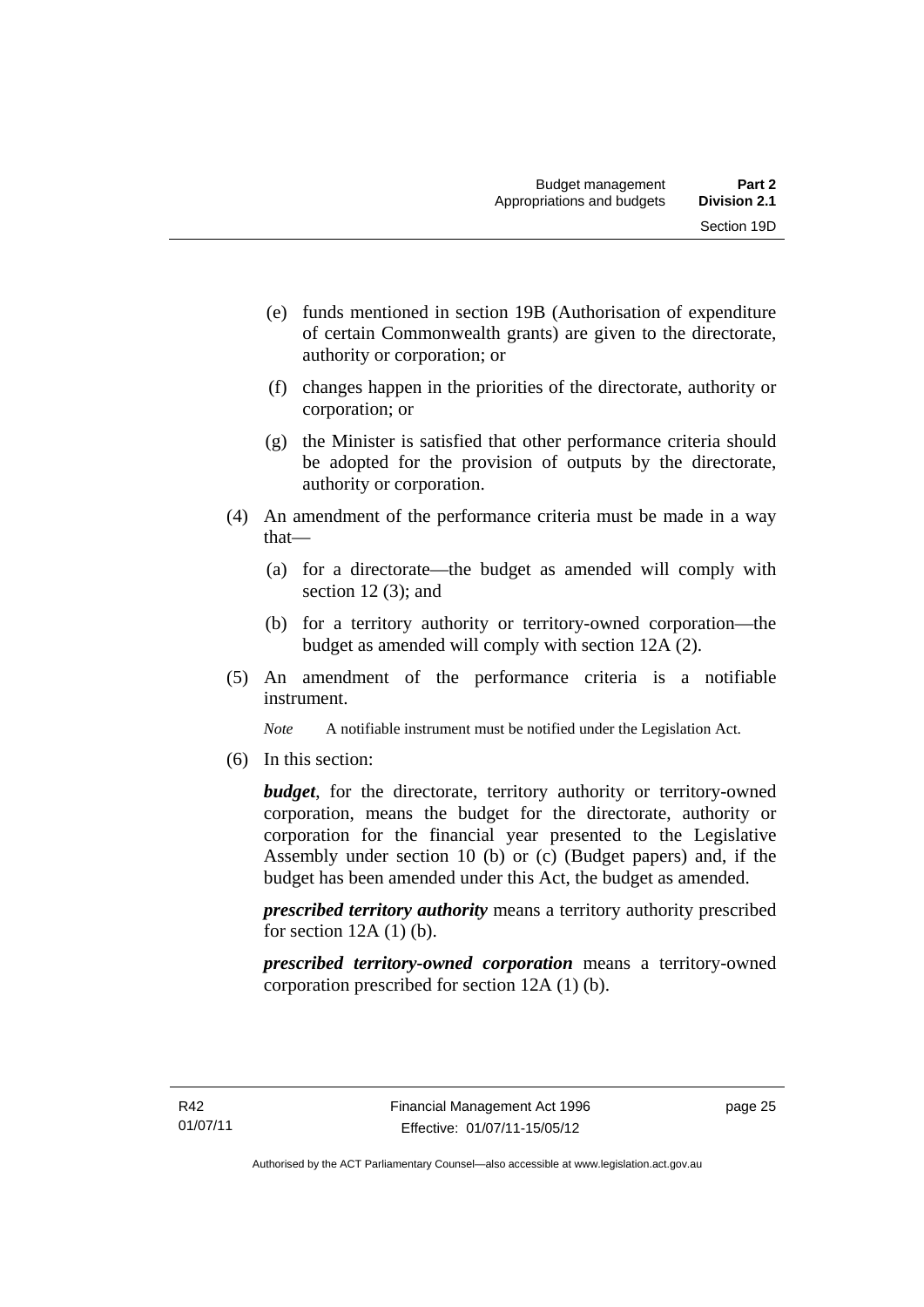#### <span id="page-35-0"></span>**20 Budgets for Legislative Assembly secretariat**

Before the beginning of a financial year, the Speaker of the Legislative Assembly may—

- (a) after consultation with an appropriate committee of the Legislative Assembly, advise the Treasurer of the appropriations that the Speaker considers should be made for the Legislative Assembly secretariat for the financial year; and
- (b) provide the Treasurer with a draft budget for the Legislative Assembly secretariat for the financial year that contains the information mentioned in section 12 other than that mentioned in subsection  $(1)$  (b).

#### <span id="page-35-1"></span>**Division 2.2 Budget reviews and pre-election updates**

#### <span id="page-35-2"></span>**20A Budget review**

- (1) The Treasurer must prepare a budget review for each financial year.
- (2) The Treasurer must present the budget review for a financial year to the Legislative Assembly not later than 15 February in the financial year.
	- *Note* This is the same day as financial statements for the 2nd quarter of the financial year are required to be presented under s 26 (Periodic financial statements).
- (3) However, if a sitting day does not fall in that year on or before 15 February, the Treasurer must give copies of the budget review to each member of the Legislative Assembly on or before that day.

#### <span id="page-35-3"></span>**20B Purpose and contents of budget review**

(1) The purpose of the budget review for a financial year is to give updated information to allow the assessment of the government's financial performance against the financial policy objectives and

R42 01/07/11

Authorised by the ACT Parliamentary Counsel—also accessible at www.legislation.act.gov.au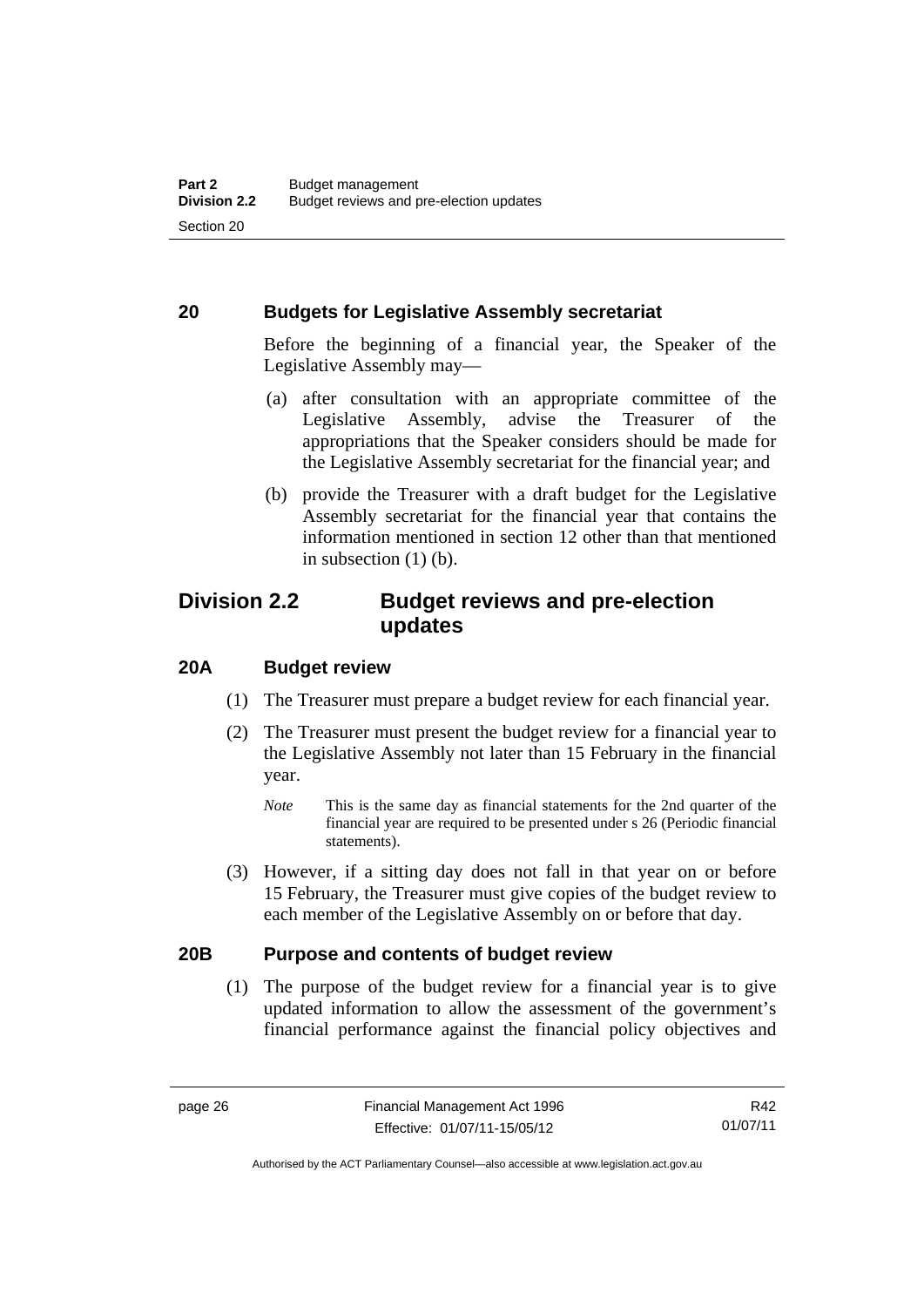strategies set out in the financial policy objectives and strategies statement for the Territory budget for the financial year.

- (2) The budget review for a financial year must be based on the financial policy objectives and strategies statement for the Territory budget for the financial year.
- (3) The budget review for a financial year must—
	- (a) include updated financial statements required under the financial management guidelines for the general government sector for the financial year; and
	- (b) include whole-of-year results for the previous financial year, the budget for the financial year, the estimated financial position of the Territory at the end of the financial year and updated budget estimates for each of the next 3 financial years; and
	- (c) include a review of the financial policy objectives and strategies statement included in the budget for the financial year that satisfies the requirements of section 11A (2) and (3); and
	- (d) state the date as at when the review was done.
- (4) However, if particular information required to be included in the budget review is unchanged from information set out in full in the budget for the Territory under section 11 (1) for the financial year, the review may instead summarise the information and state that it is unchanged from that set out in the budget.
- (5) For subsection (3):

*budget*, for a financial year, means the budget for the year presented to the Legislative Assembly under section 10 (a) (Budget papers) and, if that budget has been amended under this Act, the budget as amended.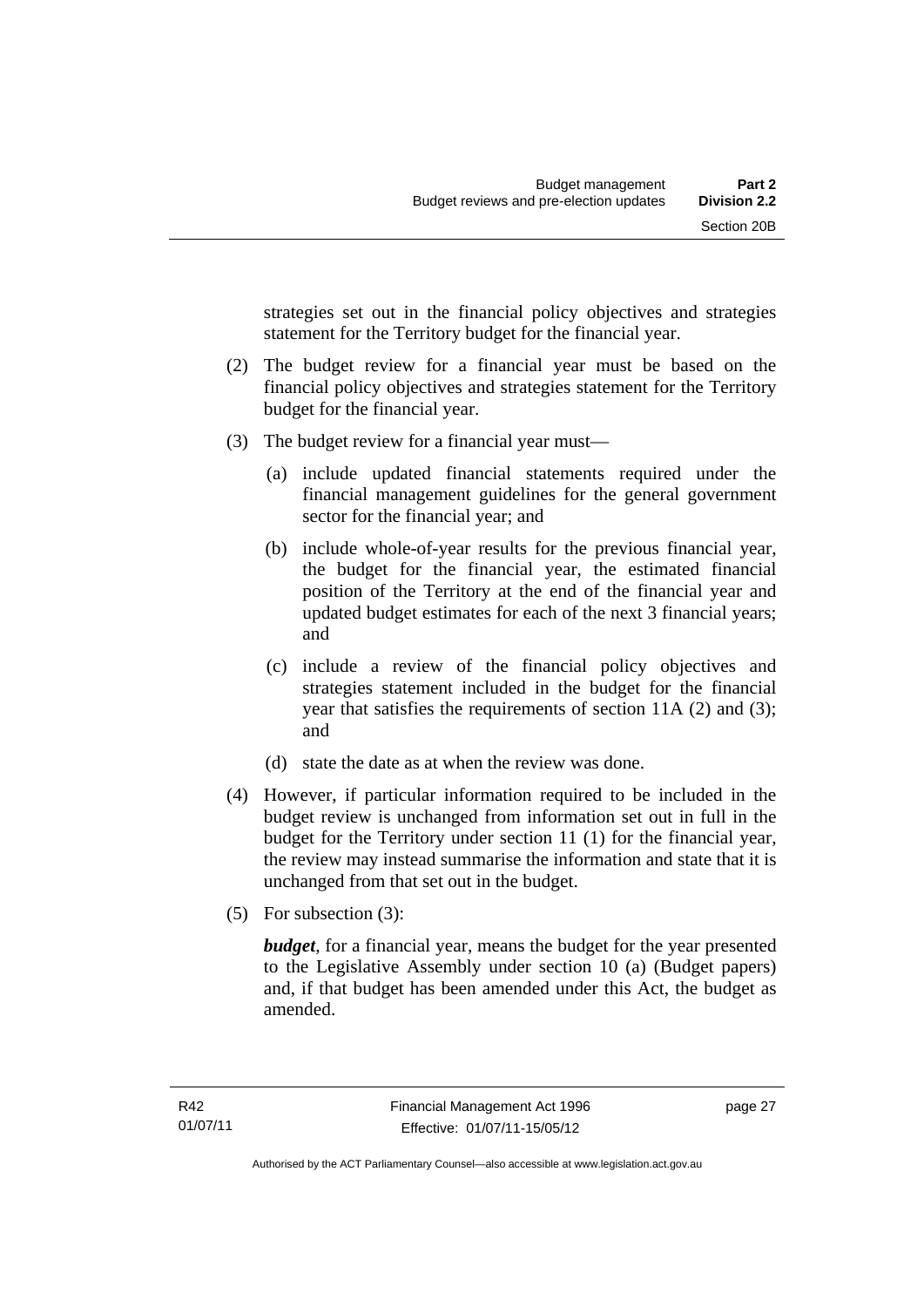#### **20C Pre-election budget update**

- (1) At least 30 days before the polling day for an ordinary election, the director-general must prepare a pre-election budget update and give it to the parliamentary counsel for notification.
- (2) At least 20 days before the polling day for an election mentioned in the Self-Government Act, section 16 (Dissolution of Assembly by Governor-General) or section 48 (Resolution of no confidence in Chief Minister), the director-general must prepare a pre-election budget update and give it to the parliamentary counsel for notification.
- (3) A pre-election budget update is a notifiable instrument.

*Note* A notifiable instrument must be notified under the Legislation Act.

(4) In this section:

*ordinary election*—see the *Electoral Act 1992*, dictionary.

*polling day*—see the *Electoral Act 1992*, dictionary.

#### **20D Purpose and contents of pre-election budget update**

- (1) The purpose of a pre-election budget update for an election is—
	- (a) to allow the assessment of the government's financial performance against the financial policy objectives and strategies set out in the latest financial policy objectives and strategies statement; and
	- (b) to give the electorate an accurate picture of the Territory's financial position before the election.
- (2) A pre-election budget update must be based on the latest financial policy objectives and strategies statement.
- (3) A pre-election budget update for an election must include—

Authorised by the ACT Parliamentary Counsel—also accessible at www.legislation.act.gov.au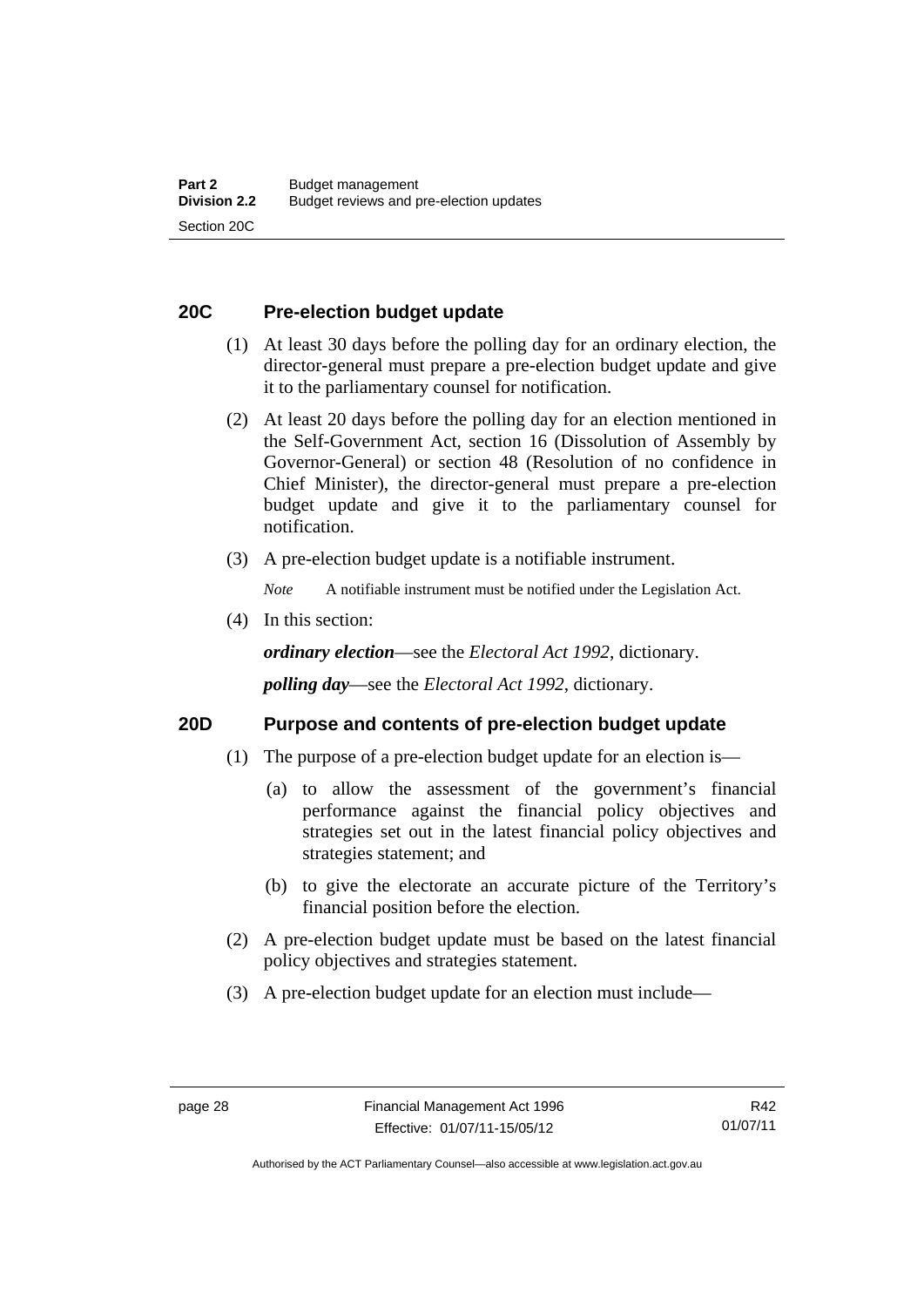- (a) updated financial statements required under the financial management guidelines for the financial year in which the election is to be held; and
- (b) updated budget estimates for the general government sector, the public trading enterprise sector and the Territory for that financial year and for each of the next 3 financial years; and
- (c) a statement of the economic or other assumptions used in preparing the updated financial statements and budget estimates; and
- (d) a statement about the sensitivity of the updated financial statements and budget estimates to changes in the economic or other assumptions; and
- (e) a statement of the risks, quantified if possible, that may affect the economic or other assumptions, including—
	- (i) contingent liabilities; and
	- (ii) publicly announced government commitments that are not yet included in the updated financial statements and budget estimates.
- (4) Information in the pre-election budget update must—
	- (a) take into account government decisions and other circumstances that may have material effect on the financial statements and budget estimates; and
	- (b) state the date as at when the updating was done.
- (5) However, if particular information required to be included in the pre-election budget update is unchanged from information set out in full in the latest financial statements, the budget estimates mentioned in section 11 (Territory budgets) or budget review, the pre-election budget update may instead summarise the information and state that it is unchanged from that set out in the financial statements, budget estimates or budget review.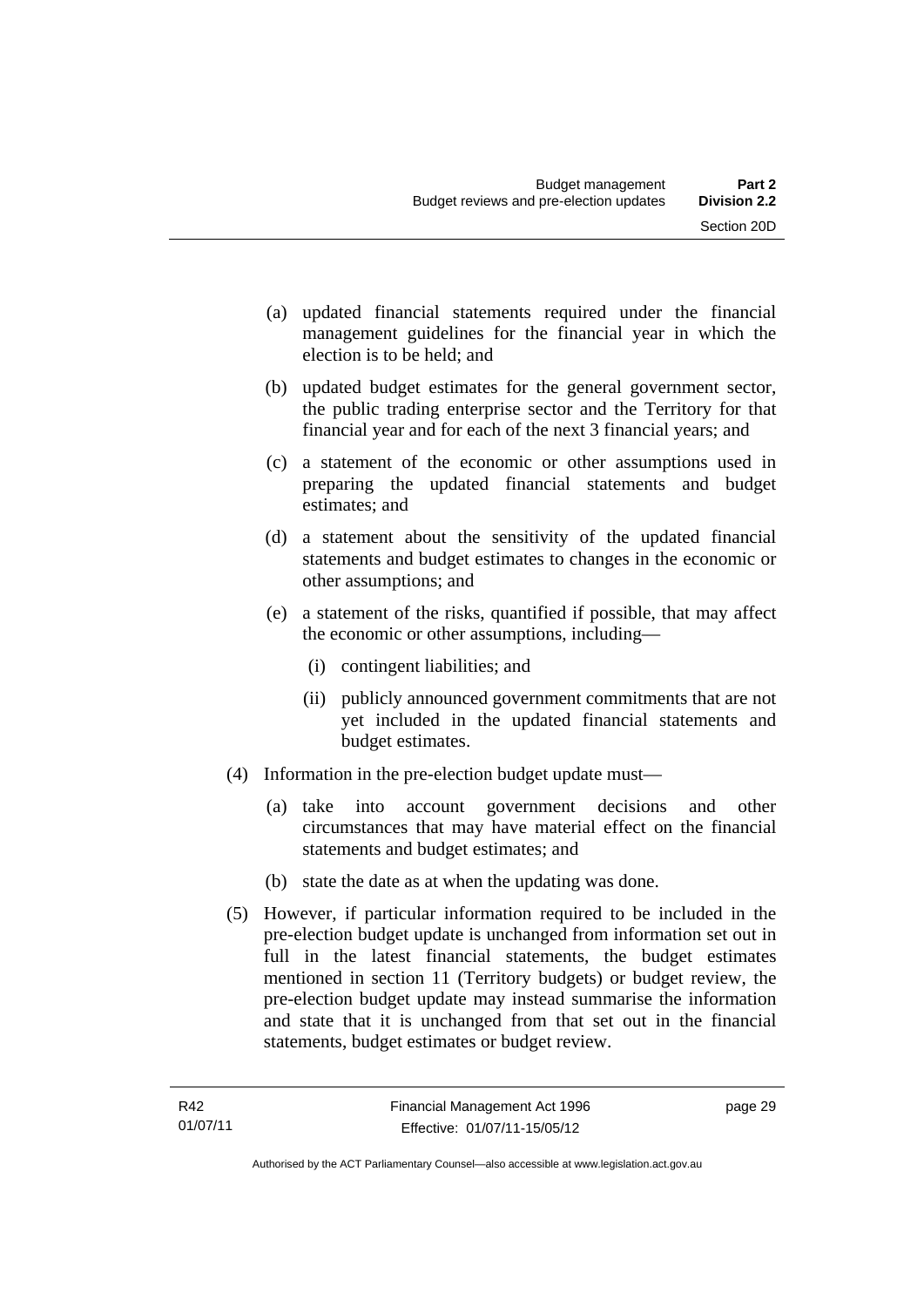# **Part 3 Financial reports**

# **Division 3.1 Financial reports of the Territory**

## **21 Meaning of** *the Territory* **in div 3.1**

In this division, a reference to *the Territory* includes a reference to all territory authorities and all territory-owned corporations.

#### **22 Annual financial statements of the Territory**

- (1) The Treasurer must, as soon as practicable after the end of a financial year, prepare annual financial statements for the Territory for that year.
- (2) The statements must be prepared in accordance with generally accepted accounting principles and include—
	- (a) the financial statements required under the financial management guidelines; and
	- (b) a statement of the accounting policies adopted by the Territory; and
	- (c) the other statements that are necessary to fairly reflect the financial operations of the Territory during the year and its financial position at the end of the year.

#### **23 Responsibility for annual financial statements**

- (1) Annual financial statements of the Territory must have endorsed on them, or attached to them, a statement of responsibility signed by—
	- (a) the Treasurer; and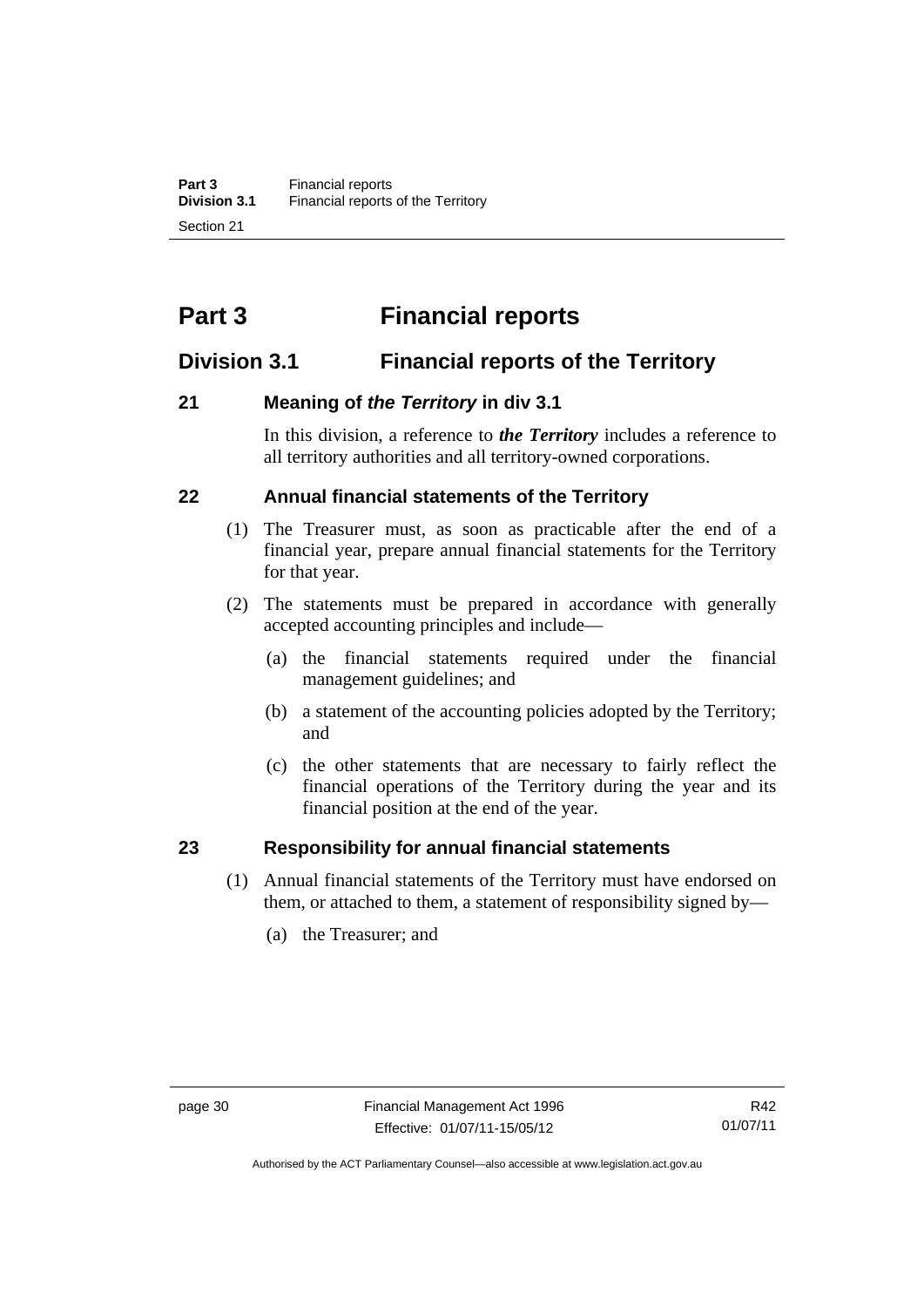- (b) the director-general of the administrative unit to which responsibility for the administration of this Act has been allocated under the *Public Sector Management Act 1994*, section 14.
- (2) A statement of responsibility must comprise—
	- (a) a statement by the Treasurer that in his or her opinion the financial statements fairly reflect the financial operations of the Territory during the year to which they relate and the financial position of the Territory at the end of the year; and
	- (b) a statement by the director-general that the financial statements have been prepared in accordance with generally accepted accounting principles.

## **24 Audit of annual financial statements**

- (1) The Treasurer must give the auditor-general the annual financial statements of the Territory for a financial year within 3 months after the end of the year.
- (2) The auditor-general must, within 30 days after the auditor-general receives the annual financial statements under subsection (1), give the Treasurer an audit opinion about the statements.
- (3) Despite subsections (1) and (2), if an ordinary election is to be held in the year after the end of the financial year—
	- (a) the Treasurer must give the auditor-general the annual financial statements of the Territory for the financial year in sufficient time for the auditor-general to give an audit opinion about the statements within 3 months after the end of the financial year; and
	- (b) the auditor-general must give an audit opinion to the Treasurer within 3 months after the end of the financial year.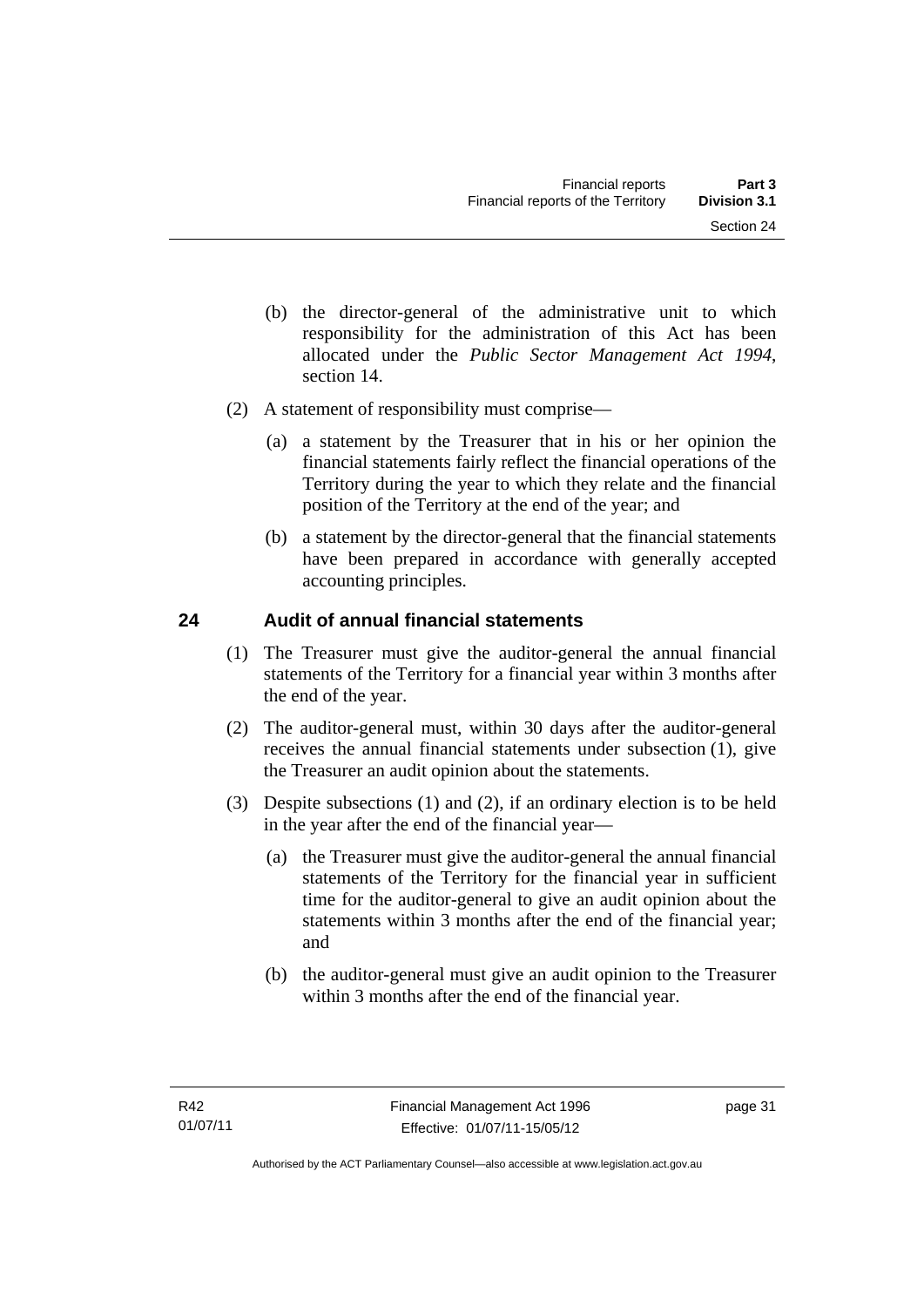(4) In this section:

*ordinary election*—see the *Electoral Act 1992*, dictionary.

#### **25 Presentation of annual financial statements to Legislative Assembly**

- (1) If the Treasurer receives, under section 24 (2), an audit opinion about annual financial statements, the Treasurer must present to the Legislative Assembly, within 3 sitting days after receiving the opinion—
	- (a) a copy of the annual financial statements; and
	- (b) a copy of the audit opinion.
- (2) If the Treasurer receives, under section 24 (3) (b), an audit opinion about annual statements, the Treasurer must give to each member of the Legislative Assembly, within 7 days after receiving the opinion—
	- (a) a copy of the annual financial statements; and
	- (b) a copy of the audit opinion.

#### **26 Periodic financial statements**

- (1) Within 45 days after the end of each quarter of a financial year, the Treasurer must prepare financial statements for—
	- (a) the quarter; and
	- (b) the period from the beginning of the financial year until the end of the quarter.
- (2) The statements must be prepared in accordance with the financial management guidelines.
- (3) The Treasurer must present copies of the statements prepared under subsection (1) to the Legislative Assembly on the first sitting day after they are prepared.

R42 01/07/11

Authorised by the ACT Parliamentary Counsel—also accessible at www.legislation.act.gov.au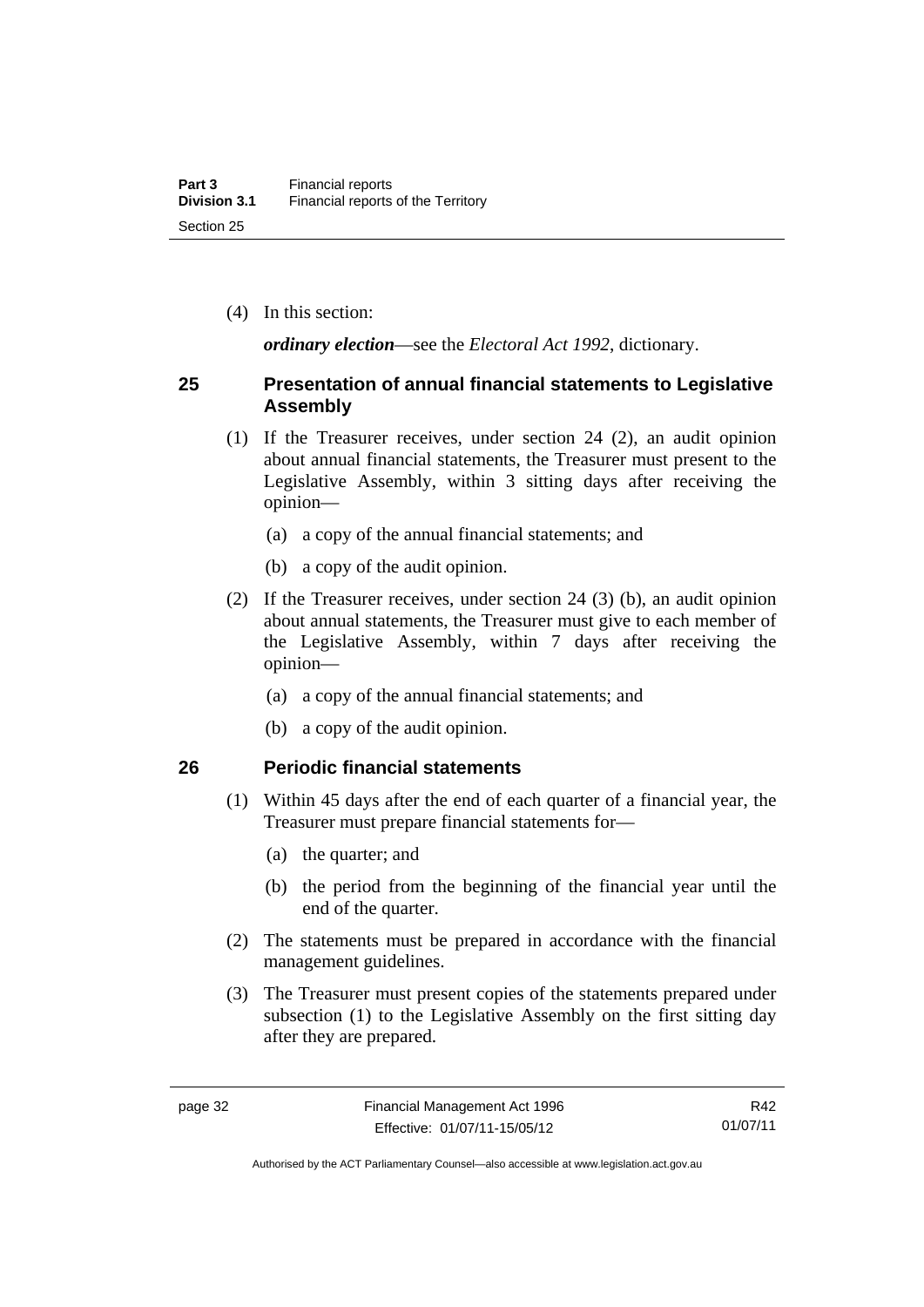(4) If the first sitting day mentioned in subsection (3) does not fall within 45 days after the end of the relevant quarter, the Treasurer must give copies of the statements prepared under subsection (1) to each member of the Legislative Assembly within the 45 days.

# **Division 3.2 Financial reports and performance statements of directorates**

# **27 Annual financial statements of directorates**

- (1) A directorate must, as soon as practicable after the end of each financial year, prepare annual financial statements relating to its operations during the year.
- (2) The annual financial statements of a directorate must be prepared in accordance with generally accepted accounting principles and in a form that facilitates a comparison between the financial operations of the directorate during the year and the estimates of those operations contained in the budget for the directorate for the financial year.
- (3) The annual financial statements must include—
	- (a) the financial statements required under the financial management guidelines; and
	- (b) if a change was made during the year to the conditions of a capital injection set out under section 12 (1) (c) (ii) (Directorate budgets) in a statement included in a proposed budget for the directorate for a financial year—a statement of the change and the reasons for it; and
	- (c) a statement of the accounting policies adopted by the directorate; and
	- (d) any other statements necessary to fairly reflect the financial operations of the directorate during the year and its financial position at the end of the year.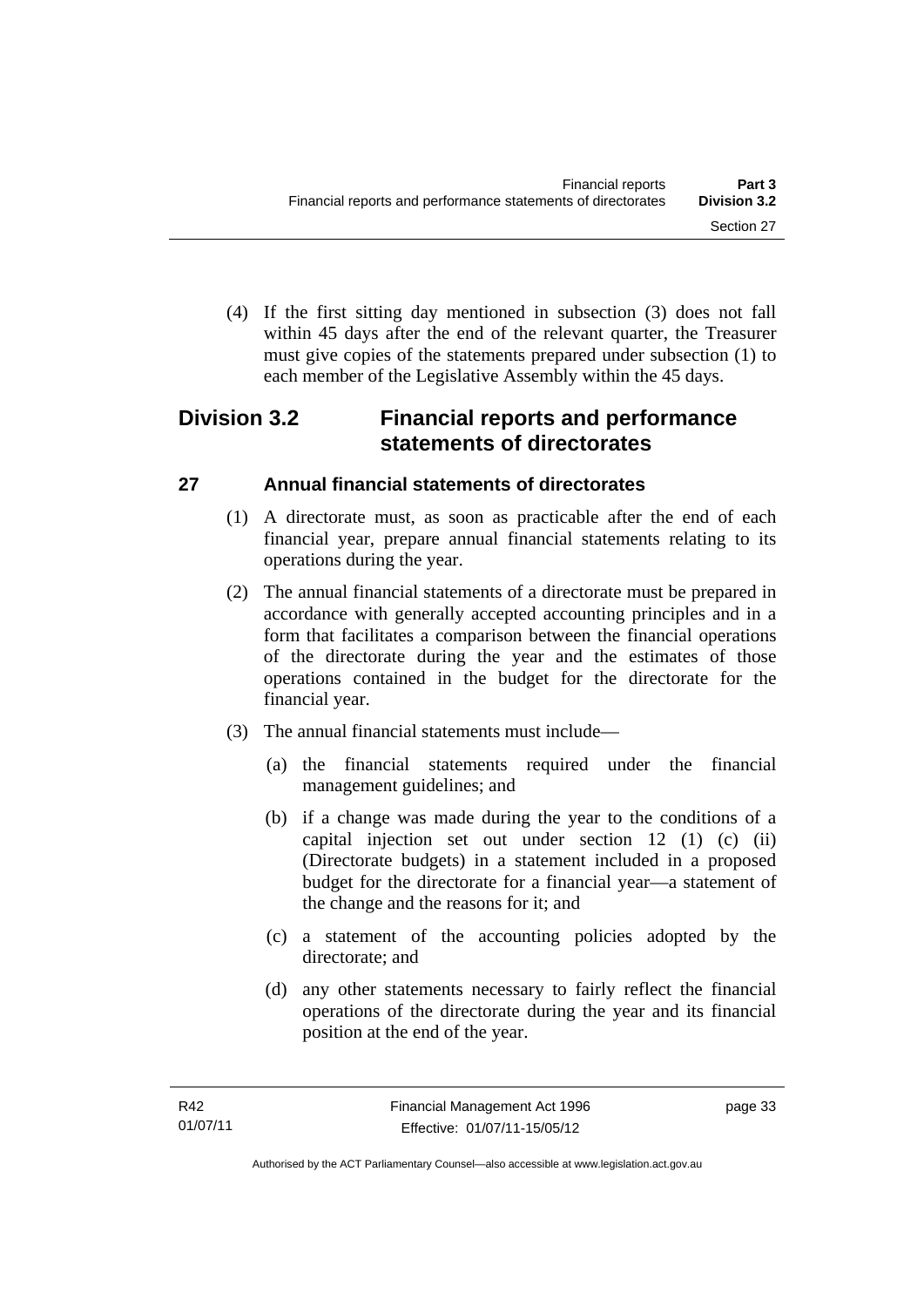(4) In this section:

*budget*, for a directorate for a financial year, means the budget for the directorate for the year presented to the Legislative Assembly under section 10 (b) (Budget papers).

#### **28 Responsibility for annual financial statements of directorates**

- (1) The annual financial statements of a directorate for a financial year must have endorsed on them, or attached to them, a statement of responsibility signed by the responsible director-general.
- (2) The statement of responsibility must state that, in the responsible director-general's opinion, the annual financial statements fairly reflect the financial operations of the directorate during the financial year and the financial position of the directorate at the end of the year.

## **29 Audit of financial statements of directorates**

- (1) The responsible director-general of a directorate must give the auditor-general the financial statements of the directorate for a financial year as soon as practicable after the statements are prepared.
- (2) The financial statements must have endorsed on them, or attached to them, the statement of responsibility made for them.
- (3) The auditor-general must give the responsible director-general an audit opinion about the financial statements as soon as practicable after the auditor-general receives them.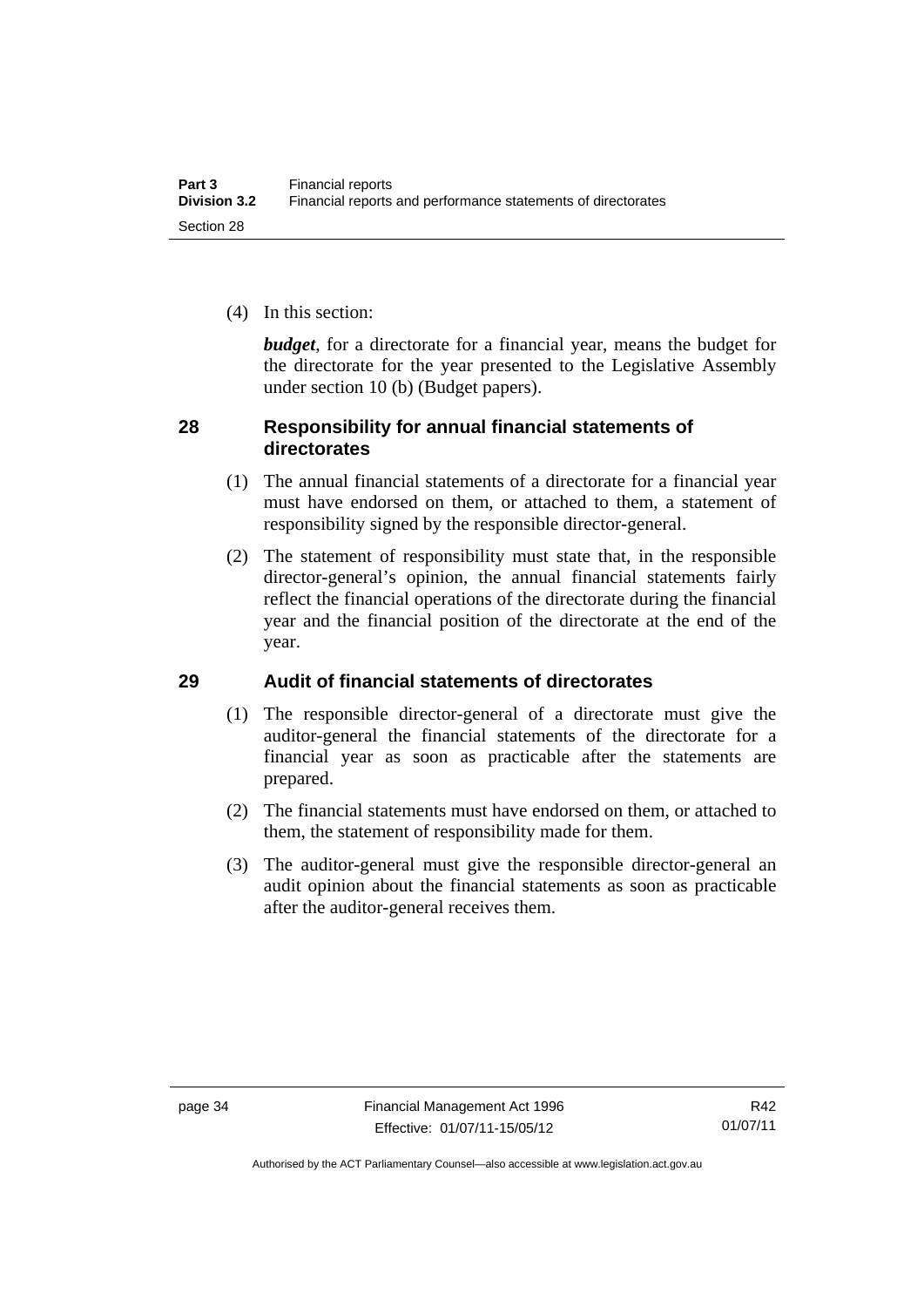#### **30 Directorate annual financial statements to be included in annual reports etc**

A report prepared under the *Annual Reports (Government Agencies) Act 2004* for a directorate for a financial year must include, or have attached to it—

- (a) the directorate's annual financial statements for the year; and
- (b) the audit opinion under section 29 (3) about the financial statements.

#### **30A Statements of performance of directorates**

- (1) As soon as practicable after the end of each financial year, each directorate must prepare a statement of the performance of the directorate in providing each class of outputs provided by it during the year.
- (2) The statement must—
	- (a) compare the performance of the directorate in providing each class of the outputs with the forecast of the performance in the directorate's budget for the year; and
	- (b) give particulars of the extent to which the performance criteria set out in the budget for the provision of the outputs were met.
- (3) In this section:

*budget*, for the directorate, means the budget for the directorate for the financial year presented to the Legislative Assembly under section 10 (b) (Budget papers) and, if that budget has been amended under this Act, the budget as amended.

#### **30B Responsibility for directorate statements of performance**

(1) A statement of performance of a directorate for a financial year must have endorsed on it, or attached to it, a statement of responsibility signed by the responsible director-general.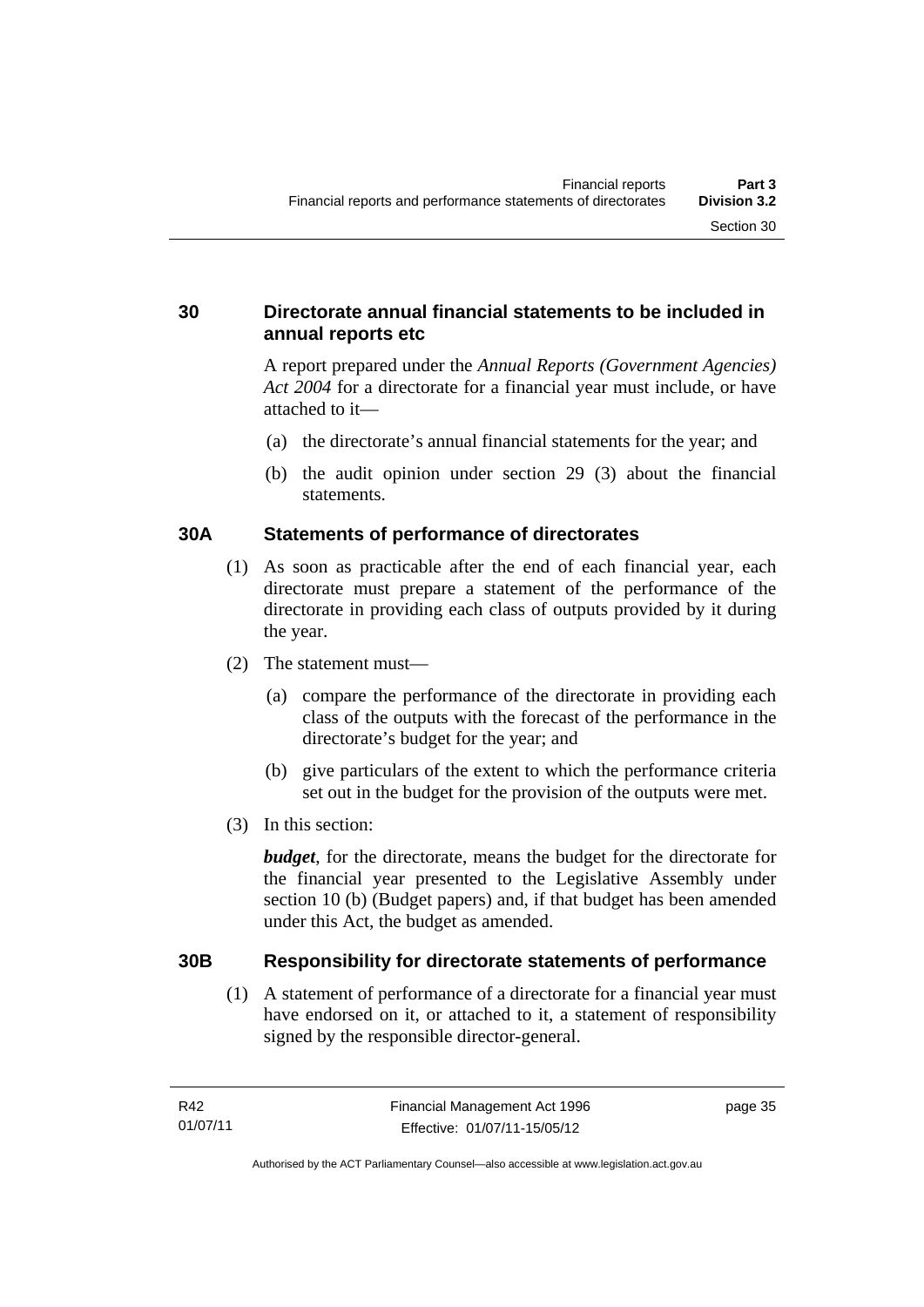(2) The statement of responsibility must state that, in the responsible director-general's opinion, the statement of performance fairly reflects the performance of the directorate in providing each class of outputs during the financial year.

#### **30C Scrutiny of directorate statements of performance**

- (1) The responsible director-general of a directorate must give the auditor-general the directorate's statement of performance for a financial year as soon as practicable after the statement is prepared.
- (2) The statement of performance must have endorsed on it, or attached to it, the statement of responsibility made for it under section 30B.
- (3) The auditor-general must give the director-general a report about the statement of performance as soon as practicable after the auditor-general receives it.
- (4) The report must be prepared in accordance with the financial management guidelines.

## **30D Directorate statements of performance to be included in annual reports etc**

A report prepared under the *Annual Reports (Government Agencies) Act 2004* for a directorate for a financial year must include, or have attached to it—

- (a) the directorate's statement of performance for the year; and
- (b) the auditor-general's report under section 30C (3) about the statement of performance.

#### **30E Half-yearly directorate performance reports**

- (1) Within 30 days after 31 December in each financial year, each Minister must prepare a half-yearly performance report for each directorate for which the Minister is responsible.
- (2) The report must include—

R42 01/07/11

Authorised by the ACT Parliamentary Counsel—also accessible at www.legislation.act.gov.au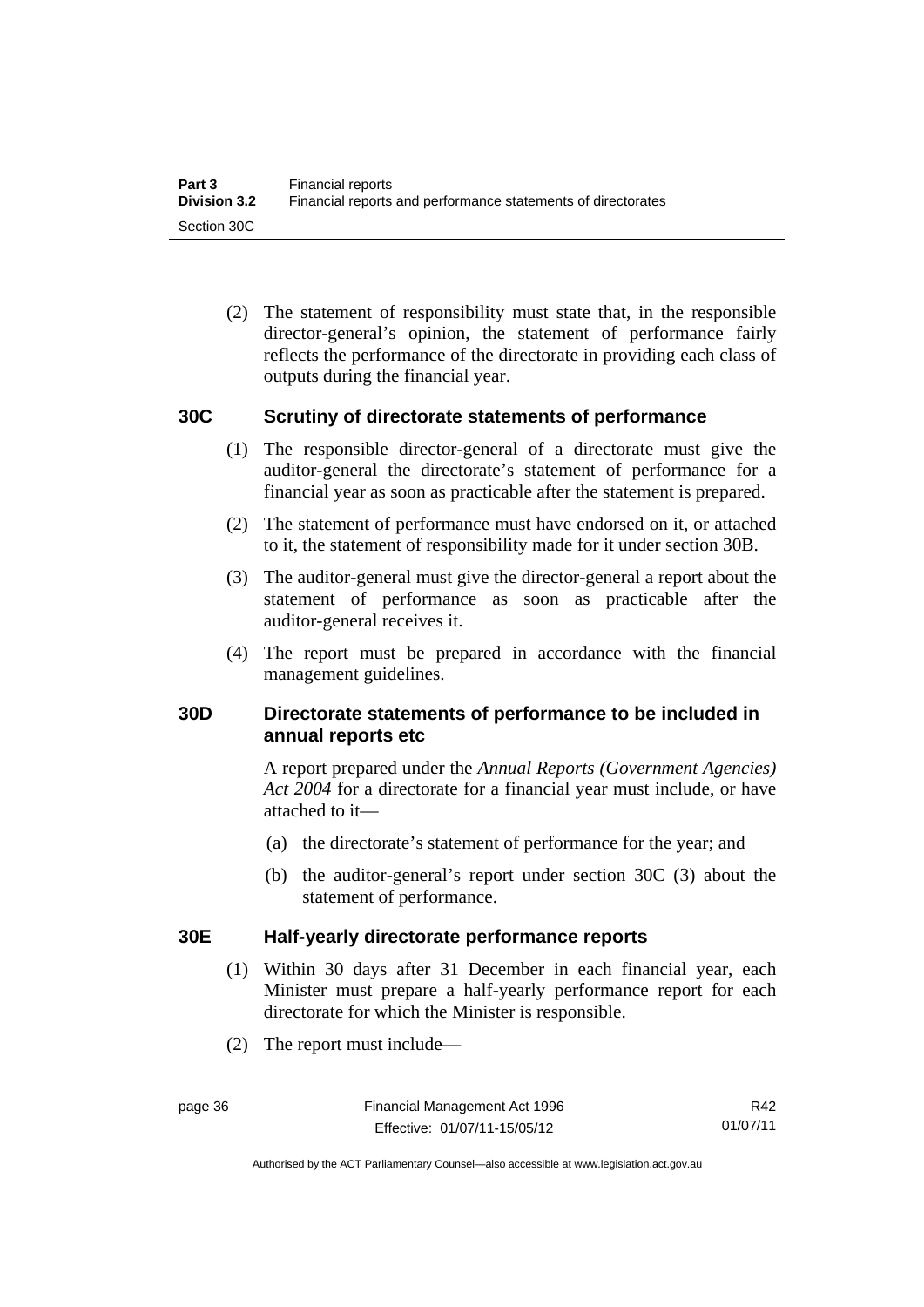- (a) a progress report on delivery of outputs; and
- (b) an explanation of any significant variations from performance criteria.
- (3) The Minister must present the report to the Legislative Assembly on the first sitting day after the report is prepared.
- (4) If the report is not presented to the Legislative Assembly under subsection (3) within 30 days after 31 December, the Minister must make a copy of the report available to members of the Legislative Assembly within the 30 days.
- (5) This section does not apply to the Legislative Assembly secretariat.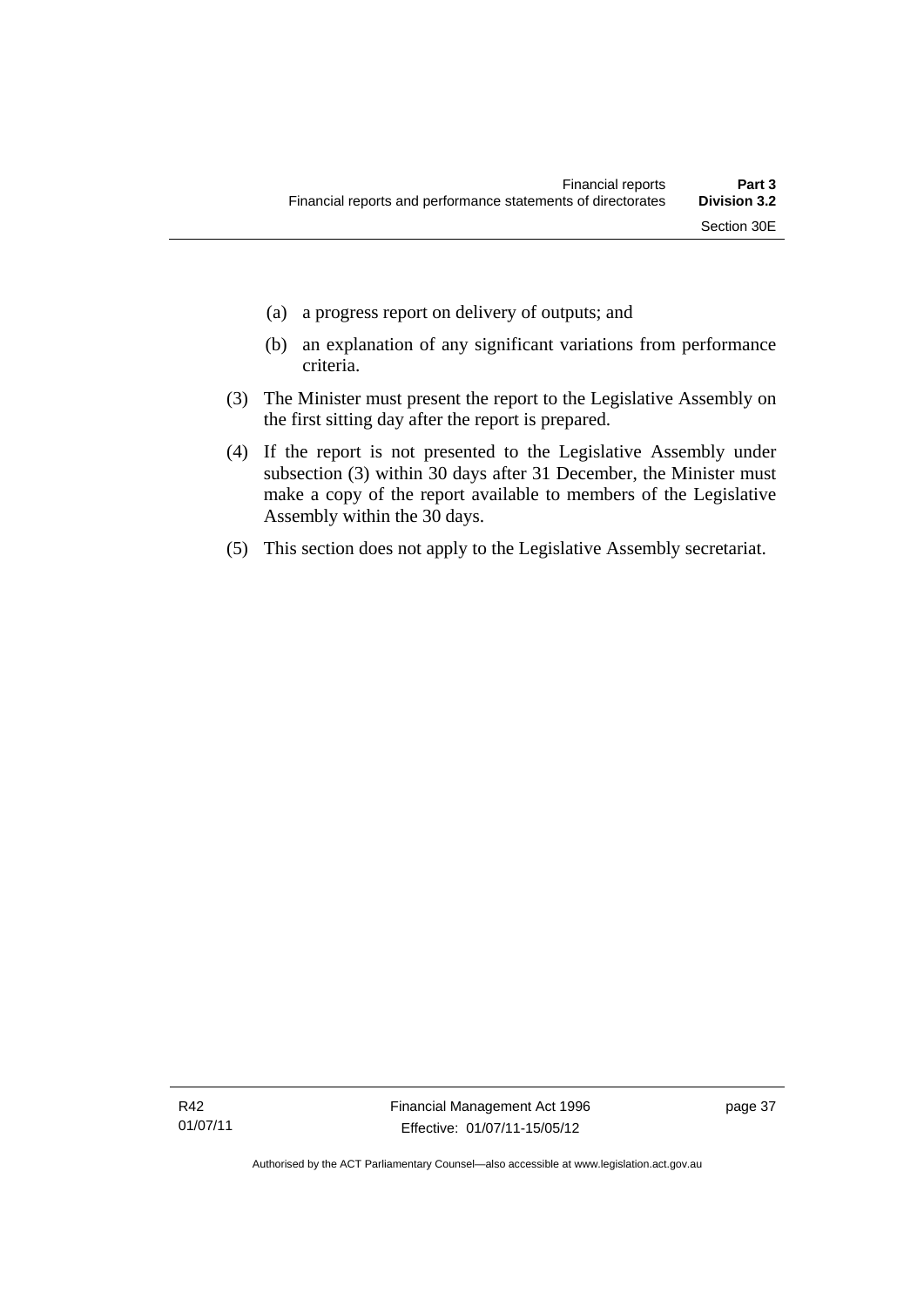# **Part 4 Financial management responsibilities of directors-general of directorates**

#### **31 Responsibilities of directors-general of directorates**

- (1) The responsible director-general of a directorate is accountable to the responsible Minister of the directorate for the efficient and effective financial management of the directorate.
- (2) Without limiting subsection (1), the responsible director-general of a directorate is responsible, under the responsible Minister, for ensuring—
	- (a) that money spent by the directorate is spent in accordance with appropriations made for the directorate (including appropriations available under section 34B); and
	- (b) that, as far as practicable, the operations of the directorate for a financial year are consistent with, and comparable to, the budget for the directorate for the year; and
	- (c) that the officers and employees of the directorate comply with this Act (including the financial management guidelines); and
		- *Note* A reference to an Act includes a reference to the statutory instruments made or in force under the Act, including any guideline (see Legislation Act, s 104).
	- (d) that proper accounts and records are kept of the transactions and affairs of the directorate in accordance with generally accepted accounting principles; and
	- (e) that adequate control is maintained over the assets of the directorate and assets in the control of the directorate; and
	- (f) that adequate control is maintained over the incurring of liabilities by the directorate.

R42 01/07/11

Authorised by the ACT Parliamentary Counsel—also accessible at www.legislation.act.gov.au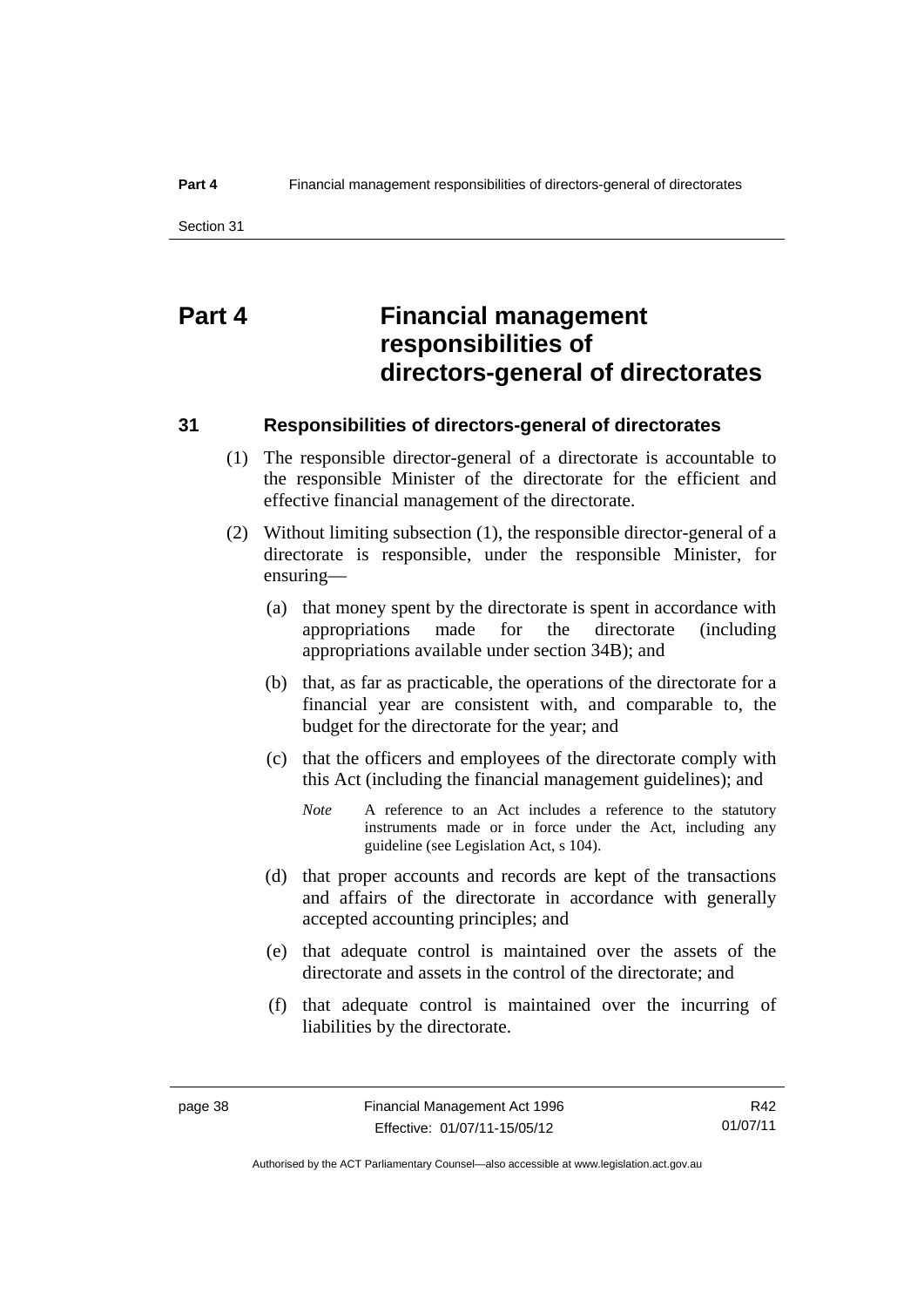- (3) A report prepared under the *Annual Reports (Government Agencies) Act 2004* for a financial year by the responsible director-general of a directorate must include an explanation of material variations between the actual results of the directorate for the year and the budget for the directorate for the year.
- (4) In this section:

*budget*, for a directorate for a financial year, means the budget for the directorate for the year presented to the Legislative Assembly under section 10 (b) (Budget papers) and, if that budget has been amended under this Act, the budget as amended.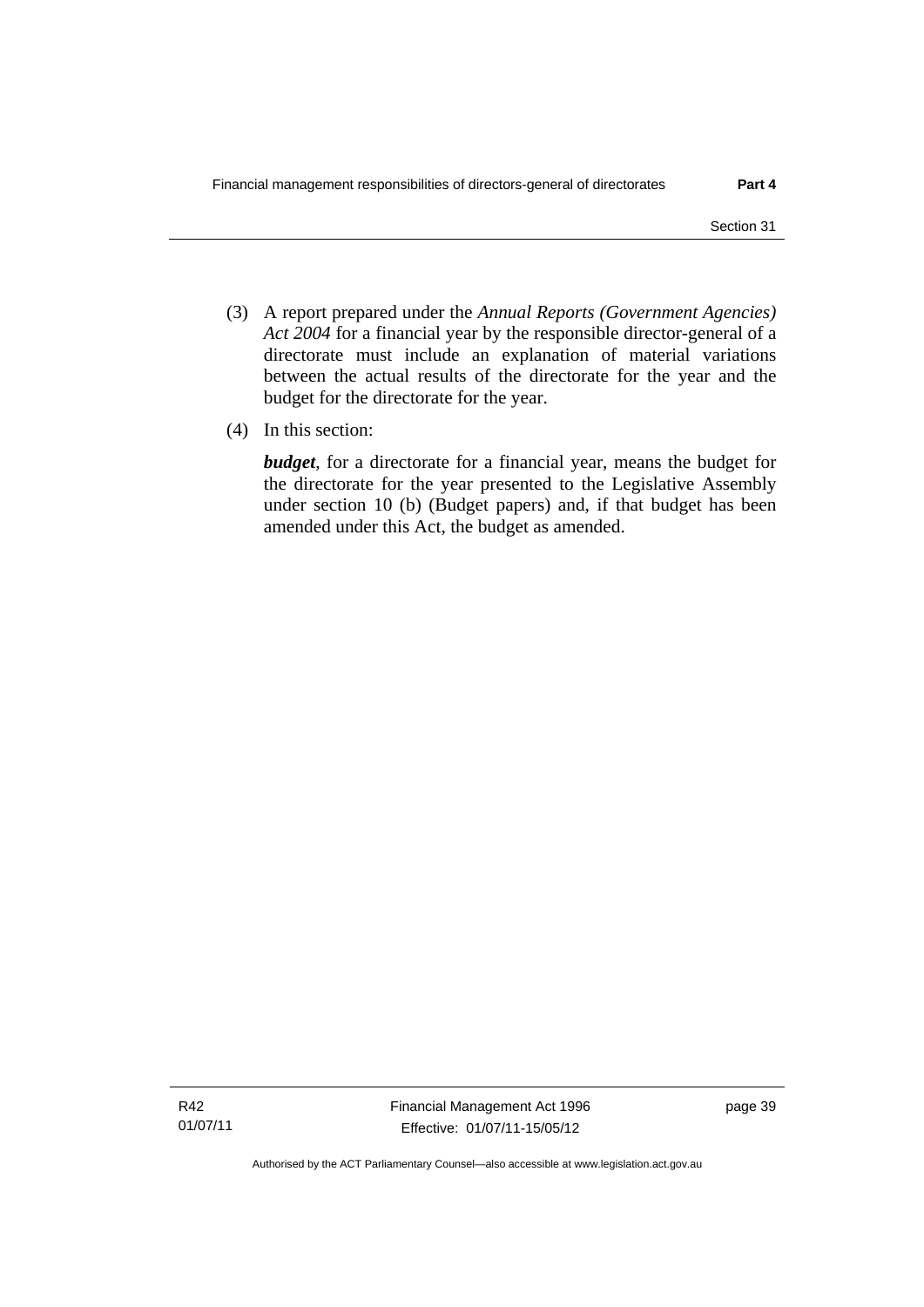#### **Part 5 Banking and investment**

Section 32

# **Part 5 Banking and investment**

#### **32 Agreement for the conduct of banking for Territory**

- (1) The Treasurer may enter into an agreement with an authorised deposit-taking institution relating to the conduct of banking for the Territory.
- (2) An agreement must not be entered into unless it contains a provision to the effect that it may be terminated by the Territory at any time subject to the giving of written notice that specifies the date the termination is to take effect.

#### **33 Territory banking account**

The Treasurer must open and maintain a banking account for the purposes of the Territory.

#### **34 Directorate banking accounts**

- (1) The responsible Minister or the responsible director-general may open 1 or more banking accounts for the purposes of the relevant directorate.
- (2) A directorate banking account must be maintained by the director-general.
- (3) A directorate banking account must not, without the Treasurer's written approval, be opened or maintained otherwise than with an authorised deposit-taking institution with which an agreement is in force under section 32.
- (4) The responsible Minister or the responsible director-general of a directorate may close a directorate banking account of the directorate.

Authorised by the ACT Parliamentary Counsel—also accessible at www.legislation.act.gov.au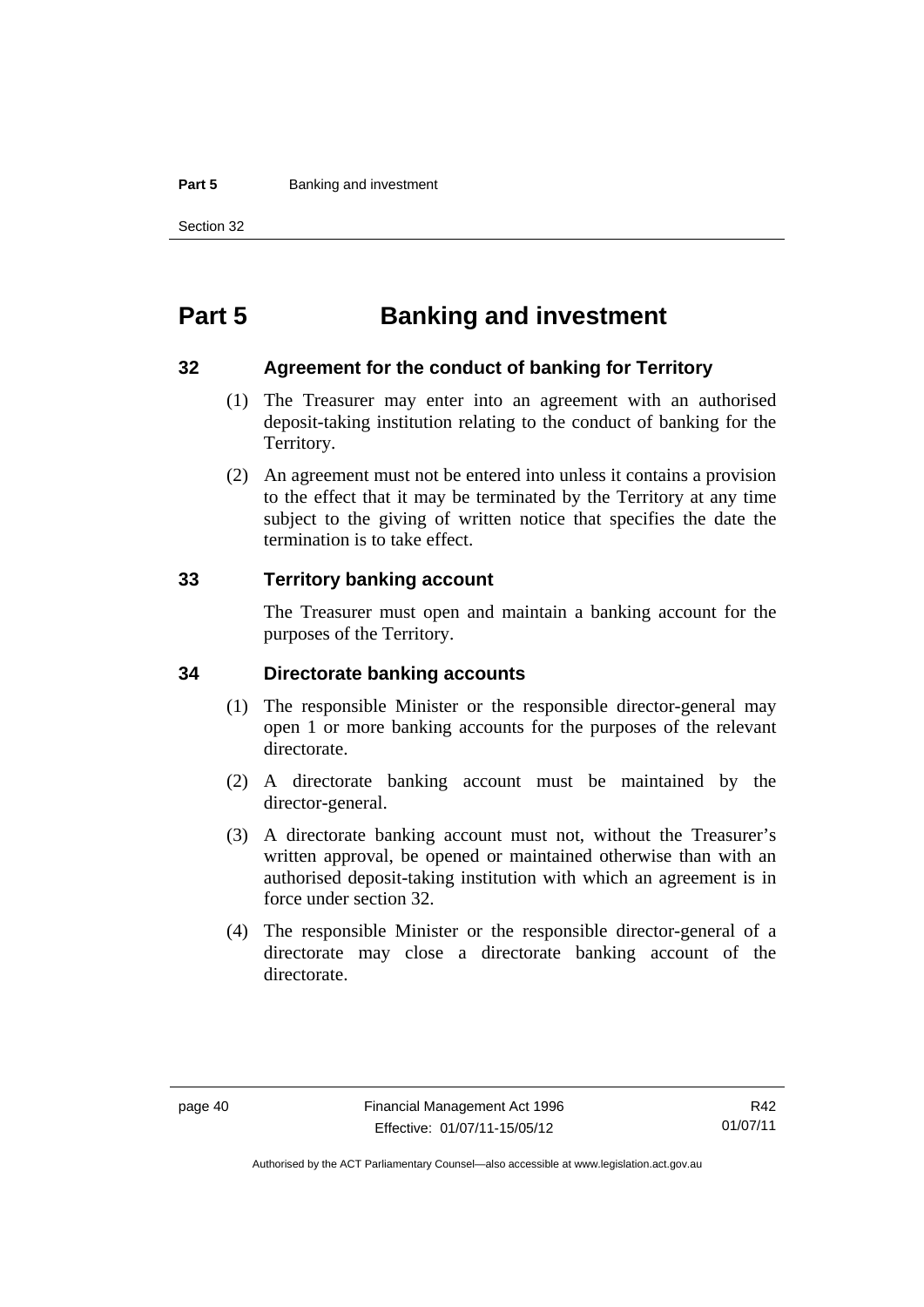- (5) If the responsible Minister or the responsible director-general of a directorate closes a directorate banking account under subsection (4), he or she must transfer any money standing to the credit of the account to another directorate banking account of the directorate or to the territory banking account.
- (6) The Treasurer may, at any time, after consultation with the responsible Minister, close or suspend the operation of a directorate banking account.
- (7) A Minister or a director-general must not open or operate a directorate banking account otherwise than in accordance with this Act.

## **34A Transfer of directorate banking account**

- (1) If, in the Treasurer's opinion, it is desirable, because of changes in directorate responsibilities, to transfer a directorate banking account from a directorate to another directorate, the Treasurer may, in writing, direct the responsible director-general of the directorate that holds the account to arrange for it to be transferred to another directorate nominated in the direction.
- (2) A director-general who receives a direction under subsection (1) must comply with the direction.
- (3) A directorate banking account transferred in accordance with a direction under subsection (1) becomes a directorate banking account of the directorate to which it is transferred.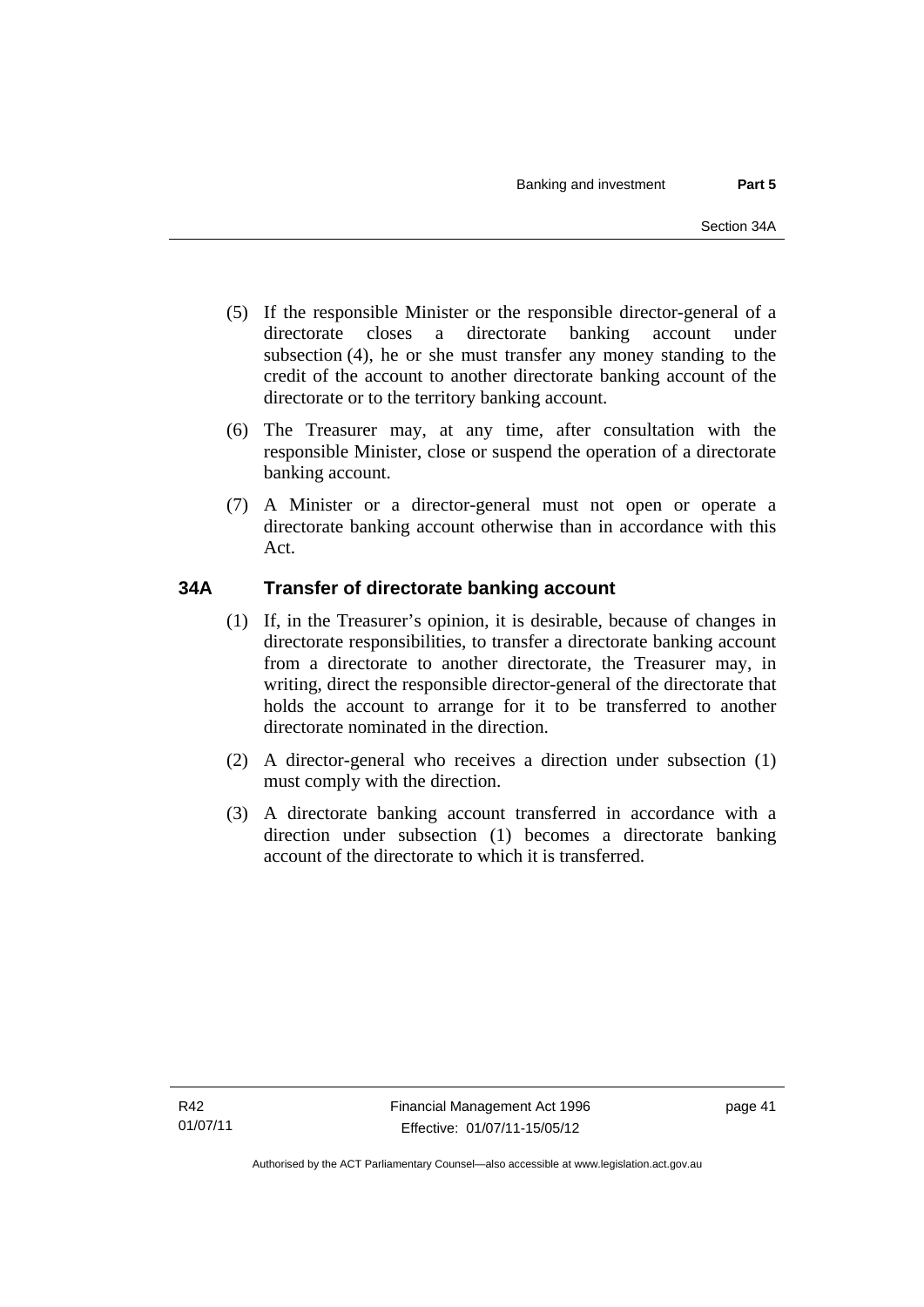#### **Part 5 Banking and investment**

#### **34B End of year balances of directorate banking accounts**

- (1) If at the end of a financial year amounts appropriated for a directorate for that financial year are held in a directorate banking account, the amounts may be applied after the end of that financial year for the purposes for which they were appropriated.
- (2) If at the end of a financial year a directorate banking account has a debit balance, the director-general of the directorate must devise and implement a scheme to recoup the amount of the deficit.

#### **35 Payments into banking accounts**

- (1) All public money is the property of the Territory.
- (2) If public money is received by a person other than for the purpose of making a payment in the course of his or her duties, the person must take reasonable steps to safeguard the money until it is paid into a banking account in accordance with this section.
- (3) Money must be paid into a directorate banking account of a directorate if the money is—
	- (a) money that may be disbursed to the directorate as a consequence of an appropriation; or
	- (b) a receipt relating to the operations of the directorate; or
	- (c) a receipt relating to the sale or disposal of assets of the Territory held by the directorate.
- (4) All public money, except money payable into a directorate banking account, must be paid into the territory banking account.
- (5) The Treasurer may issue financial management guidelines regarding the banking of public money.

#### **36 Transfer following change in directorate responsibilities**

(1) If, in the Treasurer's opinion, it is necessary as a consequence of changes in directorate responsibilities, to transfer to another account

R42 01/07/11

Authorised by the ACT Parliamentary Counsel—also accessible at www.legislation.act.gov.au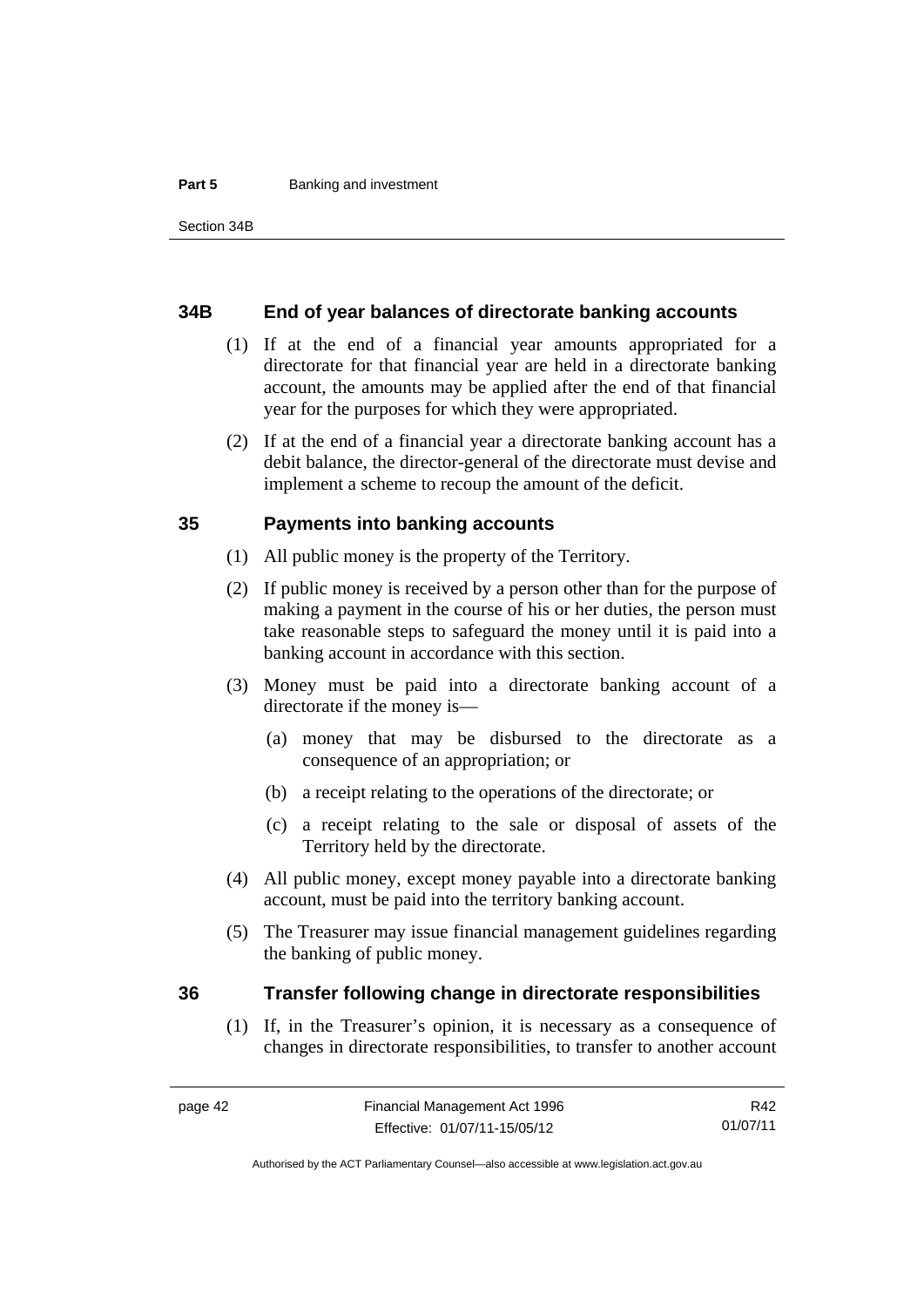money held in the territory banking account or a directorate banking account, the Treasurer must decide the amount to be transferred and direct that the transfer be made.

 (2) The Treasurer must not exercise the powers under subsection (1) in relation to a directorate banking account except after consultation with the responsible Minister.

# **36A Transfers from directorate banking accounts to territory banking account**

If, in the Executive's opinion, it is desirable for the management of the public money of the Territory to transfer an amount held in a directorate banking account to the territory banking account, the Executive may direct that the transfer be made.

#### **37 Payments from territory banking account**

- (1) An amount must not be paid out of the territory banking account except under an appropriation to a directorate banking account, a territory authority banking account or a territory-owned corporation banking account.
- (2) This section is subject to—
	- (a) the *Territory Superannuation Provision Protection Act 2000*, section 11 (2) (which is about transfers between the territory banking account and directorate banking accounts to facilitate investment of superannuation funds); and
	- (b) this Act, section 38 (3) (which is about transfers of public money to facilitate investment); and
	- (c) this Act, section 38 (7) (which is about the payment of interest on certain investments of public money); and
	- (d) this Act, section 58 (7) (which is about transfers between the territory banking account and territory authorities of interest earned on certain investments for territory authorities).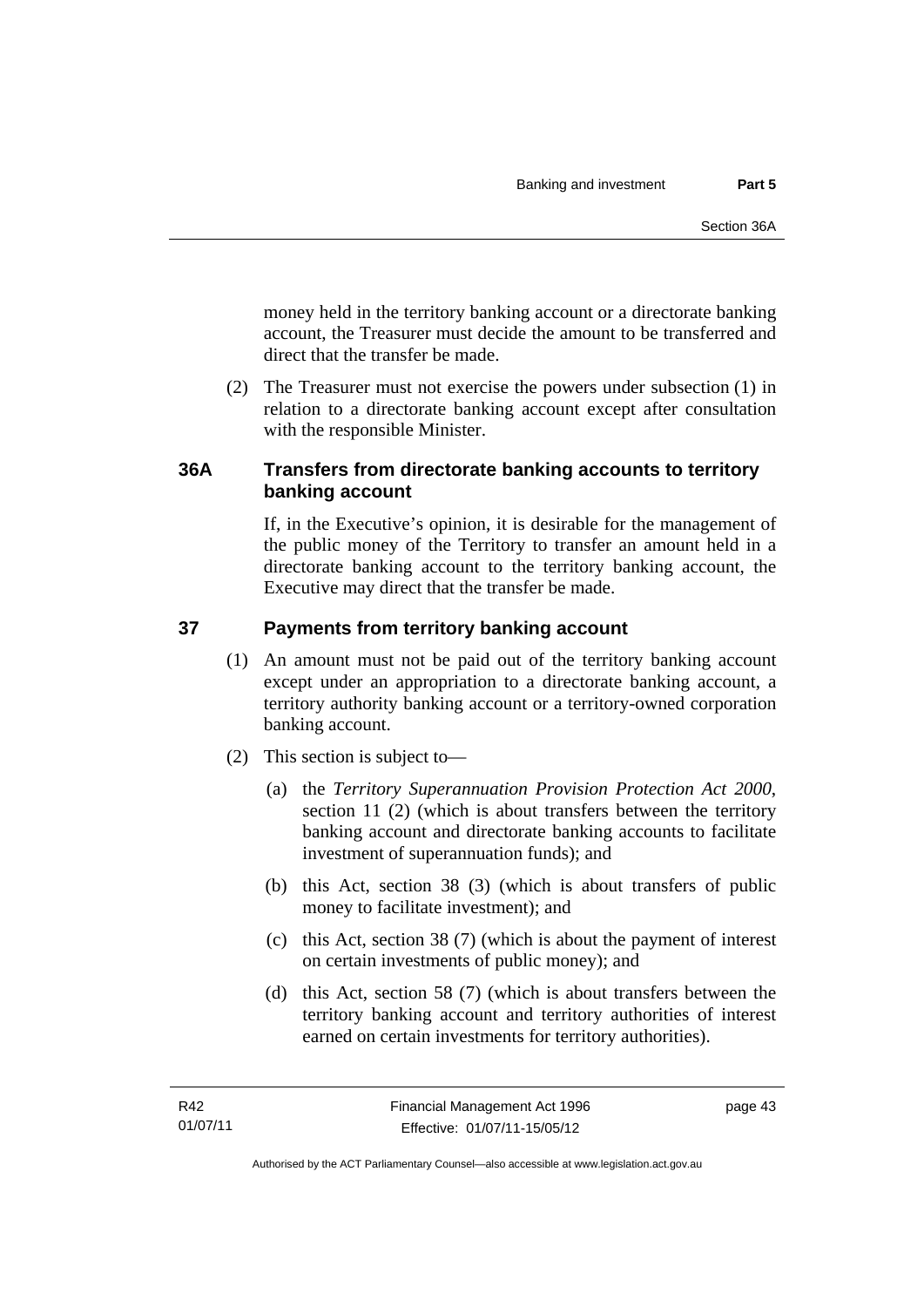#### **Part 5 Banking and investment**

Section 38

 (3) This section does not apply to an overdraft or credit facility for a territory authority approved under section 59 (5).

#### **38 Investment of certain public money**

- (1) The Treasurer may invest any money held in the territory banking account or directorate banking accounts for the period and on the terms and conditions the Treasurer considers appropriate—
	- (a) on deposit with an authorised deposit-taking institution; or
	- (b) in the purchase of a bill of exchange that is drawn or accepted by an authorised deposit-taking institution; or
	- (c) in a loan to a person who is a dealer in the short-term money market; or
	- (d) in Territory, State or Commonwealth securities; or
	- (e) in any investment prescribed under the financial management guidelines for this paragraph.
- (2) However, an investment may be made under this section only to increase or protect the financial wealth of the Territory.
- (3) Transfers of money for investment, including transfers between the territory banking account and directorate banking accounts to facilitate investment, may be made without appropriation.
- (4) Interest received from the investment of public money under this section shall be paid to the territory banking account.
- (5) However, if an investment of public money is made or managed for the Territory by an entity other than a directorate, the entity may deduct from the interest received by the entity for the investment—
	- (a) a fee charged by the entity for making or managing the investment; and
	- (b) expenses reasonably incurred by the entity in making or managing the investment.

R42 01/07/11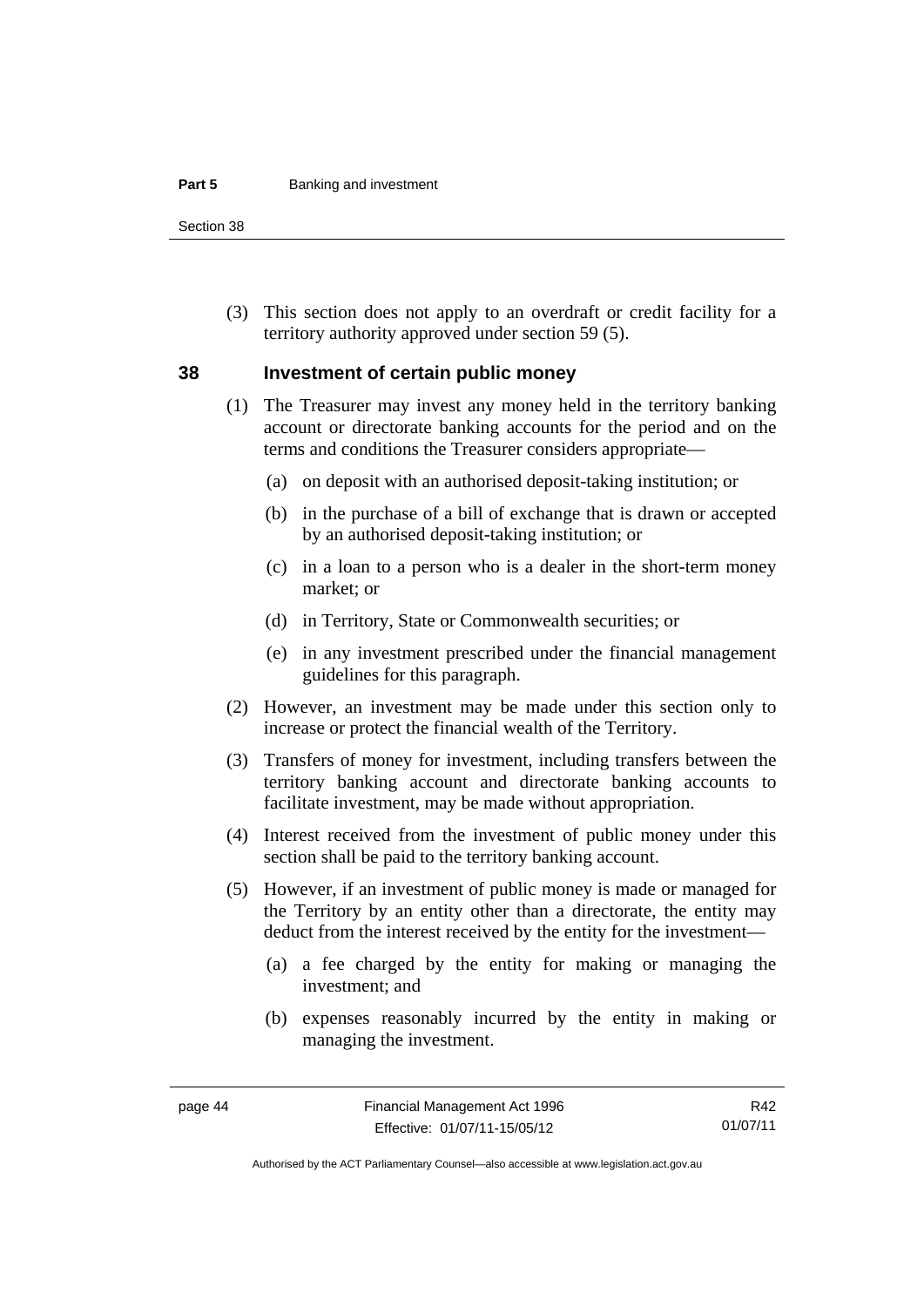- (6) The Treasurer may decide the amounts of interest from investments under this section that are to be credited to directorate banking accounts.
- (7) The amounts decided by the Treasurer may be paid from the territory banking account without further appropriation.
- (8) However, the total of the amounts paid under subsection (7) must not exceed the total of the interest received from investments under this section.
- (9) This section does not apply to money held in a superannuation banking account.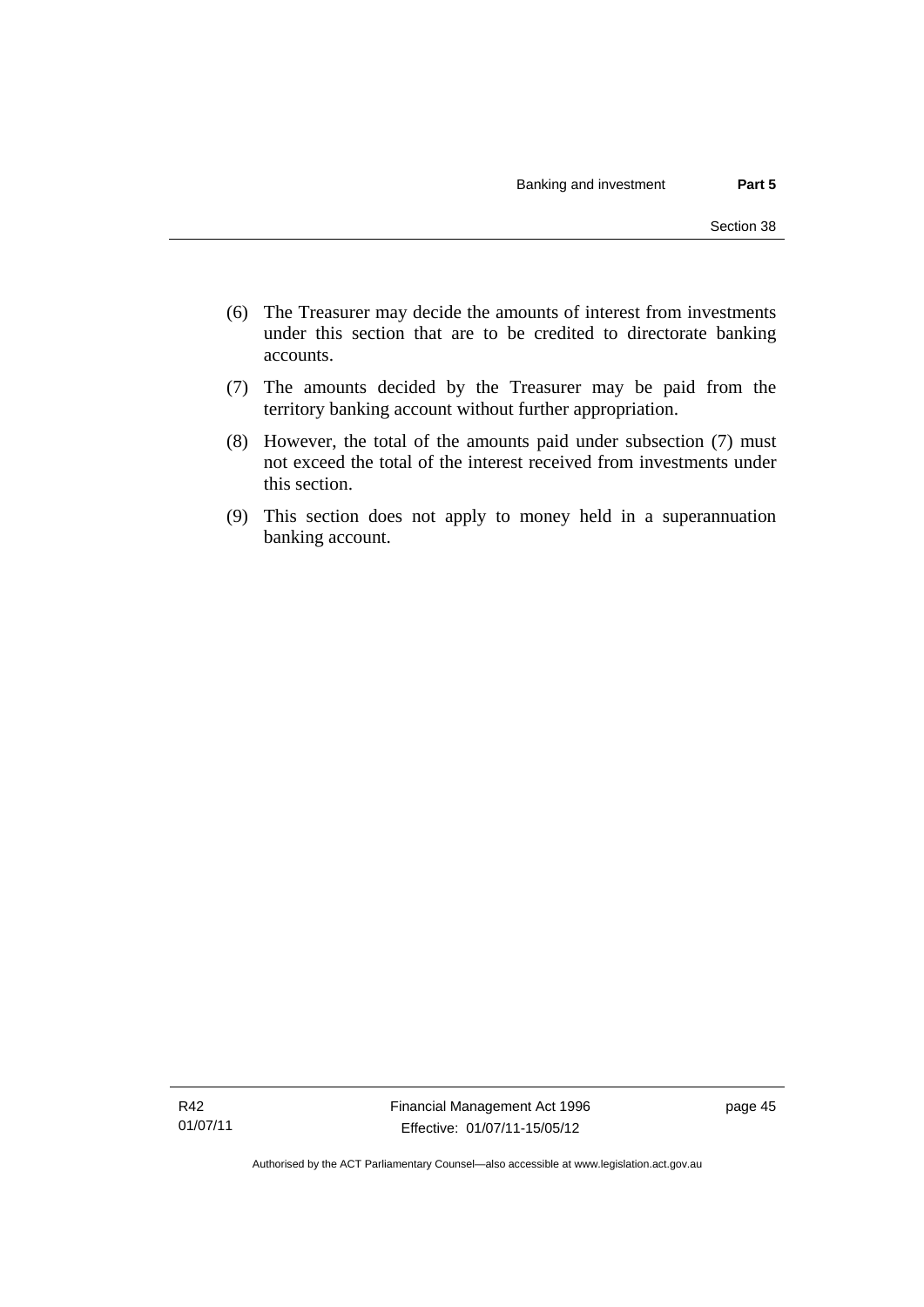#### **Part 6 Borrowing and guarantees**

Section 39

# **Part 6 Borrowing and guarantees**

#### **39 Power of Territory to borrow**

The Territory may only borrow in accordance with this Act or another law of the Territory.

#### **40 Treasurer may borrow on behalf of Territory**

The Treasurer may, on behalf of the Territory, if necessary or expedient in the public interest to do so—

- (a) borrow money; or
- (b) give security for the repayment of an amount borrowed or the payment of interest on an amount borrowed; or
- (c) enter into a financing lease.

#### **41 Power of territory authorities to borrow**

Despite any other Act, a territory authority may only borrow (other than from the Territory) in accordance with this Act.

#### **42 Borrowings by territory authorities to be approved**

- (1) A territory authority must not borrow unless—
	- (a) the borrowing is approved in writing by the Treasurer; and
	- (b) the terms and conditions of the borrowing include the terms and conditions (if any) specified in the approval and are otherwise consistent with the approval; and
	- (c) the borrowing is within the borrowing limits (if any) of the authority for the financial year in which the borrowing is entered into, that are approved in writing by the Treasurer.
- (2) However, subsection (1) (a) and (b) does not apply to a loan made to a territory authority under section 59 (1) (b).

R42 01/07/11

Authorised by the ACT Parliamentary Counsel—also accessible at www.legislation.act.gov.au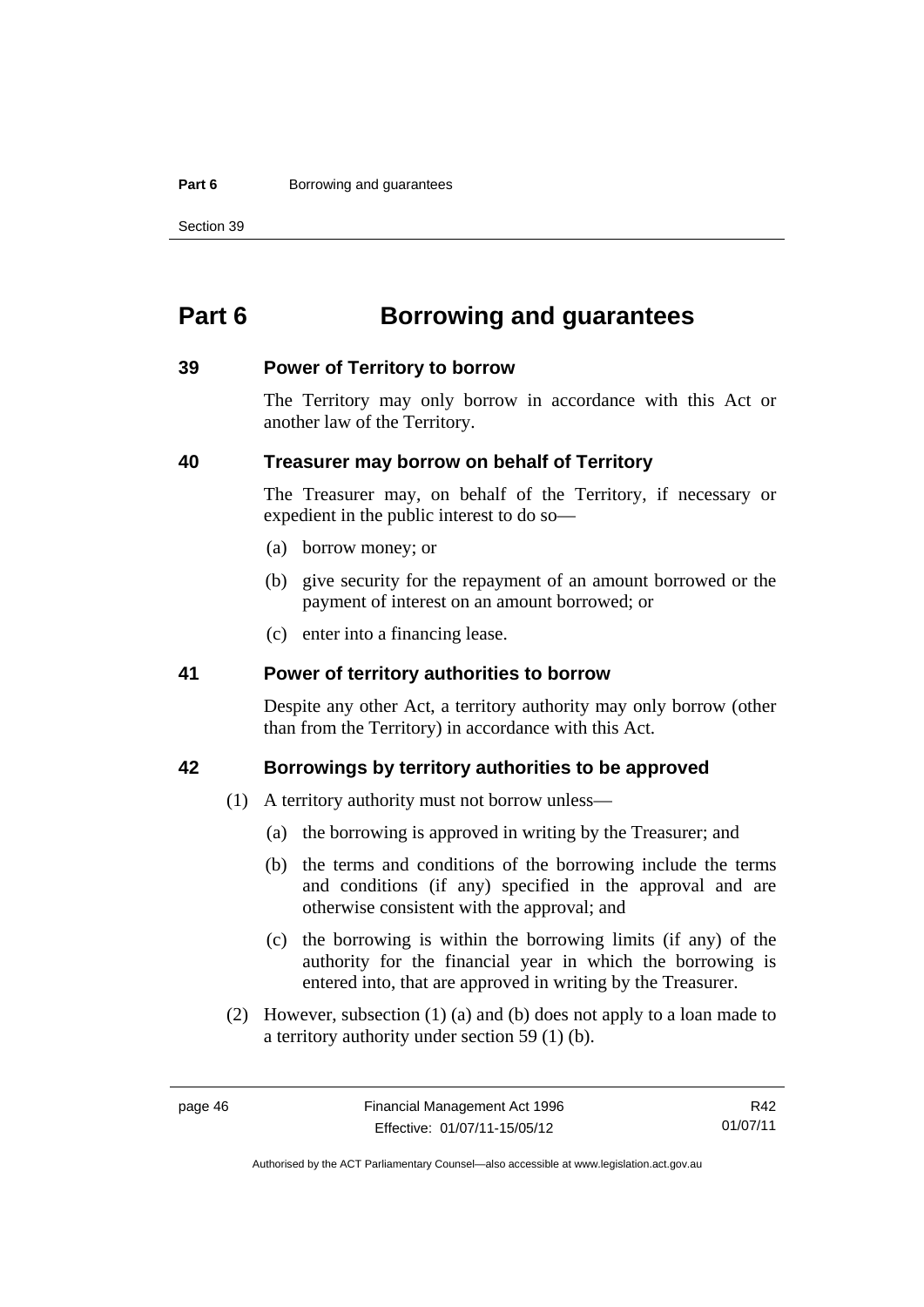#### **43 Territory authorities may give security**

Subject to the Treasurer's approval of the borrowing under section 42 (1) (a), a territory authority may give security for the repayment of an amount borrowed, or for the payment of interest on that amount, by issuing securities.

#### **44 Power to approve borrowings not delegable**

The Treasurer must not delegate to anyone the power under section 42 (1) (a) to approve borrowings by territory authorities.

#### **45 Loans to be paid into territory banking account**

Subject to this Act and any other Act, the proceeds of a loan raised on behalf of the Territory must be paid into the territory banking account.

#### **46 Payments by Treasurer**

The Treasurer may, without further appropriation, make payments needed for—

- (a) payment of interest on borrowings made for the Territory; or
- (b) repayment of borrowings made for the Territory; or
- (c) payment of the expenses of making or repaying borrowings for the Territory.

## **47 Guarantees by Territory**

- (1) The Territory may only give a guarantee for the payment of money or the performance of an obligation in accordance with this Act.
- (2) The Treasurer may approve in writing a guarantee by the Territory for the payment of money or the performance by any person of an obligation under a contract, subject to any conditions the Treasurer may specify in the approval.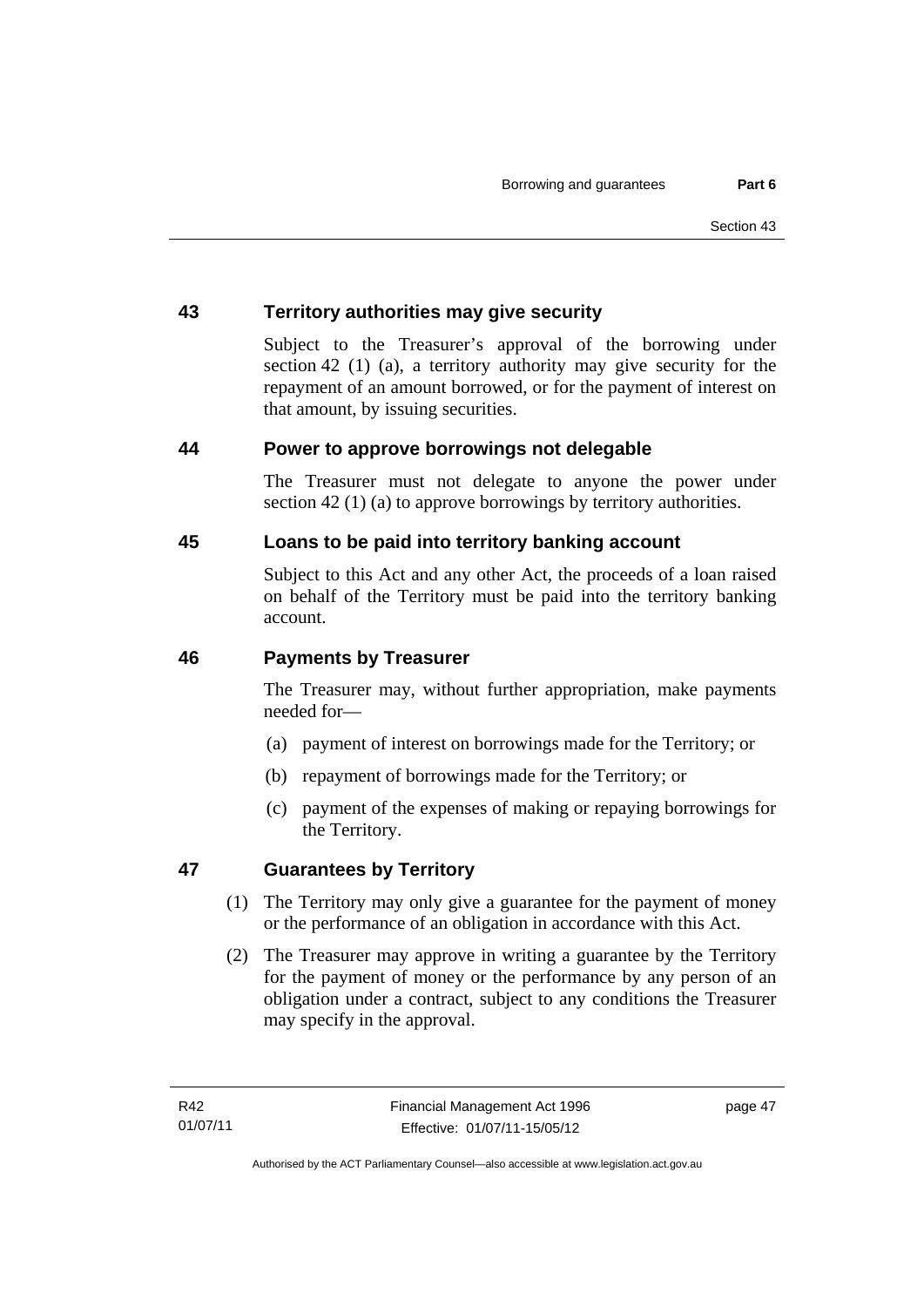#### **Part 6 Borrowing and guarantees**

Section 47

 (3) If the Treasurer approves a guarantee under subsection (2), the Treasurer must present a copy of the approval to the Legislative Assembly within 3 sitting days after the approval is given.

page 48 Financial Management Act 1996 Effective: 01/07/11-15/05/12

R42 01/07/11

Authorised by the ACT Parliamentary Counsel—also accessible at www.legislation.act.gov.au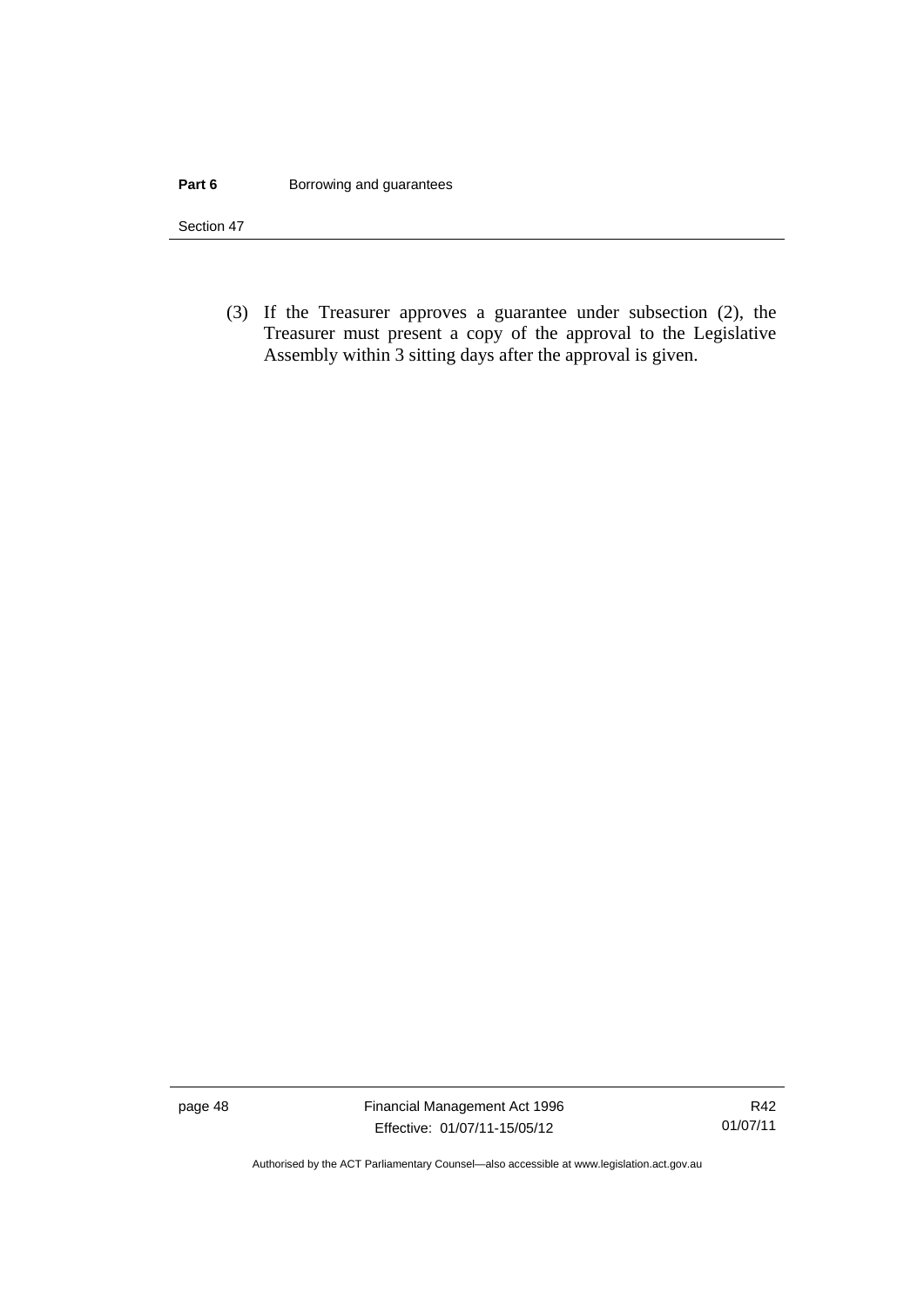# **Part 7 Trust money**

#### **49 Identity of trust money**

All trust money held by the Territory must be accounted for separately from public money.

## **50 Administration of trust money**

- (1) Trust money must be administered by the appropriate directorate on behalf of the Territory.
- (2) The Treasurer may, in writing, specify a directorate as the appropriate directorate in relation to an amount of trust money.
- (3) In this section:

*appropriate directorate*, in relation to an amount of trust money, means—

- (a) except if paragraph (b) applies—the directorate responsible for matters or enactments that relate most closely to the purpose of the payment; or
- (b) the directorate specified under subsection (2).

# **51 Directorate trust banking accounts**

- (1) The responsible Minister or the responsible director-general may open a trust banking account for the purposes of the relevant directorate.
- (2) A trust banking account must be maintained by the director-general.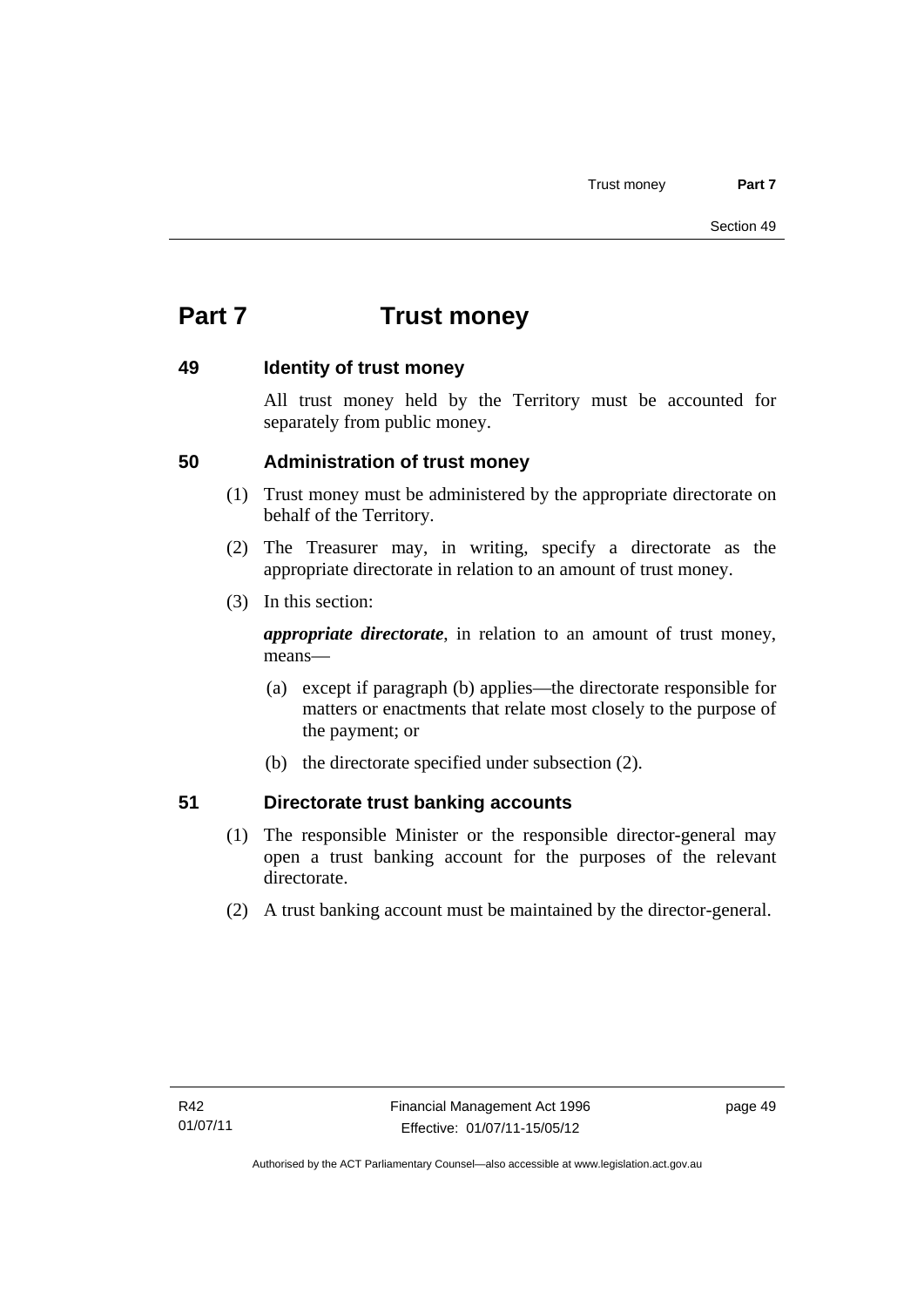- (3) A trust banking account must not, without the Treasurer's written approval, be opened or maintained otherwise than with an authorised deposit-taking institution with which an agreement is in force under section 32 (Agreement for the conduct of banking for Territory).
- (4) No money may be held in a trust banking account other than trust money.
- (5) A Minister or a director-general must not open or operate a trust banking account otherwise than in accordance with this Act.

#### **51A Transfer of directorate trust banking accounts**

- (1) This section applies if the Treasurer believes that it is desirable, because of changes in directorate responsibilities, to transfer a directorate trust banking account from a directorate to another directorate.
- (2) The Treasurer may, in writing, direct the responsible director-general of the directorate that holds the account to arrange for it to be transferred to the other directorate.
- (3) If a director-general receives a direction under subsection (2), the director-general must comply with it.
- (4) An account transferred in accordance with the direction becomes a trust banking account of the directorate to which it is transferred.

## **51B Transfers between trust banking accounts—changes in directorate responsibilities**

 (1) This section applies if the Treasurer believes that it is necessary, because of changes in directorate responsibilities, to transfer an amount held in a directorate trust banking account (the *first account*) to a trust banking account of another directorate.

Authorised by the ACT Parliamentary Counsel—also accessible at www.legislation.act.gov.au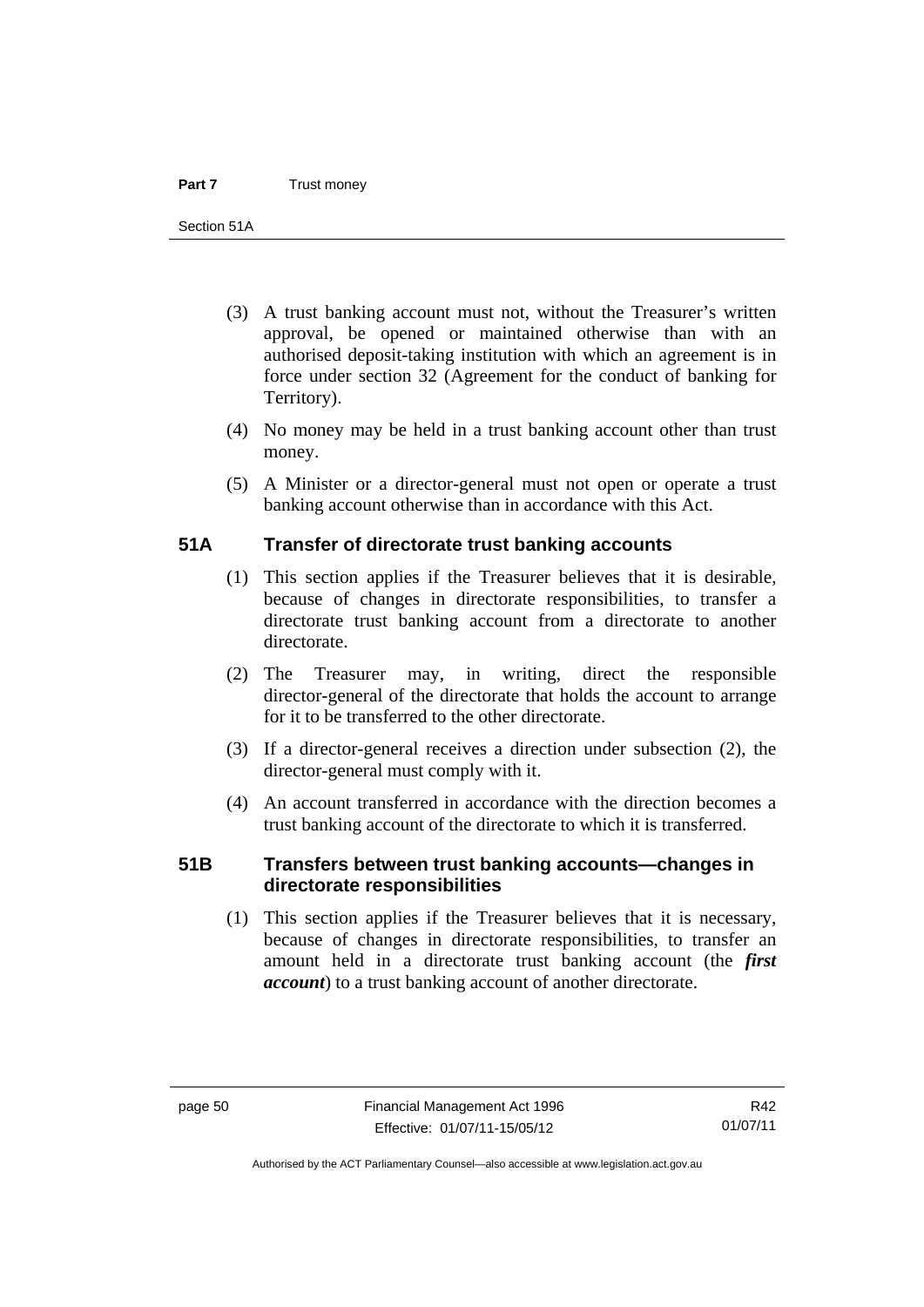- (2) The Treasurer may, in writing, direct the responsible director-general of the directorate that holds the first account to transfer the amount.
- (3) If a director-general receives a direction under subsection (2), the director-general must comply with it.

#### **51C Transfers between trust banking accounts—investment**

Amounts may at any time be transferred between trust banking accounts to facilitate investment of trust money.

#### **52 Transfers between trust banking account and territory banking account**

Amounts may only be transferred between a trust banking account and the territory banking account—

- (a) to facilitate investment of the trust money; or
- (b) to make a payment required by section 53A (6) (Unclaimed trust money).

#### **53 Investment of trust money**

The Treasurer may invest trust money as if the Treasurer were a trustee under the *Trustee Act 1925.*

#### **53A Unclaimed trust money**

- (1) For this section, money held in a trust banking account is unclaimed trust money if—
	- (a) not less than 6 years has elapsed since the date the money became payable; and
	- (b) during that period, no-one entitled to the money has requested that the money be paid to him or her or according to his or her direction.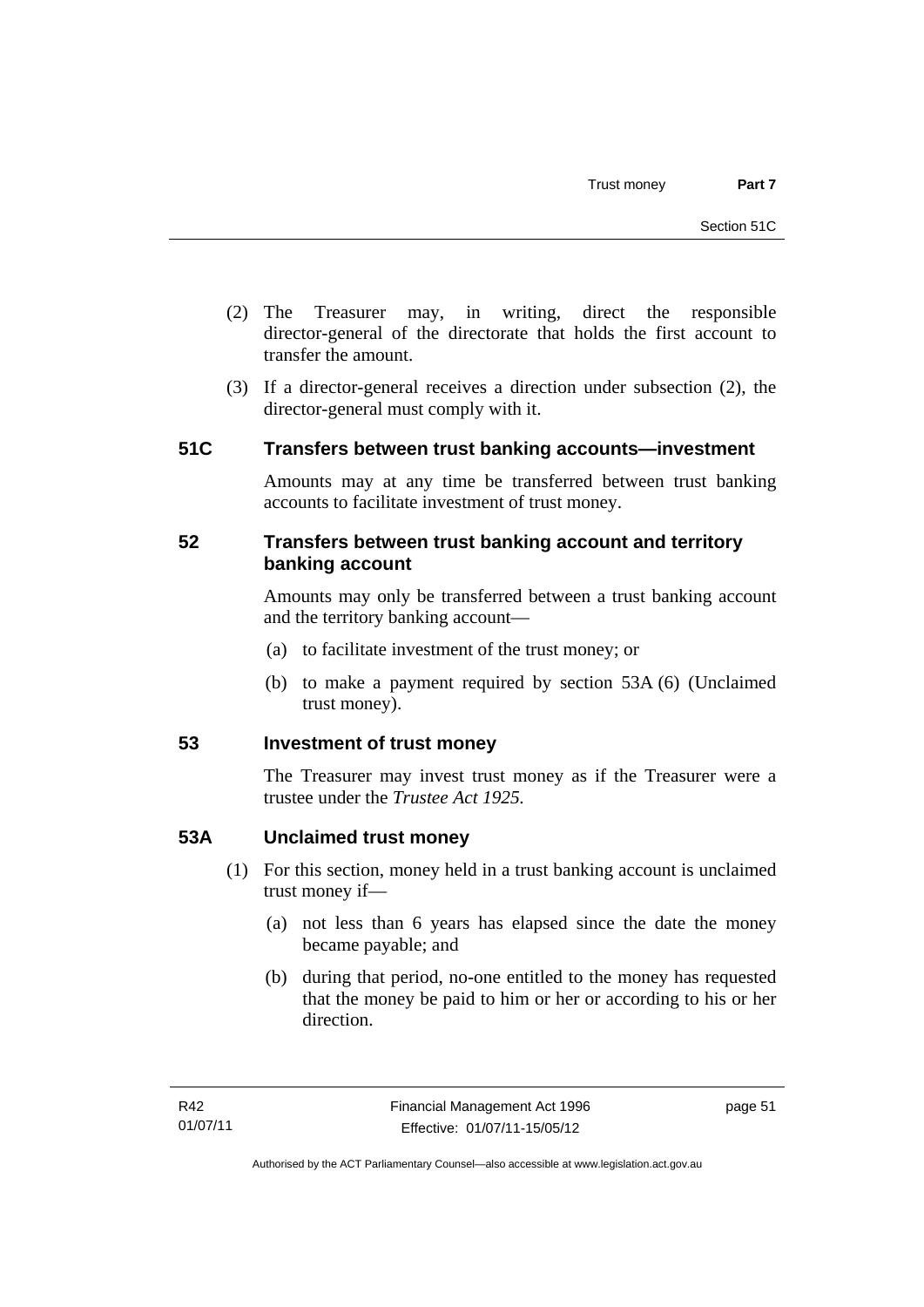Section 53A

- (2) If on 1 January in any year a trust banking account contains unclaimed trust money, the director-general responsible for maintaining the account must, on or before 31 January in the year, give to the Treasurer a statement of all unclaimed trust money held in the account.
- (3) The statement must set out—
	- (a) the name, and last-known address, of each person entitled to unclaimed trust money held in the account; and
	- (b) the amount of the trust money to which each of those people is entitled; and
	- (c) the authorised deposit-taking institution, and the branch of the institution, with which the trust money is held.
- (4) The statement is a notifiable instrument.

*Note* A notifiable instrument must be notified under the Legislation Act.

- (5) The director-general must also publish the statement in a newspaper published in the ACT.
- (6) The total amount shown in the statement must be paid into the territory banking account when the statement is given to the Treasurer and, on being paid into that account, becomes public money of the Territory.
- (7) A person who claims to be entitled to any money paid into the territory banking account in accordance with subsection (6) may apply to the Treasurer for a payment of an amount equal to the money to which the person is entitled.
- (8) The Treasurer must consider each application and either refuse it or approve it completely or partly.
- (9) The Treasurer must give the applicant written notice of his or her decision.

R42 01/07/11

Authorised by the ACT Parliamentary Counsel—also accessible at www.legislation.act.gov.au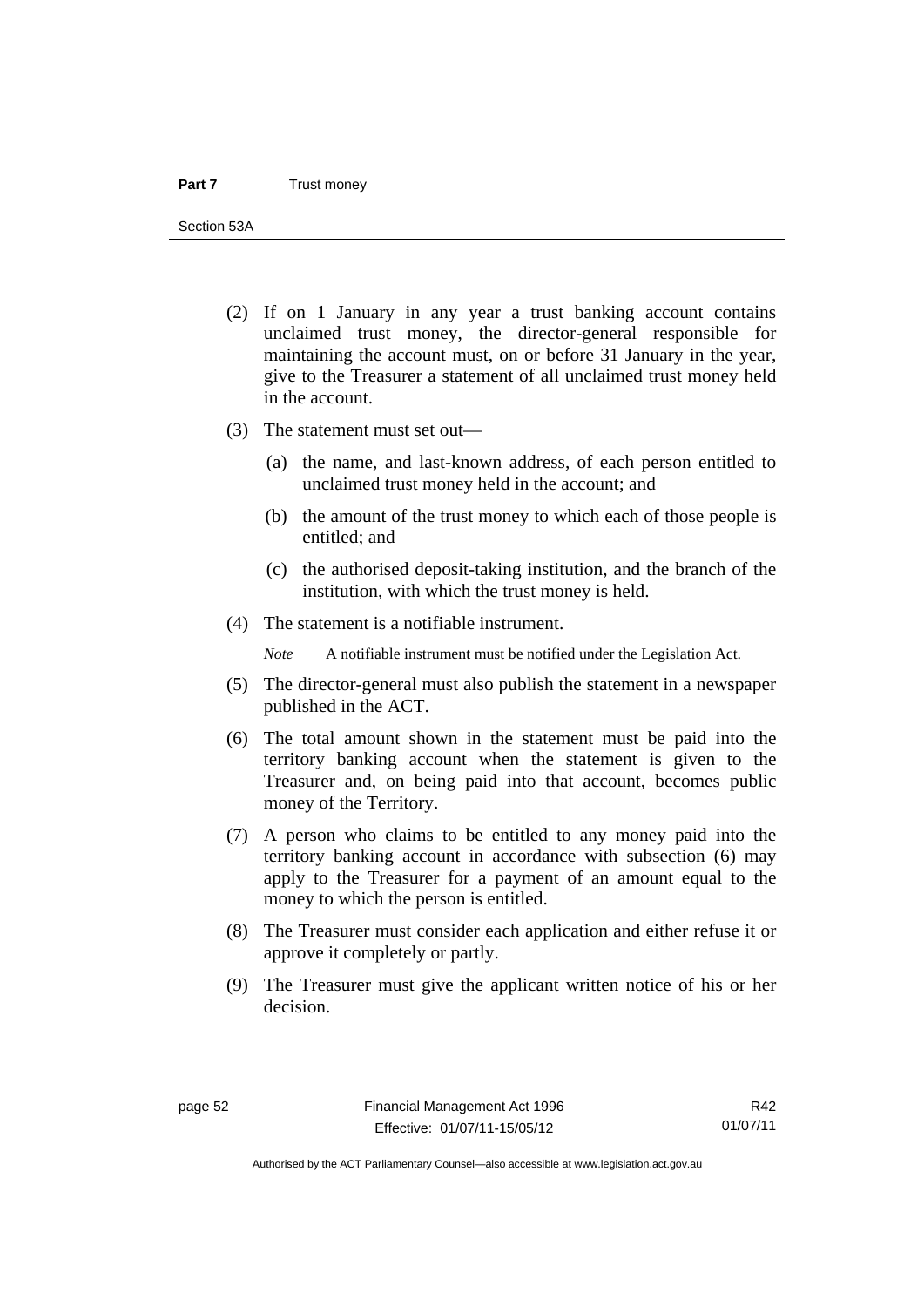(10) A payment approved by the Treasurer under subsection (8) may be made whether or not an appropriation is available for the purpose.

#### **53B Reviewable decision notices**

If the Treasurer refuses an application under section 53A (8), completely or partly, the Treasurer must give a reviewable decision notice to the applicant.

- *Note 1* The Treasurer must also take reasonable steps to give a reviewable decision notice to any other person whose interests are affected by the decision (see *ACT Civil and Administrative Tribunal Act 2008*, s 67A).
- *Note* 2 The requirements for reviewable decision notices are prescribed under the *ACT Civil and Administrative Tribunal Act 2008*.

#### **53C Applications for review**

The following may apply to the ACAT for review of a decision under section 53A (8):

- (a) an applicant for payment under section 53A (8);
- (b) any other person whose interests are affected by the decision.
- *Note* If a form is approved under the *ACT Civil and Administrative Tribunal Act 2008* for the application, the form must be used.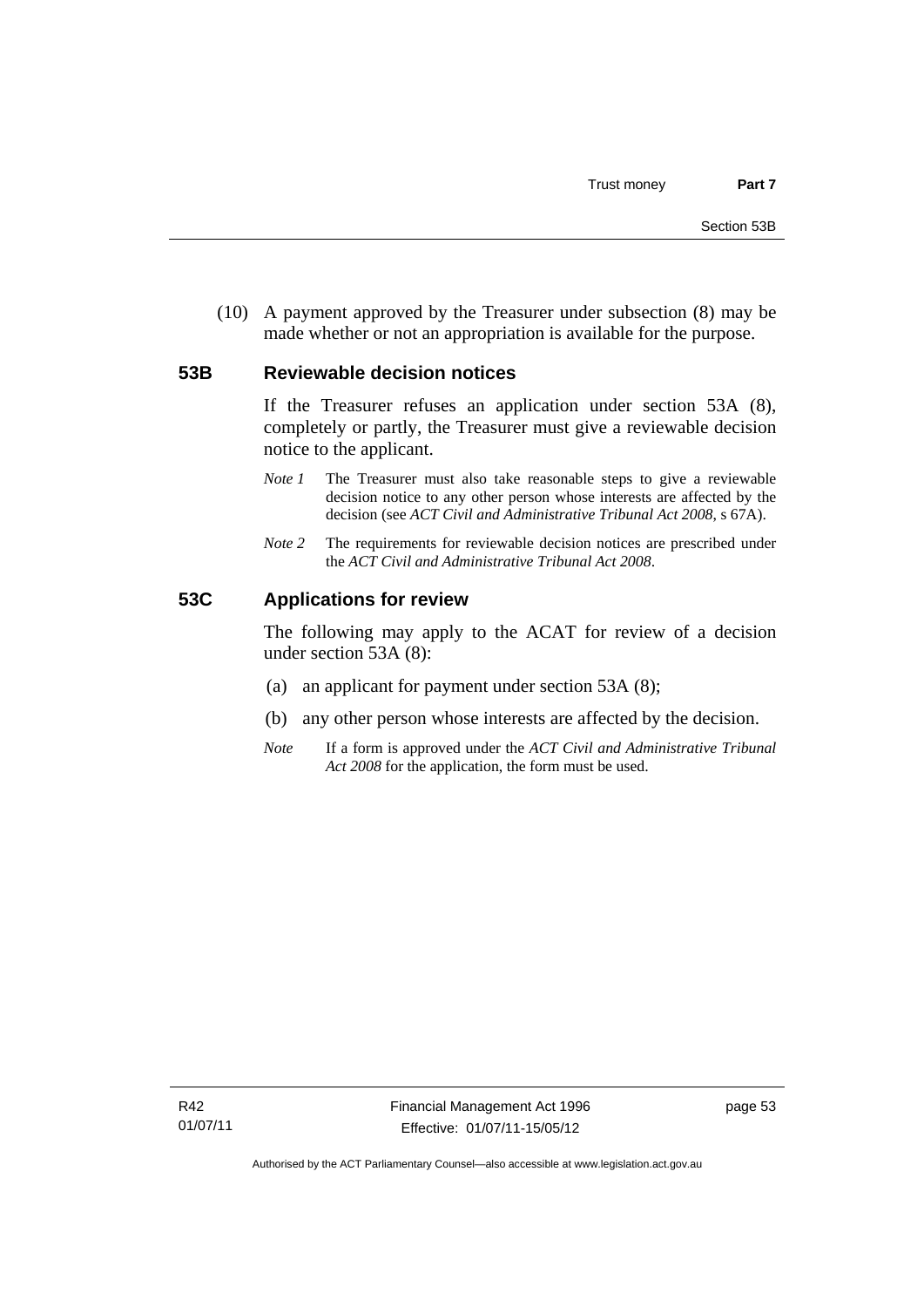Section 54

# **Part 8 Financial provisions for territory authorities**

**54 Application––pt 8** 

This part applies to a territory authority prescribed by the financial management guidelines for this part.

#### **55 Responsibilities of chief executive officers of territory authorities**

- (1) This section applies to a territory authority if the authority does not have a governing board.
	- *Note* A territory authority has a governing board if the establishing Act for the authority establishes a governing board for the authority (see s 76).
- (2) The chief executive officer of the territory authority is responsible, under the responsible Minister, for the efficient and effective financial management of the authority.
- (3) Without limiting subsection (2), the chief executive officer of the territory authority is responsible, under the responsible Minister, for ensuring the following:
	- (a) that the expenses incurred by the authority are properly authorised;
	- (b) that, if an appropriation is made in relation to the authority, any amount of the appropriation spent by the authority is spent in accordance with the appropriation;
	- (c) that, as far as practicable, the operations of the authority during a financial year are consistent with, and comparable to, the estimates in the authority's statement of intent for the year.
	- (d) that payments made by the authority are properly authorised and correctly made;

R42 01/07/11

Authorised by the ACT Parliamentary Counsel—also accessible at www.legislation.act.gov.au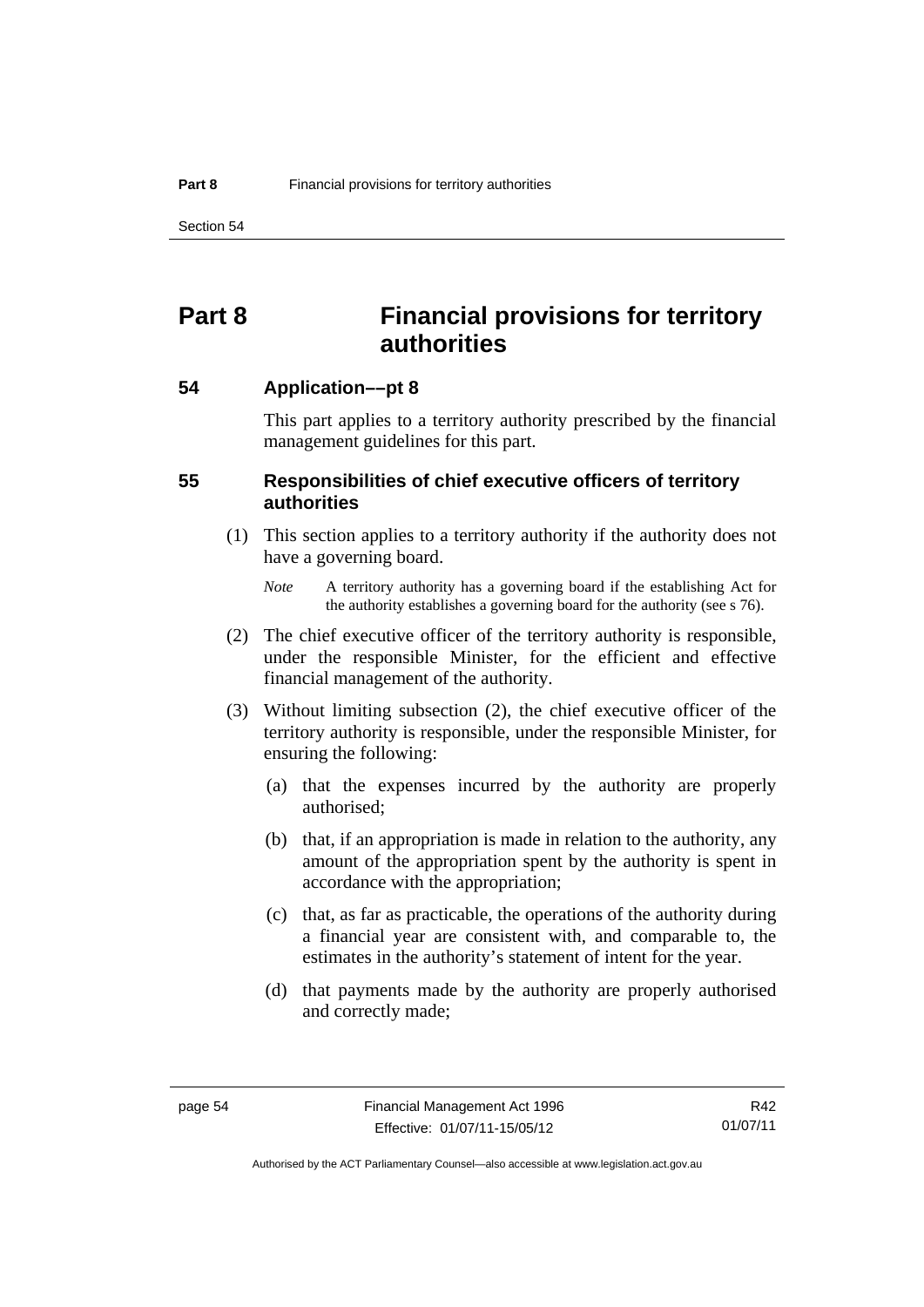- (e) that the staff of the authority comply with the requirements of this Act;
	- *Note* A reference to an Act includes a reference to the statutory instruments made or in force under the Act, including in this case the financial management guidelines (see Legislation Act, s 104).
- (f) that proper accounts and records are kept of the transactions and affairs of the authority in accordance with generally accepted accounting principles;
- (g) that adequate control is maintained over the assets of the authority and assets under the authority's control;
- (h) that adequate control is maintained over the incurring of liabilities by the authority.
- (4) A report prepared by the territory authority under the *Annual Reports (Government Agencies) Act 2004* for a financial year must include an explanation of material variations between the actual results of the authority for the year and the estimates in the authority's statement of intent for the year.

#### **56 Responsibilities of governing boards of territory authorities**

- (1) This section applies to a territory authority if the authority has a governing board.
	- *Note* A territory authority has a governing board if the establishing Act for the authority establishes a governing board for the authority (see s 76).
- (2) The governing board of the territory authority is responsible, under the responsible Minister, for the efficient and effective financial management of the authority.
- (3) Without limiting subsection (2), the governing board of the territory authority is responsible, under the responsible Minister, for ensuring the following:
	- (a) that expenses incurred by the authority are properly authorised;

page 55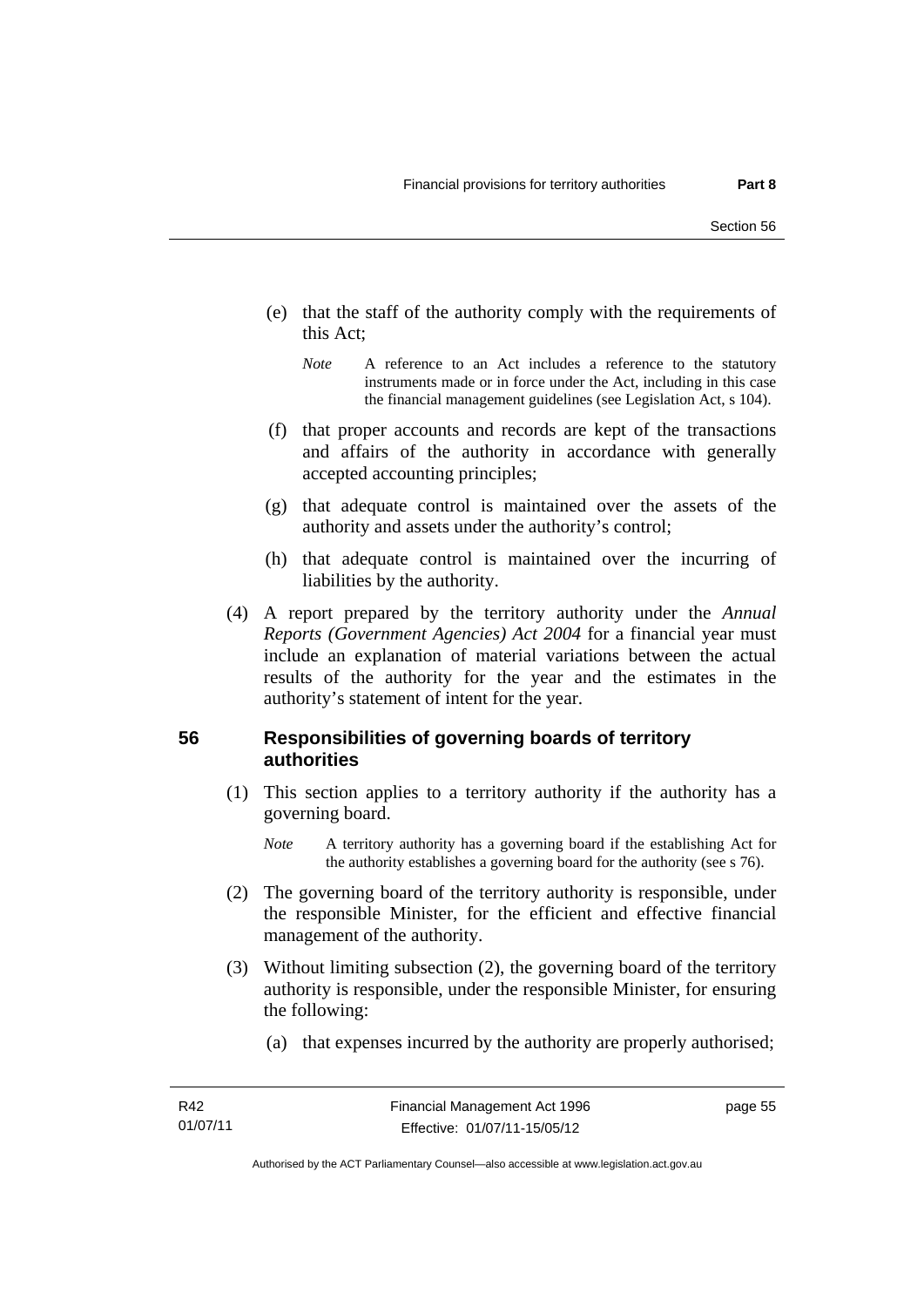Section 57

- (b) that, if an appropriation is made in relation to the authority, any amount of the appropriation spent by the authority is spent in accordance with the appropriation;
- (c) that, as far as practicable, the operations of the authority during a financial year are consistent with, and comparable to, the estimates in the authority's statement of intent for the year;
- (d) that payments made by the authority are properly authorised and correctly made;
- (e) that the staff of the authority comply with the requirements of this Act;
	- *Note* A reference to an Act includes a reference to the statutory instruments made or in force under the Act, including in this case the financial management guidelines (see Legislation Act, s 104).
- (f) that proper accounts and records are kept of the transactions and affairs of the authority in accordance with generally accepted accounting principles;
- (g) that adequate control is maintained over the assets of the authority and assets under the authority's control;
- (h) that adequate control is maintained over the incurring of liabilities by the authority.
- (4) A report prepared by the territory authority under the *Annual Reports (Government Agencies) Act 2004* for a financial year must include an explanation of material variations between the actual results of the authority for the year and the estimates in the authority's statement of intent for the year.

#### **57 Banking accounts of territory authorities**

- (1) A territory authority may open 1 or more banking accounts for the purposes of the authority.
- (2) A territory authority must at all times keep at least 1 banking account.

R42 01/07/11

Authorised by the ACT Parliamentary Counsel—also accessible at www.legislation.act.gov.au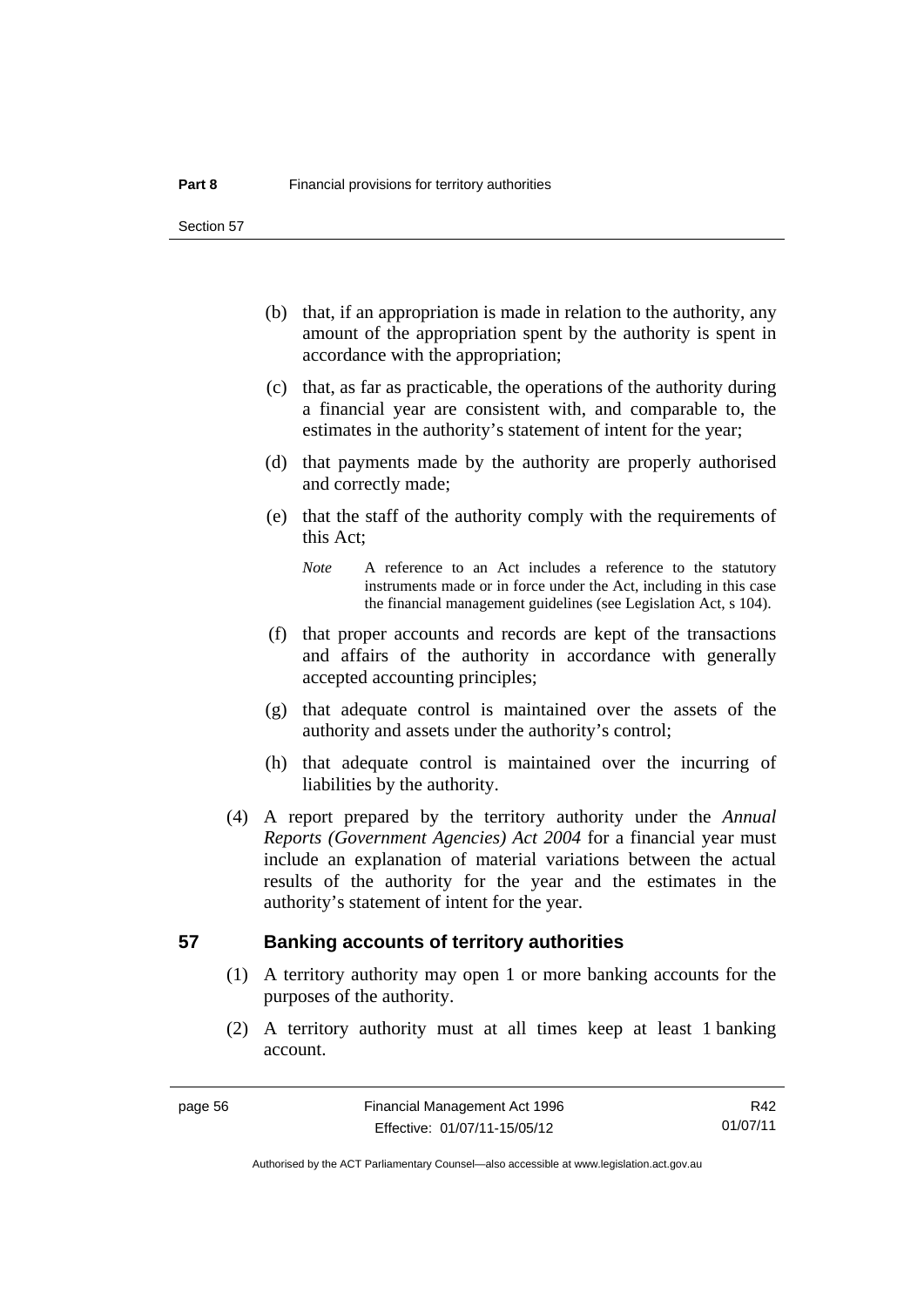(3) A banking account of a territory authority must not, without the Treasurer's written approval, be opened or kept otherwise than with an authorised deposit-taking institution with which an agreement is in force under section 32 (Agreement for the conduct of banking for Territory).

#### **58 Investment by territory authorities**

- (1) Funds not immediately required for the purposes of a territory authority may be invested—
	- (a) on deposit with an authorised deposit-taking institution; or
	- (b) in Territory, State or Commonwealth securities; or
	- (c) by the Treasurer, for the territory authority, in an investment mentioned in section 38 (1) (a) to (e); or
	- (d) in an investment prescribed for this paragraph.
- (2) However, the funds of the territory authority may only be invested under this section to increase or protect the financial wealth of the authority.
- (3) Transfers between the territory banking account and the banking account of a territory authority to facilitate investments may be made without appropriation.
- (4) Interest received by the Treasurer for the investment of funds of a territory authority must be paid to the territory authority.
- (5) However, if an investment of funds of a territory authority is made or managed by a directorate, the directorate may deduct from the interest received by the directorate for the investment—
	- (a) a fee charged by the directorate for making or managing the investment; and
	- (b) expenses reasonably incurred by the directorate in making or managing the investment.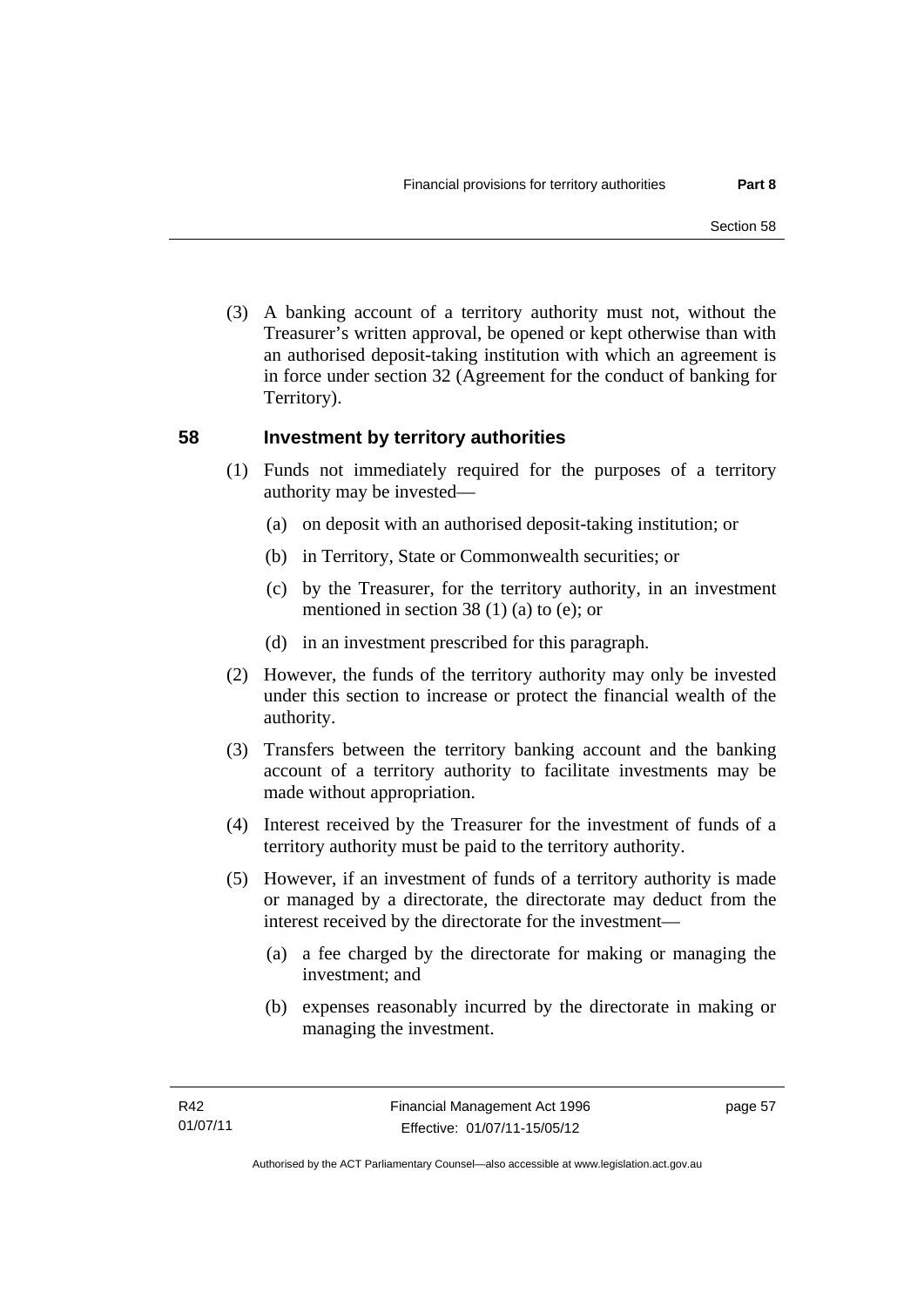- (6) Interest that is to be paid to a territory authority under subsection (4) may be paid direct to the territory authority or through the territory banking account.
- (7) If interest to be paid to a territory authority is paid into the territory banking account under subsection (6), the interest may be paid to the authority from that account without further appropriation.
- (8) This section does not apply to money held on trust by a territory authority.

#### **59 Borrowing by territory authorities**

- (1) The Treasurer may, on the terms and conditions the Treasurer considers appropriate—
	- (a) borrow money for a territory authority; or
	- (b) lend public money to a territory authority.
- (2) A borrowing may be secured by the territory authority's assets approved by the Treasurer for this section.
- (3) A territory authority may arrange an overdraft or credit facility only with the written approval of the Treasurer.
- (4) A loan under subsection (1) (b) may be made only from—
	- (a) money appropriated for the purpose of making the loan; or
	- (b) money appropriated for purposes that include the purpose of making the loan.
- (5) However, subsection (4) does not apply to an overdraft or credit facility for a territory authority from the territory banking account that is approved, in writing, by the Treasurer for the authority.
- (6) The Treasurer may approve an overdraft or credit facility for a territory authority under subsection (5) only if satisfied that it is for a purpose consistent with a function of the authority.

R42 01/07/11

Authorised by the ACT Parliamentary Counsel—also accessible at www.legislation.act.gov.au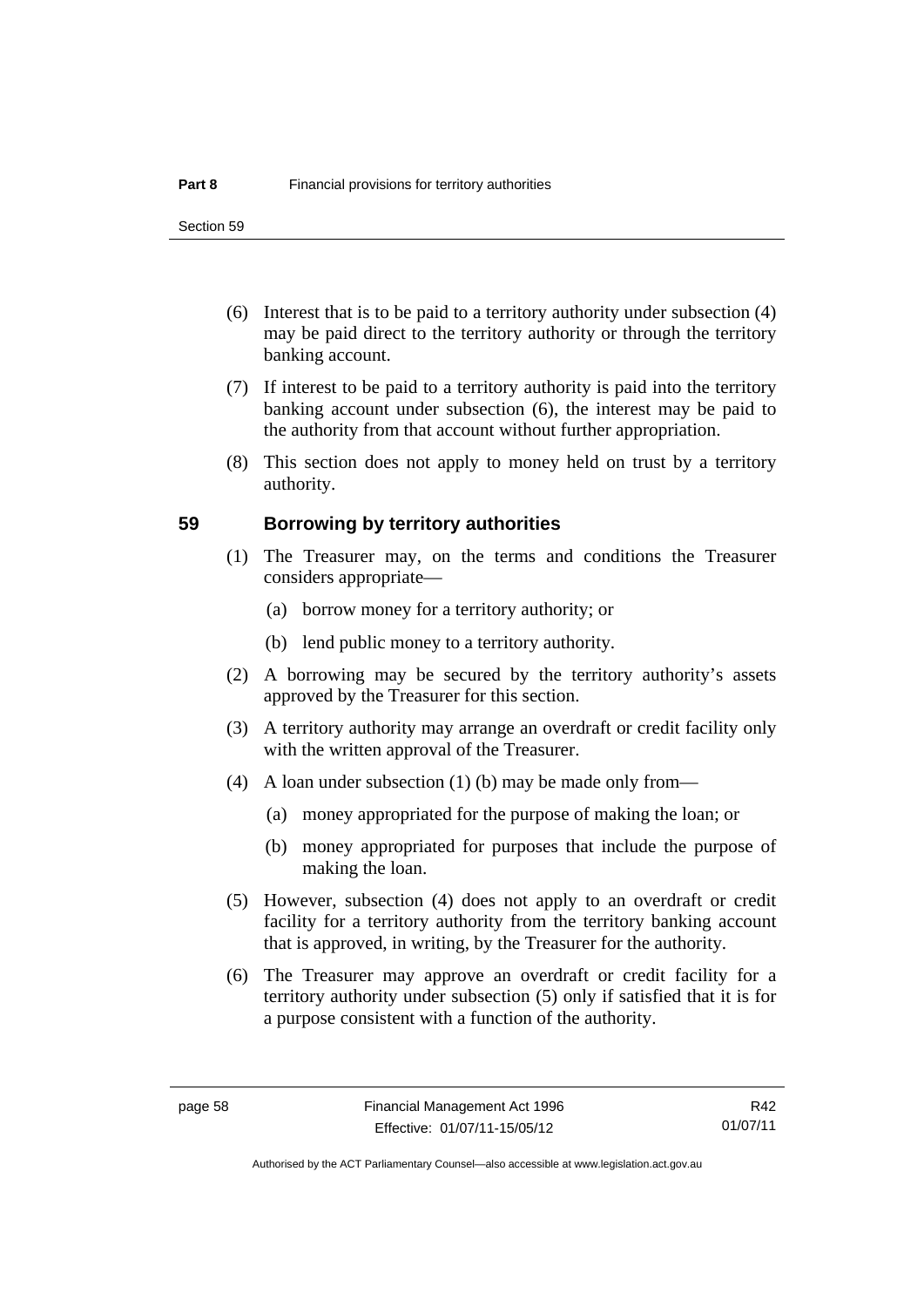- (7) An approval under subsection (5) must state, for the overdraft or credit facility—
	- (a) each purpose for which it may be used; and
	- (b) the maximum amount that may be outstanding at any time; and
	- (c) conditions about—
		- (i) the repayment of principal; and
		- (ii) the interest rate; and
		- (iii) the repayment of interest.
- (8) An approval under subsection (5) may also state any other condition that the Treasurer requires.
- (9) An approval under subsection (5) is a disallowable instrument.

 (10) An overdraft or credit facility approved under subsection (5) must be reviewed annually by the Treasurer.

## **60 Guarantees by territory authorities**

A territory authority may only give a guarantee with the written approval of the Treasurer.

#### **61 Territory authority statements of intent**

- (1) A territory authority must give the Treasurer a statement (a *statement of intent*) for each financial year.
- (2) A territory authority must consult the responsible Minister in preparing a statement of intent.
- (3) A territory authority must show the responsible Minister a copy of the proposed statement of intent, and take into consideration any comment by the Minister, before giving it to the Treasurer.

*Note* A disallowable instrument must be notified, and presented to the Legislative Assembly, under the Legislation Act.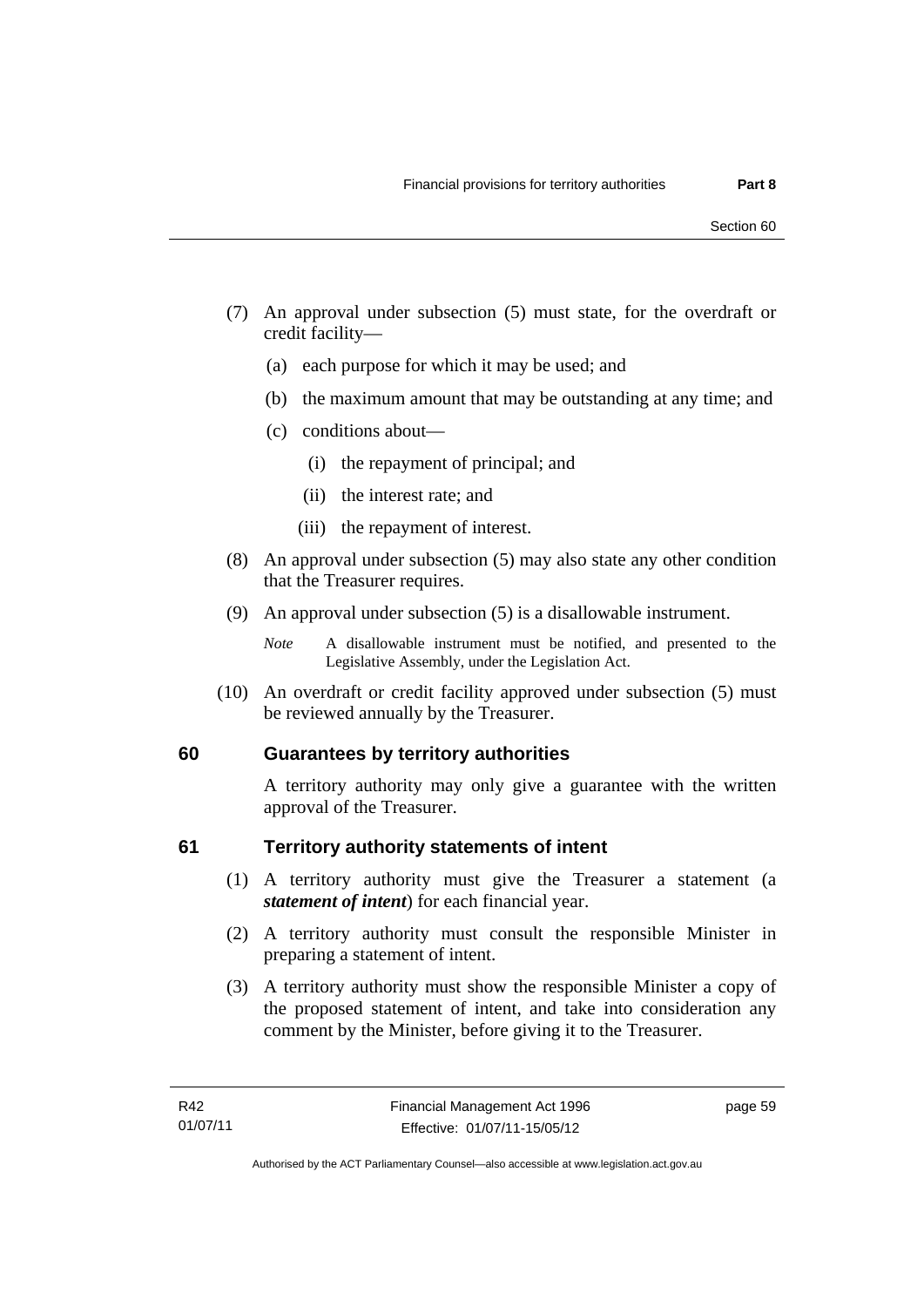- (4) A statement of intent must be—
	- (a) in the form the Treasurer requires; and
	- (b) as agreed between the relevant person for the authority and the Treasurer; and
	- (c) provided to the Treasurer within the period the Treasurer requires.
- (5) A statement of intent for a financial year must include the following:
	- (a) the financial statements required under the financial management guidelines;
	- (b) a statement of the objectives of the authority for the year, and each of the next 3 financial years;
	- (c) a statement of the nature and scope of the activities to be carried out by the authority during the year, and each of the next 3 financial years;
	- (d) the performance criteria and other measures by which the performance of the authority may be assessed against its objectives for the year, and each of the next 3 financial years;
	- (e) an assessment of the performance (or estimated performance) of the authority in the previous financial year against its objectives for that year;
	- (f) the results of any review under section 59 (10) in the previous financial year of an overdraft or credit facility approved for the authority;
	- (g) any other information the Treasurer directs.
- (6) In this section:

*relevant person*, for a territory authority, means—

 (a) if the authority has a governing board—the chair of the governing board; or

R42 01/07/11

Authorised by the ACT Parliamentary Counsel—also accessible at www.legislation.act.gov.au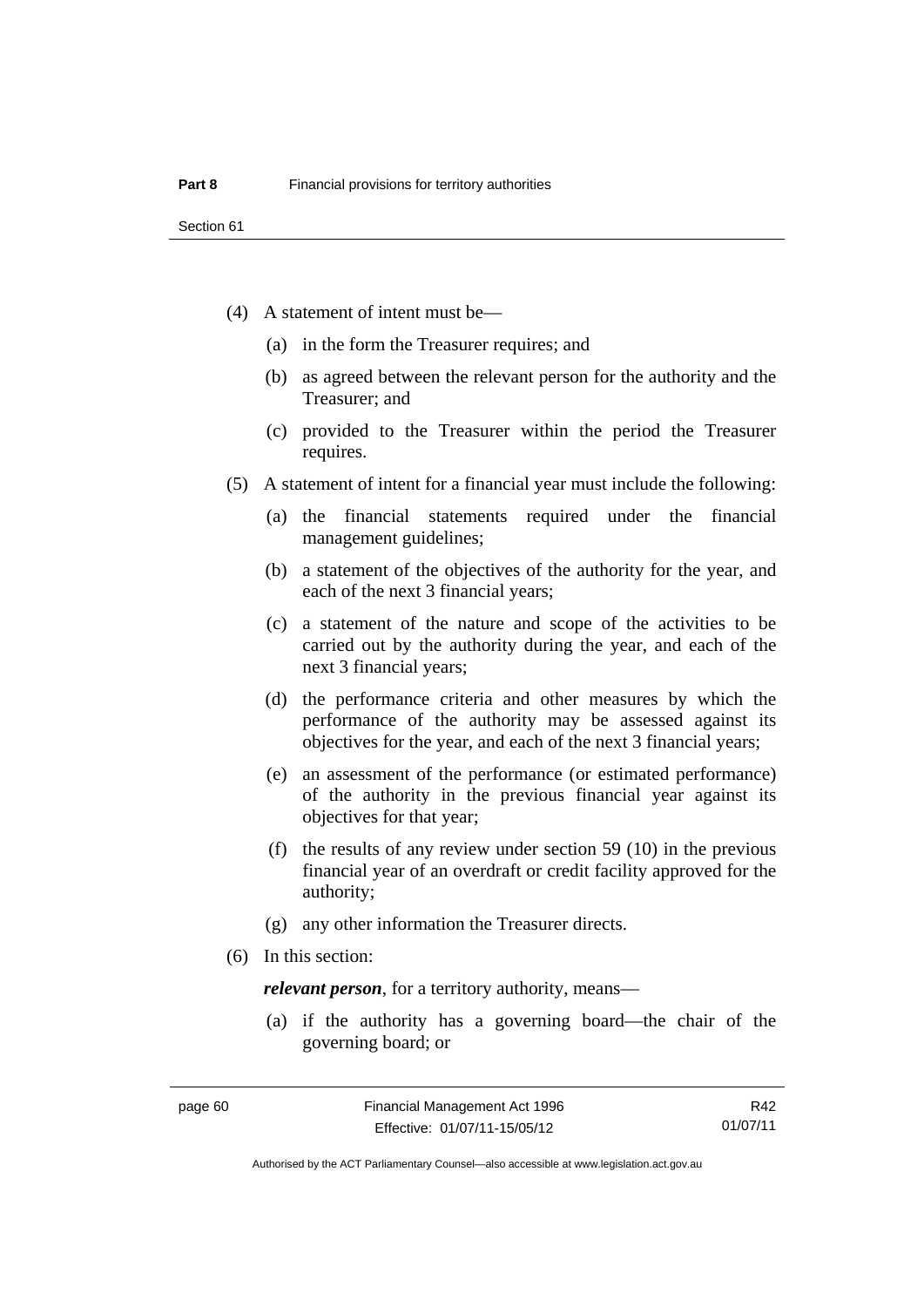(b) if the authority does not have a governing board—the chief executive officer.

## **62 Presentation of statements of intent of territory authorities**

- (1) The Treasurer must present to the Legislative Assembly, with the budget papers for a financial year, a statement of intent for each territory authority for the year.
- (2) If the Treasurer does not present to the Legislative Assembly, with the budget papers for a financial year, a statement of intent for a territory authority, the Treasurer must—
	- (a) as soon as practicable after the budget papers are presented, explain to the Legislative Assembly why the statement of intent was not presented; and
	- (b) present the statement of intent to the Legislative Assembly as soon as practicable after presenting the budget papers.

#### **63 Annual financial statements of territory authorities**

- (1) As soon as practicable after the end of each financial year, each territory authority must prepare annual financial statements for its operations during the year.
- (2) The annual financial statements must be prepared in accordance with generally accepted accounting principles and in a form that facilitates a comparison between the financial operations of the territory authority during the financial year and the estimates of the operations in the authority's statement of intent for the year.
- (3) The annual financial statements must include—
	- (a) the financial statements required under the financial management guidelines; and
	- (b) if a change was made during the year to the conditions of a capital injection set out under section 12A (1) (c) (ii) (Territory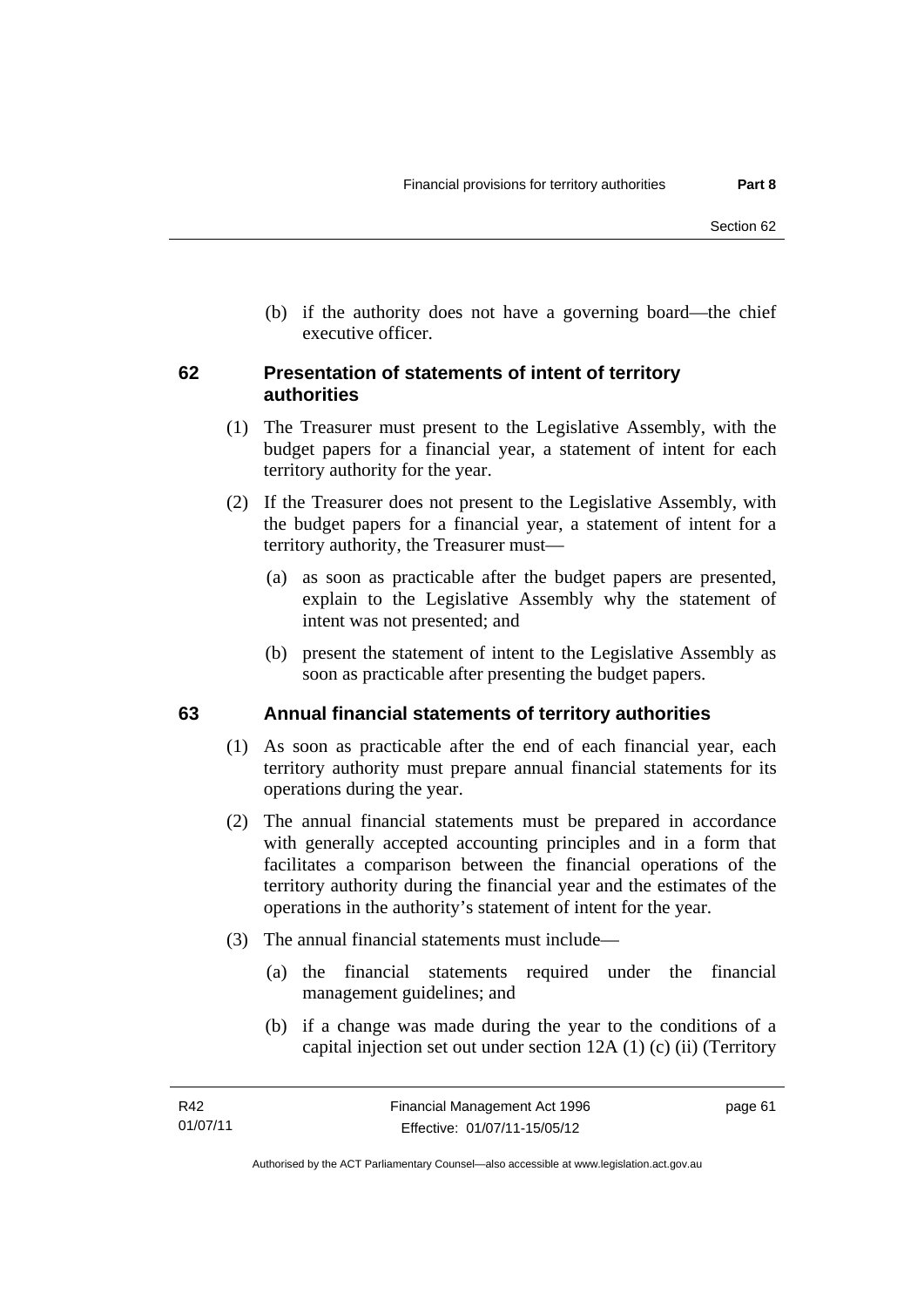authority and territory-owned corporation budgets) in a statement included in a proposed budget for the authority for a financial year—a statement of the change and the reasons for it; and

 (c) any other statement necessary to fairly reflect the financial operations of the authority during the year and its financial position at the end of the year.

#### **64 Responsibility for annual financial statements of territory authorities**

- (1) The annual financial statements of a territory authority for a financial year must have endorsed on them, or attached to them, a statement of responsibility signed by the relevant person for the authority.
- (2) The statement of responsibility must—
	- (a) include a statement of the relevant person's responsibility for the preparation of the annual financial statements and the judgments exercised in preparing them; and
	- (b) state that, in the relevant person's opinion, the financial statements fairly reflect the financial operations of the authority during the financial year and the financial position of the authority at the end of the year.
- (3) In this section:

*relevant person*, for the territory authority, means—

- (a) if the authority has a governing board—the chair of the governing board; or
- (b) if the authority does not have a governing board—the chief executive officer.

R42 01/07/11

Authorised by the ACT Parliamentary Counsel—also accessible at www.legislation.act.gov.au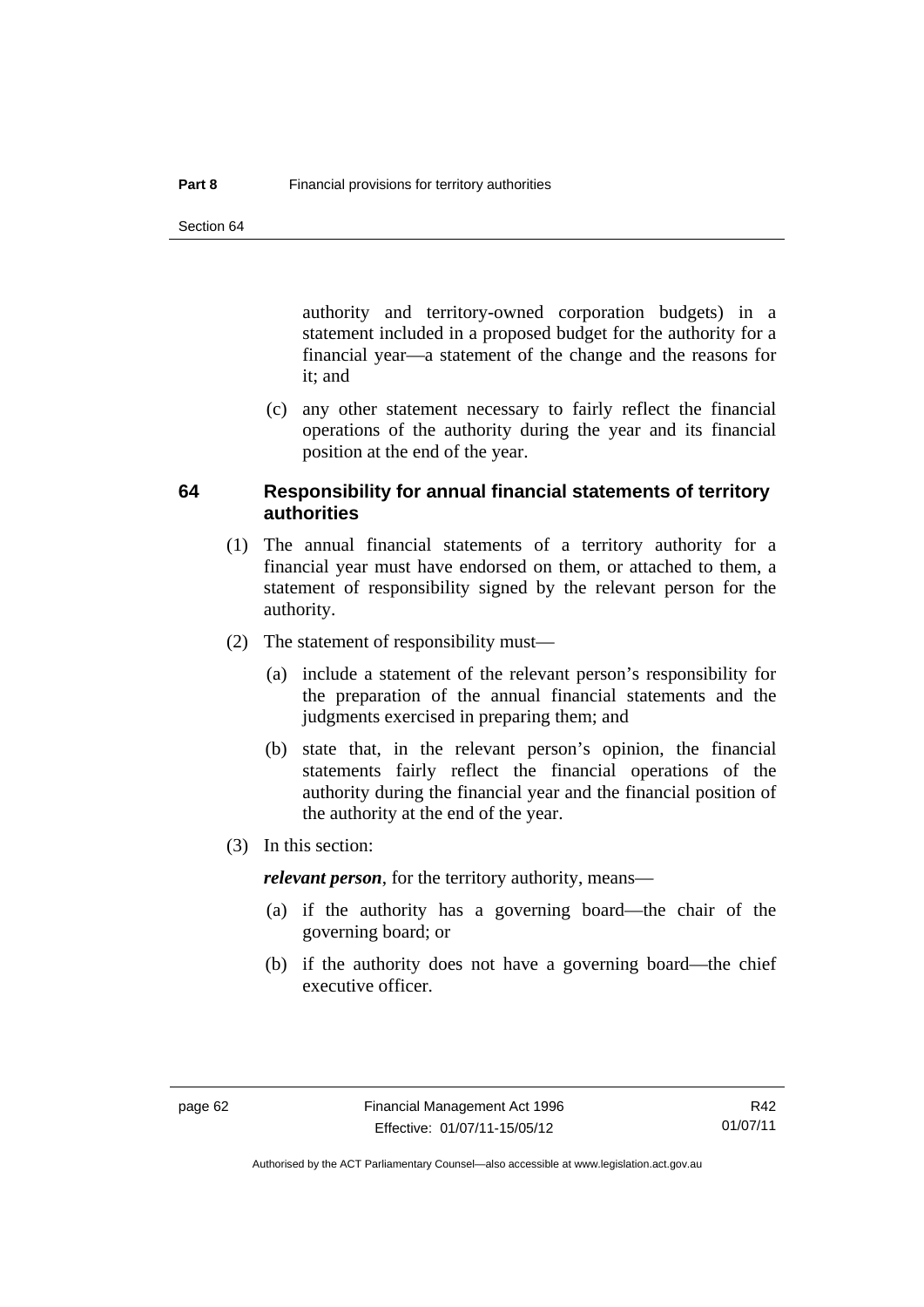# **65 Audit of annual financial statements of territory authorities**

- (1) The chief executive officer of a territory authority must give the auditor-general the annual financial statements of the authority for a financial year within the prescribed period after the end of the year.
- (2) The financial statements given to the auditor-general must have endorsed on them, or attached to them, the statement of responsibility made for them under section 64.
- (3) The auditor-general must give the chief executive officer an audit opinion about the financial statements as soon as practicable after the auditor-general receives them.

# **66 Annual financial statements of territory authorities to be included in annual reports etc**

A report prepared under the *Annual Reports (Government Agencies) Act 2004* for a territory authority for a financial year must include, or have attached to it—

- (a) the authority's annual financial statements for the year; and
- (b) the audit opinion under section 65 (3) about the financial statements.

# **67 Treasurer may require interim financial statements etc for territory authorities**

- (1) The Treasurer may, in writing, direct the relevant person for a territory authority to give the responsible Minister of the authority and the Treasurer financial or other statements relating to the authority for each month, quarter or other stated period of the year.
- (2) The relevant person must prepare the statements required by the direction and give them to the responsible Minister and Treasurer within 1 month after the day the person receives the direction or, if a longer period for compliance is stated in the direction, within the longer period.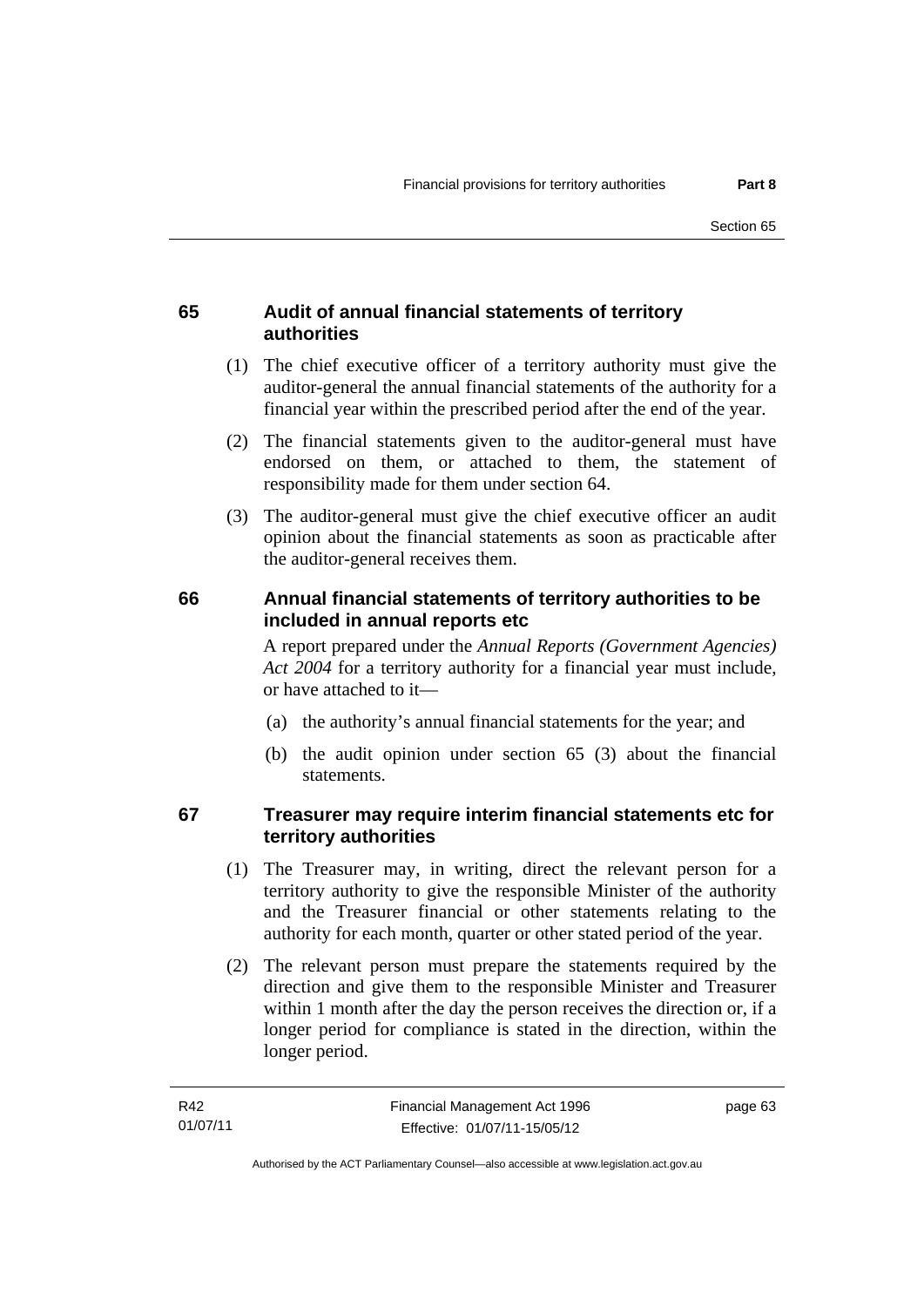(3) In this section:

*relevant person*, for a territory authority, means—

- (a) if the authority has a governing board—the chair of the governing board; or
- (b) if the authority does not have a governing board—the chief executive officer.

#### **68 Statements of performance of territory authorities**

- (1) As soon as practicable after the end of each financial year, each territory authority must prepare a statement of the performance of the authority in meeting the objectives in the authority's statement of intent for the year.
- (2) The statement must assess the performance by reference to the performance criteria and other measures included in the statement of intent in accordance with section 61 (5) (d).
- (3) For a prescribed territory authority, the statement must also include a statement of the performance of the authority in providing each class of outputs provided by it during the year and, in particular—
	- (a) compare the performance of the territory authority in providing each class of the outputs with the forecast of the performance in the authority's budget for the year; and
	- (b) give particulars of the extent to which the performance criteria set out in the budget for the provision of the outputs were met.
- (4) In this section:

*budget*, for the territory authority, means the budget for the authority for the financial year presented to the Legislative Assembly under section 10 (c) (Budget papers) and, if that budget has been amended under this Act, the budget as amended.

R42 01/07/11

Authorised by the ACT Parliamentary Counsel—also accessible at www.legislation.act.gov.au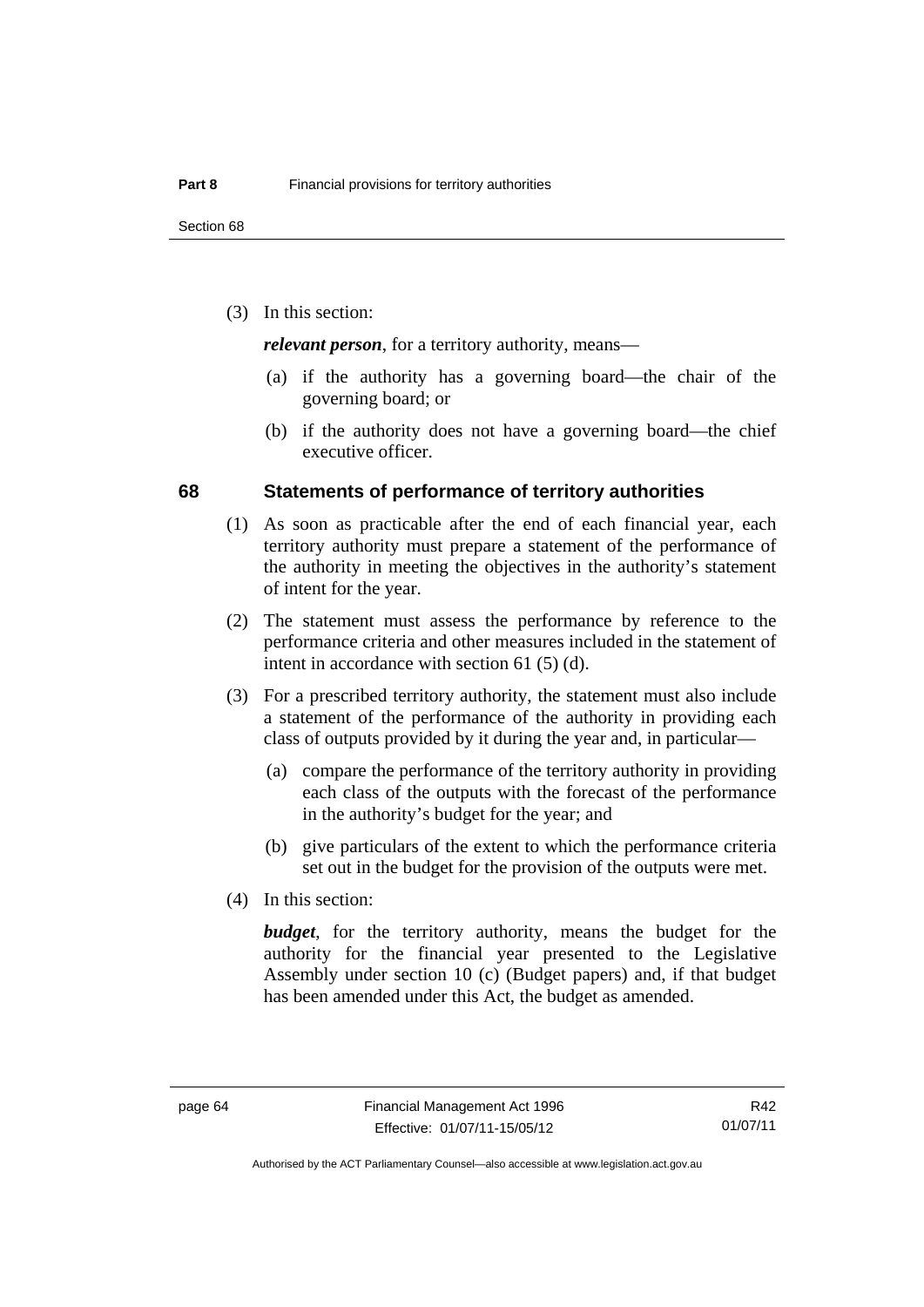*prescribed territory authority* means a territory authority prescribed for section 12A (1) (b) (Territory authority and territory-owned corporation budgets).

# **69 Responsibility for territory authority statements of performance**

- (1) A statement of performance of a territory authority for a financial year must have endorsed on it, or attached to it, a statement of responsibility signed by the relevant person for the authority.
- (2) The statement of responsibility must—
	- (a) include a statement of the relevant person's responsibility for the preparation of the statement of performance and the judgments exercised in preparing them; and
	- (b) state that, in the relevant person's opinion, the statement of performance fairly reflects the performance of the authority during the financial year.
- (3) In this section:

*relevant person*, for the territory authority, means—

- (a) if the authority has a governing board—the chair of the governing board; or
- (b) if the authority does not have a governing board—the chief executive officer.

# **70 Scrutiny of territory authority statements of performance**

- (1) The chief executive officer of a territory authority must give the auditor-general the authority's statement of performance for a financial year within the prescribed period after the end of the year.
- (2) The statement of performance given to the auditor-general must have endorsed on it, or attached to it, the statement of responsibility made for it under section 69.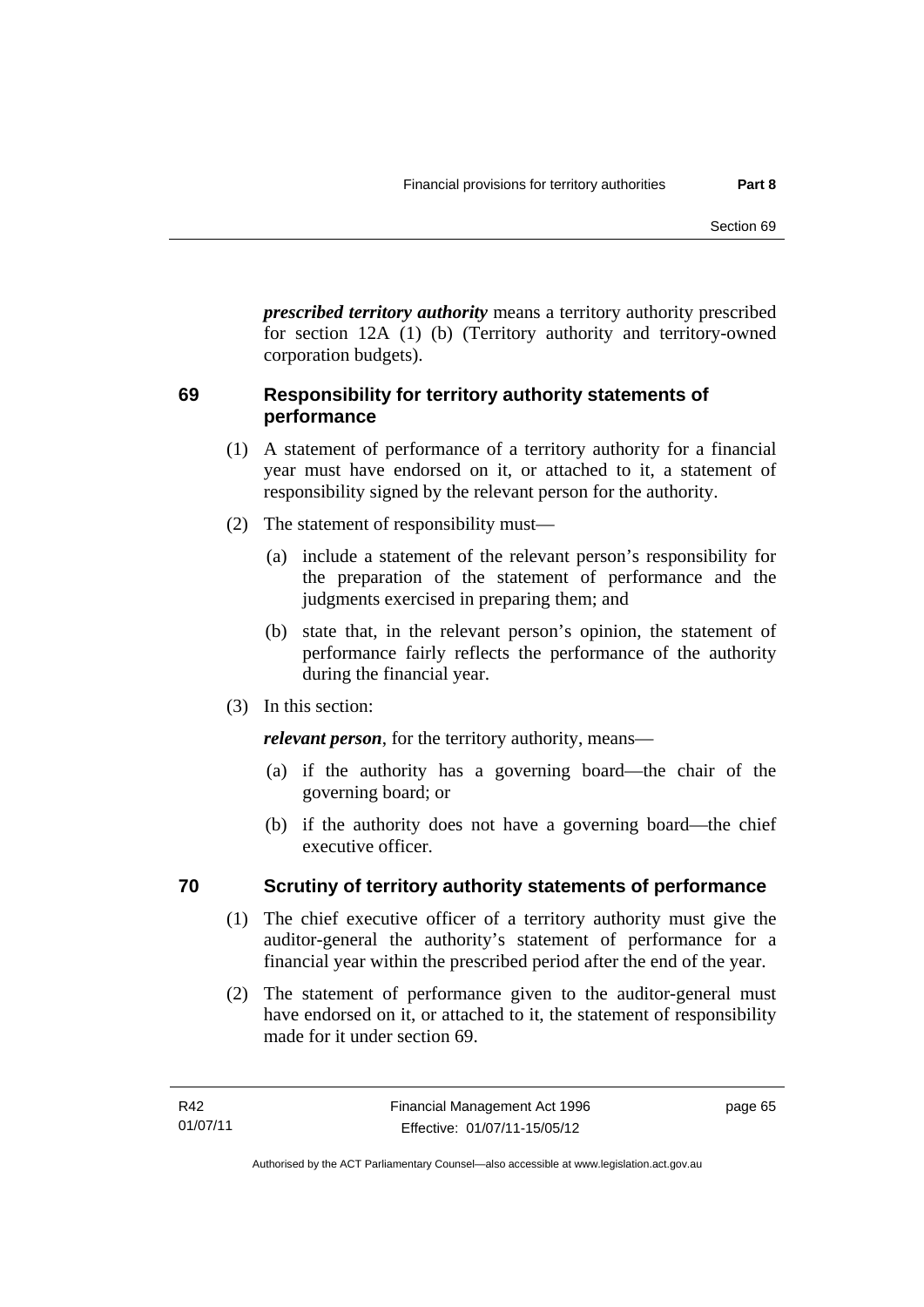Section 71

- (3) The auditor-general must give the chief executive officer a report about the statement of performance as soon as practicable after the auditor-general receives it.
- (4) The report must be prepared in accordance with the financial management guidelines.

# **71 Territory authority statements of performance to be included in annual reports etc**

A report prepared under the *Annual Reports (Government Agencies) Act 2004* for a territory authority for a financial year must include, or have attached to it—

- (a) the authority's statement of performance for the year; and
- (b) the auditor-general's report under section 70 (3) about the statement of performance.

page 66 Financial Management Act 1996 Effective: 01/07/11-15/05/12

Authorised by the ACT Parliamentary Counsel—also accessible at www.legislation.act.gov.au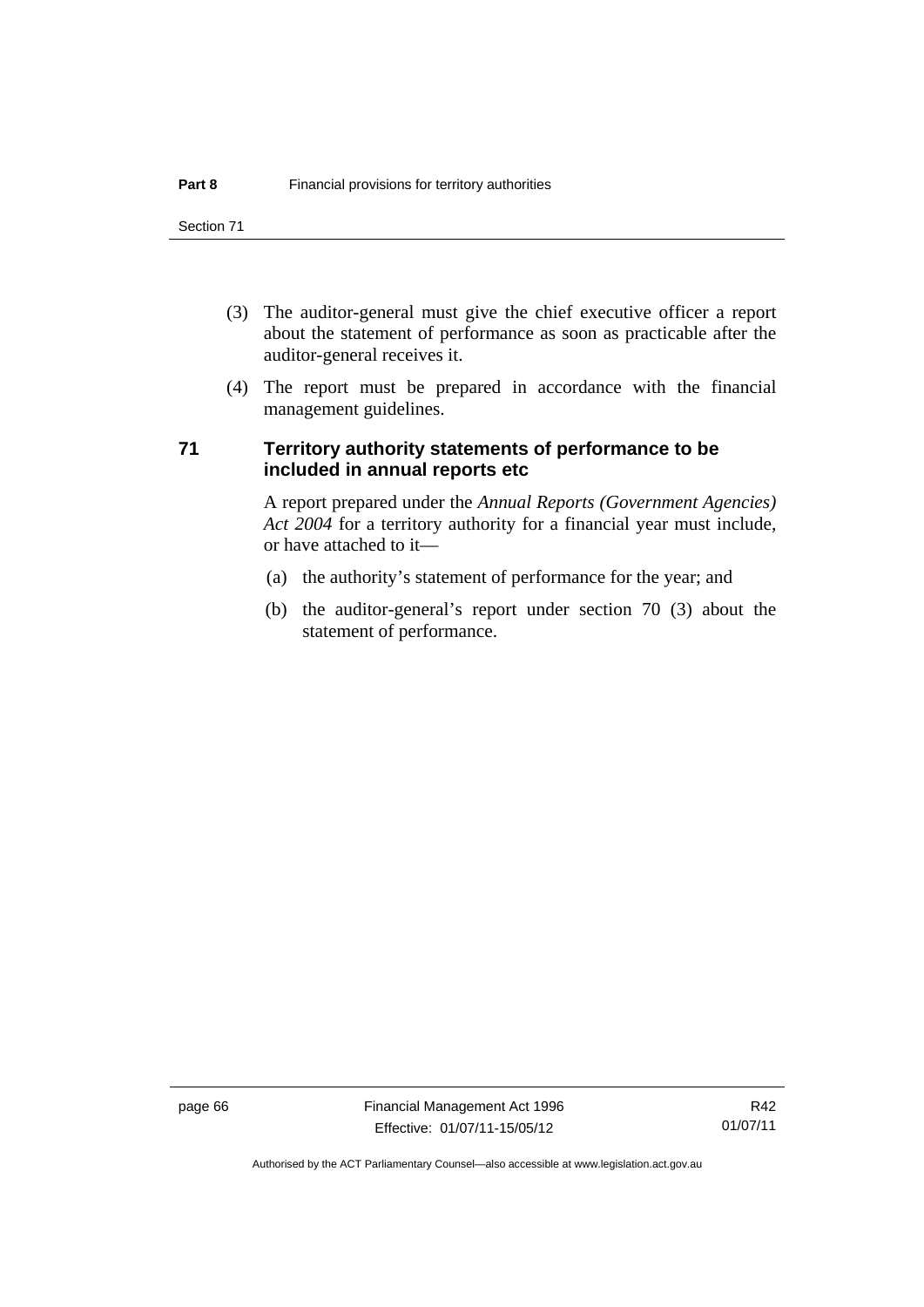# **Part 9 Governance of territory authorities**

#### *Notes for pt 9*

- *Note 1* Div 9.1 and div 9.5 apply to a territory authority, whether or not it has a governing board, unless the establishing Act otherwise provides (see eg the *Legal Aid Act 1977*, s 94A).
- *Note 2* The Legislation Act contains provisions relevant to territory authorities, including the following:
	- making appointments (s 206, s 207)
	- consultation with a committee of the Legislative Assembly (div 19.3.3)
	- eligibility for reappointment (s 208 and dict, pt 1, def *appoint*)
	- acting appointments (s 209)
	- resignations (s 210)
	- effect of appointment irregularity or defect (s 212).
- *Note 3* The *Remuneration Tribunal Act 1995* allows terms and conditions for people appointed to be set by determination under that Act.

# **Division 9.1 Definitions and important concepts**

## **72 Definitions—pt 9**

In this part:

*applicable governmental policies*, for a territory authority—see section 103.

*establishing Act*, for a territory authority, governing board or governing board member, means the Act that establishes the authority or governing board.

*financial year*, for a territory authority, means—

(a) a period of 12 months beginning on 1 July; or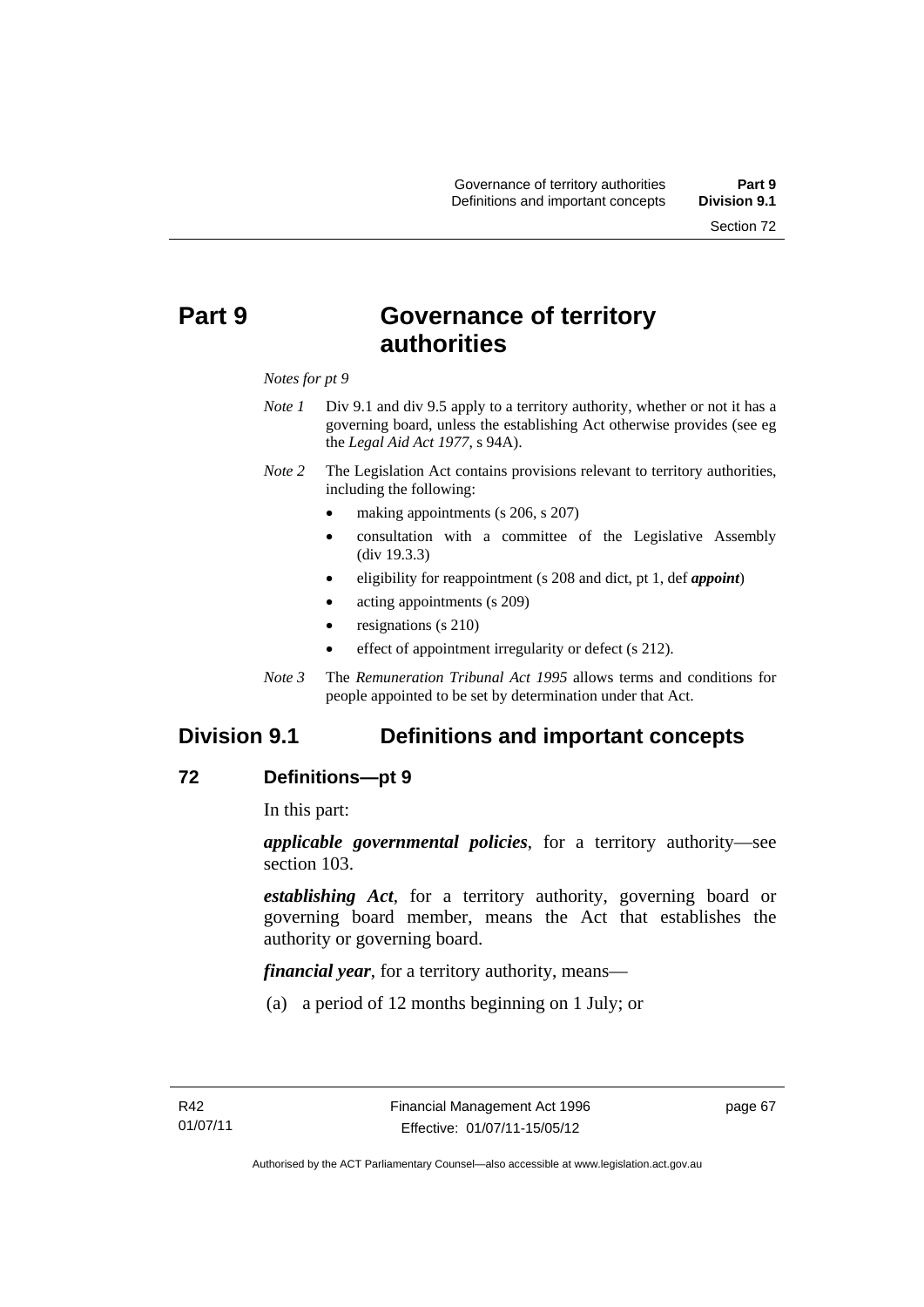(b) if the territory authority has, in writing, fixed another 12-month period as its financial year—the period fixed.

*governing board member*, for a territory authority with a governing board, includes the CEO.

*material interest*—see section 88 (4).

*relevant territory authority*—a territory authority to which part 8 applies is a *relevant territory authority*, unless the establishing Act for the authority provides otherwise.

#### **73 Nature of relevant territory authorities**

- (1) A relevant territory authority—
	- (a) is a corporation; and
	- (b) may sue and be sued in its corporate name; and
	- (c) may have a seal.
- (2) A relevant territory authority represents the Territory when exercising its functions, unless the establishing Act for the authority or another territory law otherwise provides.
- (3) A relevant territory authority has the same status, privileges and immunities as the Territory so far as it represents the Territory.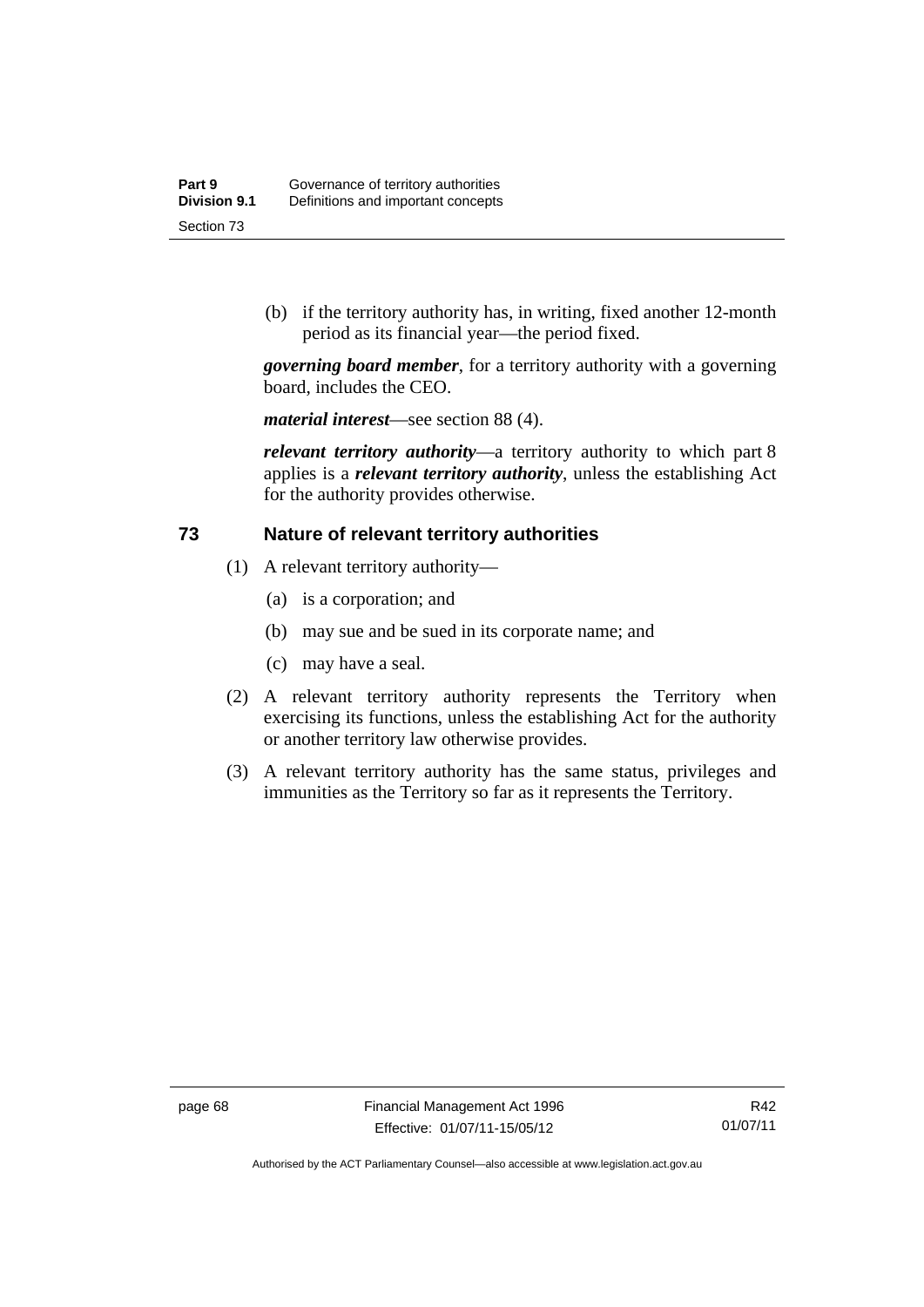# **74 Powers of territory authorities generally**

 (1) A relevant territory authority has the legal capacity and powers of an individual both in and outside the ACT (including outside Australia).

#### **Examples**

- 1 to enter into a contract
- 2 to own, deal with and dispose of property
- 3 to act as trustee
- *Note* An example is part of the Act, is not exhaustive and may extend, but does not limit, the meaning of the provision in which it appears (see Legislation Act, s 126 and s 132).
- (2) Without limiting subsection (1), a relevant territory authority—
	- (a) has the powers given to it under this Act or another territory law; and
	- (b) may do anything that it is authorised to do by a territory law or a law of another jurisdiction; and
	- (c) may exercise its powers in and outside the ACT (including outside Australia).

#### **Example for par (b)**

A territory authority may arrange for the authority to be registered or recognised under a law of another jurisdiction.

- (3) A relevant territory authority's legal capacity to do something is not affected by the fact that the authority's interests are not, or would not be, served by doing it.
- (4) To remove any doubt, this section does not—
	- (a) authorise a relevant territory authority to do anything that is prohibited by a territory law or a law of another jurisdiction; and
	- (b) give a relevant territory authority a right that a territory law or a law of another jurisdiction denies to the authority.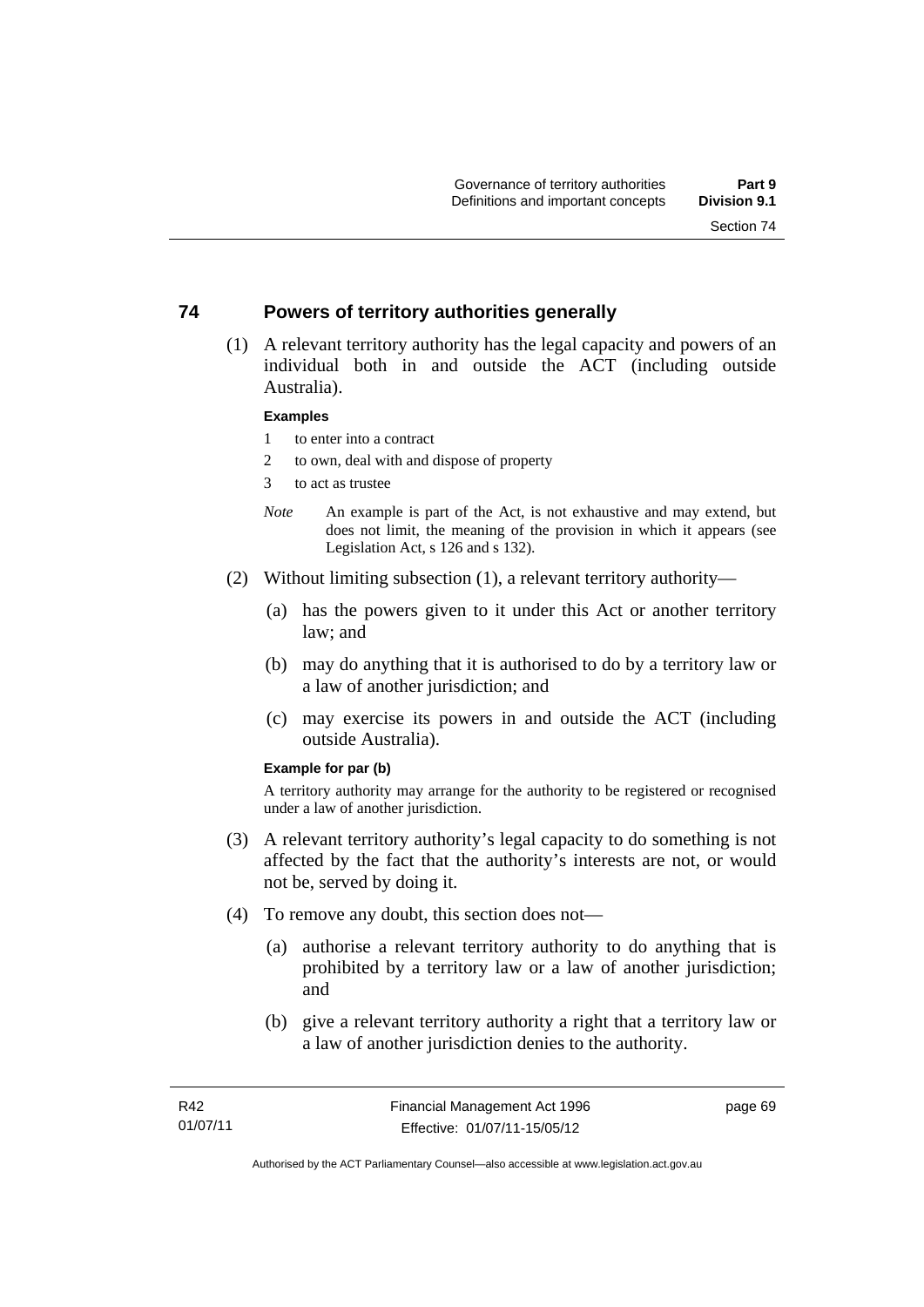(5) In this section:

*another jurisdiction* means the Commonwealth, a State, another Territory or a foreign country.

## **75 Execution of documents and assumptions people dealing with relevant territory authority may make**

(1) In this section:

*applied Corporations Act provisions* means the following provisions of the Corporations Act:

- (a) section 127 (which is about the execution of documents by a company);
- (b) section 128 (which is about a person's entitlement to make certain assumptions in dealing with a company);
- (c) section 129 (which is about the assumptions that may be made).
- (2) The applied Corporations Act provisions apply to a relevant territory authority as if—
	- (a) a reference to a *company* were a reference to the authority; and
	- (b) a reference to a *common seal* were a reference to any seal of the authority; and
	- (c) a reference to a *director* were a reference to a board member; and
	- (d) a reference to a company's *constitution* were a reference to this Act and the establishing Act; and
	- (e) a reference to an *officer* of a company were a reference to the chief executive officer and any member of staff of the authority; and

R42 01/07/11

Authorised by the ACT Parliamentary Counsel—also accessible at www.legislation.act.gov.au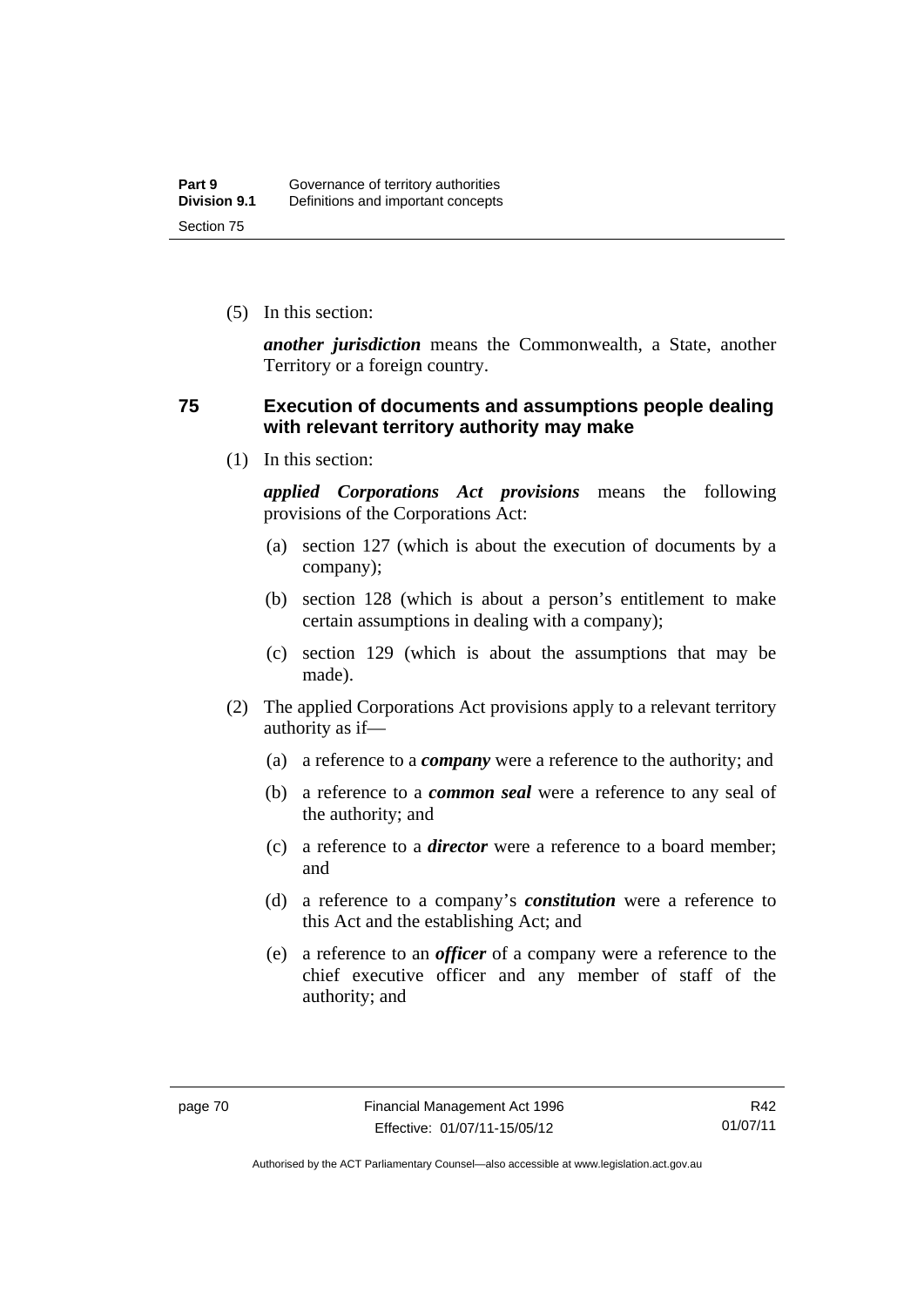- (f) a reference to *information available to the public from ASIC*  were a reference to information available to the public from the Territory; and
- (g) any other necessary changes, and any change prescribed by regulation, were made.

# **76 Governing board of territory authority**

A territory authority has a governing board if the establishing Act for the authority establishes a governing board for the authority.

# **77 Role of governing board**

- (1) If a territory authority has a governing board, the governing board has the following functions:
	- (a) setting the authority's policies and strategies;
	- (b) governing the authority consistently with the authority's establishing Act and other relevant legislation;
	- (c) ensuring, as far as practicable, that the authority operates in a proper, effective and efficient way;
	- (d) ensuring, as far as practicable, that the authority complies with applicable governmental policies (if any).

#### **Examples of policies for par (a)**

- 1 risk management
- 2 communication with government
- 3 corporate planning
- *Note* An example is part of the Act, is not exhaustive and may extend, but does not limit, the meaning of the provision in which it appears (see Legislation Act, s 126 and s 132).
- (2) This section does not limit the functions of a governing board.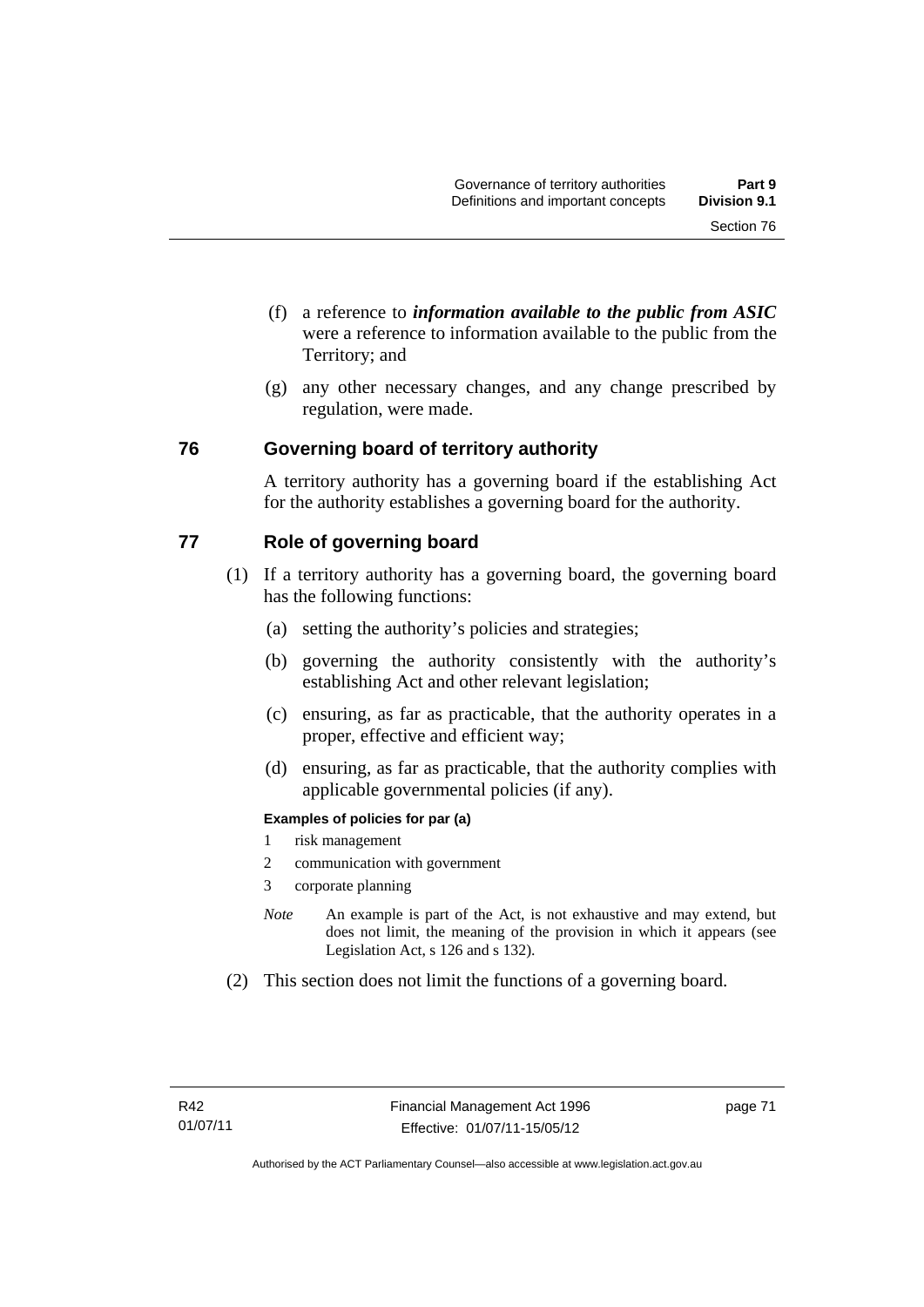# **Division 9.2 Governing board member appointments**

## **78 Appointment of governing board members generally**

- (1) This section applies to the appointment of the members of the governing board of a territory authority, other than the CEO.
- (2) The responsible Minister for the territory authority may appoint the members.
	- *Note 1* For the making of appointments (including acting appointments), see the Legislation Act, pt 19.3.
	- *Note 2* In particular, an appointment may be made by naming a person or nominating the occupant of a position (see s 207).
	- *Note 3* Certain Ministerial appointments require consultation with an Assembly committee and are disallowable (see Legislation Act, div 19.3.3).
- (3) The only criteria for deciding whether to appoint a person as a member are—
	- (a) the contribution the person can make to the goals and objectives of the governing board; and
	- (b) the criteria stated in applicable governmental policies (if any) relating to appointments.
- (4) However, the establishing Act may prescribe other criteria for deciding whether to appoint a person as a member.
- (5) Also, unless the establishing Act otherwise provides, a person must not be appointed as a member if—
	- (a) the person is a public servant; and
	- (b) if the governing board has a maximum of 6 members or less the appointment would result in more than 1 public servant being a member of the board; and

R42 01/07/11

Authorised by the ACT Parliamentary Counsel—also accessible at www.legislation.act.gov.au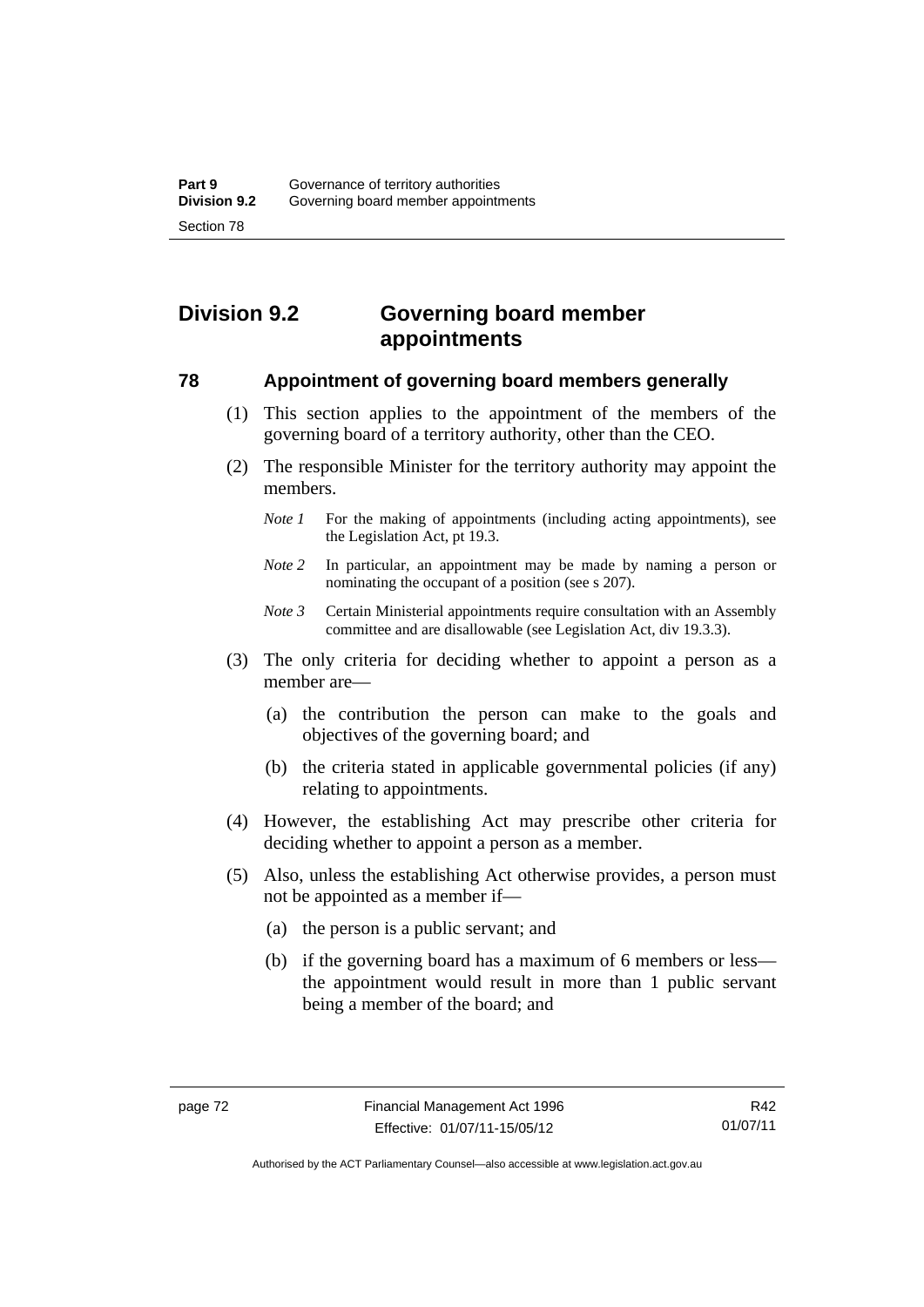- (c) if the governing board has a maximum of more than 6 members—the appointment would result in more than 2 public servants being members of the board.
- (6) Subsection (5) does not apply if—
	- (a) the Minister is satisfied that there are special circumstances justifying the appointment; and
	- (b) the Legislative Assembly approves, by resolution, the appointment.
- (7) An appointment of a member—
	- (a) must not be for longer than 3 years, unless the establishing Act allows a longer period; and
	- (b) is an appointment under the provision of the establishing Act that establishes the governing board.
- (8) The conditions of appointment of a member (other than a member required under the establishing Act to be a public servant or statutory office holder) are the conditions agreed between the Minister and the member, subject to any determination under the *Remuneration Tribunal Act 1995*.
	- *Note* The terms *public servant* and *statutory office holder* are defined in the Legislation Act, dict, pt 1.

## **79 Appointment of chair and deputy chair**

- (1) The responsible Minister for a territory authority with a governing board may appoint a chair for the board and, unless the establishing Act otherwise provides, a deputy chair for the board.
	- *Note 1* For the making of appointments (including acting appointments), see the Legislation Act, pt 19.3.
	- *Note 2* In particular, an appointment may be made by naming a person or nominating the occupant of a position (see s 207).
	- *Note 3* Certain Ministerial appointments require consultation with an Assembly committee and are disallowable (see Legislation Act, div 19.3.3).

| R42      | Financial Management Act 1996 | page 73 |
|----------|-------------------------------|---------|
| 01/07/11 | Effective: 01/07/11-15/05/12  |         |

Authorised by the ACT Parliamentary Counsel—also accessible at www.legislation.act.gov.au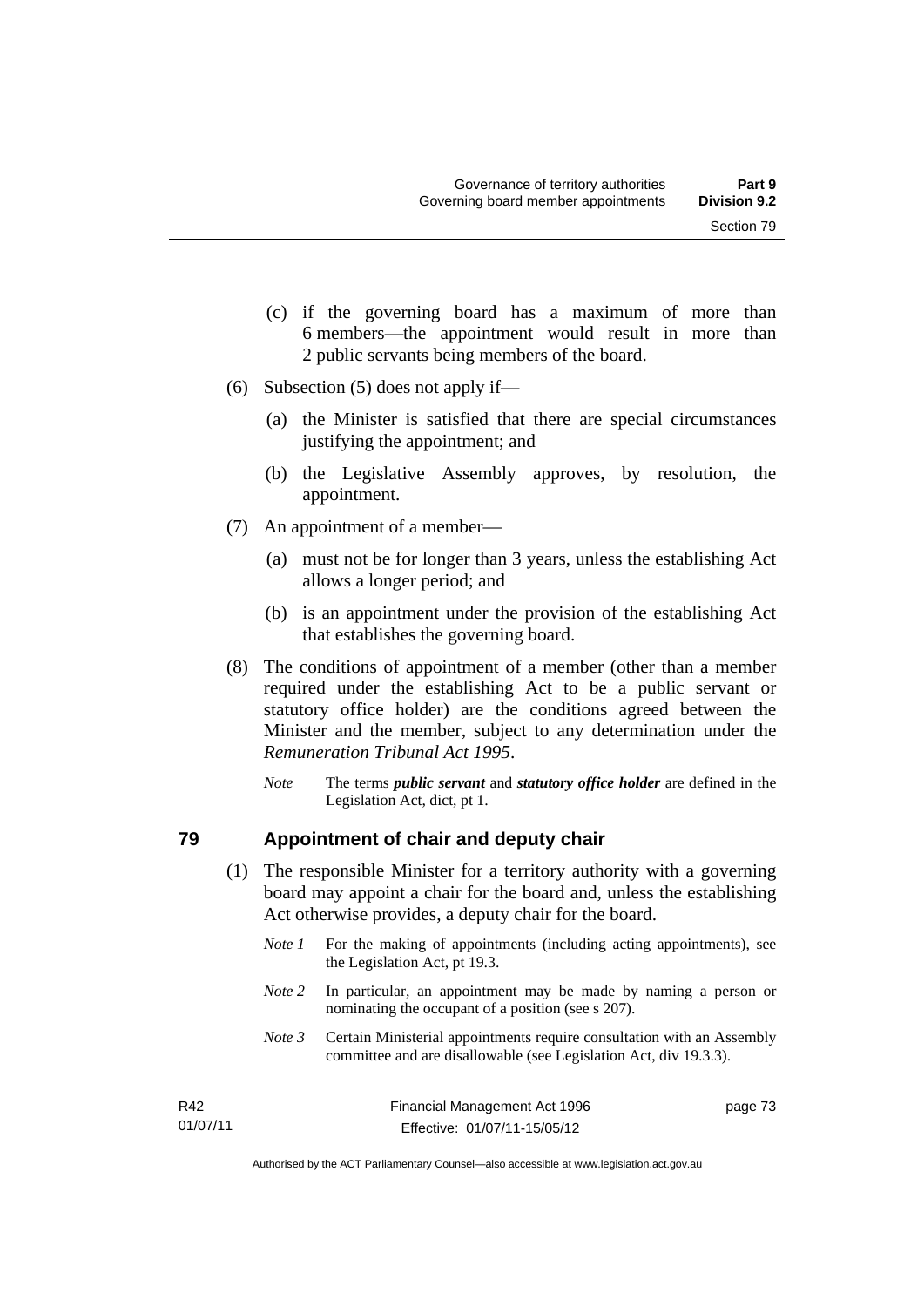- (2) However, the responsible Minister must not appoint the CEO of the territory authority as chair or deputy chair.
- (3) Also, the responsible Minister must not appoint a public servant as chair or deputy chair unless—
	- (a) there is no member of the board who—
		- (i) is not a public servant; and
		- (ii) is available to be appointed; and
	- (b) the Legislative Assembly approves, by resolution, the appointment.
- (4) The responsible Minister must try to ensure that the governing board of a territory authority always has a chair and, unless the establishing Act otherwise provides, deputy chair.

# **80 Appointment of CEO of authority with governing board**

- (1) This section applies to a territory authority with a governing board.
- (2) The governing board of the territory authority must, after consulting the responsible Minister, appoint a CEO for the authority.
	- *Note 1* For the making of appointments (including acting appointments), see the Legislation Act, pt 19.3.
	- *Note* 2 In particular, an appointment may be made by naming a person or nominating the occupant of a position (see s 207).
- (3) However, if the CEO is required under the establishing Act to be a public servant, the director-general of the administrative unit responsible for the establishing Act must, after consulting the governing board and the responsible Minister, appoint a CEO for the authority.
- (4) The CEO is a member of the governing board.
- (5) However, the CEO is not a member of the governing board if it is considering or deciding—

R42 01/07/11

Authorised by the ACT Parliamentary Counsel—also accessible at www.legislation.act.gov.au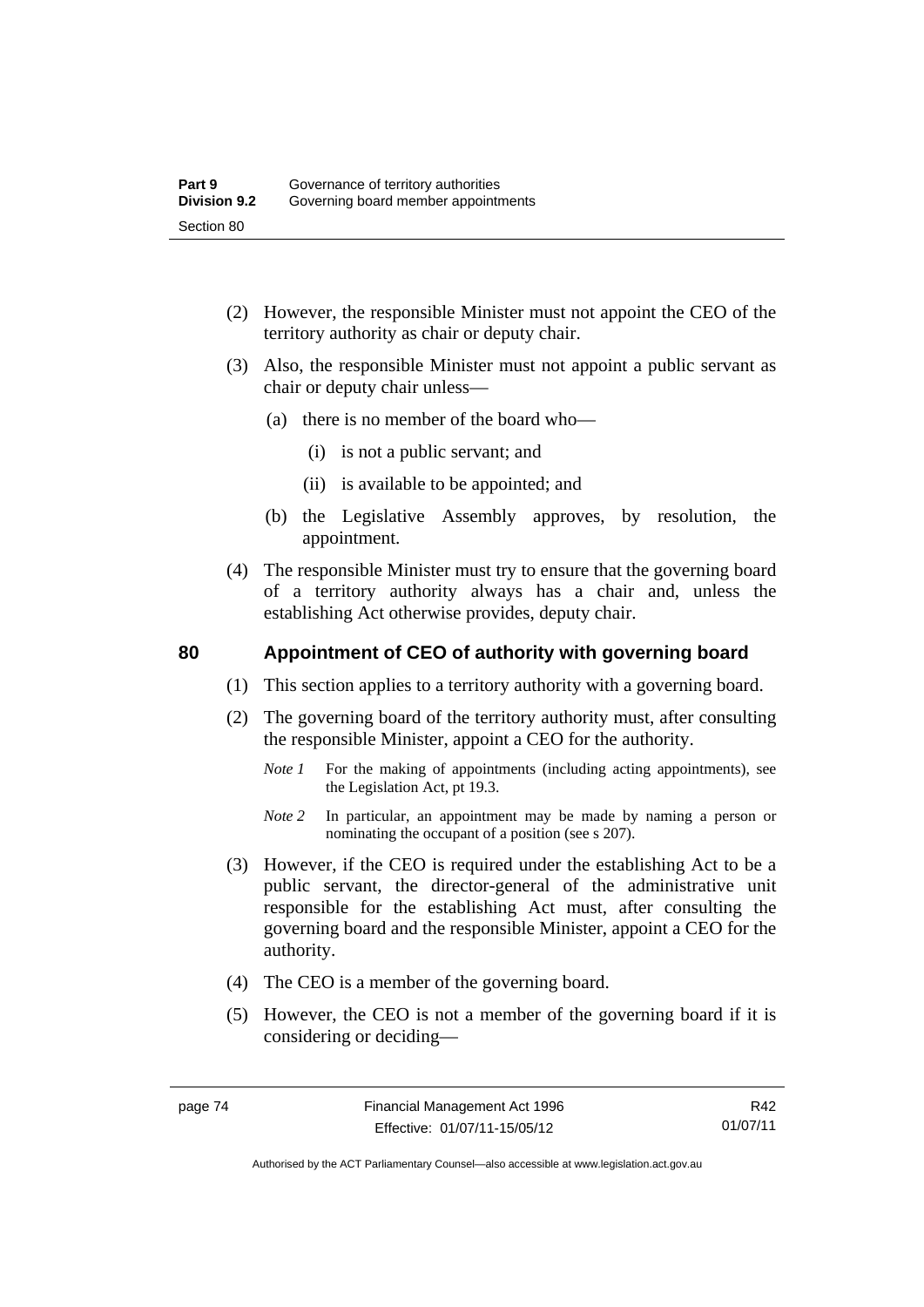- (a) the appointment, or the ending of the appointment, of the CEO; or
- (b) the CEO's conditions of appointment.
- (6) The conditions of appointment of a CEO (other than a CEO required under the establishing Act to be a public servant) are the conditions agreed between the governing board and the CEO, subject to any determination under the *Remuneration Tribunal Act 1995*.

# **81 Ending board member appointments**

- (1) This section applies to a governing board member other than the CEO.
- (2) The responsible Minister may end the member's appointment—
	- (a) if the member contravenes a territory law; or
	- (b) for misbehaviour; or
	- (c) if the member becomes bankrupt or personally insolvent; or

*Note Bankrupt or personally insolvent*—see the Legislation Act, dictionary, pt 1.

- (d) if the member is convicted, or found guilty, in Australia of an offence punishable by imprisonment for at least 1 year; or
- (e) if the member is convicted, or found guilty, outside Australia of an offence that, if it had been committed in the ACT, would be punishable by imprisonment for at least 1 year; or
- (f) if the member exercises the member's functions other than in accordance with section 85 (Honesty, care and diligence of governing board members); or
- (g) if the member fails to take all reasonable steps to avoid being placed in a position where a conflict of interest arises during the exercise of the member's functions; or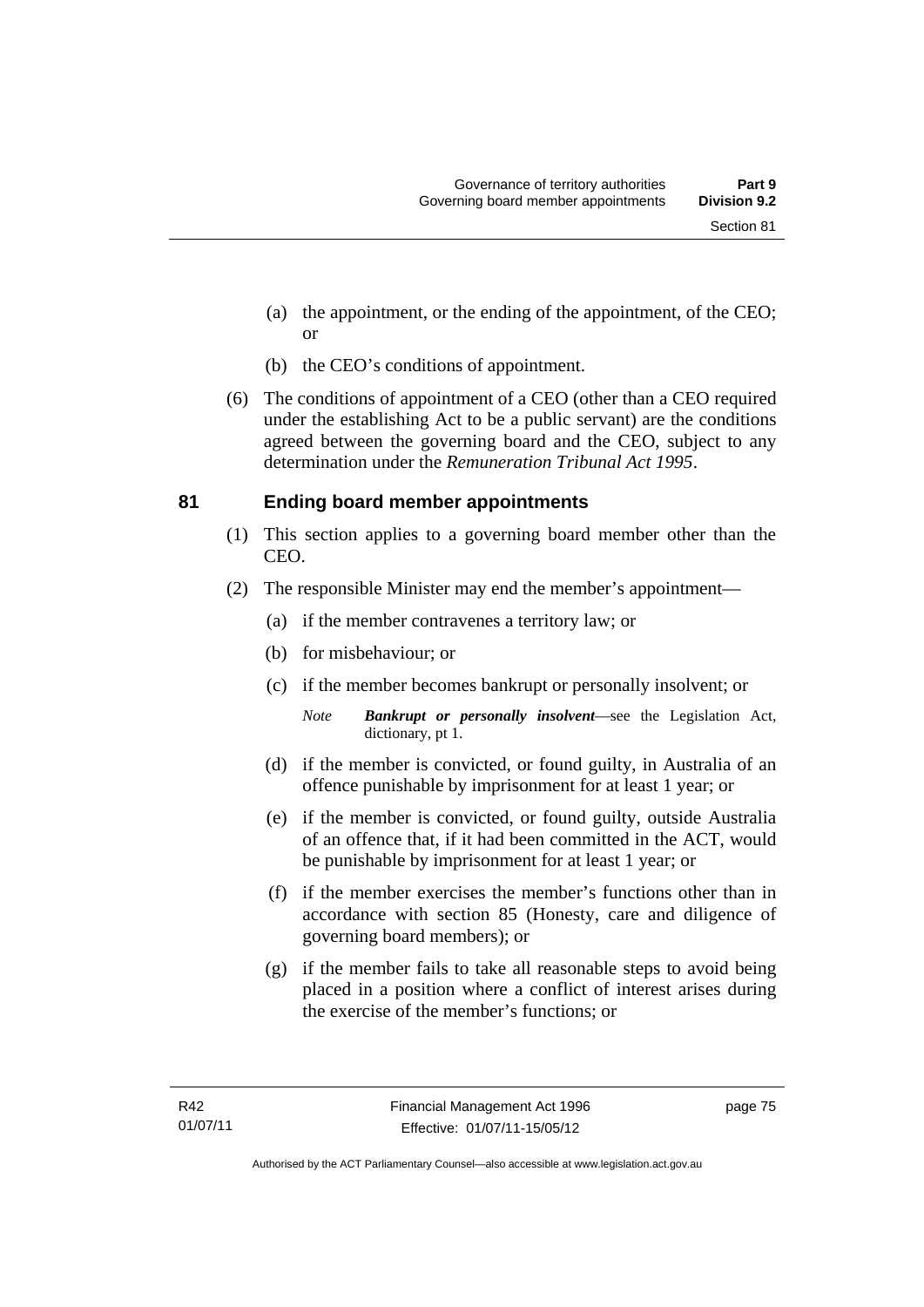- (h) if the member contravenes section 88 (Disclosure of interests by governing board members); or
- (i) if the member is absent from 3 consecutive meetings of the board, otherwise than on approved leave; or
- (j) for physical or mental incapacity, if the incapacity substantially affects the exercise of the member's functions.
- *Note* A person's appointment also ends if the person resigns (see Legislation Act, s 210).
- (3) The Minister may also end the appointment of the member (the *member concerned*) if the board tells the Minister in writing that it has resolved, by a majority of at least  $\frac{2}{3}$  of the members, to recommend to the Minister that the member's appointment be ended.
- (4) The governing board may pass a resolution mentioned in subsection (3) only if—
	- (a) at least 3 weeks written notice of the intention to consider the proposed resolution has been given to the member concerned; and
	- (b) the member concerned has been given an opportunity to make submissions and present documents to a meeting of the board; and
	- (c) if the member concerned has used the opportunity mentioned in paragraph (b)—a summary of the member's submissions is recorded in the minutes of the board and a copy of any documents presented is included in the minutes.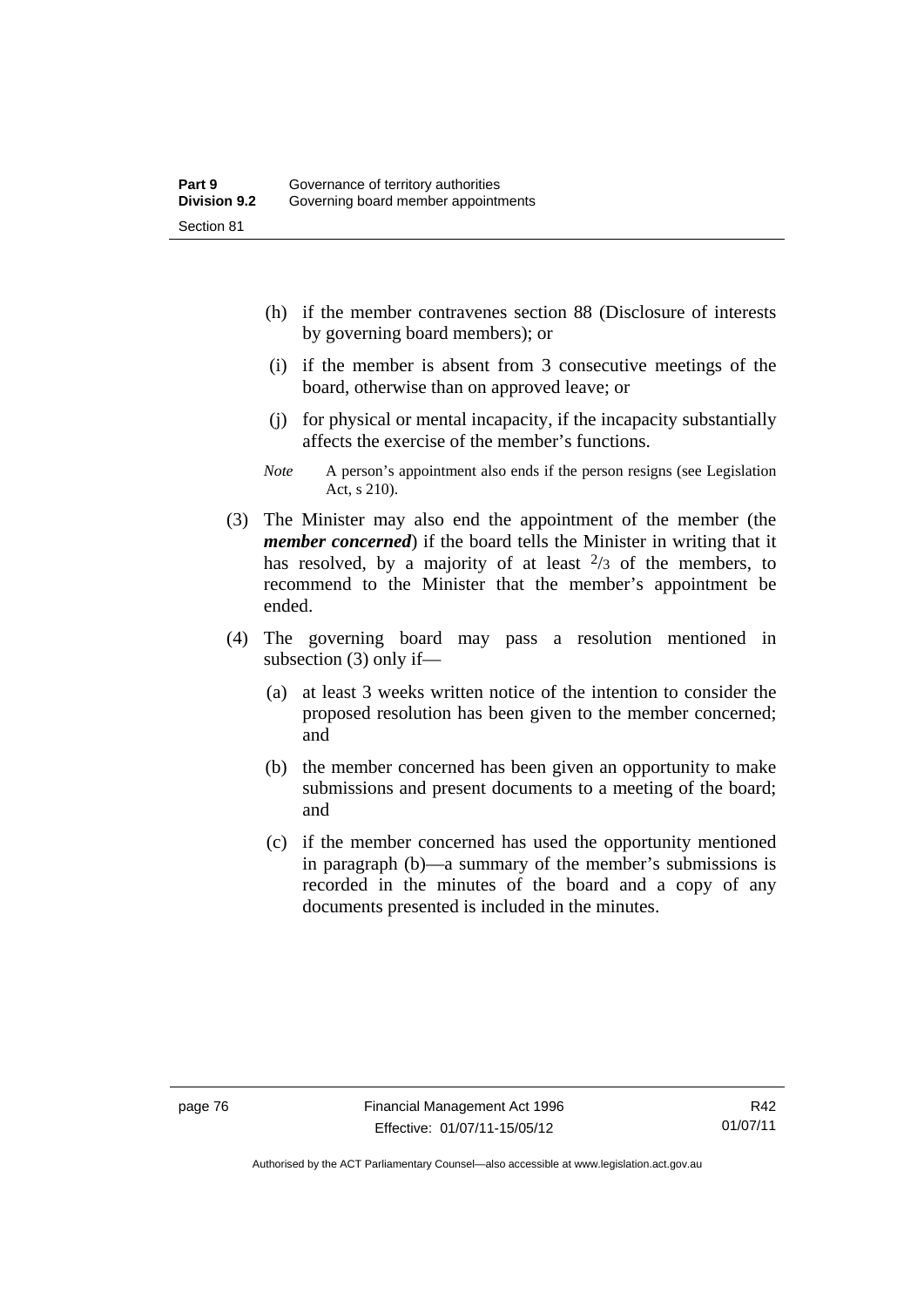# **Division 9.3 Functions of governing board members**

# **82 Chair's functions**

The chair of the governing board of a territory authority has the following functions:

- (a) managing the affairs of the governing board;
- (b) ensuring, as far as practicable, that there is a good working relationship between the governing board and management of the authority;
- (c) ensuring the responsible Minister is kept informed about the operations of the authority.

# **83 Deputy chair's functions**

- (1) If the chair of the governing board of a territory authority is absent or cannot for any reason exercise the functions of the chair, the deputy chair of the governing board must exercise the functions of the chair.
- (2) However, this section does not apply to a territory authority if the establishing Act for the authority provides that it need not have a deputy chair.

*Note* The Legislation Act, s 209 deals with acting appointments.

## **84 CEO's functions**

- (1) The CEO of a territory authority with a governing board has the following functions:
	- (a) ensuring, as far as practicable, that the authority's statement of intent is implemented effectively and efficiently;

#### **Example of implementation of statement of intent**

achieving objectives in statement of intent

page 77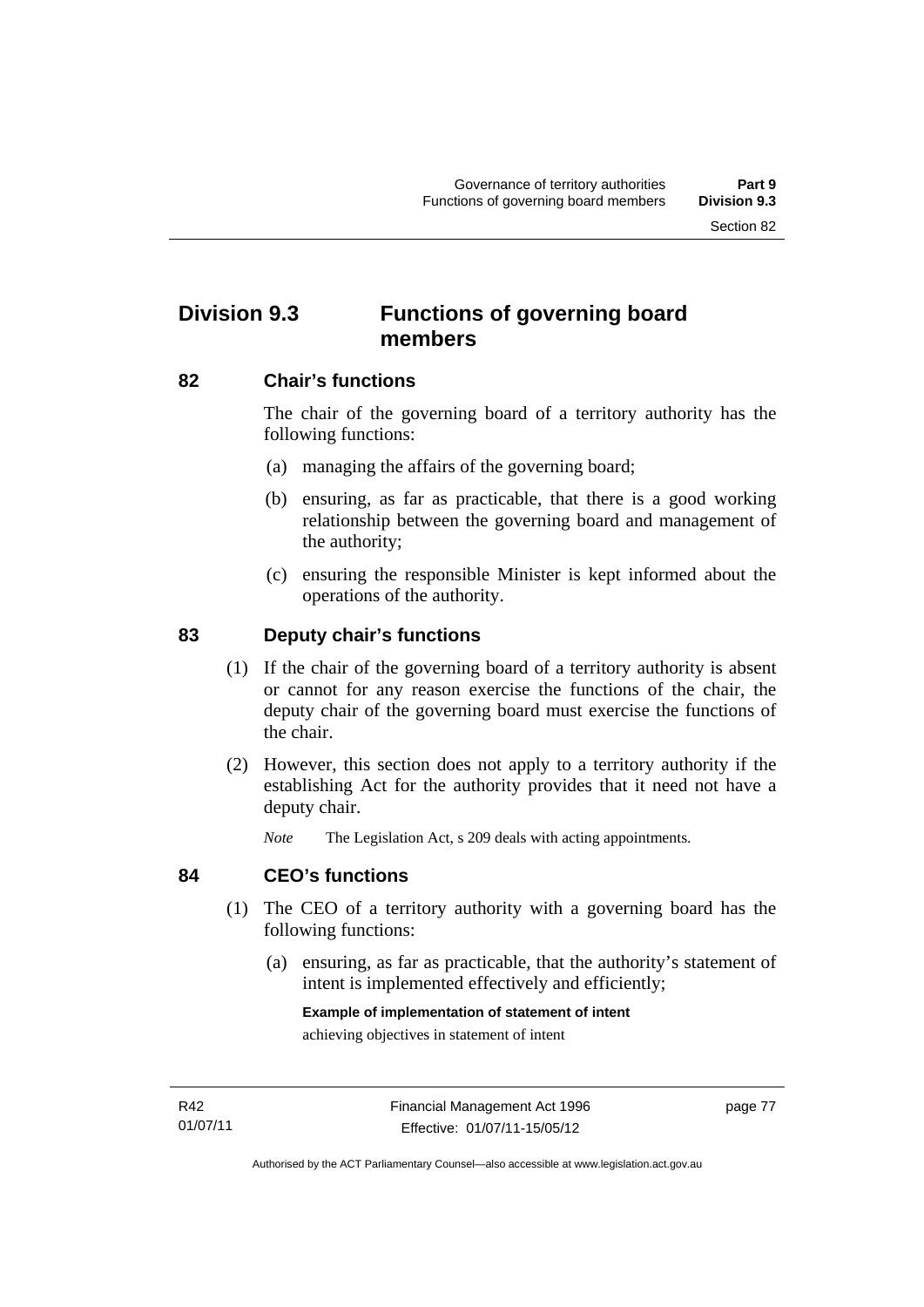- (b) managing the day-to-day operations of the authority in accordance with—
	- (i) applicable governmental policies (if any); and
	- (ii) the policies of the authority set by the board; and
	- (iii) each legal requirement that applies to the authority;

#### **Example for par (iii)**

a direction by the independent competition and regulatory commission that relates to the authority

- (c) regularly advising the board about the operation and financial performance of the authority;
- (d) immediately advising the board about significant events.

(2) In this section:

*significant event*, for a territory authority, means an event that the authority is required to tell the responsible Minister about under section 101

# **85 Honesty, care and diligence of governing board members**

In exercising the functions of a governing board member, a member must exercise the degree of honesty, care and diligence required to be exercised by a director of a corporation in relation to the affairs of the corporation.

# **86 Conflicts of interest by governing board members**

A governing board member must take all reasonable steps to avoid being placed in a position where a conflict of interest arises during the exercise of the member's functions.

*Note* An example is part of the Act, is not exhaustive and may extend, but does not limit, the meaning of the provision in which it appears (see Legislation Act, s 126 and s 132).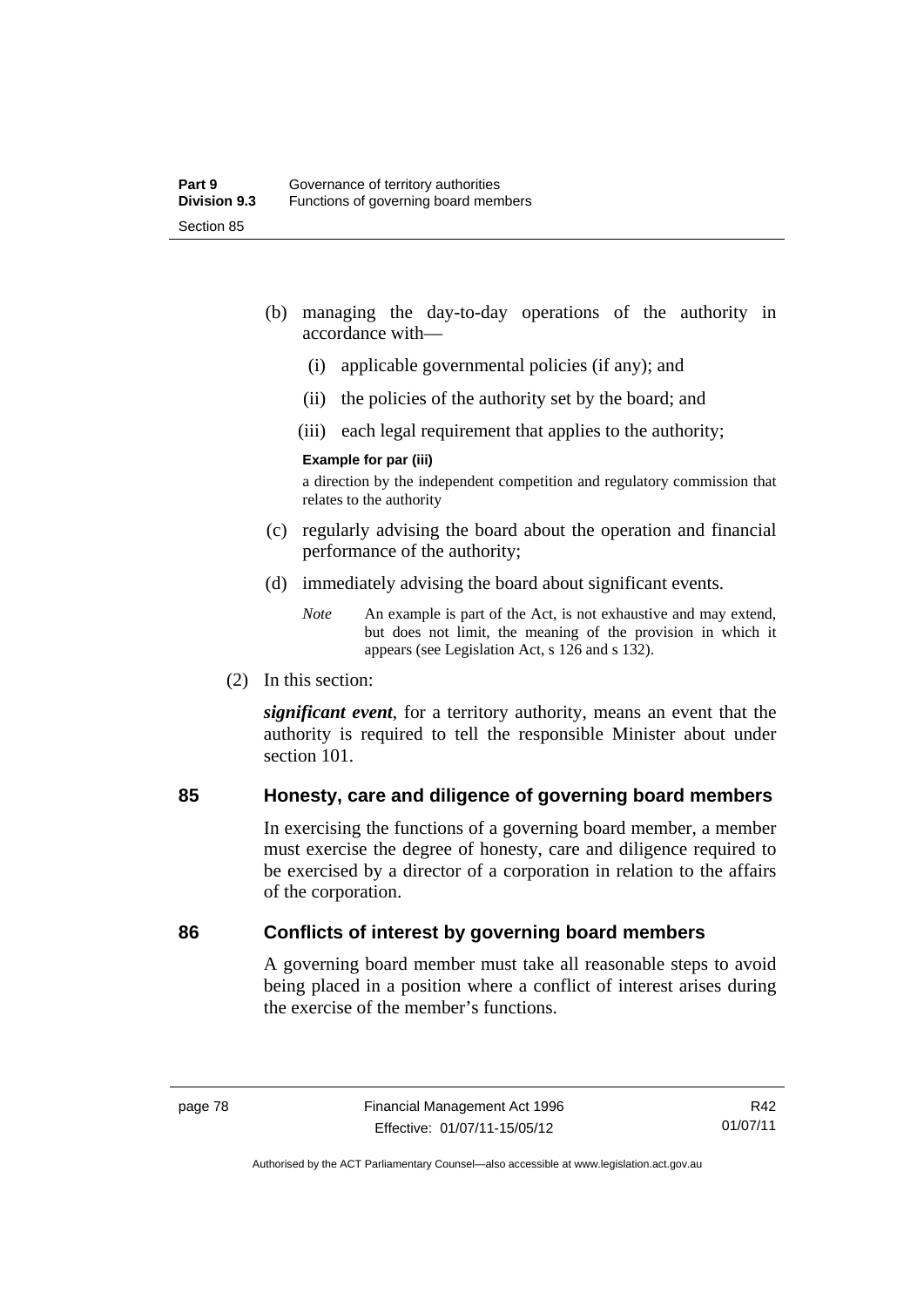## **87 Agenda to require disclosure of interest item**

The agenda for each meeting of a territory authority governing board must include an item requiring any material interest in an issue to be considered at the meeting to be disclosed to the meeting.

# **88 Disclosure of interests by governing board members**

(1) If a governing board member has a material interest in an issue being considered, or about to be considered, by the governing board, the member must disclose the nature of the interest at a board meeting as soon as practicable after the relevant facts come to the member's knowledge.

- (2) The disclosure must be recorded in the governing board's minutes and, unless the board otherwise decides, the member must not—
	- (a) be present when the board considers the issue; or
	- (b) take part in a decision of the board on the issue.

#### **Example**

Albert, Boris and Chloe are members of a governing board. They have an interest in an issue being considered at a governing board meeting and they disclose the interest as soon as they become aware of it. Albert's and Boris's interests are minor but Chloe has a direct financial interest in the issue.

The governing board considers the disclosures and decides that because of the nature of the interests:

- Albert may be present when the board considers the issue but not take part in the decision
- Boris may be present for the consideration and take part in the decision.

The board does not make a decision allowing Chloe to be present or take part in the board's decision. Accordingly, since Chloe has a material interest she cannot be present for the consideration of the issue or take part in the decision.

*Note* An example is part of the Act, is not exhaustive and may extend, but does not limit, the meaning of the provision in which it appears (see Legislation Act, s 126 and s 132).

*Note Material interest* is defined in s (4). The definition of *indirect interest* in s (4) applies to the definition of *material interest*.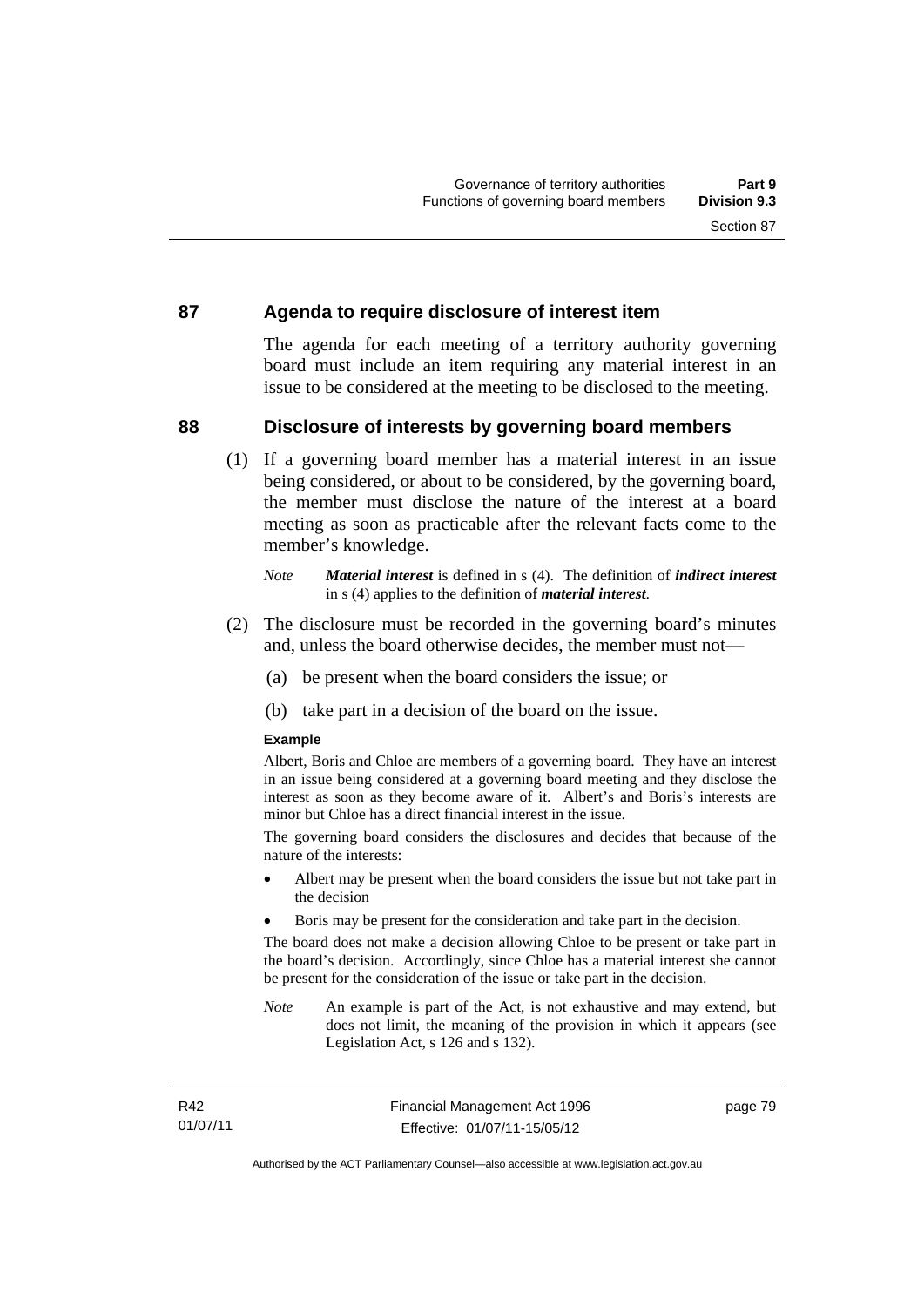- (3) Any other governing board member who also has a material interest in the issue must not be present when the board is considering its decision under subsection (2).
- (4) In this section:

*associate*, of a person, means—

- (a) the person's business partner; or
- (b) a close friend of the person; or
- (c) a family member of the person.

*executive officer*, of a corporation, means a person (however described) who is concerned with, or takes part in, the corporation's management, whether or not the person is a director of the corporation.

*indirect interest*—without limiting the kinds of indirect interests a person may have, a person has an *indirect interest* in an issue if any of the following has an interest in the issue:

- (a) an associate of the person;
- (b) a corporation if the corporation has not more than 100 members and the person, or an associate of the person, is a member of the corporation;
- (c) a subsidiary of a corporation mentioned in paragraph (b);
- (d) a corporation if the person, or an associate of the person, is an executive officer of the corporation;
- (e) the trustee of a trust if the person, or an associate of the person, is a beneficiary of the trust;
- (f) a member of a firm or partnership if the person, or an associate of the person, is a member of the firm or partnership;

R42 01/07/11

Authorised by the ACT Parliamentary Counsel—also accessible at www.legislation.act.gov.au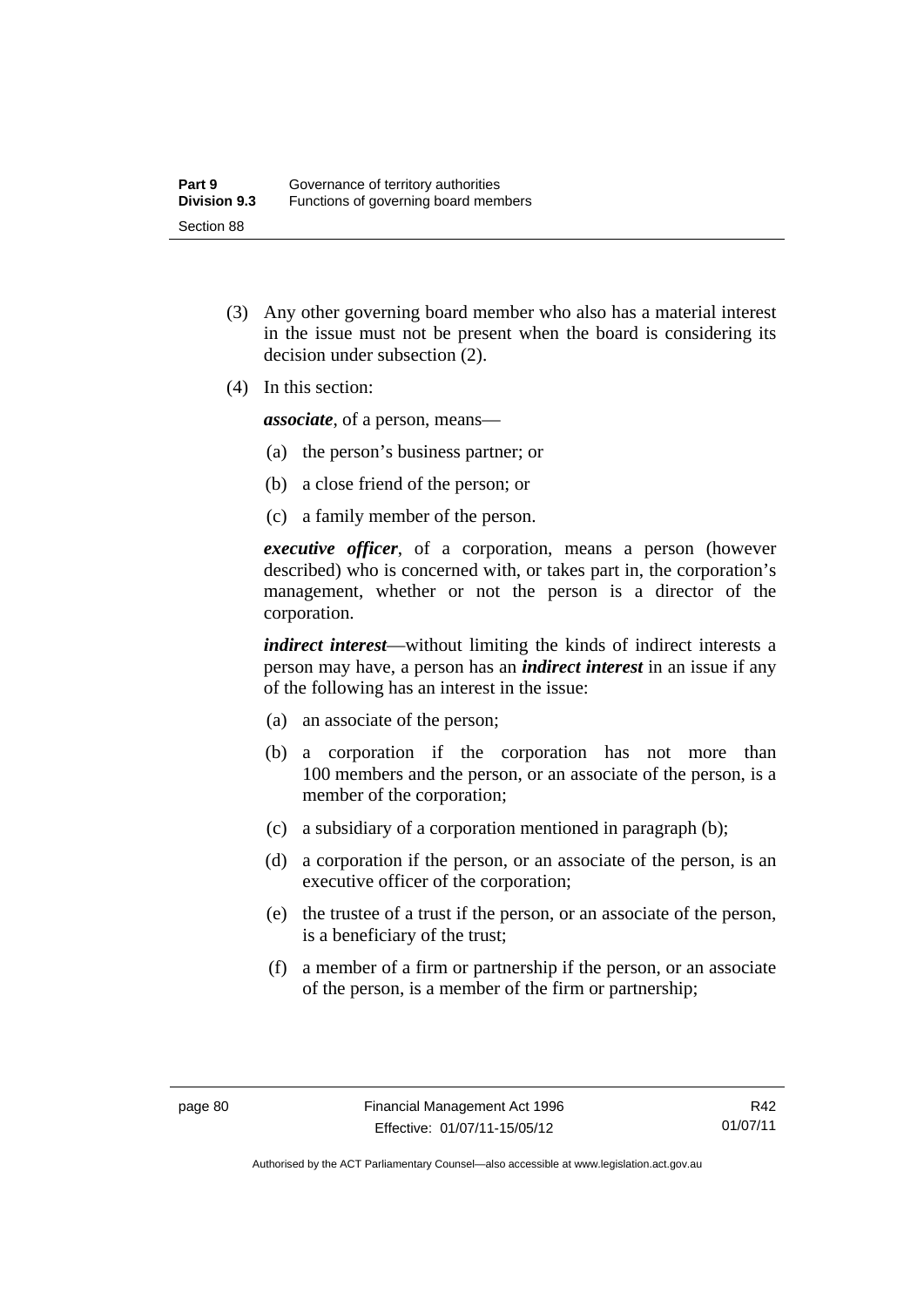(g) someone else carrying on a business if the person, or an associate of the person, has a direct or indirect right to participate in the profits of the business.

*material interest*—a governing board member has a *material interest* in an issue if the member has—

- (a) a direct or indirect financial interest in the issue; or
- (b) a direct or indirect interest of any other kind if the interest could conflict with the proper exercise of the member's functions in relation to the board's consideration of the issue.

# **89 Reporting of disclosed governing board interests to Minister**

- (1) Within 3 months after the day a material interest is disclosed under section 88 (1), the chair of the governing board must report to the responsible Minister in writing about—
	- (a) the disclosure; and
	- (b) the nature of the interest disclosed; and
	- (c) any decision by the board under section 88 (2).
- (2) The chair must also give the responsible Minister, not later than 31 days after the end of each financial year, a statement that sets out the information given to the Minister in reports under subsection (1) that relate to disclosures made during the previous financial year.
- (3) The responsible Minister must give a copy of the statement to the relevant committee of the Legislative Assembly within 31 days after the day the Minister receives the statement.
- (4) In this section:

#### *relevant committee* means—

 (a) a standing committee of the Legislative Assembly nominated by the Speaker for subsection (3); or

page 81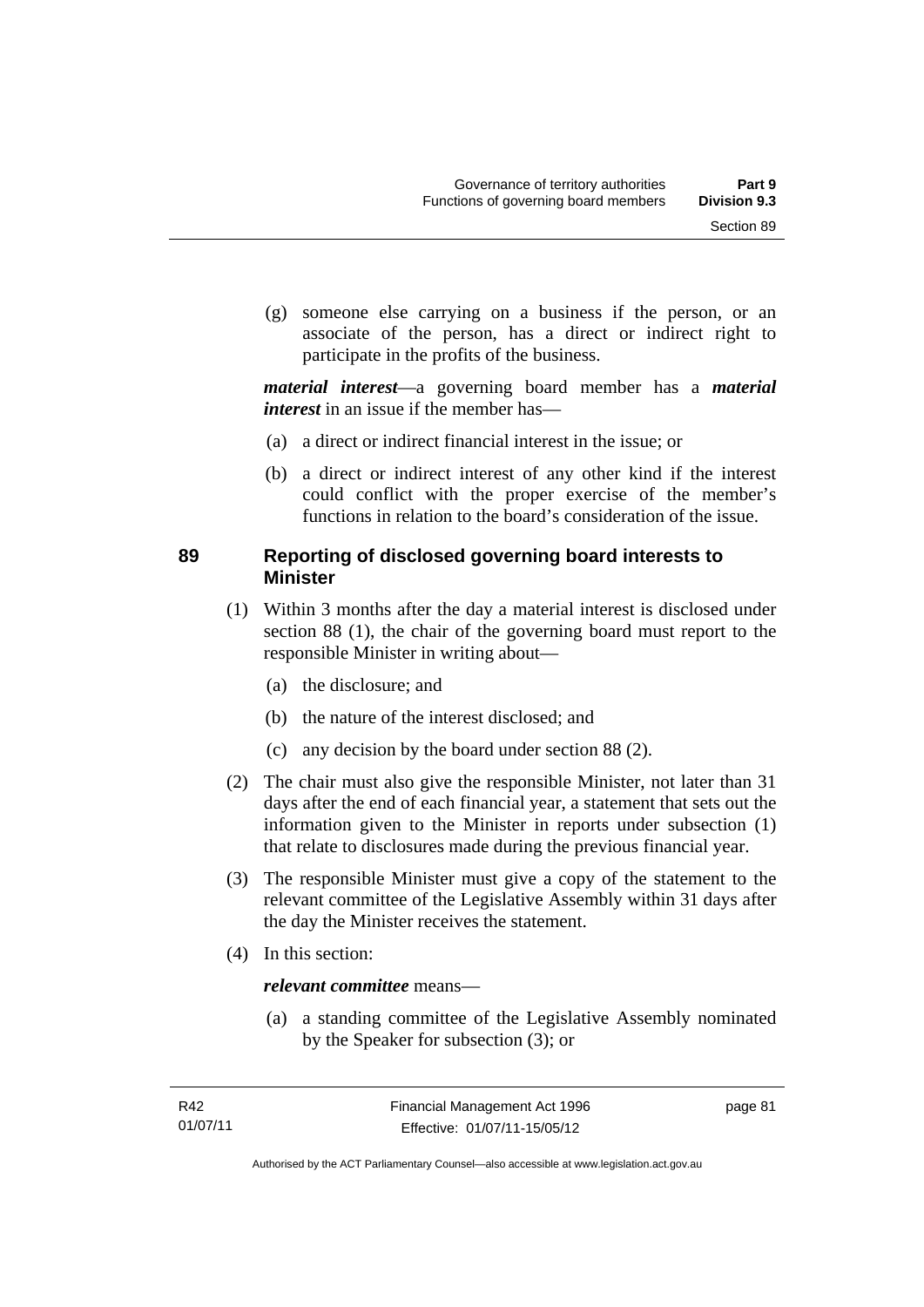(b) if no nomination under paragraph (a) is in effect—the standing committee of the Legislative Assembly responsible for public accounts.

## **90 Protection of governing board members from liability**

- (1) A governing board member is not civilly liable for anything done or omitted to be done honestly and without recklessness—
	- (a) in the exercise of a function under a territory law; or
	- (b) in the reasonable belief that the act or omission was in the exercise of a function under a territory law.
- (2) Any liability that would, apart from this section, attach to a governing board member of a territory authority attaches instead to the authority.

## **91 Indemnification and exemption of governing board members**

- (1) A territory authority must not exempt a governing board member (whether directly or through another entity) from liability to the authority.
- (2) A territory authority must not indemnify a governing board member (whether directly or through another entity and whether by agreement or by making a payment) against any of the following liabilities incurred as a board member:
	- (a) a liability owed to the authority;
	- (b) a liability owed to someone other than the authority that did not arise from honest conduct.
- (3) A territory authority must not indemnify a governing board member (whether directly or through another entity and whether by agreement or by making a payment) against legal costs incurred as a member if the costs are incurred—

R42 01/07/11

Authorised by the ACT Parliamentary Counsel—also accessible at www.legislation.act.gov.au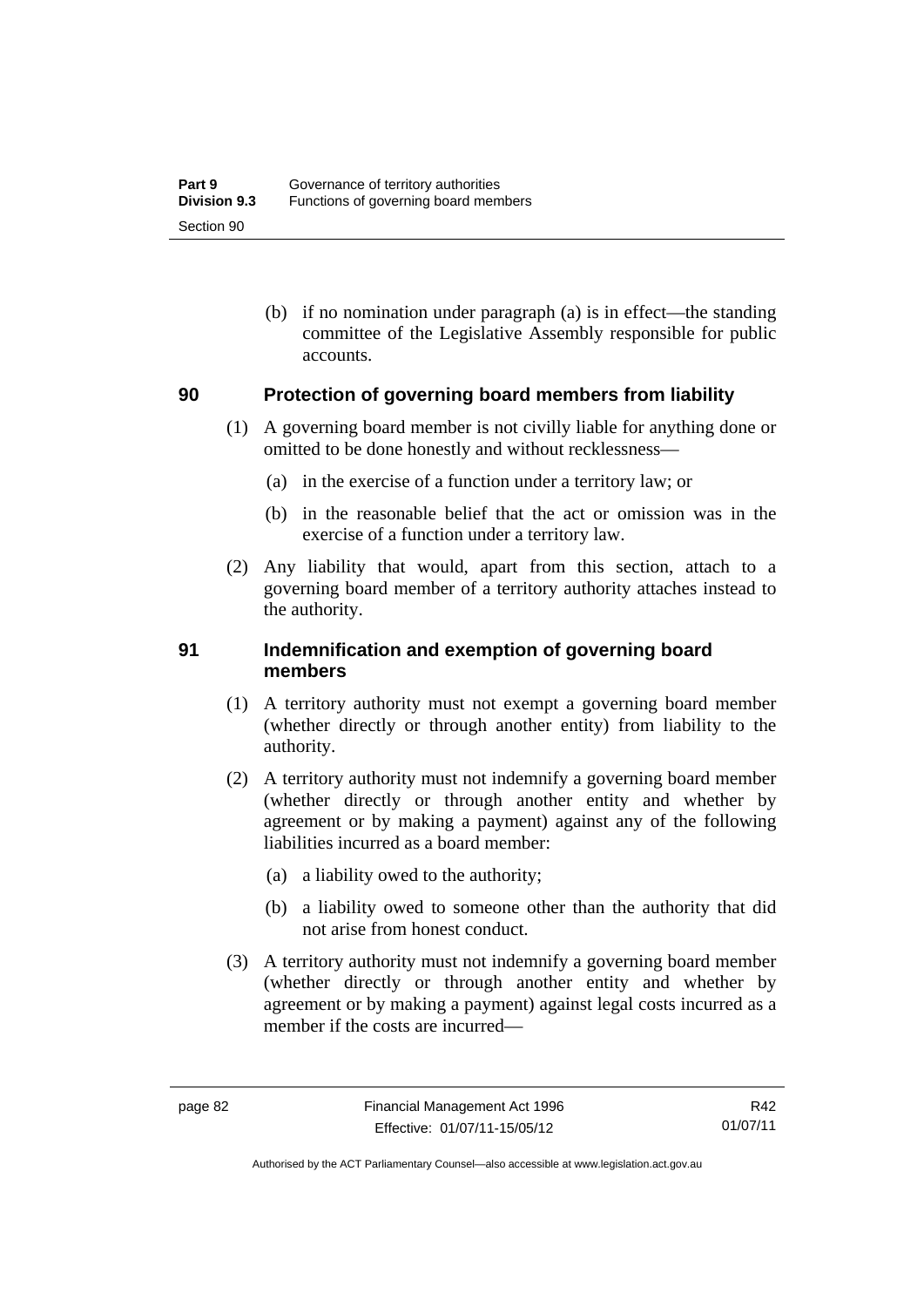- (a) in defending or resisting a proceeding if the person is found to have a liability for which the person could not be indemnified under subsection (2); or
	- *Note* A governing board member is not personally liable for certain acts done or omissions made honestly and without recklessness (see s 90).
- (b) in defending or resisting a criminal proceeding in which the person is found guilty.
- (4) In this section:

*authority* includes a subsidiary (if any) of the authority.

# **92 Compensation for exercise of functions etc**

- (1) A person may claim compensation from the Territory if the person suffers loss because of the exercise, or purported exercise, of a function under this part or the establishing Act.
- (2) Compensation may be claimed and ordered in a proceeding for compensation brought in a court of competent jurisdiction.
- (3) A court may order the payment of reasonable compensation for the loss or expense only if it is satisfied it is just to make the order in the circumstances of the particular case.
- (4) A regulation may prescribe matters that may, must or must not be taken into account by the court in considering whether it is just to make the order.

# **Division 9.4 Governing board meetings**

# **93 Time and place of governing board meetings**

- (1) Meetings of the governing board of a territory authority are to be held when and where it decides.
- (2) However, the governing board must meet—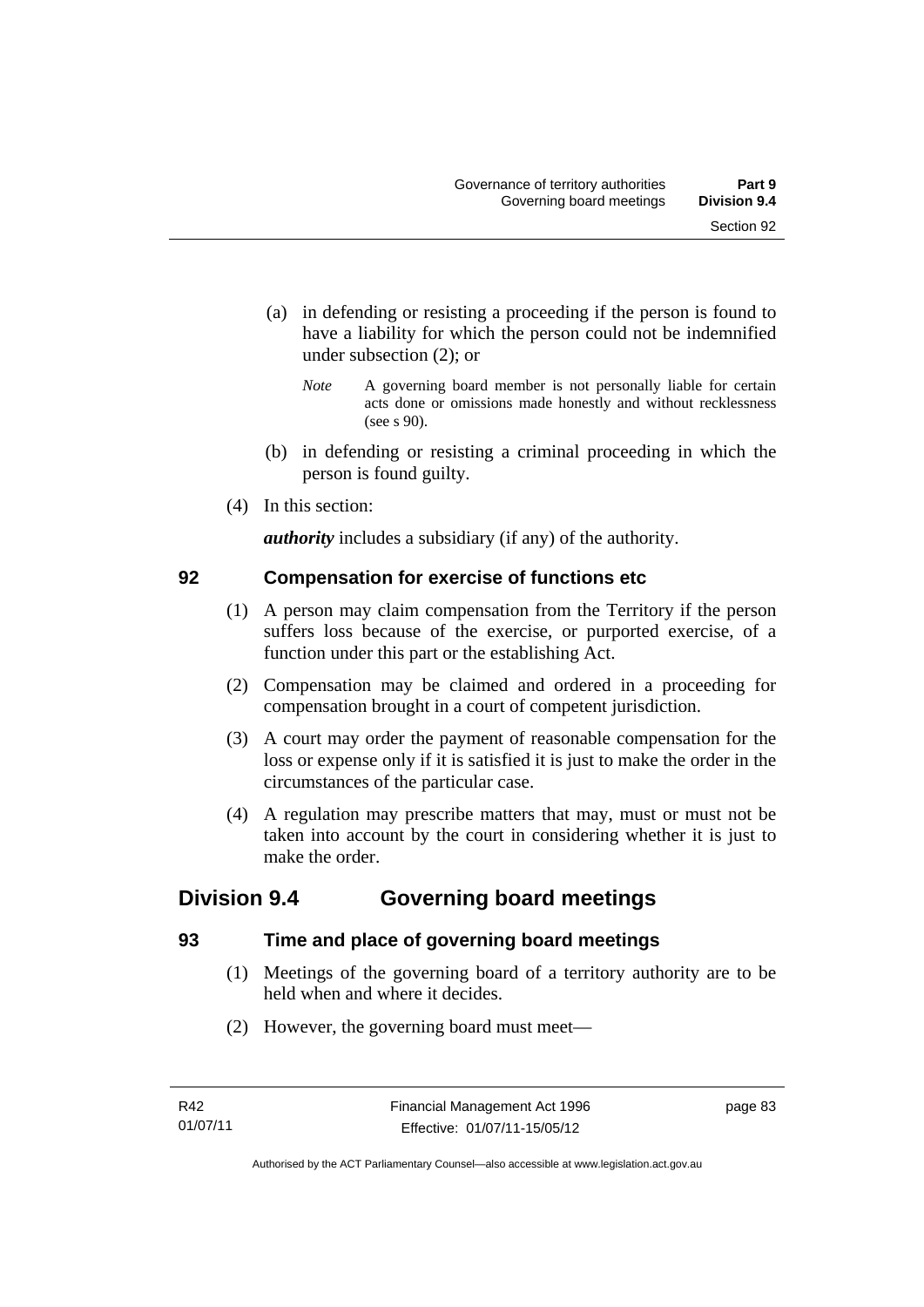- (a) at least once every 3 months; or
- (b) if the establishing Act requires the governing board to meet more frequently—at the times required under the establishing Act.
- (3) The chair—
	- (a) may at any time call a meeting of the governing board; and
	- (b) must call a meeting if asked by the Minister or at least 2 members.
- (4) The chair must give the other members reasonable notice of the time and place of a meeting called by the chair.

#### **94 Presiding member at governing board meetings**

- (1) The chair presides at all meetings at which the chair is present.
- (2) If the chair is absent and the governing board has a deputy chair, the deputy chair presides.
- (3) If the chair and the deputy chair are absent or the chair is absent and there is no deputy chair, the member chosen by the members present presides.
- (4) However, the members must not choose the CEO to preside.

#### **95 Quorum at governing board meetings**

- (1) Business may be carried on at a meeting of the governing board only if at least 1/2 the number of members appointed are present.
- (2) However, if the establishing Act for the governing board provides that a board member is a non-voting member, that board member is not counted as a member appointed or present for subsection (1).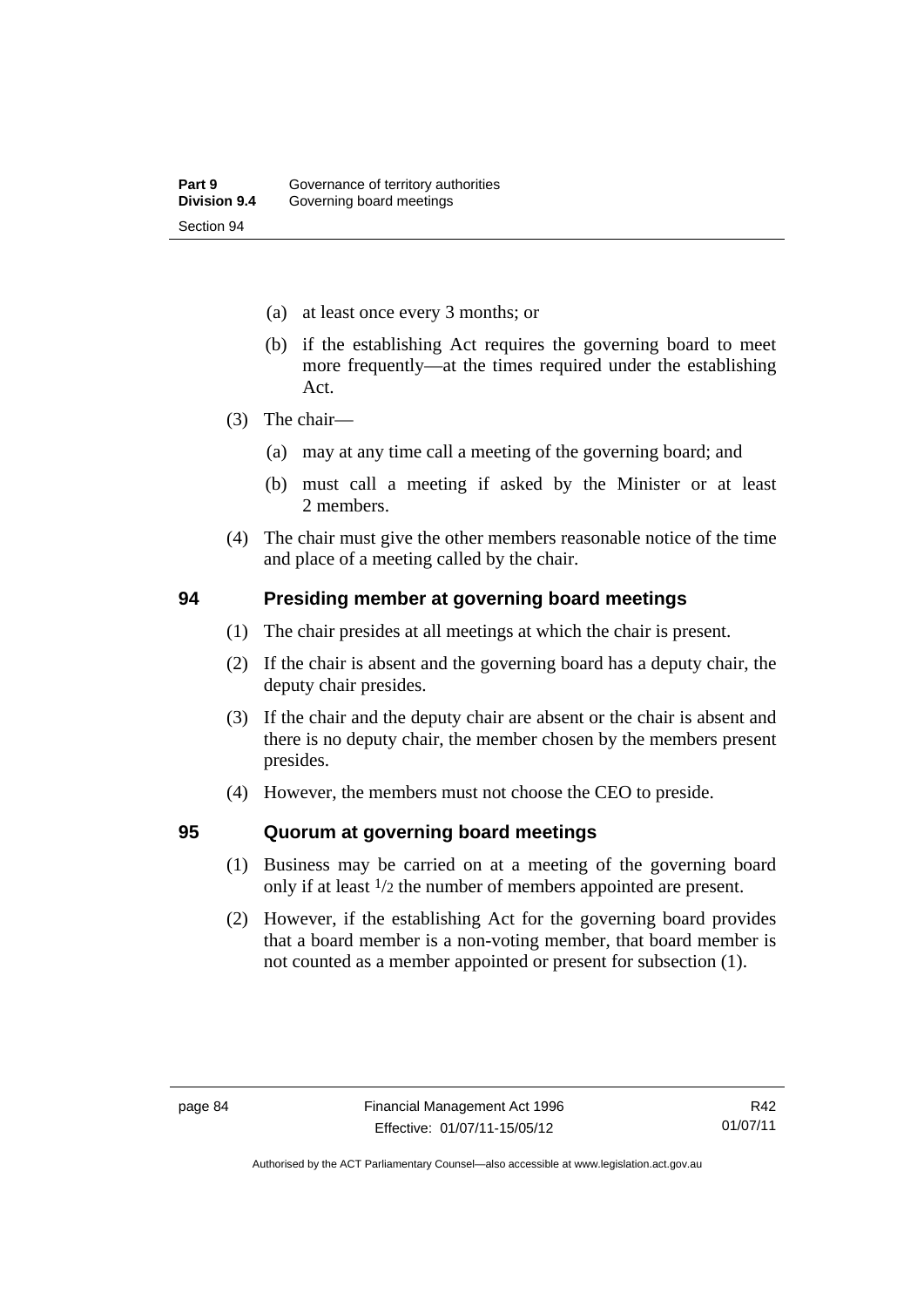# **96 Voting at governing board meetings**

- (1) At a meeting of the governing board each member has a vote on each question to be decided, unless the establishing Act for the board otherwise provides.
- (2) A question is decided by a majority of the votes of the members present and voting but, if the votes are equal, the member presiding has a deciding vote.

# **97 Conduct of governing board meetings etc**

- (1) The governing board may conduct its proceedings (including its meetings) as it considers appropriate.
- (2) A meeting may be held using a method of communication, or a combination of methods of communication, that allows a board member taking part to hear what each other member taking part says without the members being in each other's presence.

#### **Examples**

a phone link, a satellite link, an internet or intranet link

- *Note* An example is part of the Act, is not exhaustive and may extend, but does not limit, the meaning of the provision in which it appears (see Legislation Act, s 126 and s 132).
- (3) A governing board member who takes part in a meeting conducted under subsection (2) is taken, for all purposes, to be present at the meeting.
- (4) A resolution is a valid resolution of the governing board, even if it is not passed at a meeting of the board, if all members agree to the proposed resolution in writing or by electronic communication.

**Example of electronic communication**  email

(5) The board must keep minutes of its meetings.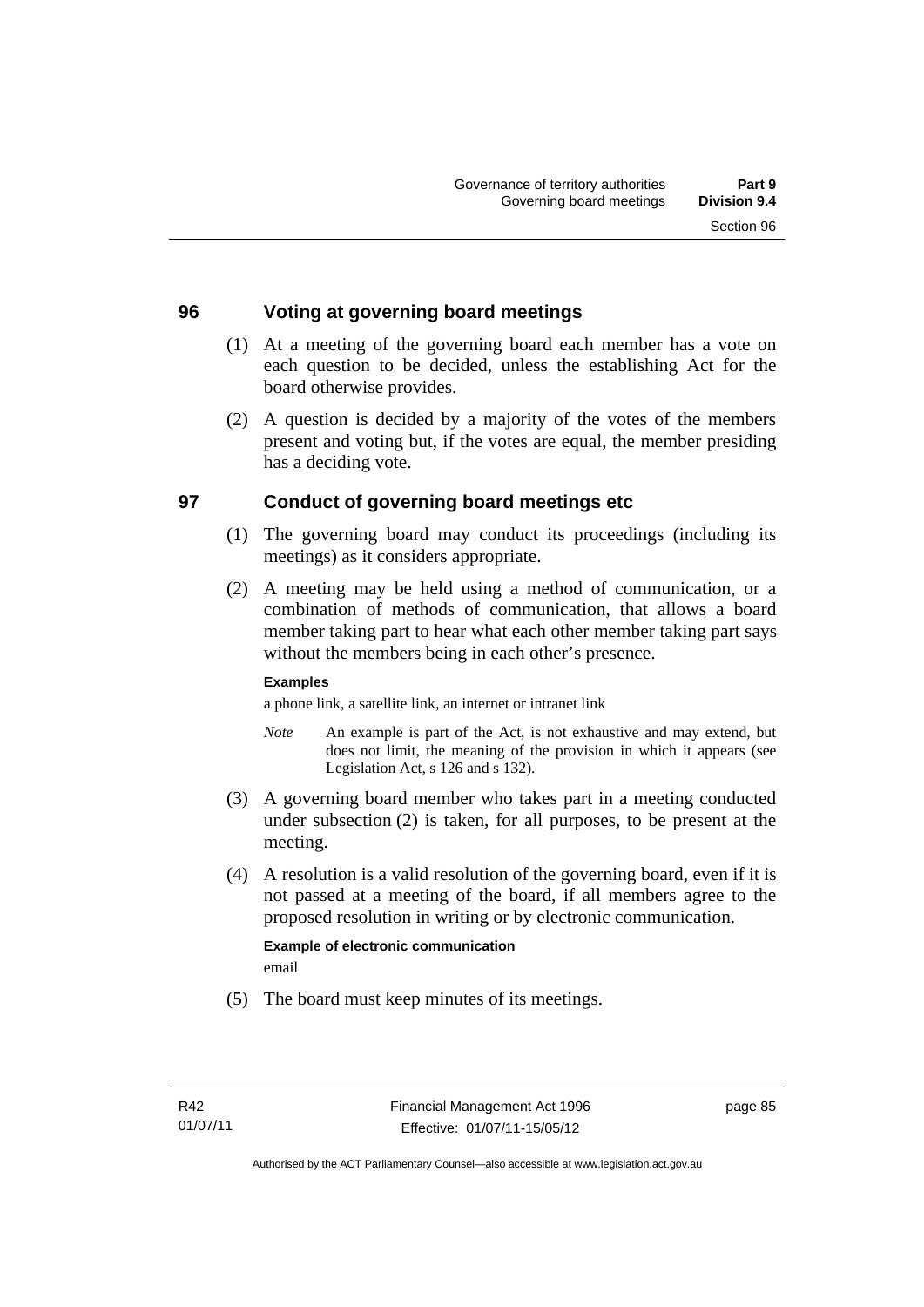# **Division 9.5 Requirements and obligations for territory authorities**

#### **98 Limitations on authorities forming corporations etc**

- (1) A relevant territory authority must not do any of the following without the Treasurer's prior written approval:
	- (a) subscribe for, or purchase, shares in or debentures or other securities of, a corporation;
	- (b) form, or take part in the formation of, a corporation.
- (2) An approval under subsection (1)—
	- (a) must relate only to a particular corporation or proposed corporation; and
	- (b) may be given subject to the conditions or restrictions stated in the approval.
- (3) If a relevant territory authority does something mentioned in subsection (1), the authority must tell the responsible Minister within 2 weeks after the day the authority does the thing.
- (4) The responsible Minister must—
	- (a) prepare a written statement setting out details of, and reasons for, the relevant territory authority's action; and
	- (b) present the statement to the Legislative Assembly within 6 sitting days after the day the Minister is told about the action.
- (5) A statement need not include any material that is commercially sensitive.
- (6) However, if commercially sensitive information is not included in the statement, the responsible Minister must, when presenting the statement to the Legislative Assembly, also present a further statement setting out the general nature of the information and the reason for its non-inclusion in the statement.

R42 01/07/11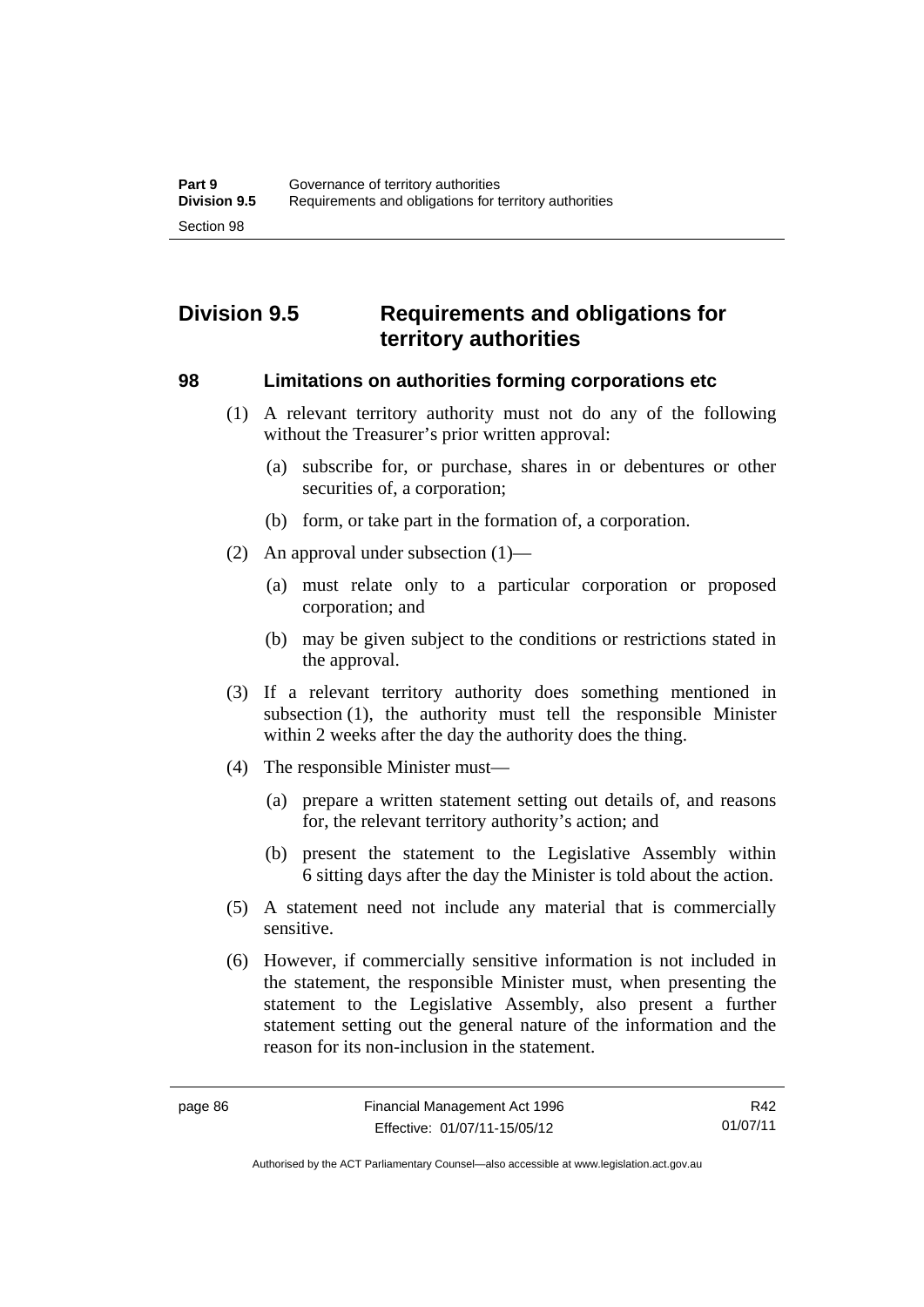# **99 Limitations on authorities taking part in joint ventures and trusts**

- (1) A relevant territory authority must not take part in a joint venture or trust without the Treasurer's prior written approval.
- (2) An approval under subsection (1)—
	- (a) may apply generally or may relate to a particular proposed joint venture or trust; and
	- (b) may be given subject to the conditions or restrictions stated in the approval.
- (3) If a relevant territory authority enters into an agreement for a joint venture or trust, the authority must tell the responsible Minister within 2 weeks after the day the authority enters into the agreement.
- (4) The responsible Minister must—
	- (a) prepare a written statement setting out details of, and reasons for, the agreement; and
	- (b) present the statement to the Legislative Assembly within 6 sitting days after the day the Minister is told about the agreement.
- (5) A statement need not include any material that is commercially sensitive.
- (6) However, if commercially sensitive information is not included in the statement, the responsible Minister must, when presenting the statement to the Legislative Assembly, also present a further statement setting out the general nature of the information and the reason for its non-inclusion in the statement.

# **100 Corporations, joint ventures and trusts in which authority has interest**

 (1) If a relevant territory authority has a controlling interest in a corporation, joint venture or trust, the authority must ensure that—

page 87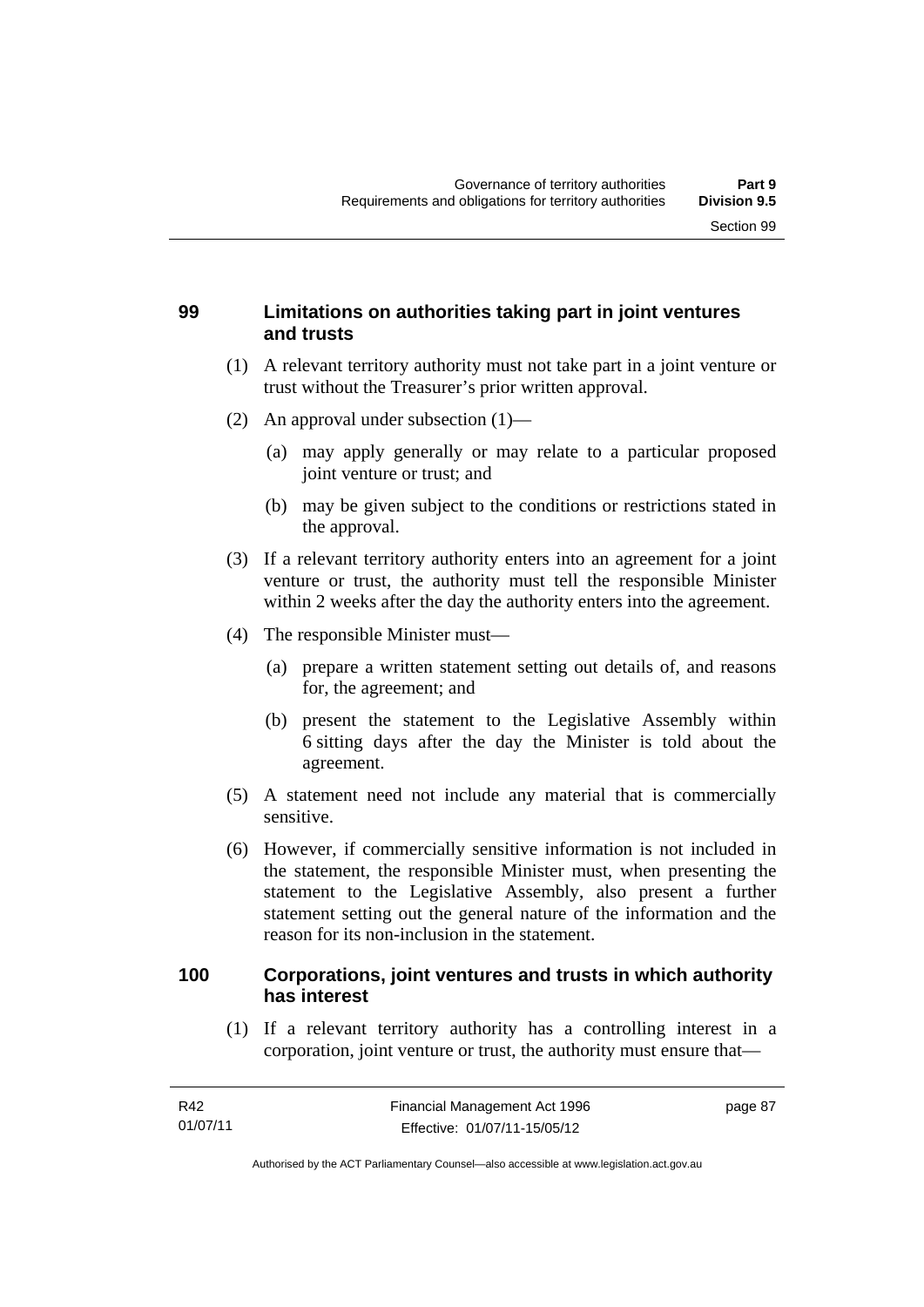- (a) the auditor-general is appointed auditor for the corporation, joint venture or trust; and
- (b) the corporation or joint venture, or a trustee for the trust, does not do anything that the authority itself could not do.
- (2) If a relevant territory authority has an interest, other than a controlling interest, in a corporation, joint venture or trust, the authority must try to ensure that the auditor-general is appointed auditor for the corporation, joint venture or trust.
	- *Note* The *Auditor-General Act 1996*, s 14 allows the auditor-general to require a person to give to the auditor-general information and documents.
- (3) In this section—

*controlling interest*—see the *Auditor-General Act 1996*, section 5.

#### **101 Obligation of authorities to tell Minister about significant events**

- (1) A relevant territory authority must, as soon as practicable, tell the responsible Minister of any significant event that affects, or seems likely to affect—
	- (a) the value of the authority; or
	- (b) a significant part of the authority's assets; or
	- (c) the performance of the authority as a whole; or
	- (d) the carrying out of a significant activity of the authority.
- (2) For this section, an event, part of assets or activity is *significant* for a relevant territory authority if—
	- (a) it is significant when interpreted in accordance with accounting standards relating to materiality ordinarily used in Australia when the decision about whether it is significant is made; or

R42 01/07/11

Authorised by the ACT Parliamentary Counsel—also accessible at www.legislation.act.gov.au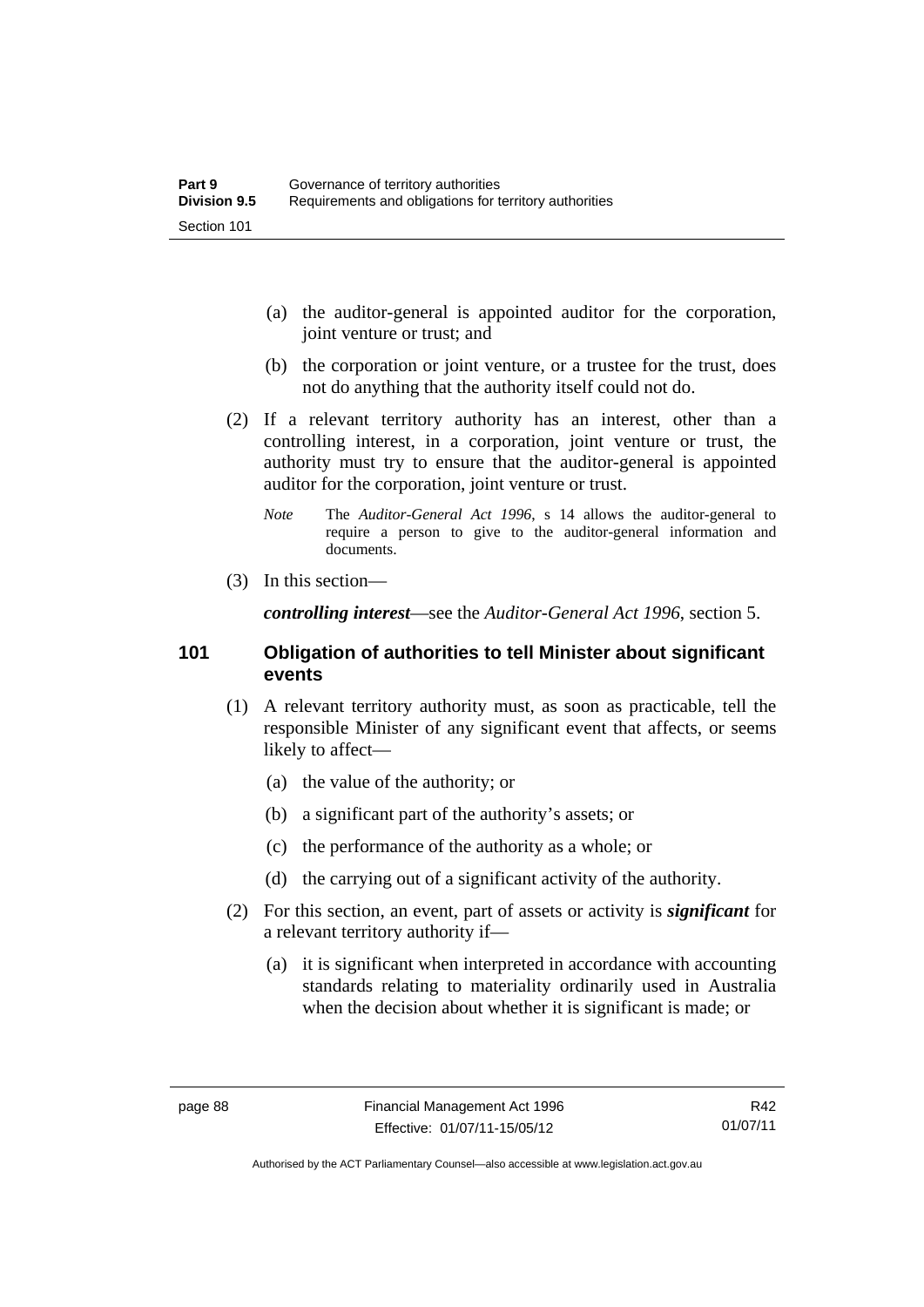- (b) a document published by the authority identifies it as significant (however described); or
- (c) a memorandum of understanding or other agreement between the responsible Minister or Treasurer and the authority identifies it as significant (however described); or
- (d) it is prescribed under the financial management guidelines.

# **102 Ministerial directions to authorities about financial etc statements**

- (1) The responsible Minister for a relevant territory authority may, in writing, direct the relevant person for the authority to give the Minister financial or other statements relating to the authority.
- (2) Without limiting subsection (1), the direction may state the form in which the statements are to be given and the period to which they must relate.
- (3) A relevant person for a relevant territory authority who receives a direction under subsection (1) must prepare the statements required by the direction and give them to the responsible Minister within 1 month after the day the person receives the direction or, if a longer period is allowed by the Minister, within the longer period.
- (4) The responsible Minister must not allow a longer period under subsection (3) for complying with a direction unless satisfied that there are special circumstances that justify the longer period.
- (5) In this section:

*relevant person*, for a relevant territory authority, means—

- (a) if the authority has a governing board—the chair of the governing board; or
- (b) if the authority does not have a governing board—the chief executive officer.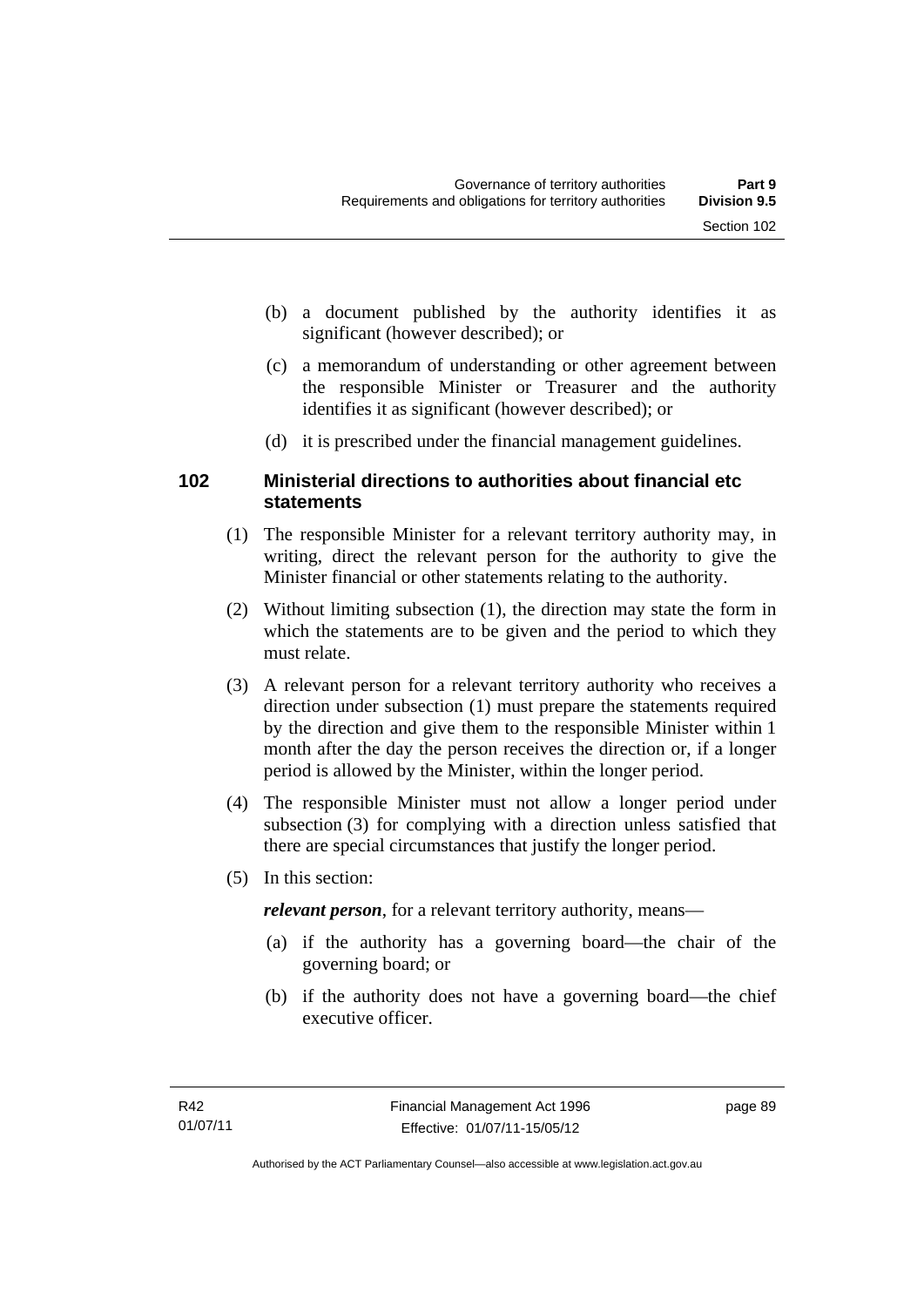## **103 Application of government policies to authorities**

- (1) The responsible Minister for a relevant territory authority may, after consulting the authority, tell the authority, in writing, the general government policies (*applicable governmental policies*) that are to apply to the authority.
- (2) A relevant territory authority must ensure that the authority complies, as far as practicable, with the applicable governmental policies.
- (3) For the *Competition and Consumer Act 2010* (Cwlth), this Act authorises—
	- (a) the decision to apply applicable governmental policies to an authority; and
	- (b) the doing of, or the failure to do, anything by or in relation to the authority to comply with applicable governmental policies.
- (4) A notice under subsection (1) is a notifiable instrument.

*Note* A notifiable instrument must be notified under the Legislation Act.

# **Division 9.6 Restructuring of territory authorities**

## **104 Purpose of div 9.6**

The purpose of this division is to facilitate the transfer of assets, rights and liabilities of, or held by, territory authorities to which this division applies.

- *Note 1* A *liability* includes an obligation (see Legislation Act, dict, pt 1).
- *Note 2* See also the Legislation Act, dict, def *asset*.

## **105 What territory authorities does div 9.6 apply to?**

 (1) This division applies to a territory authority if the authority is prescribed by regulation for this division.

R42 01/07/11

Authorised by the ACT Parliamentary Counsel—also accessible at www.legislation.act.gov.au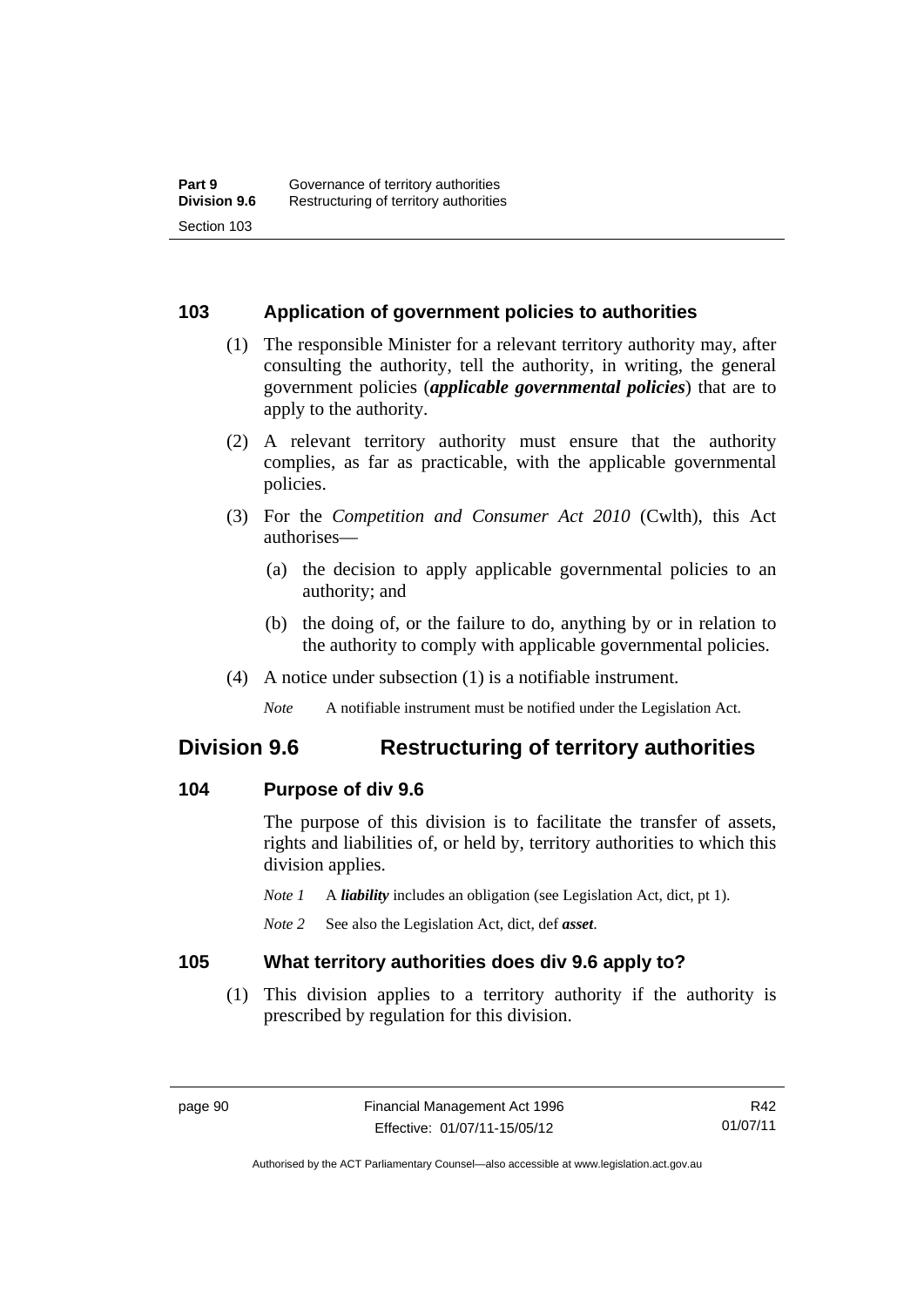- (2) A reference in this division to a *division 9.6 authority* is a reference to a territory authority to which this division applies.
- (3) To remove any doubt—
	- (a) nothing in this Act prevents a division 9.6 authority also being a division 9.7 authority; and
	- (b) a regulation may prescribe a territory authority for this division whether or not this part would otherwise apply to the authority.

# **106 Responsible Minister may direct div 9.6 authority to sell or transfer assets**

- (1) The responsible Minister for a division 9.6 authority may direct the authority to sell or transfer a stated asset of, or held by, the authority.
- (2) The direction may also impose on the division 9.6 authority requirements to assist or regulate, or otherwise in relation to, the sale or transfer.

#### **Examples of other requirements**

- 1 that a sale or transfer must be to a stated entity
- 2 that a sale or transfer must be finished before a stated time
- 3 that a sale or transfer must be undertaken in a stated way
- 4 that an asset must be sold for a price within a stated price-range
- 5 that an asset must be marketed, and the sale undertaken, through a stated agent
- *Note* An example is part of the Act, is not exhaustive and may extend, but does not limit, the meaning of the provision in which it appears (see Legislation Act, s 126 and s 132).
- (3) The division 9.6 authority must comply with the direction.
- (4) A direction under subsection (1) is a notifiable instrument.

*Note* A notifiable instrument must be notified under the Legislation Act.

 (5) To remove any doubt, this section is additional to, and does not limit, any other provision of this division.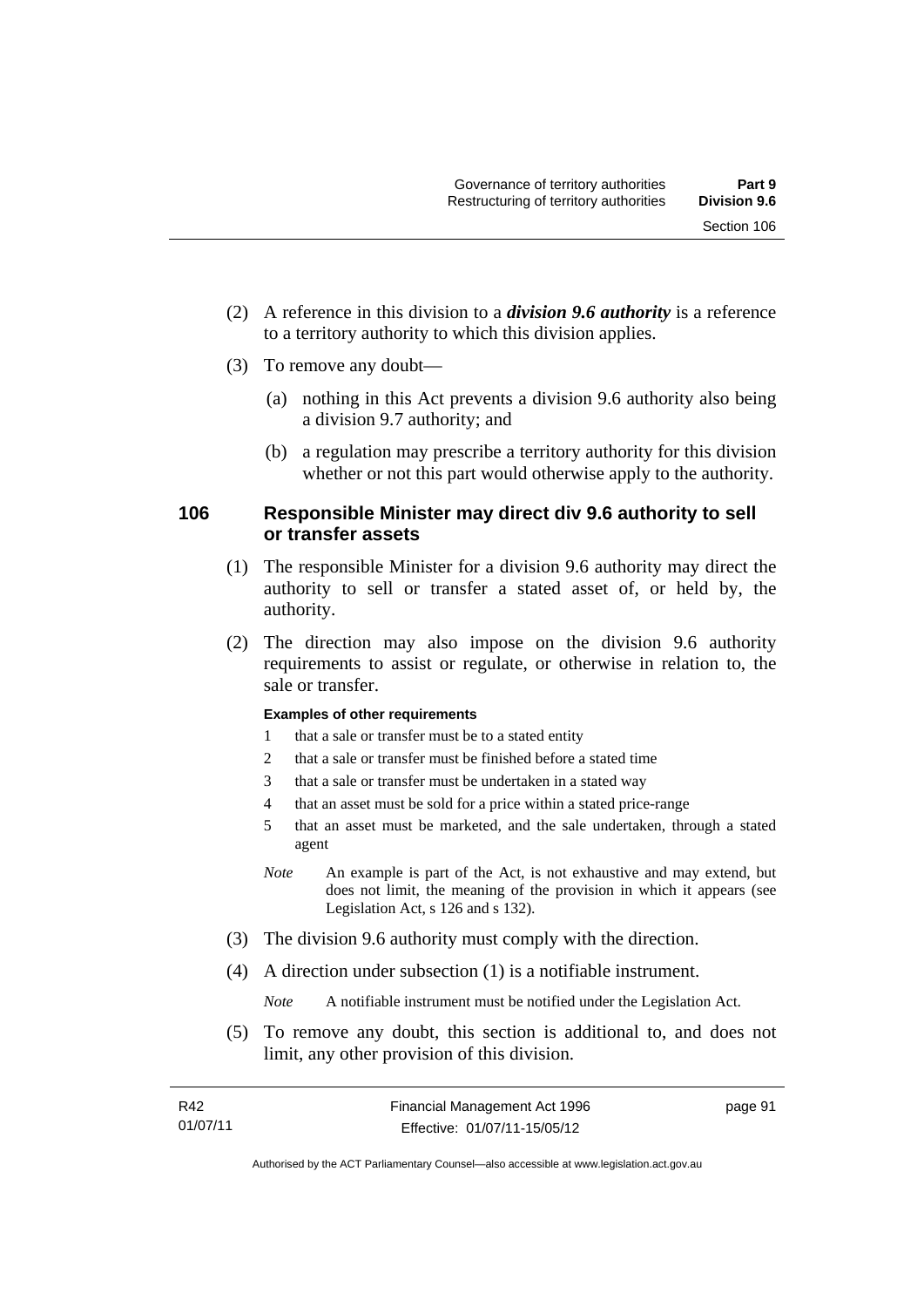#### **107 Transfer of assets by declaration—div 9.6 authorities**

- (1) The responsible Minister for a division 9.6 authority may make 1 or more of the following declarations (a *transfer declaration*) in relation to an asset of, or held by, the authority:
	- (a) a declaration that the stated asset vests in a stated entity at a stated time without a conveyance, transfer or assignment;
	- (b) a declaration that a stated instrument relating to the asset continues to have effect after the asset vests in a stated entity as if a reference in the instrument to the authority were a reference to the entity;
	- (c) a declaration that a stated entity becomes the authority's successor in law in relation to the asset after the asset vests in the entity.
- (2) A transfer declaration has effect in accordance with its terms.
- (3) A transfer declaration is a notifiable instrument.

*Note* A notifiable instrument must be notified under the Legislation Act.

- (4) To remove any doubt, the making of a transfer declaration in relation to an asset of, or held by, a division 9.6 authority does not prevent the authority from transferring assets not dealt with in the declaration otherwise than in accordance with the declaration.
- (5) To remove any doubt, this section is additional to, and does not limit, any other provision of this division.

#### **108 Transfer of contractual rights and liabilities by declaration—div 9.6 authorities**

- (1) The responsible Minister for a division 9.6 authority may declare that the authority's rights and liabilities under a stated contract to which the authority is party—
	- (a) stop being the rights and liabilities of the authority at a stated time; and

R42 01/07/11

Authorised by the ACT Parliamentary Counsel—also accessible at www.legislation.act.gov.au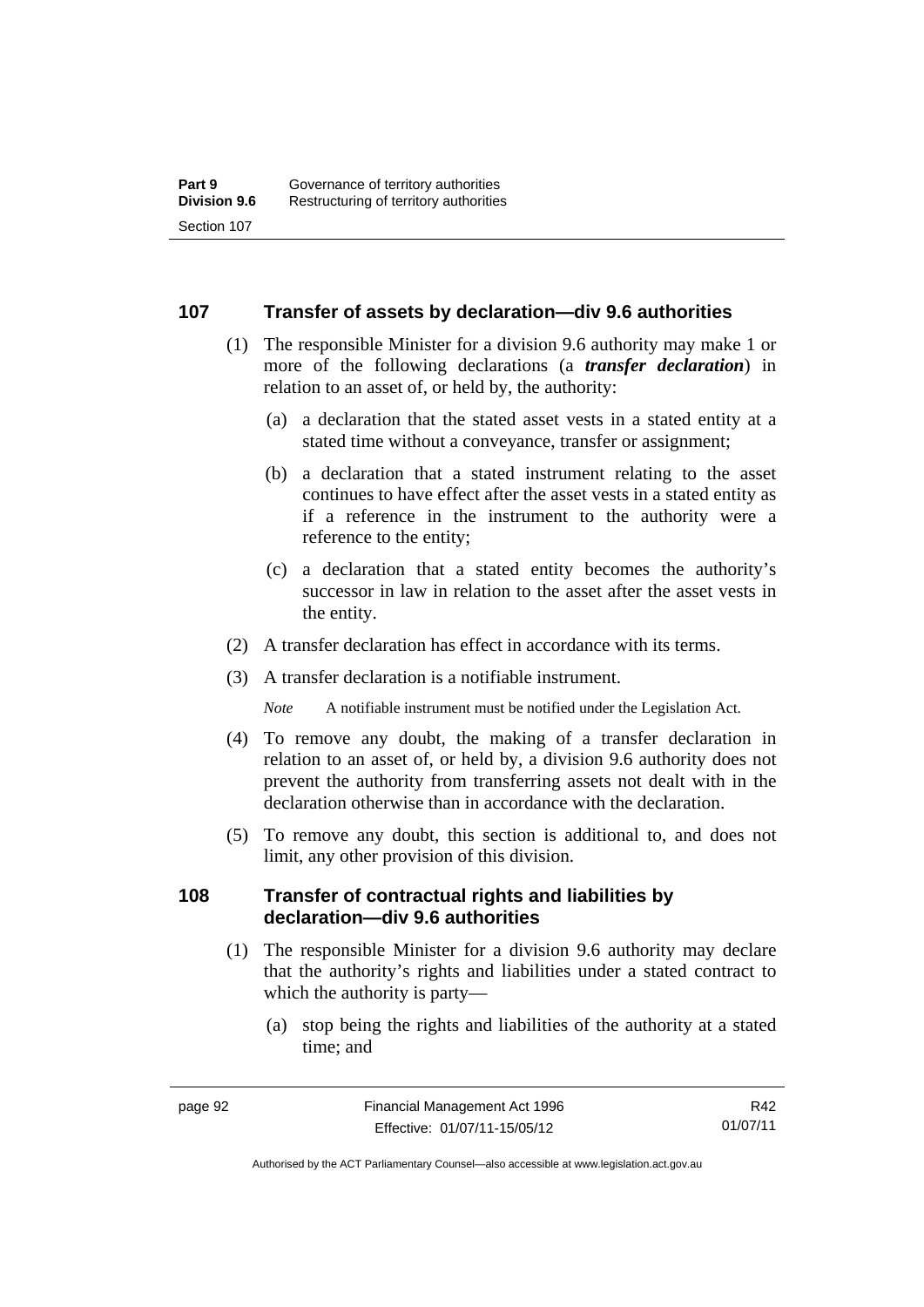- (b) become rights and liabilities of a stated entity at that time.
- (2) The responsible Minister for a division 9.6 authority may declare that a stated contract continues to have effect after a stated time as if a reference in the contract were a reference to a stated entity.
- (3) The responsible Minister for a division 9.6 authority may declare that a stated instrument relating to a stated contract continues to have effect after the authority's rights and liabilities under the contract become rights and liabilities of a stated entity as if a reference in the instrument to the authority were a reference to the entity.
- (4) The responsible Minister for a division 9.6 authority may declare that a stated person becomes the authority's successor in law, in relation to the authority's rights and liabilities under a stated contract, immediately after the authority's rights and liabilities under the contract become rights and liabilities of the entity.
- (5) A declaration under this section has effect according to its terms.
- (6) A declaration under this section is a notifiable instrument.

*Note* A notifiable instrument must be notified under the Legislation Act.

 (7) To remove any doubt, this section is additional to, and does not limit, any other provision of this division.

# **109 Transfer of liabilities by declaration—div 9.6 authorities**

- (1) The responsible Minister for a division 9.6 authority may make 1 or more of the following declarations in relation to a liability of the authority:
	- (a) a declaration that a stated liability stops being a liability of the authority and becomes a liability of a stated entity at a stated time;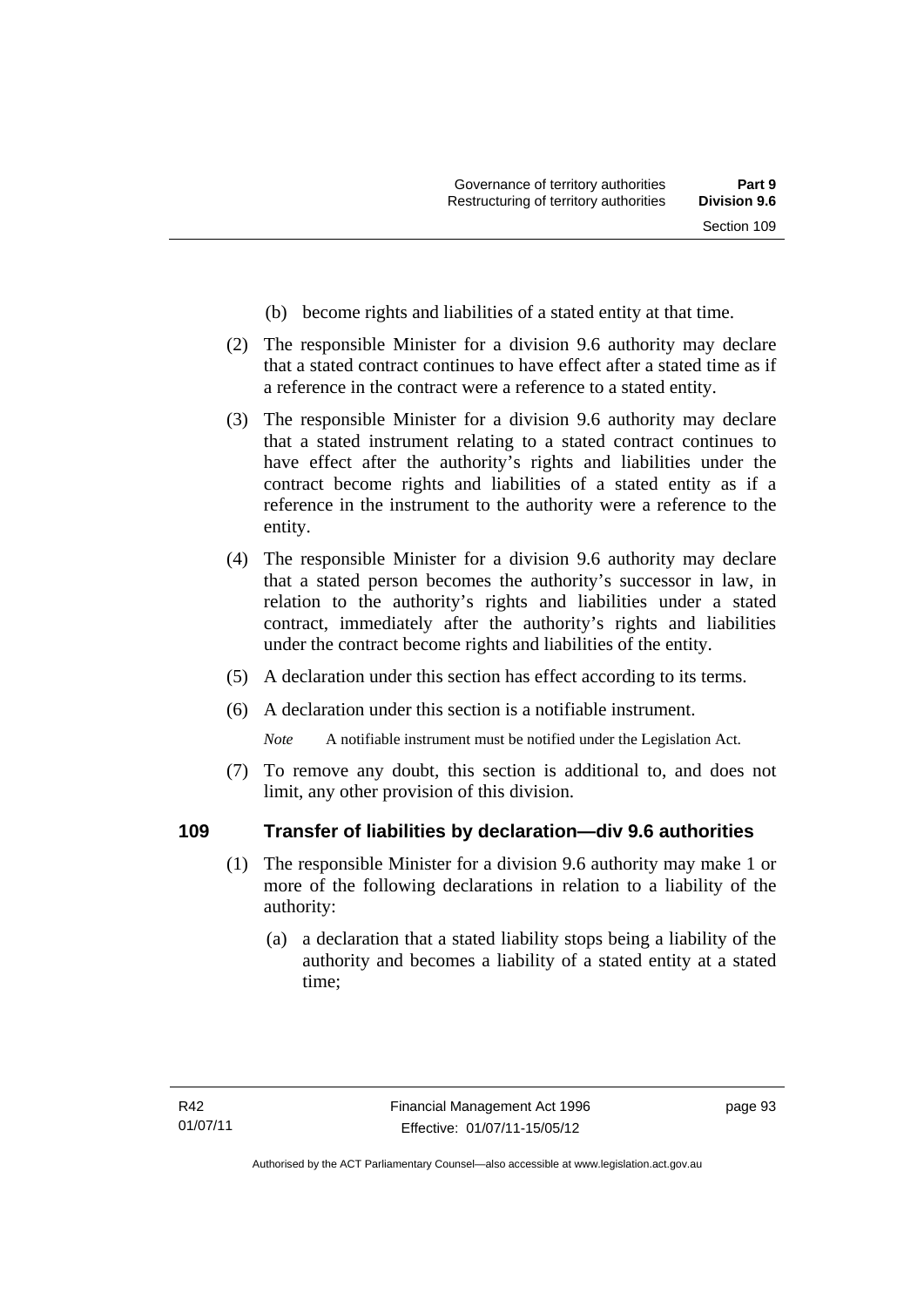- (b) a declaration that a stated instrument relating to a stated liability continues to have effect after the liability becomes a liability of a stated entity as if a reference in the instrument to the authority were a reference to the entity;
- (c) a declaration that a stated entity becomes the authority's successor in law in relation to a stated liability immediately after the liability becomes a liability of the entity.
- (2) A declaration under subsection (1) has effect in accordance with its terms.
- (3) A declaration under subsection (1) is a notifiable instrument.
	- *Note* A notifiable instrument must be notified under the Legislation Act.
- (4) To remove any doubt, this section is additional to, and does not limit any other provision of this division.

# **110 Assistance given by authorities for div 9.6**

(1) A division 9.6 authority may, on the authority's own initiative, give the Territory assistance in relation to the transfer of the authority's assets.

#### **Examples of forms of assistance**

- 1 giving information
- 2 giving financial assistance
- 3 giving a financial benefit to an entity
- 4 giving facilities, information and other assistance in relation to the conduct of a due diligence procedure or market briefing

5 entering into an agreement with the Territory

- *Note* An example is part of the Act, is not exhaustive and may extend, but does not limit, the meaning of the provision in which it appears (see Legislation Act, s 126 and s 132).
- (2) A division 9.6 authority must, if asked in writing by the responsible Minister for the authority, assist the Territory in relation to the transfer of the authority's assets.

R42 01/07/11

Authorised by the ACT Parliamentary Counsel—also accessible at www.legislation.act.gov.au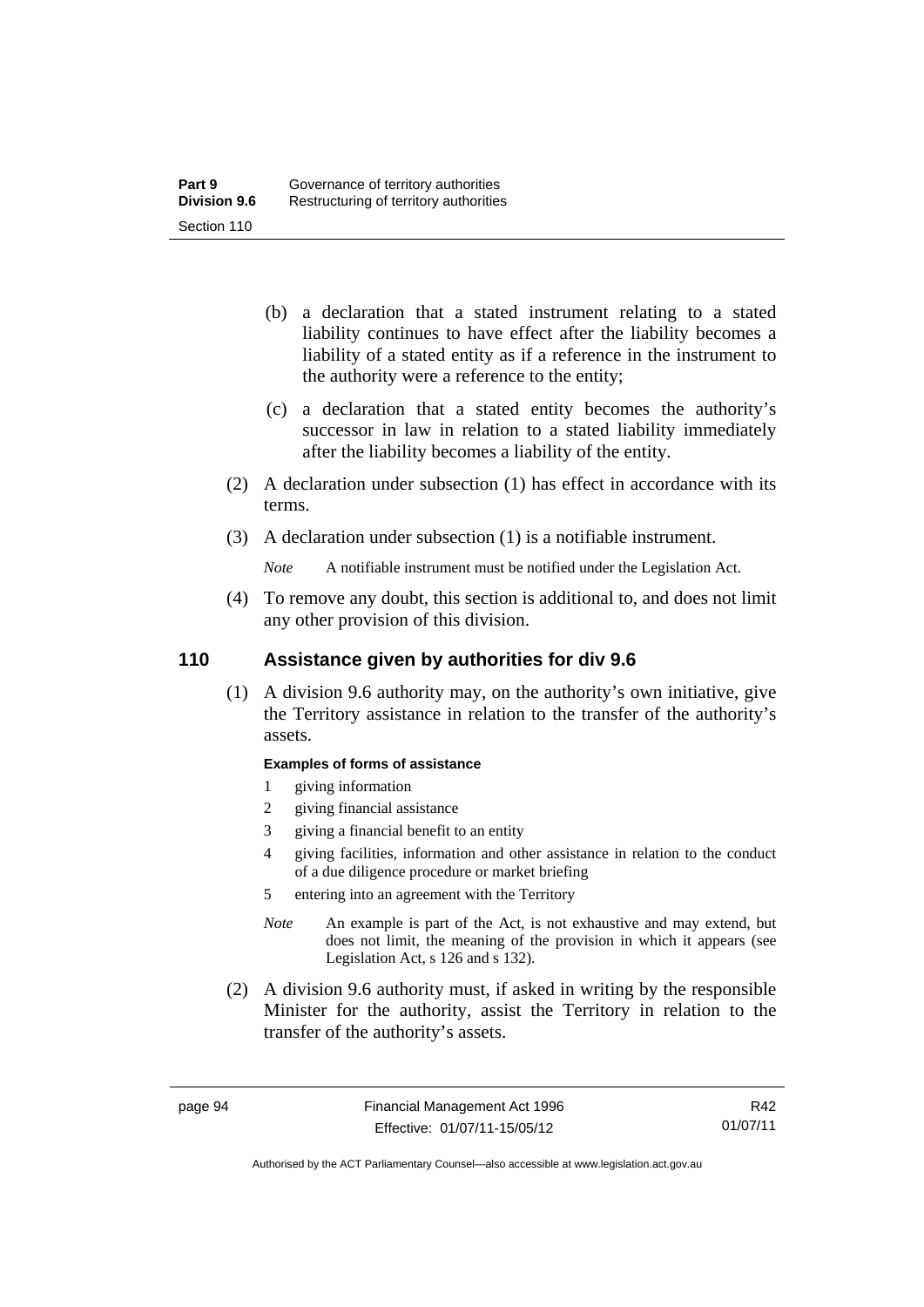- (3) If a division 9.6 authority must give assistance under subsection (2), the assistance must be given within the period, and in the way, stated in the request.
- (4) To remove any doubt, a division 9.6 authority that gives assistance under this section does not incur civil liability only because of the giving of assistance.
- (5) Any liability that would, apart from this section, attach to the division 9.6 authority attaches instead to the Territory.

# **111 Assistance given by governing board members for div 9.6**

(1) The governing board, or a member of the governing board, of a division 9.6 authority may, on the board's or member's own initiative, give the Territory assistance in relation to the transfer of the authority's assets.

#### **Examples of forms of assistance**

- 1 giving information
- 2 giving financial assistance
- 3 giving a financial benefit to an entity
- 4 giving facilities, information and other assistance in relation to the conduct of a due diligence procedure or market briefing
- 5 entering into an agreement with the Territory
- *Note* An example is part of the Act, is not exhaustive and may extend, but does not limit, the meaning of the provision in which it appears (see Legislation Act, s 126 and s 132).
- (2) The governing board, or a member of the governing board, of a division 9.6 authority must, if asked in writing by the responsible Minister for the authority, assist the Territory in relation to the transfer of the authority's assets.
- (3) If the governing board, or a member of the governing board, of a division 9.6 authority must give assistance under subsection (2), the assistance must be given within the period, and in the way, stated in the request.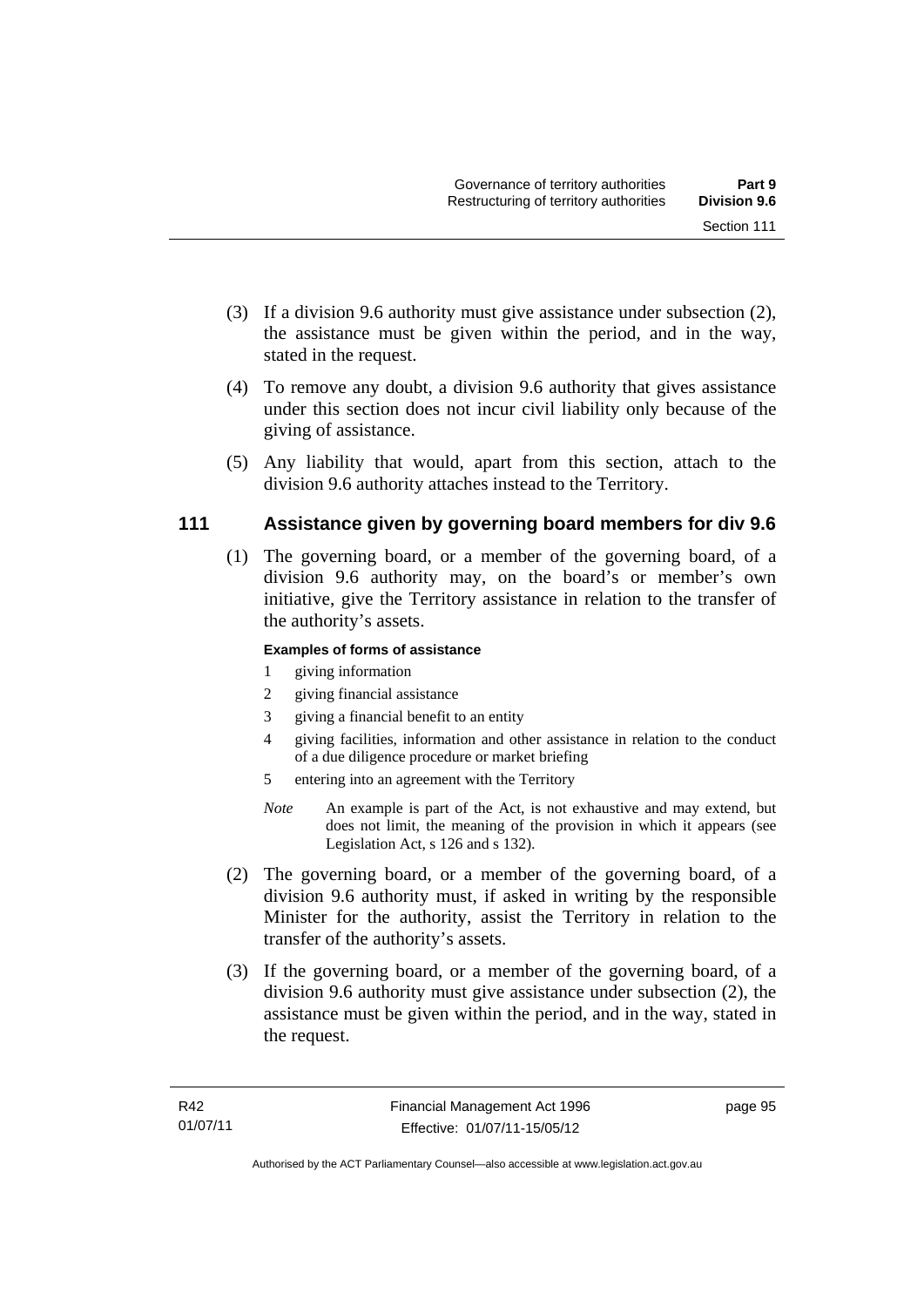- (4) To remove any doubt, a governing board or a member of a governing board who gives assistance under this section does not incur civil liability only because of the giving of assistance.
- (5) Any liability that would, apart from this section, attach to the members or member of the governing board attaches instead to the Territory.

# **112 Use of information by Territory and div 9.6 authorities**

- (1) This section applies to information provided under section 110 (Assistance given by authorities for div 9.6) or section 111 (Assistance given by governing board members for div 9.6) in relation to a division 9.6 authority.
- (2) The Territory, the division 9.6 authority or an associated person may use the information for a purpose related to, or consequent on, the transfer of the authority's assets.
- (3) The Territory, the territory authority or an associated person may give the information to someone else for a purpose related to, or consequent on, the transfer of the authority's assets.
- (4) If a person gives information or uses information under this section—
	- (a) the giving of the information is not—
		- (i) a breach of confidence; or
		- (ii) a breach of professional etiquette or ethics; or
		- (iii) a breach of a rule of professional conduct; and
	- (b) the person does not incur civil liability only because of the giving or using of the information.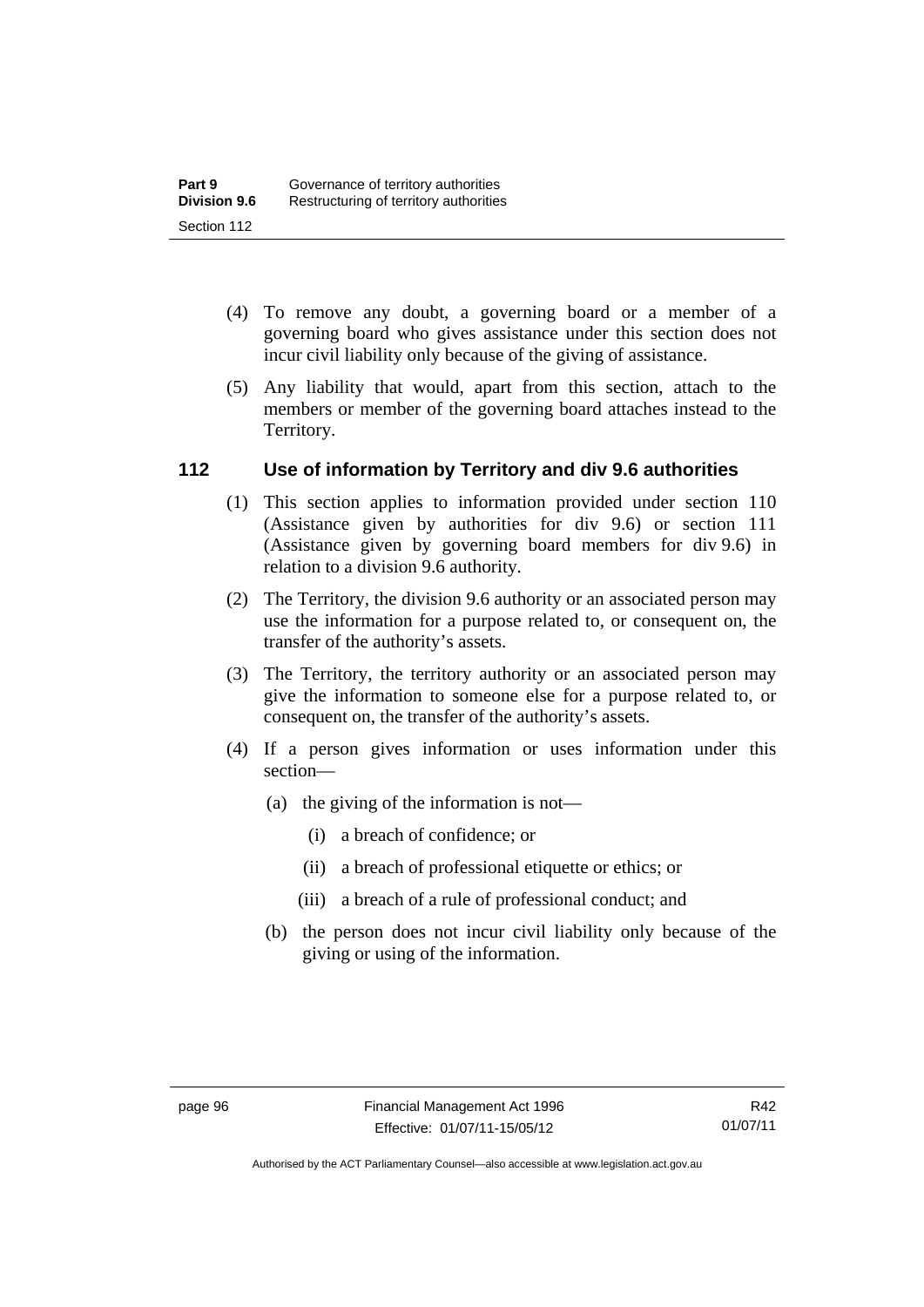(5) In this section:

*associated person*—each of the following is an *associated person* in relation to a division 9.6 authority:

- (a) the responsible Minister for the authority;
- (b) a public employee;
- (c) a person who exercises a function for the Territory in relation to the transfer of the authority's assets;
- (d) a member of the governing board of the territory authority;
- (e) an officer or employee of the authority;
- (f) a person who exercises a function for the authority in relation to the authority's assets.

# **113 Contracts relating to the protection of information responsible Minister for div 9.6 authority**

- (1) The responsible Minister for a division 9.6 authority may, on behalf of the Territory, enter into a contract with an entity relating to the protection of information if—
	- (a) the information is provided under section 110 (Assistance given by authorities for div 9.6) or section 111 (Assistance given by governing board members for div 9.6); and
	- (b) publication of the information might be expected to substantially prejudice the entity's commercial interests.
- (2) To remove any doubt, subsection (1) does not limit the power of the Territory to enter into contracts.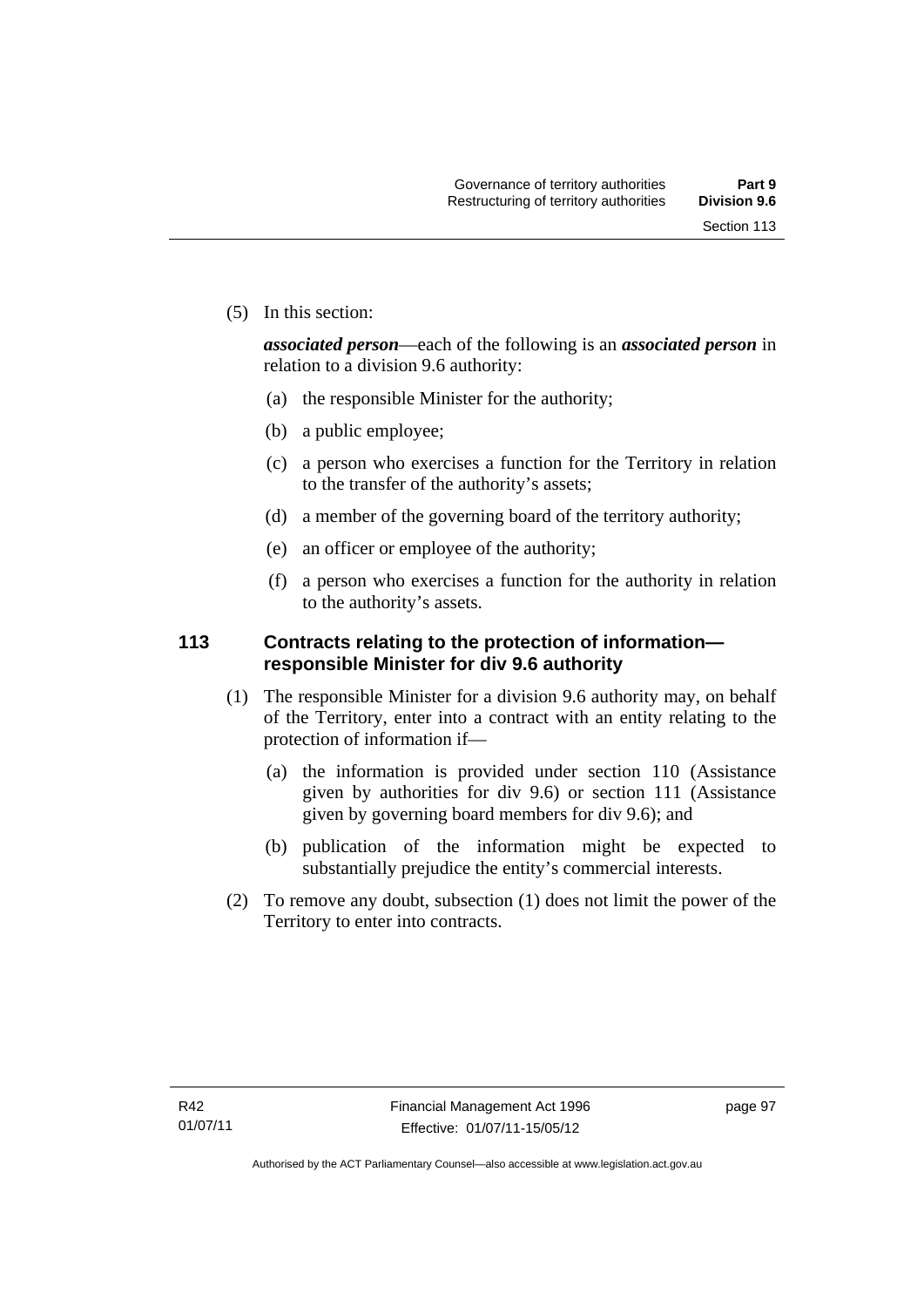# **114 Contracts relating to the protection of information div 9.6 authority**

- (1) A division 9.6 authority may enter into a contract with an entity relating to the protection of information if—
	- (a) the information is provided under section 110 (Assistance given by authorities for div 9.6) or section 111 (Assistance given by governing board members for div 9.6); and
	- (b) publication of the information might be expected to substantially prejudice the entity's commercial interests.
- (2) To remove any doubt, subsection (1) does not limit the power of the division 9.6 authority to enter into contracts.

# **115 Transfer of pending proceedings—div 9.6 authorities**

- (1) This section applies if—
	- (a) an entity (the *successor*) becomes the successor in law of someone else (the *original entity*) at a particular time (the *handover time*) in relation to a particular asset, right or liability because of a declaration made by a Minister under this division; and
	- (b) a proceeding to which the original entity was a party was pending in a court or other entity immediately before the handover time; and
	- (c) the proceeding related, completely or partly, to the asset, right or liability.
- (2) The successor is, by force of this subsection, substituted for the original entity as a party to the proceeding to the extent to which the proceeding relates to the asset, right or liability.
- (3) The court or other entity in which, or before which, a proceeding has been continued under this section may give directions about the proceeding.

R42 01/07/11

Authorised by the ACT Parliamentary Counsel—also accessible at www.legislation.act.gov.au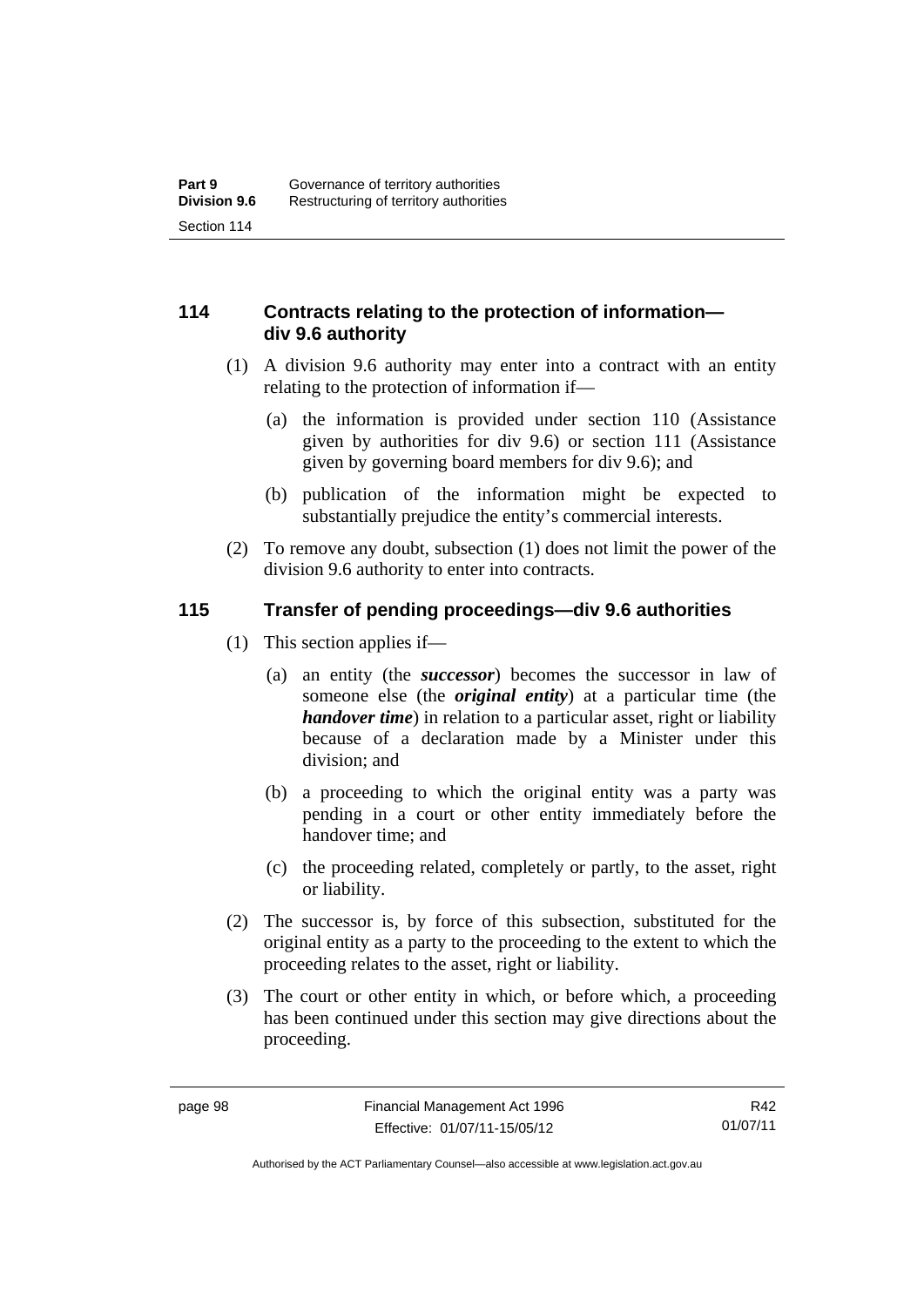- (4) However, subsection (2) does not apply if the responsible Minister for the original entity determines otherwise.
- (5) A determination under subsection (3) is a notifiable instrument.

*Note* A notifiable instrument must be notified under the Legislation Act.

# **116 Proceedings and evidence—div 9.6 authorities**

- (1) This section applies if an entity (the *successor*) becomes the successor in law of someone else (the *original entity*) at a particular time (the *handover time*) in relation to a particular asset, right or liability because of a declaration made by a Minister under this division.
- (2) A proceeding for a cause of action may be brought against the successor in relation to the asset, right or liability if, before handover time—
	- (a) the cause of action had accrued against the original entity in relation to the asset, right or liability; and
	- (b) a proceeding had not started in relation to the cause of action; and
	- (c) the limitation period for the cause of action had not ended.
- (3) The *Limitation Act 1985,* part 3 (Postponement of bar) applies to the starting of a proceeding that may be brought by or against the successor under this section as if the cause of action had been accrued by, or had accrued against, the successor.
- (4) The court or other entity in which, or before which, a proceeding has been or may be started under this section may give directions about the proceeding.
- (5) Any evidence that, before handover time, would have been admissible for or against the original entity in relation to the asset, right or liability is admissible for or against the successor.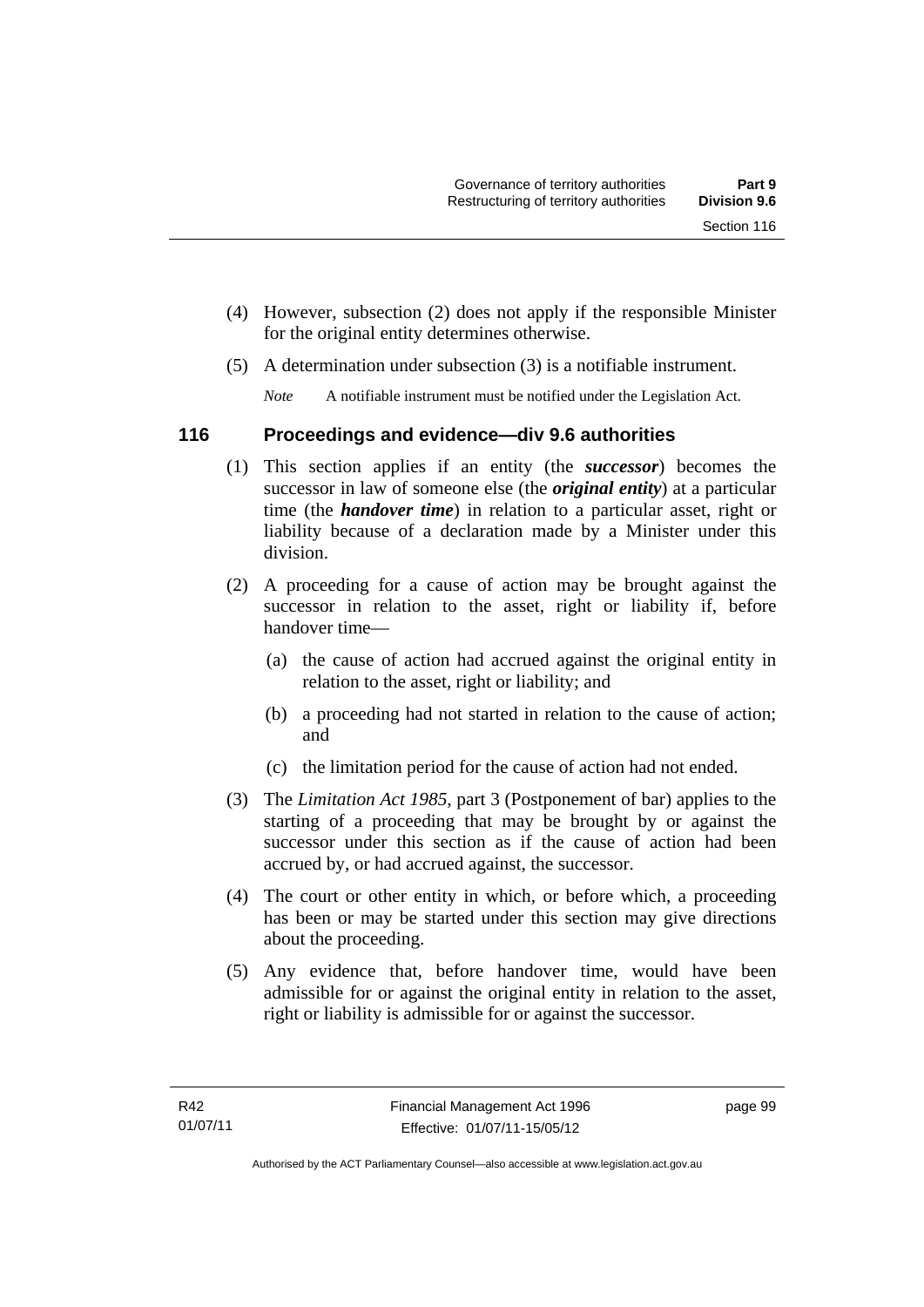- (6) An order made in a proceeding by or against the original entity in relation to the asset, right or liability before handover time may be enforced by or against the successor.
- (7) In this section:

*proceeding* includes a proceeding by way of appeal or review (including review under the *Ombudsman Act 1989*).

# **117 Operation of div 9.6 not breach of contract etc**

To remove any doubt, the operation of this division must not be taken to—

- (a) place a person in breach of contract or confidence; or
- (b) otherwise make a person guilty of a civil wrong; or
- (c) place a person in breach of, or create a default under, any territory law or provision in an agreement, arrangement or understanding, including, for example, a contractual provision prohibiting, restricting or regulating the following:
	- (i) the assignment or transfer of an asset, right or liability;
	- (ii) the disclosure of information; or
- (d) release a surety from any of surety's liabilities in relation to a liability that is transferred under a declaration made by a Minister under this division; or
- (e) fulfil a condition that—
	- (i) allows an entity to terminate an agreement or liability; or
	- (ii) alters the operation or effect of an agreement; or
	- (iii) requires an amount to be paid before its stated maturity.
- *Note* An example is part of the Act, is not exhaustive and may extend, but does not limit, the meaning of the provision in which it appears (see Legislation Act, s 126 and s 132).

R42 01/07/11

Authorised by the ACT Parliamentary Counsel—also accessible at www.legislation.act.gov.au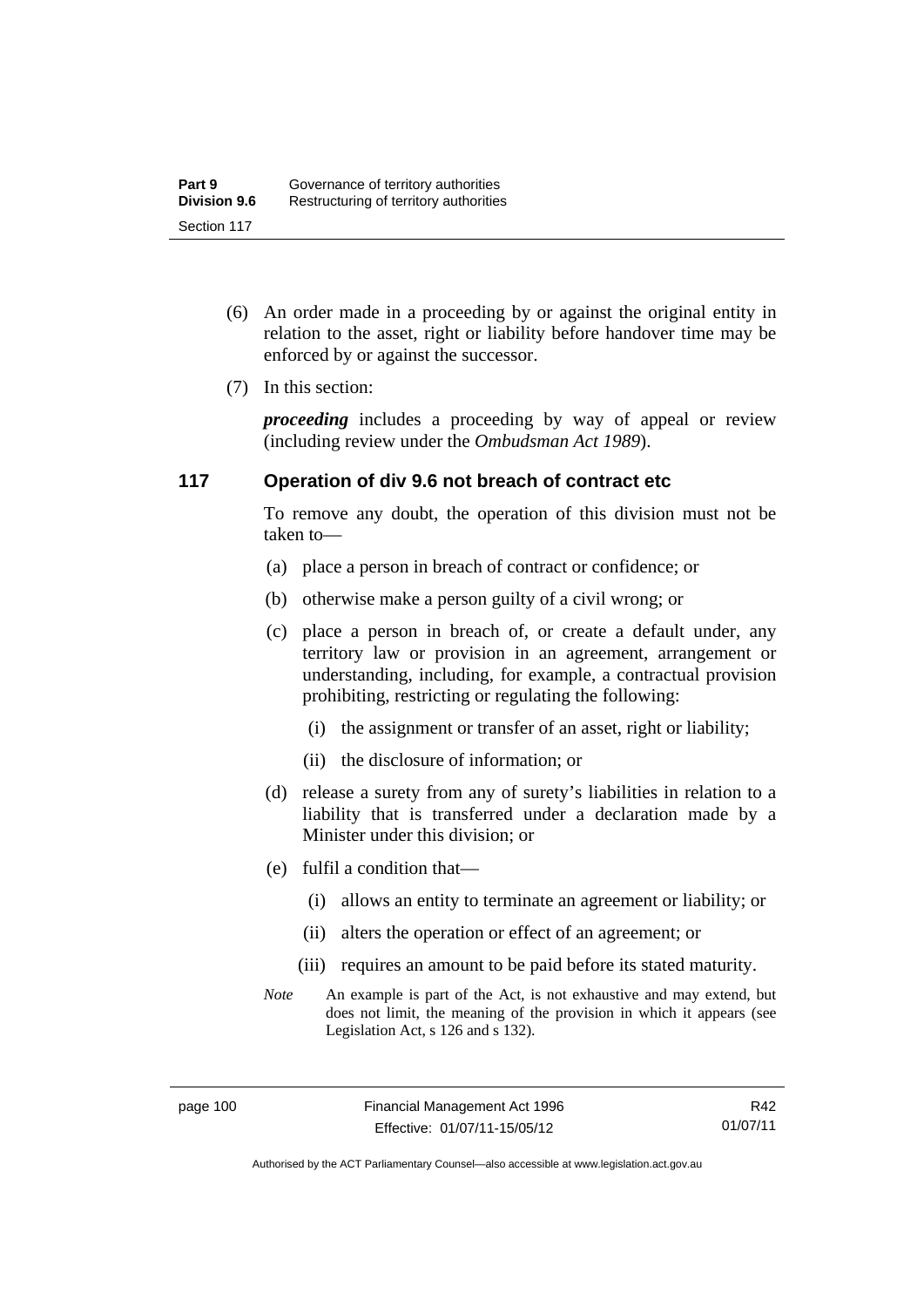## **118 Transfer of assets etc not otherwise disposed of—div 9.6 authorities**

- (1) This section applies in relation to an asset, right or liability of a division 9.6 authority if—
	- (a) the authority ceases to exist; and
	- (b) apart from this section, division 9.7 would not apply in relation to the authority; and
	- (c) the asset, right or liability has not been disposed of after the authority ceases to exist.
- (2) Division 9.7 applies in relation to the division 9.6 authority as if it were a division 9.7 authority, but only in relation to the asset, right or liability that has not been disposed of.

## **119 Annual reports etc for div 9.6 authorities**

(1) In this section:

*division 9.6 authority* means a division 9.6 authority that has ceased to exist and is not also a division 9.7 authority.

*financial year*––see the *Annual Reports (Government Agencies) Act 2004*, section 6 (3).

*handover day*, in relation to a division 9.6 authority, means the day the authority ceases to exist.

*relevant financial year*, for a division 9.6 authority, means a financial year—

- (a) beginning before the handover day for the authority; and
- (b) for which a report had not been presented by the authority under the *Annual Reports (Government Agencies) Act 2004*, section 6 (Annual report of public authority) before the handover day.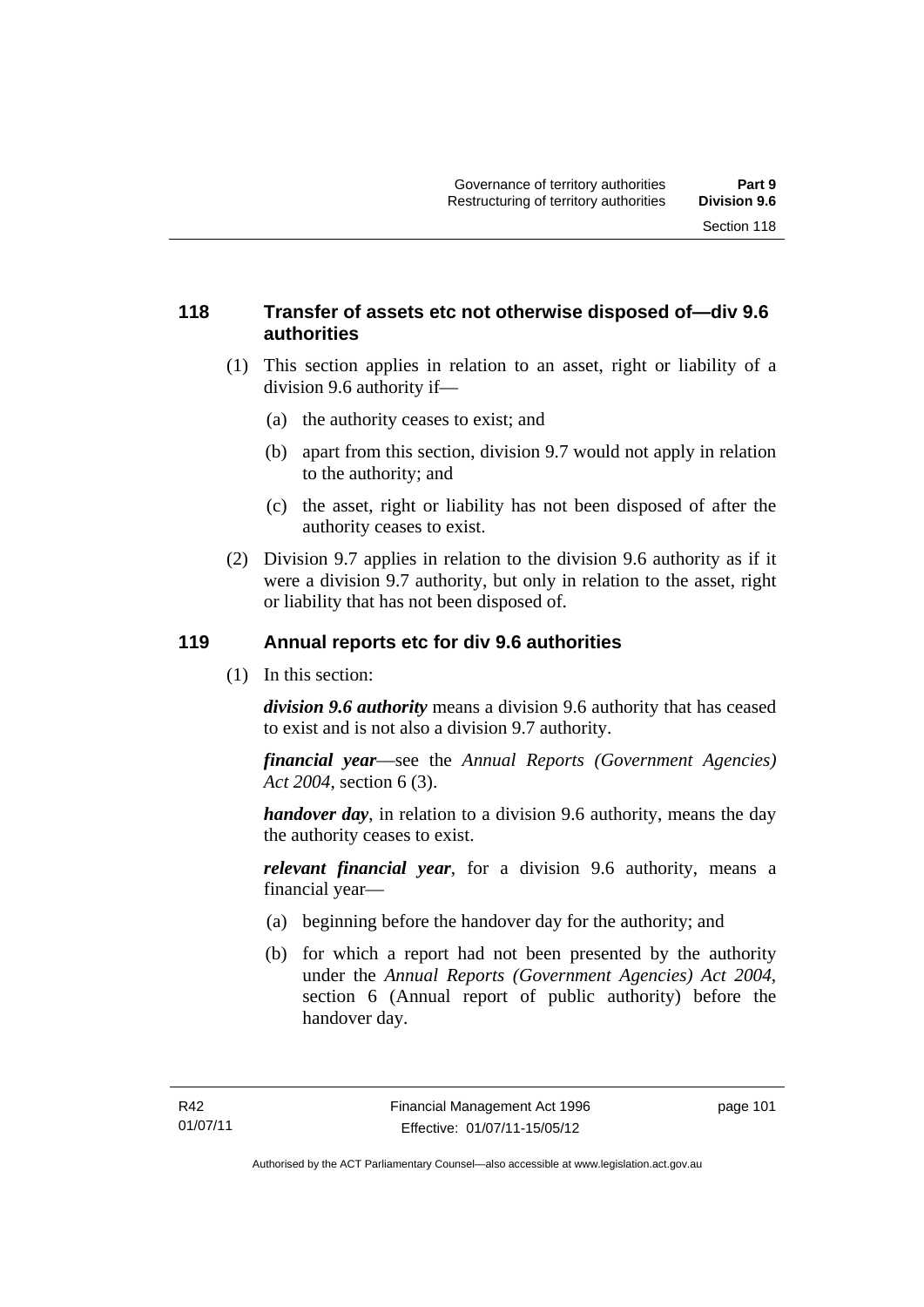*responsible Minister*, for a division 9.6 authority, means the Minister who was the responsible Minister for the authority immediately before it ceased to exist.

- (2) The responsible Minister for a division 9.6 authority must present an annual report for the authority for each relevant financial year.
- (3) An annual report under subsection (2) must include anything that the annual report would have been required to include before handover day for the division 9.6 authority.
- (4) The applied provisions of part 8 (Financial provisions for territory authorities) apply in relation to a division 9.6 authority in relation to any period before the handover day as if—
	- (a) the authority had not ceased to exist; and
	- (b) a reference in section 63 and section 68 to the authority included a reference to the responsible Minister for the authority; and
	- (c) a reference in section 64 and section 69 to the relevant person for the authority included a reference to the responsible Minister for the authority; and
	- (d) a reference in section 65 and section 70 to the chief executive officer of the authority included a reference to the responsible Minister for the authority; and
	- (e) all other necessary changes were made; and
	- (f) any changes prescribed by regulation were made.
- (5) For subsection (4), the *applied provisions of part 8* are the following:
	- section 63 (Annual financial statements of territory authorities)
	- section 64 (Responsibility for annual financial statements of territory authorities)

R42 01/07/11

Authorised by the ACT Parliamentary Counsel—also accessible at www.legislation.act.gov.au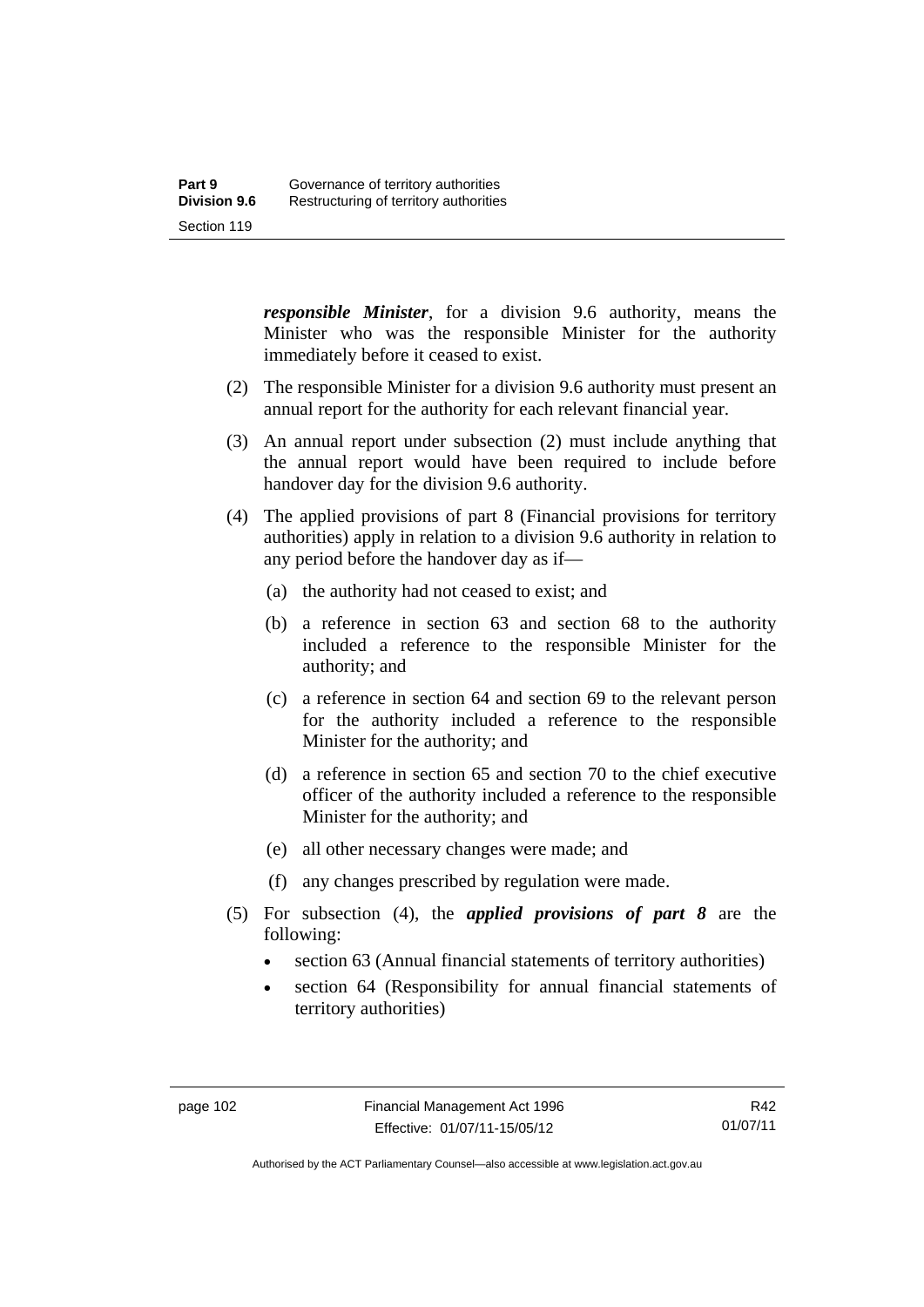- section 65 (Audit of annual financial statements of territory authorities)
- section 66 (Annual financial statements of territory authorities to be included in annual reports etc)
- section 68 (Statements of performance of territory authorities)
- section 69 (Responsibility for territory authority statements of performance)
- section 70 (Scrutiny of territory authority statements of performance)
- section 71 (Territory authority statements of performance to be included in annual reports).

# **Division 9.7 Additional provisions for restructuring of certain territory authorities**

# **120 What territory authorities does div 9.7 apply to?**

- (1) This division applies to a territory authority if the authority is prescribed by regulation for this division.
	- *Note* This division also applies in relation to territory authorities in relation to certain assets, rights and liabilities (see s 118).
- (2) A reference in this division to a *division 9.7 authority* is a reference to a territory authority to which this division applies.
- (3) To remove any doubt, a regulation may prescribe a territory authority for this division whether or not this part would otherwise apply to the authority.

# **121 Definitions—div 9.7**

In this division:

*handover day*, in relation to a division 9.7 authority, means the day the authority ceases to exist.

page 103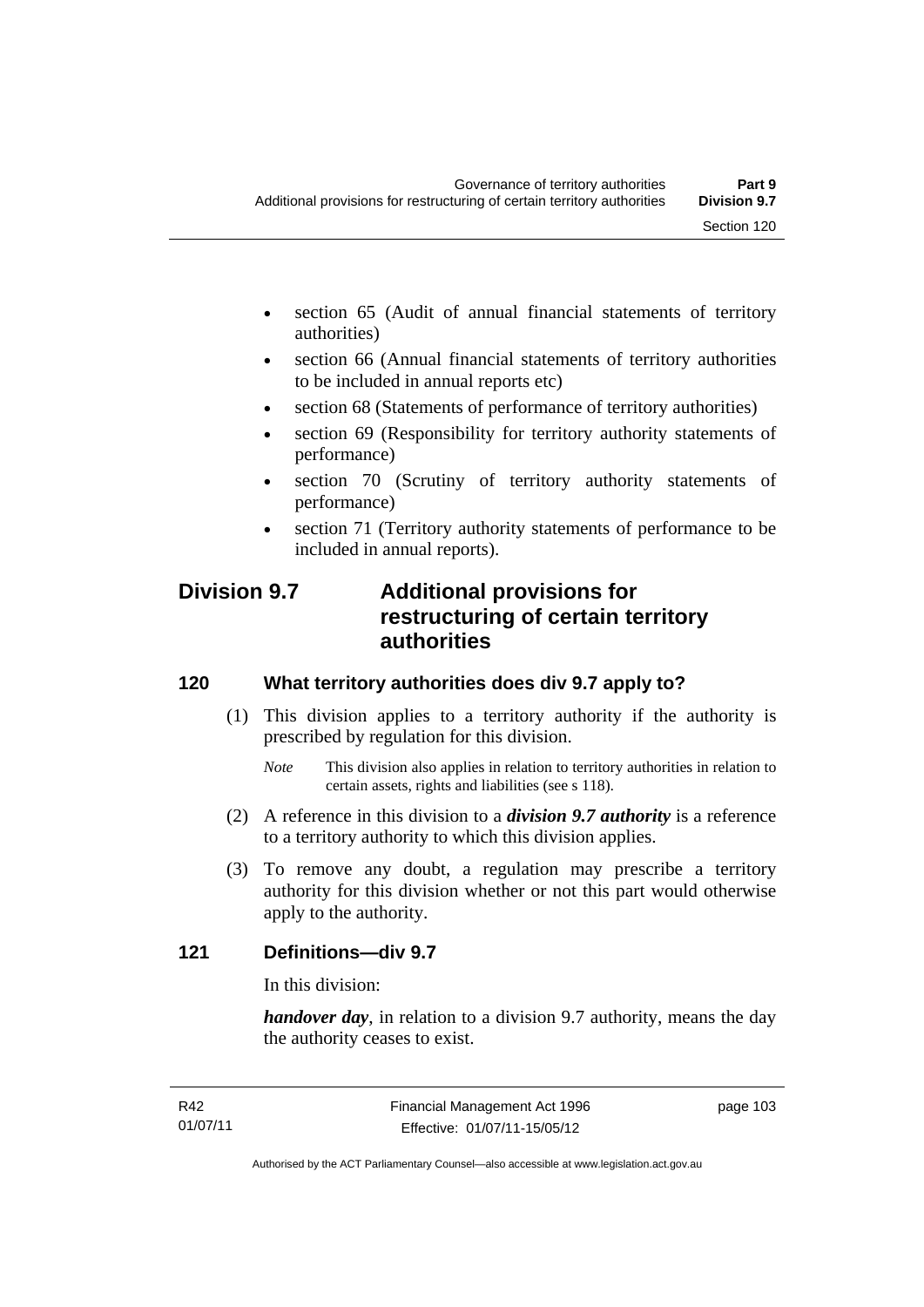*territory authority* includes a territory authority that has ceased to exist.

# **122 Vesting of assets, rights and liabilities—div 9.7 authorities**

- (1) All assets, rights and liabilities of a division 9.7 authority immediately before handover day vest in the Territory on handover day.
- (2) To remove any doubt, all records of the territory authority, including applications made to the authority, become the records of the Territory on handover day.

# **123 Proceedings and evidence—div 9.7 authorities**

- (1) For a proceeding started before handover day and to which a division 9.7 authority is a party, the Territory is substituted as a party on the handover day.
- (2) A proceeding for a cause of action in relation to a division 9.7 authority may be brought against the Territory if, before handover day—
	- (a) the cause of action had accrued against the authority; and
	- (b) a proceeding had not started in relation to the cause of action; and
	- (c) the limitation period for the cause of action had not ended.
- (3) The *Limitation Act 1985,* part 3 (Postponement of bar) applies to the starting of a proceeding that may be brought by or against the Territory under this section as if the cause of action had been accrued by, or had accrued against, the Territory.
- (4) The court or other entity in which, or before which, a proceeding may be or has been started or continued under this section may give directions about the proceeding.

R42 01/07/11

Authorised by the ACT Parliamentary Counsel—also accessible at www.legislation.act.gov.au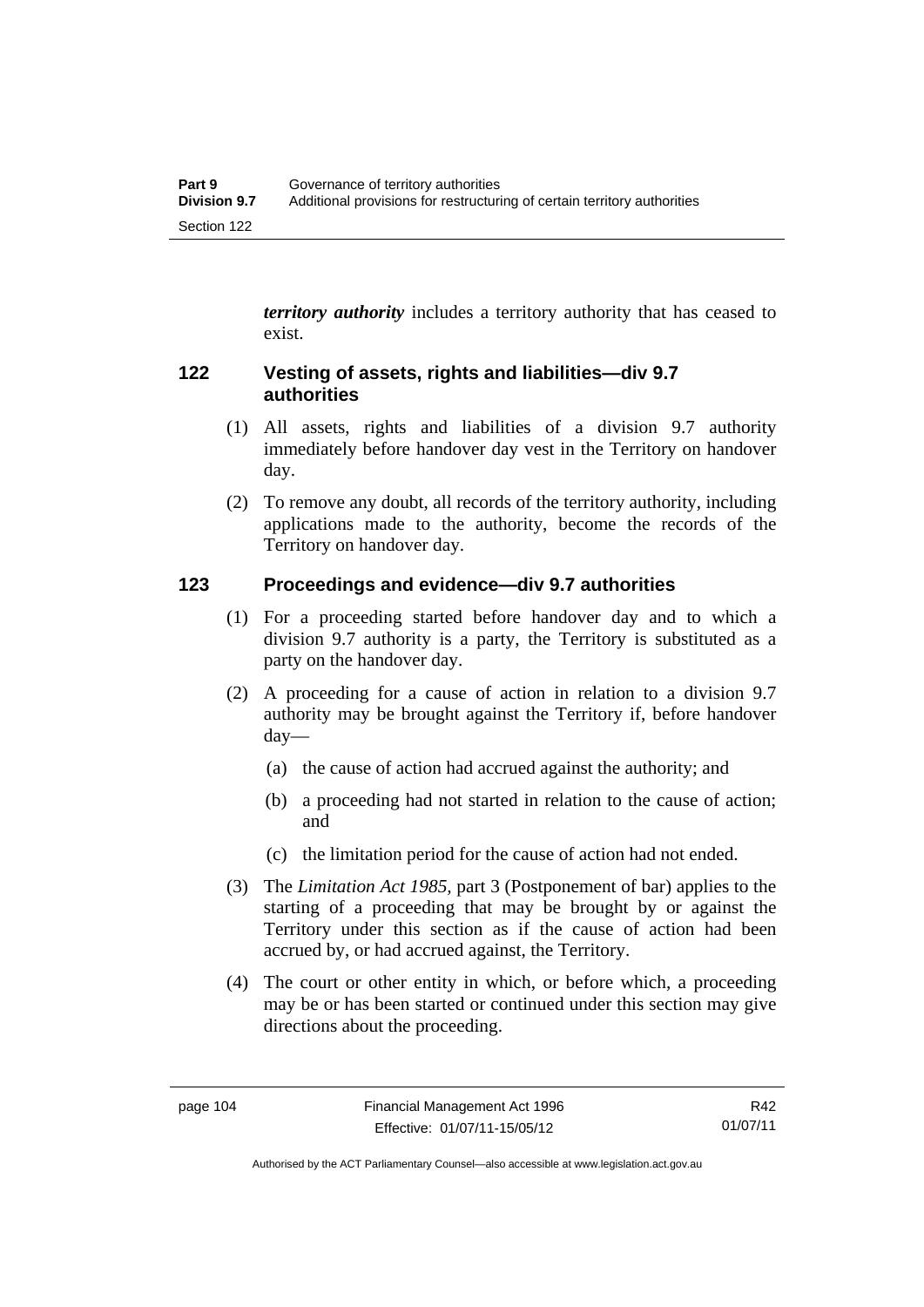- (5) Any evidence that would, before a division 9.7 authority ceased to exist, have been admissible for or against the authority is admissible for or against the Territory.
- (6) An order made in a proceeding by or against a division 9.7 authority before the handover day may, after the handover day, be enforced by or against the Territory.
- (7) In this section:

*proceeding* includes a proceeding by way of appeal or review (including review under the *Ombudsman Act 1989*).

# **124 Annual reports and financial statements for div 9.7 authorities**

(1) In this section:

*division 9.7 authority* means a division 9.7 authority that has ceased to exist.

*financial year*––see the *Annual Reports (Government Agencies) Act 2004*, section 6 (3).

*relevant financial year*, for a division 9.7 authority, means a financial year—

- (a) beginning before the handover day for the authority; and
- (b) for which a report had not been presented by the authority under the *Annual Reports (Government Agencies) Act 2004*, section 6 (Annual report of public authority) before the handover day.

*responsible Minister*, for a division 9.7 authority, means the Minister who was the responsible Minister for the authority immediately before it ceased to exist.

 (2) The responsible Minister for a division 9.7 authority must present an annual report for the authority for each relevant financial year.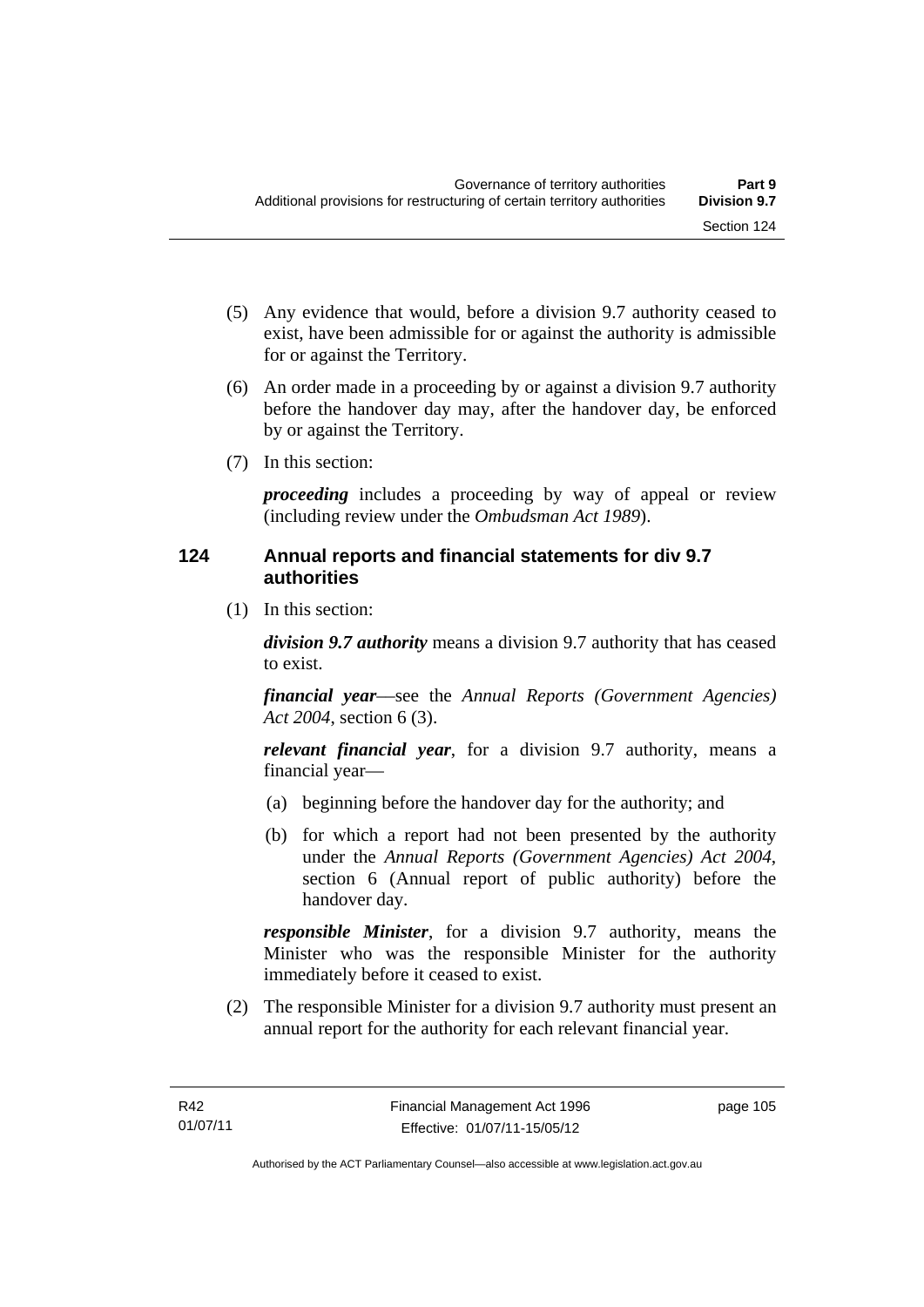- (3) An annual report under subsection (2) must include anything that the annual report would have been required to include before handover day for the division 9.7 authority.
- (4) The applied provisions of part 8 (Financial provisions for territory authorities) apply in relation to a division 9.7 authority in relation to any period before the handover day as if—
	- (a) the authority had not ceased to exist; and
	- (b) a reference in section 63 and section 68 to the authority included a reference to the responsible Minister for the authority; and
	- (c) a reference in section 64 and section 69 to the relevant person for the authority included a reference to the responsible Minister for the authority; and
	- (d) a reference in section 65 and section 70 to the chief executive officer of the authority included a reference to the responsible Minister for the authority; and
	- (e) all other necessary changes were made; and
	- (f) any changes prescribed by regulation were made.
- (5) For subsection (4), the *applied provisions of part 8* are the following:
	- section 63 (Annual financial statements of territory authorities)
	- section 64 (Responsibility for annual financial statements of territory authorities)
	- section 65 (Audit of annual financial statements of territory authorities)
	- section 66 (Annual financial statements of territory authorities to be included in annual reports etc)
	- section 68 (Statements of performance of territory authorities)
	- section 69 (Responsibility for territory authority statements of performance)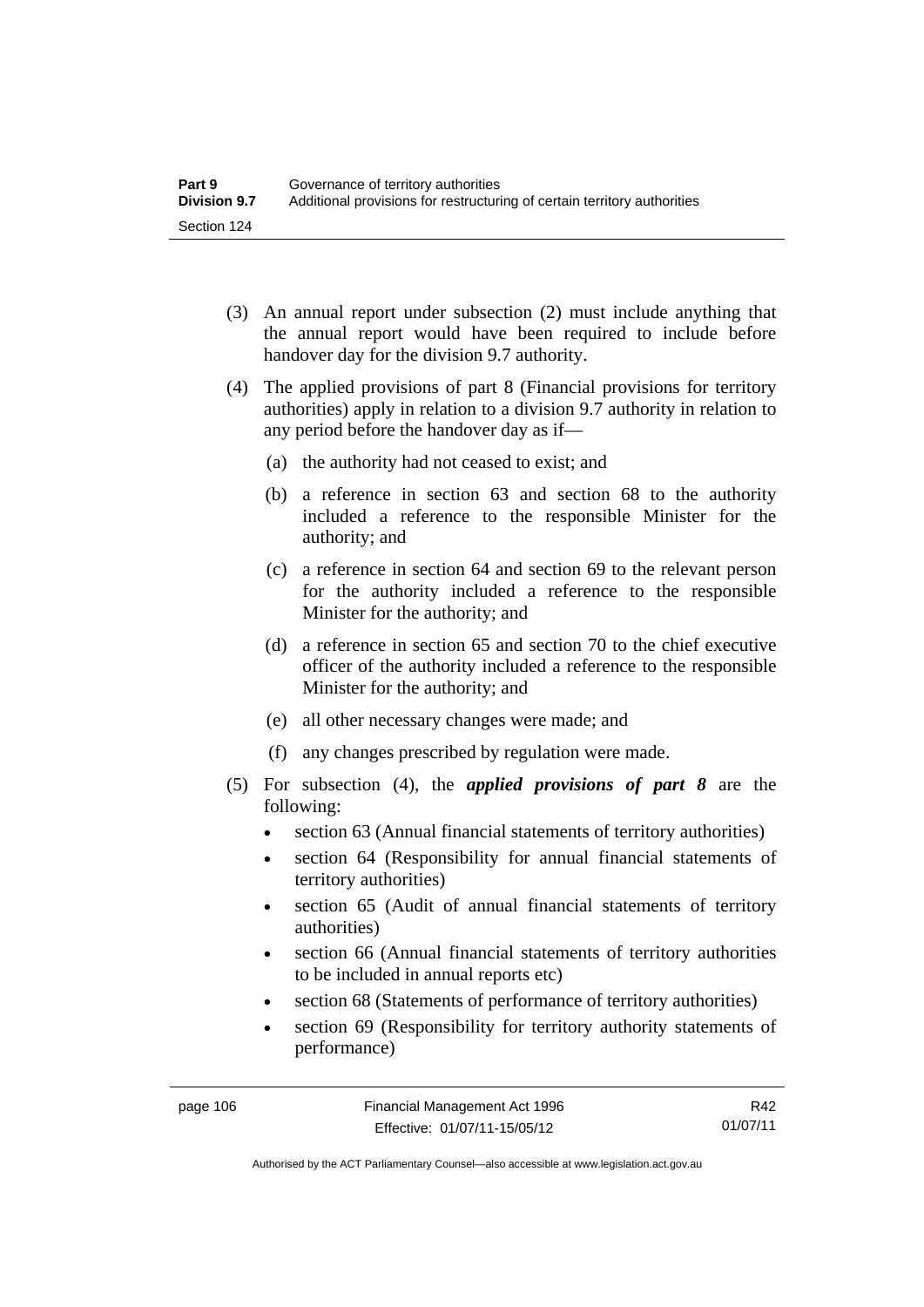- section 70 (Scrutiny of territory authority statements of performance)
- section 71 (Territory authority statements of performance to be included in annual reports).

# **125 References to div 9.7 authority**

In any contract, agreement or arrangement, a reference to a division 9.7 authority is, for the application of the contract, agreement or arrangement on or after the handover day, a reference to the Territory.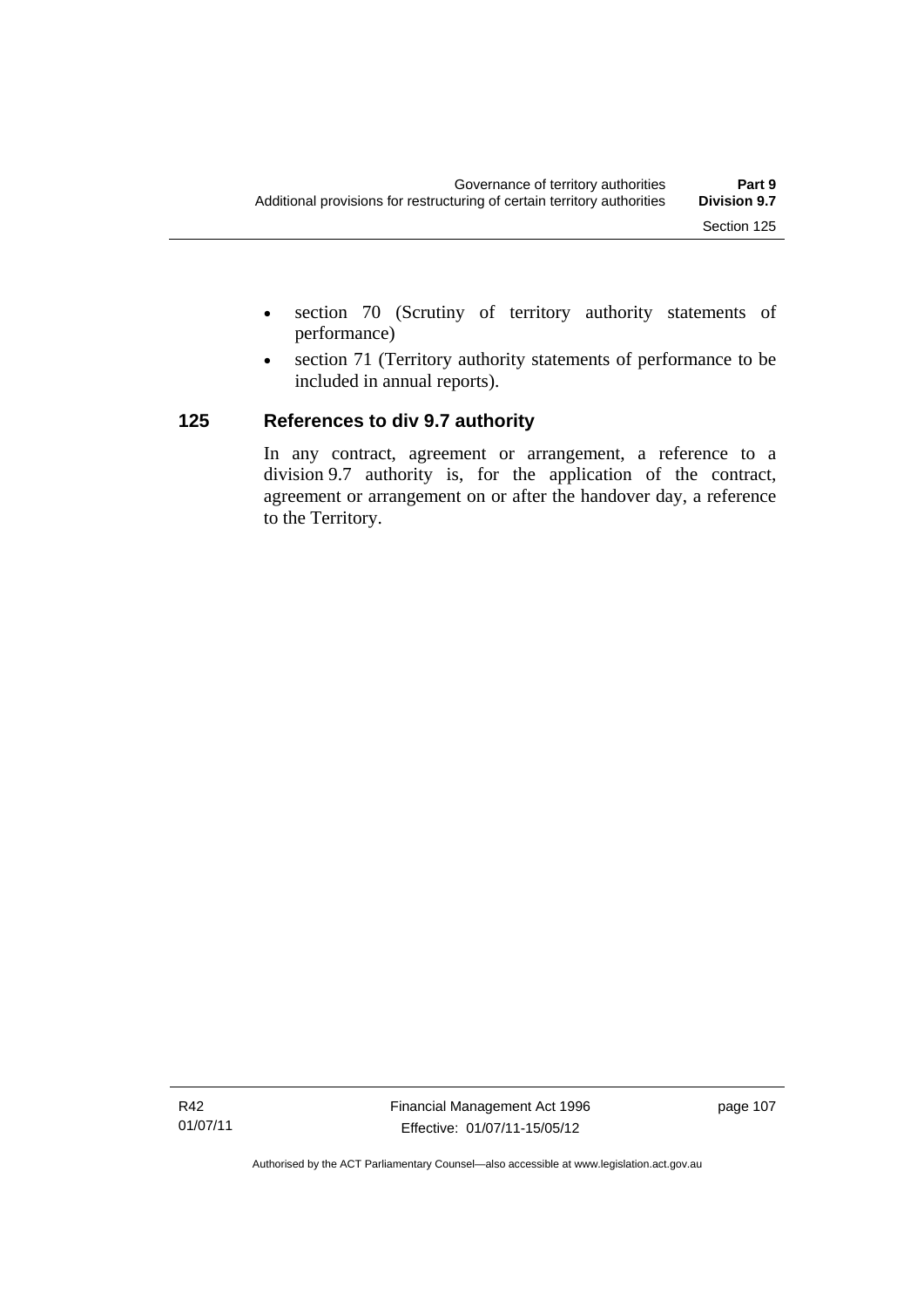#### **Part 10** Miscellaneous

Section 130

# **Part 10 Miscellaneous**

## **130 Act of grace payments**

- (1) If the Treasurer considers it appropriate to do so because of special circumstances, the Treasurer may authorise the payment by a directorate of an amount to a person (the *payee*) although the payment of that amount (the *relevant amount*) would not otherwise be authorised by law or required to meet a legal liability.
- (2) The authorisation may provide for the relevant amount to be paid  $by-$ 
	- (a) more than 1 instalment and on the dates specified in the authorisation; or
	- (b) periodical payments of an amount, and for the period, specified in the authorisation.
- (3) An authorisation may be expressed to be subject to conditions to be complied with by the payee.
- (4) If a condition is contravened, the Treasurer may by written notice addressed to the last-known address of the payee require the payee, within 30 days of receipt of the notice, to pay an amount equal to all or part of the relevant amount.
- (5) If the payee does not pay the amount specified in the notice under subsection (4), the amount may be recovered by the Territory as a debt.
- (6) If the payment of an amount by a directorate is authorised under this section, the Treasurer must —
	- (a) direct that the amount be paid from an appropriate appropriation for the directorate specified by the Treasurer; or
	- (b) authorise payment of the amount under section 18; or

Authorised by the ACT Parliamentary Counsel—also accessible at www.legislation.act.gov.au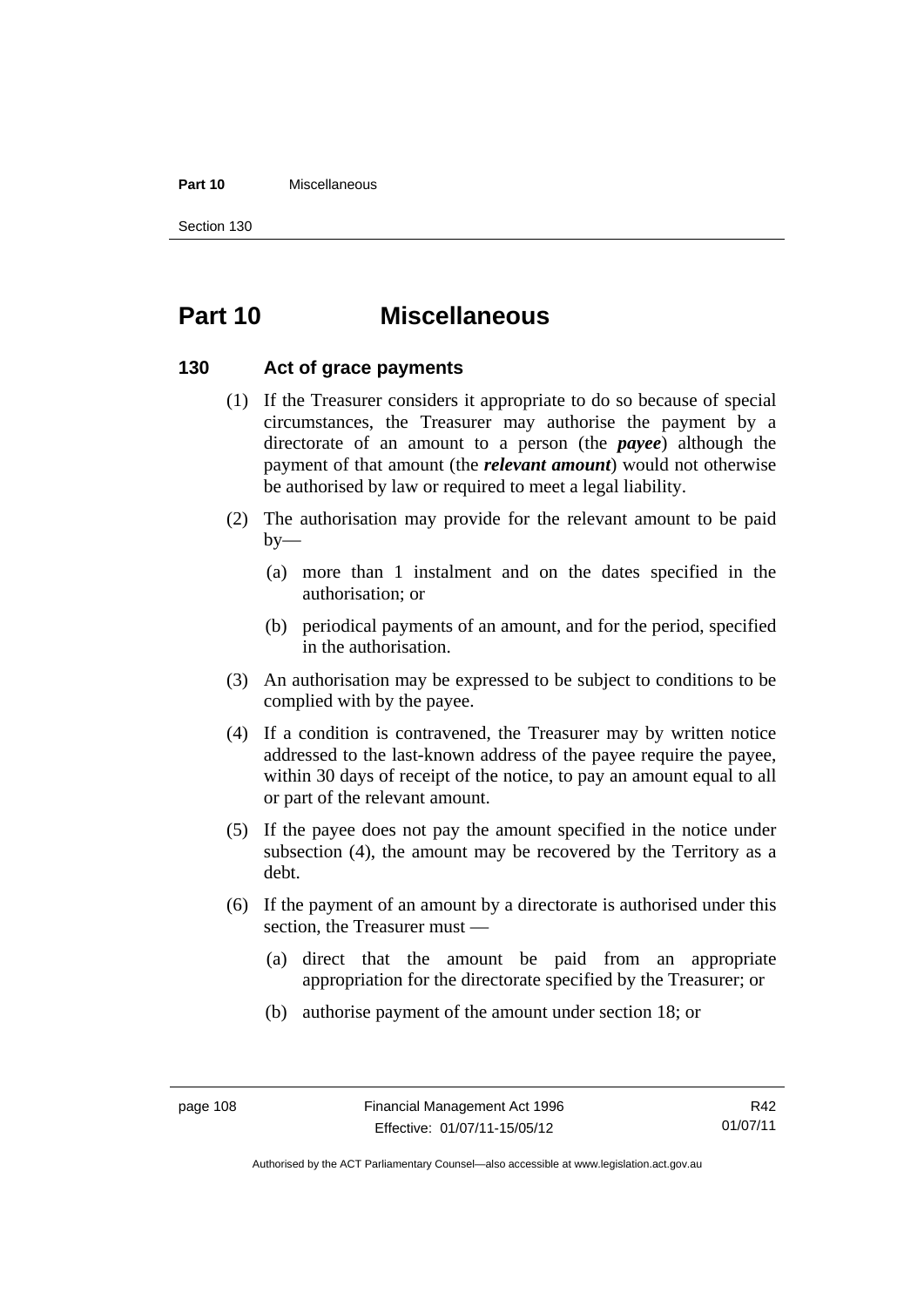- (c) authorise payment of the amount out of the public money of the Territory.
- (7) The public money of the Territory is appropriated for subsection (6) (c).
- (8) A payment made by a directorate under this section must be reported in notes to the financial statements of the directorate that relate to the financial year when the payment was made.
- (9) The notes must indicate in relation to each payment under this section the amount and grounds for the payment.
- (10) The notes relating to a payment under this section must not disclose the identity of the payee unless disclosure was agreed to by the payee as a condition of authorising the payment.

## **131 Waiver of debts etc**

- (1) The Treasurer may, in writing, on behalf of the Territory—
	- (a) waive the Territory's right to payment of an amount payable to the Territory; or
	- (b) postpone any right of the Territory to be paid a debt in priority to another debt; or
	- (c) allow the payment by instalments of an amount payable to the Territory; or
	- (d) defer the time for payment of an amount payable to the Territory.
- (2) A waiver relating to an amount payable to the Territory by a person may be expressed to be subject to a condition that the person agrees to pay an amount to the Territory in circumstances specified in the waiver.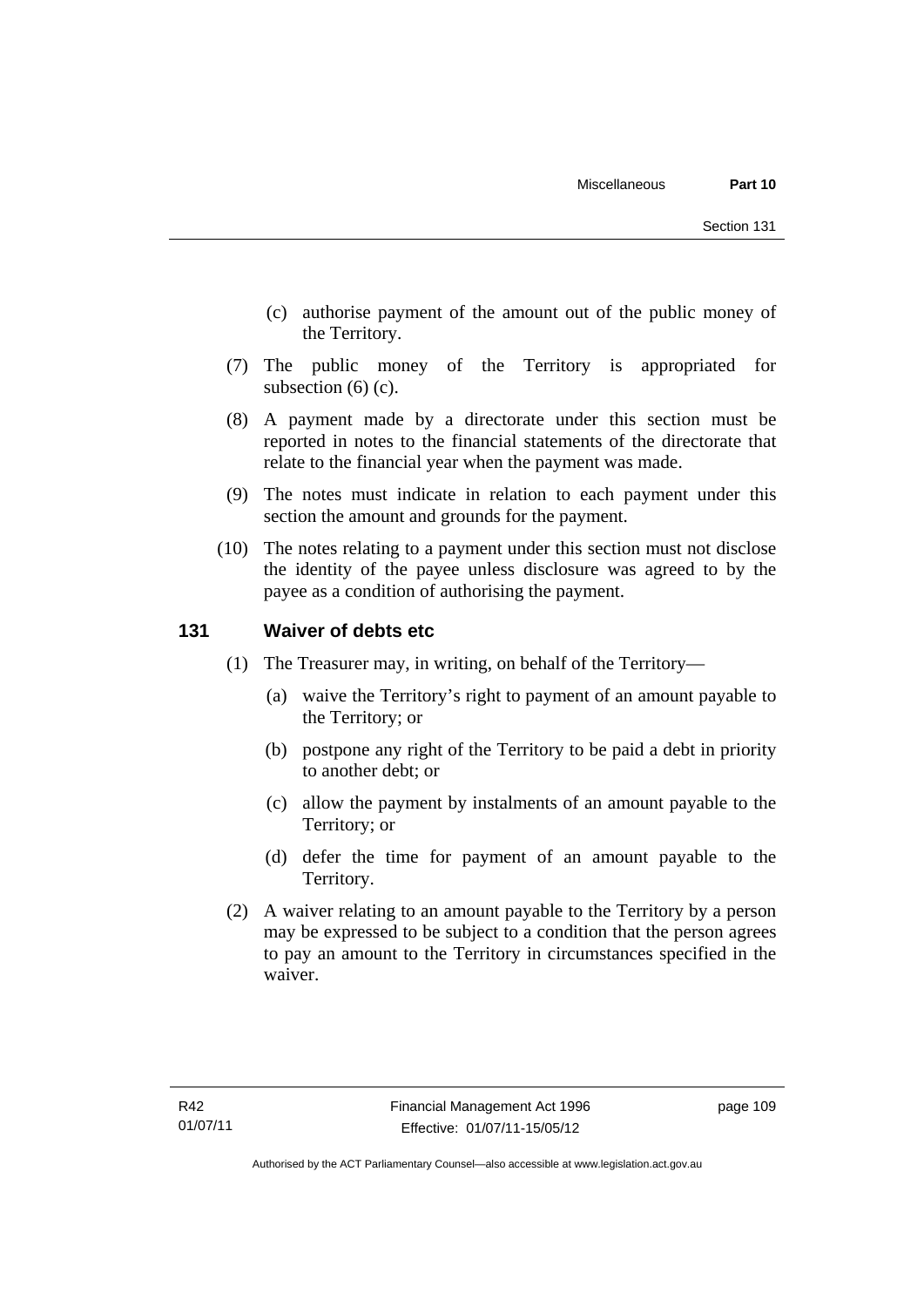#### **Part 10** Miscellaneous

Section 132

 (3) A waiver relating to an amount payable to the Territory must be reported in the notes to the financial statements of the relevant directorate that relate to the year in which the right to payment was waived.

## **132 Payments in relation to deceased estates**

- (1) If, at the time of a person's death (whether before or after the commencement of this section), the Territory owed an amount to the person, the Treasurer may pay that amount to the person who the Treasurer considers should receive the payment.
- (2) In deciding who should be paid, the Treasurer must have regard to—
	- (a) the provisions of any will of the deceased person that identify the persons entitled to property under the will; and
	- (b) the law relating to the disposition of the property of deceased people.
- (3) Before making a payment to a person, the Treasurer may require the person to produce any documents and other evidence relating to—
	- (a) the disposition of the deceased person's estate; or
	- (b) the family of the deceased person and any other people apparently entitled to share in the estate of the deceased person.
- (4) Subject to subsection (3), the Treasurer may make the payment without requiring production of probate of the will, or letters of administration of the estate, of the deceased person.
- (5) If a payment is made in relation to an amount owing to a deceased person, the Territory is discharged from any further liability in relation to that amount.
- (6) This section does not relieve the recipient of a payment from liability to deal with the money in accordance with law.

R42 01/07/11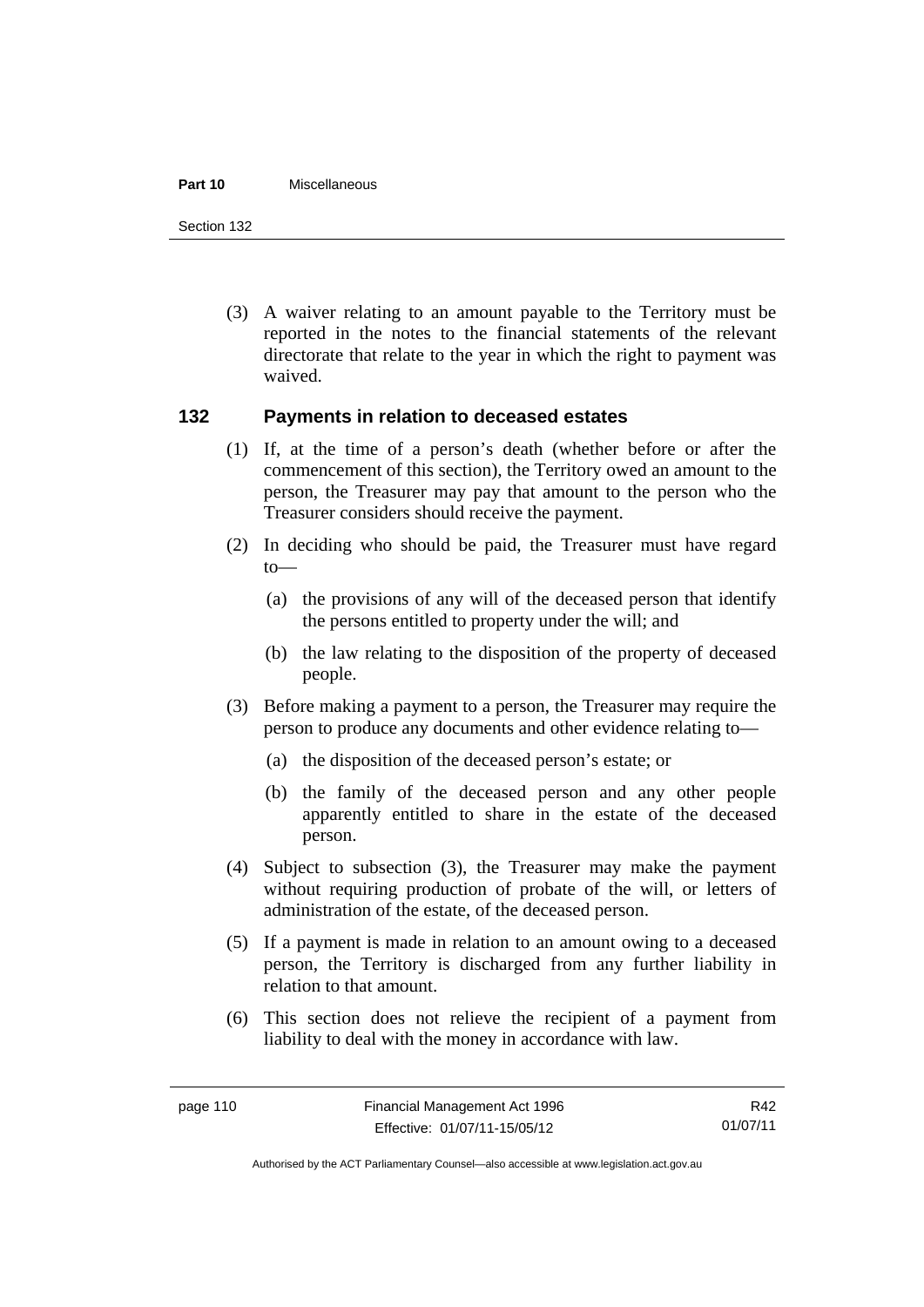# **133 Guideline-making power**

- (1) The Treasurer may, in writing, make financial management guidelines for this Act.
- (2) A financial management guideline is a disallowable instrument.
	- *Note* A disallowable instrument must be notified, and presented to the Legislative Assembly, under the Legislation Act.

## **134 Regulation-making power**

The Executive may make regulations for this Act.

*Note* A regulation must be notified, and presented to the Legislative Assembly, under the Legislation Act.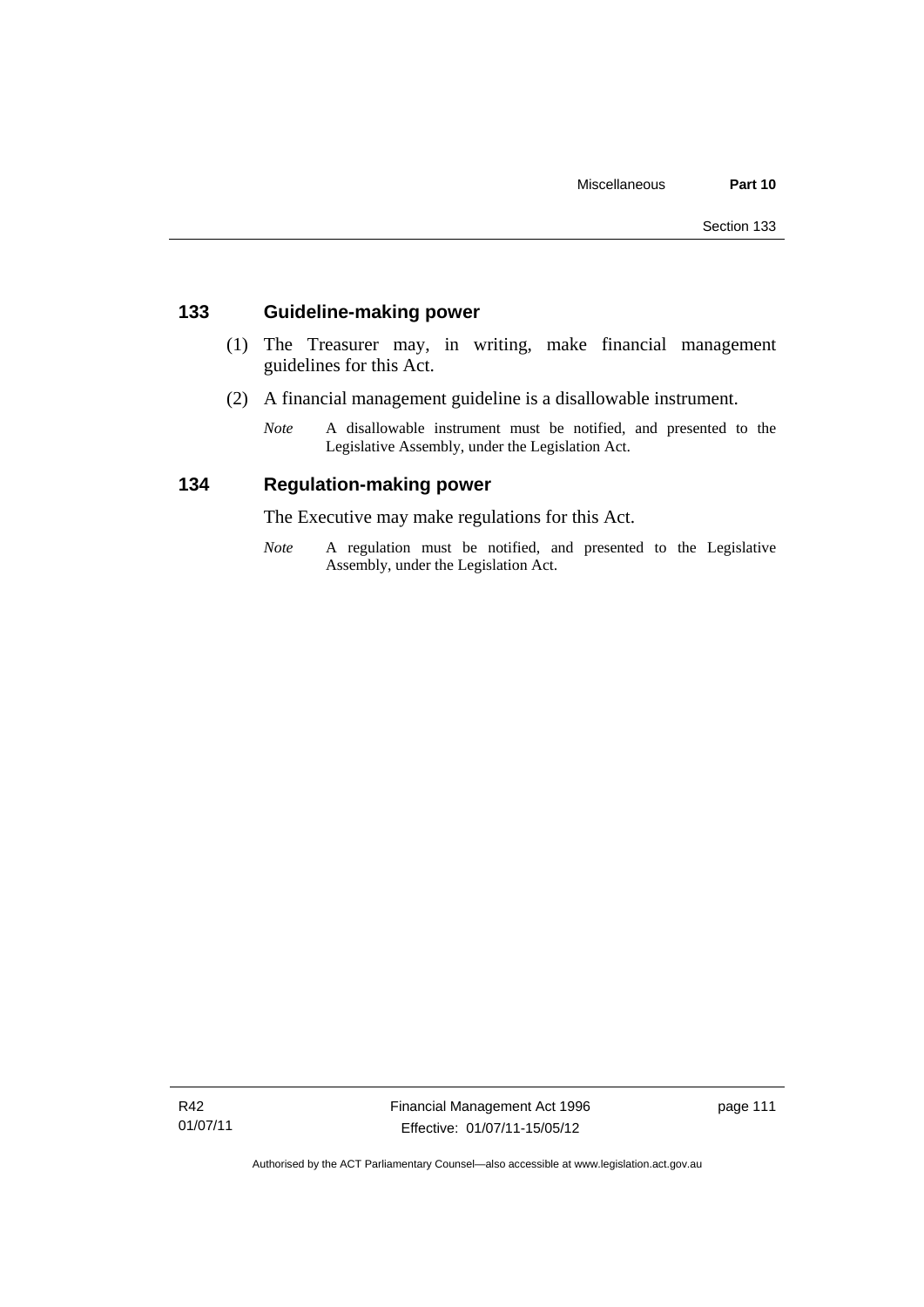**Dictionary** 

# **Dictionary**

(see s 3)

- *Note 1* The Legislation Act contains definitions and other provisions relevant to this Act.
- *Note 2* For example, the Legislation Act, dict, pt 1, defines the following terms:
	- ACAT
	- Act
	- administrative unit
	- auditor-general
	- authorised deposit-taking institution
	- bankrupt or personally insolvent
	- director-general (see s 163)
	- exercise
	- function
	- **GST**
	- may (see s 146)
	- Minister (see s 162)
	- must (see s 146)
	- person
	- reviewable decision notice
	- Self-Government Act
	- territory-owned corporation.

*applicable governmental policies*, for a territory authority, for part 9 (Governance of territory authorities)—see section 103.

*appropriation* means an appropriation of public money by any Act including this Act.

*Appropriation Act* means an Act that makes appropriations in relation to a financial year for purposes mentioned in section 8.

*appropriation unit* means a class of outputs, or a group of output classes, for which an appropriation is made by an Appropriation Act.

page 112 Financial Management Act 1996 Effective: 01/07/11-15/05/12

R42 01/07/11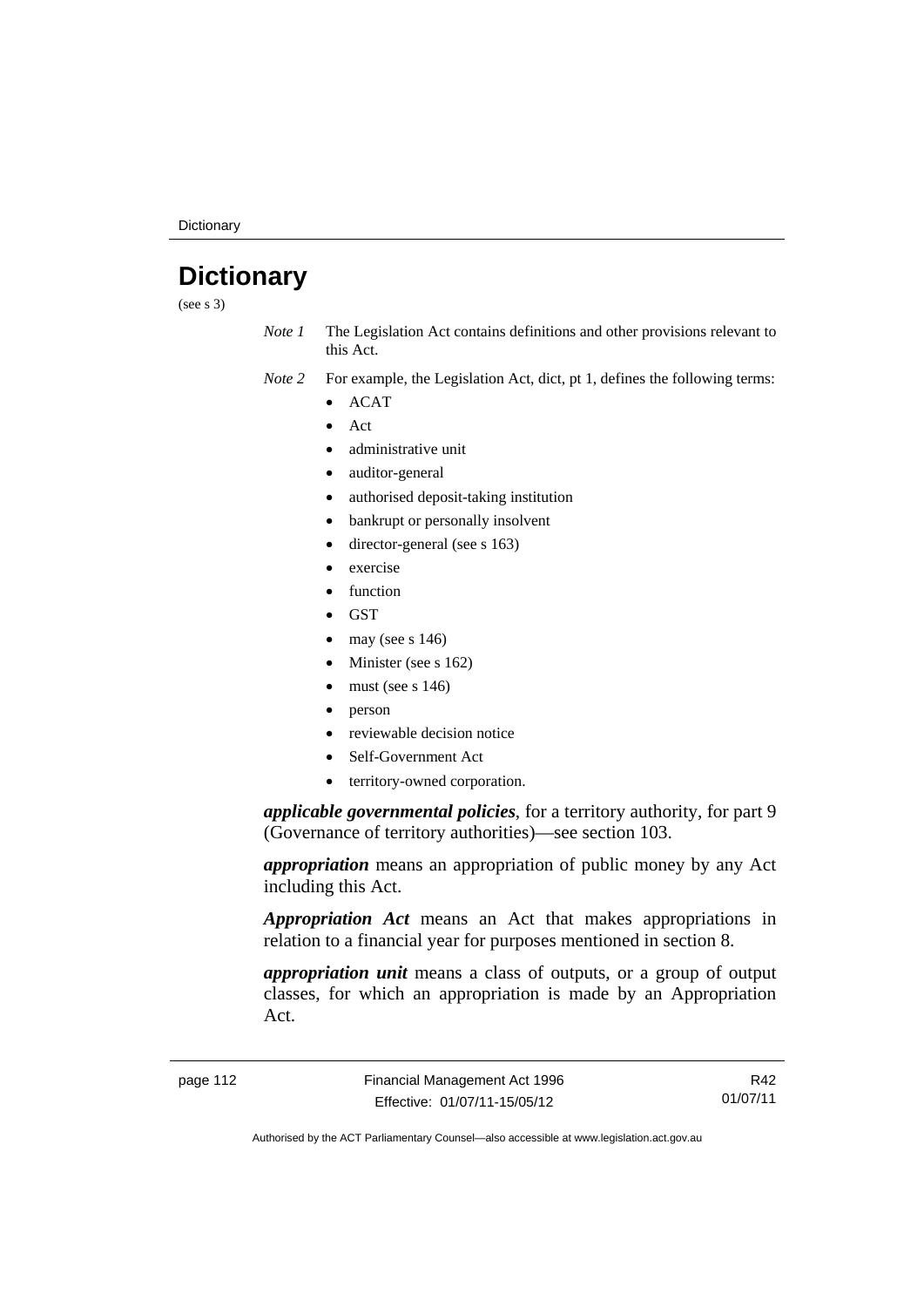*banking account* means an account with an authorised deposit-taking institution that is, or is substantially the same as, a bank account.

*borrowing* includes—

- (a) raising money or obtaining credit, whether by dealing in securities or otherwise; and
- (b) entering into a financing lease;

but does not include using a credit card or overdraft facility, or otherwise obtaining credit, in a transaction forming part of the day-to-day operations of the Territory or a territory authority.

*budget papers* means documents presented to the Legislative Assembly under section 10 or section 13 (1).

*capital injection* means an amount provided, or to be provided, to a directorate, a territory authority or a territory-owned corporation for—

- (a) the purchase of assets to be held by the directorate or to be owned by the authority or corporation; or
- (b) the development of assets held by the directorate or owned by the authority or corporation; or
- (c) augmenting the assets held by the directorate or owned by the authority or corporation; or
- (d) reducing the liabilities of the directorate, the authority or the corporation;

but does not include an amount provided from an appropriation for a purpose mentioned in section  $8(1)(a)$  or (c) or  $(2)(a)$ .

## *CEO*—see *chief executive officer*.

*chief executive officer* (or *CEO*), of a territory authority, means the person (however described) who is responsible for managing the affairs of the authority.

page 113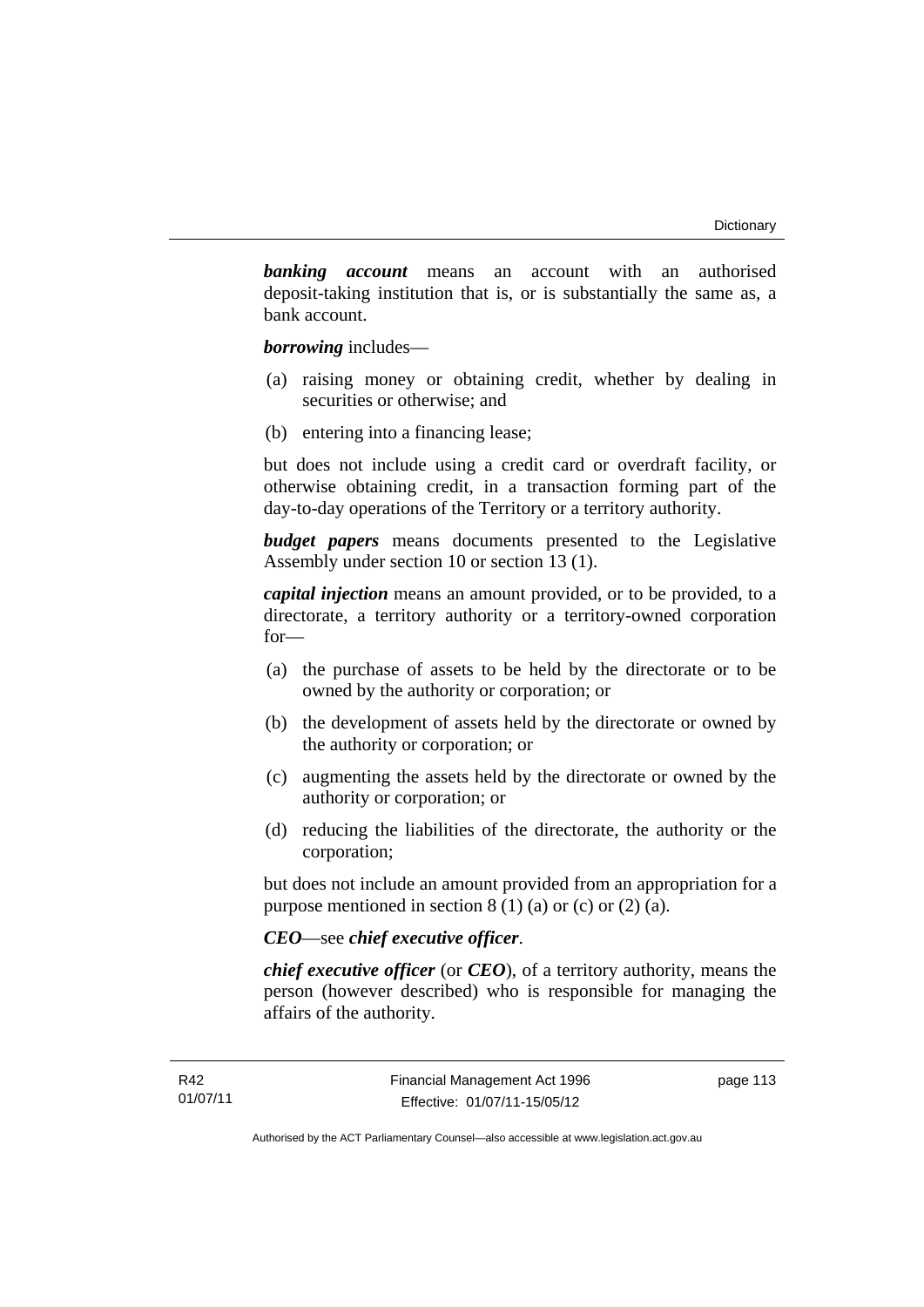*class of outputs* means a group of outputs identified as a class by an Appropriation Act.

*contract* includes an agreement or arrangement.

*directorate* means––

- (a) an administrative unit (excluding any part of an administrative unit prescribed for paragraph (b) and any administrative unit forming part of a group of administrative units prescribed for paragraph (c)); or
- (b) a part of an administrative unit prescribed for this paragraph; or
- (c) a group of 2 or more administrative units prescribed for this paragraph.

*directorate banking account* means a banking account mentioned in section 34 (1).

*division 9.6 authority* means a territory authority to which division 9.6 applies (see s 105).

*division 9.7 authority* means a territory authority to which division 9.7 applies (see s 120).

*establishing Act*, for a territory authority, governing board or governing board member, for part 9 (Governance of territory authorities)—see section 72.

*expenses*, in relation to an output, means the expenses incurred in providing the output quantified on an accrual accounting basis and includes the overhead expenses properly attributable to the output.

*financial management guidelines* means the financial management guidelines under this Act.

*financial year*, for a territory authority, for part 9 (Governance of territory authorities)—see section 72.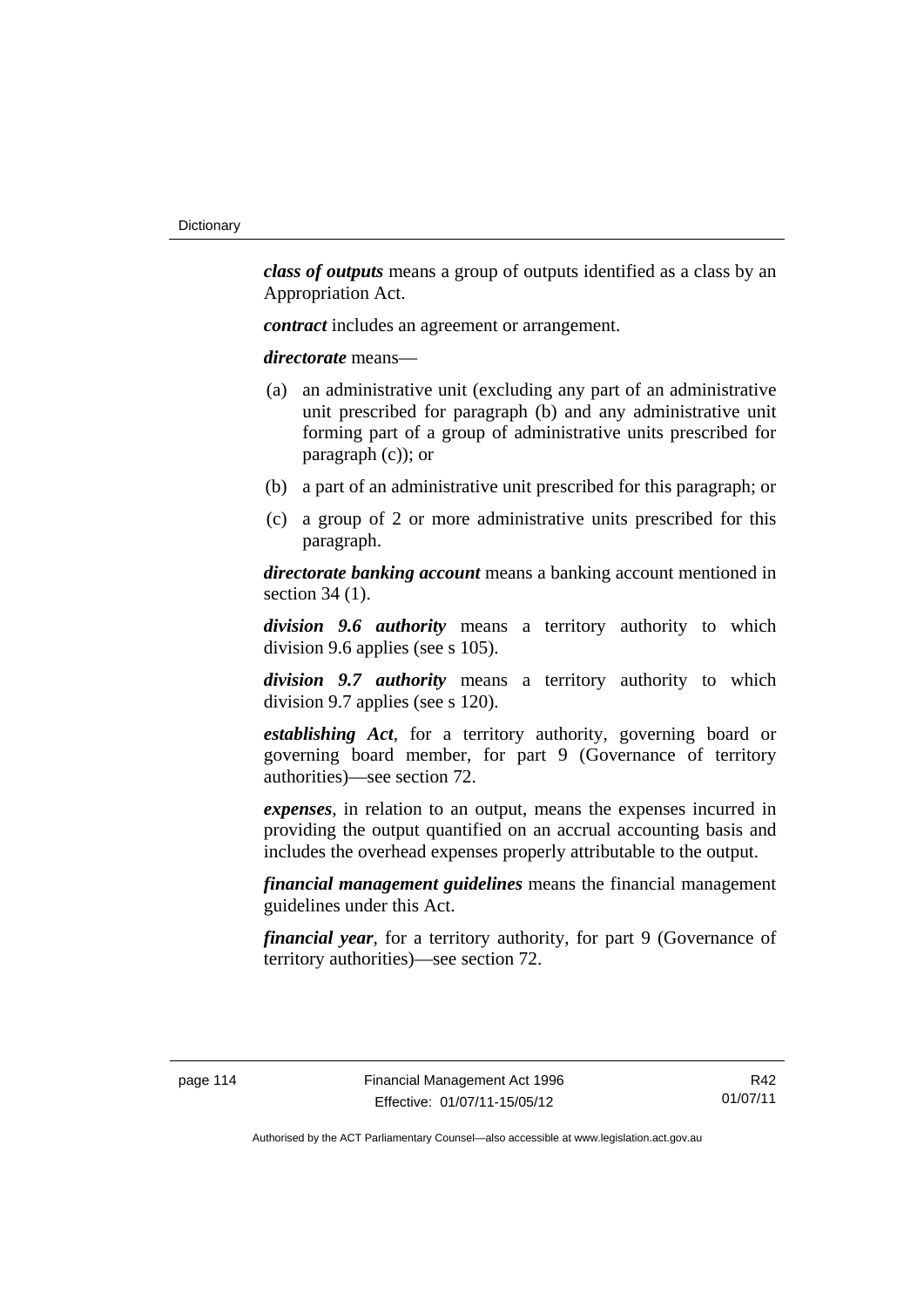## *general government sector* means—

- (a) those organisations whose primary function is to provide services that are mainly not market orientated, are mainly for the consumption of the community generally, involve the transfer or redistribution of income, and are financed mainly through appropriation; and
- (b) those organisations that are controlled by the Territory and provide investment or other financial services.

*generally accepted accounting principles* means accounting principles and procedures that are—

- (a) recognised by the accounting profession as appropriate for reporting financial information relating to government, a directorate or a territory authority; and
- (b) consistent with this Act and any relevant Appropriation Act.

*governing board*, for a territory authority, means the governing board established under the Act that establishes the authority.

*governing board member*, for a territory authority with a governing board for part 9 (Governance of territory authorities)—see section 72.

*handover day*, for division 9.7 (Additional provisions for restructuring of certain territory authorities)—see section 121.

*input tax credit*—see the *A New Tax System (Goods and Services Tax) Act 1999* (Cwlth), dictionary.

*interest* includes a dividend and any other financial return on a deposit, loan or other investment.

*invest* includes enter into a transaction or arrangement for the protection or enhancement of investments.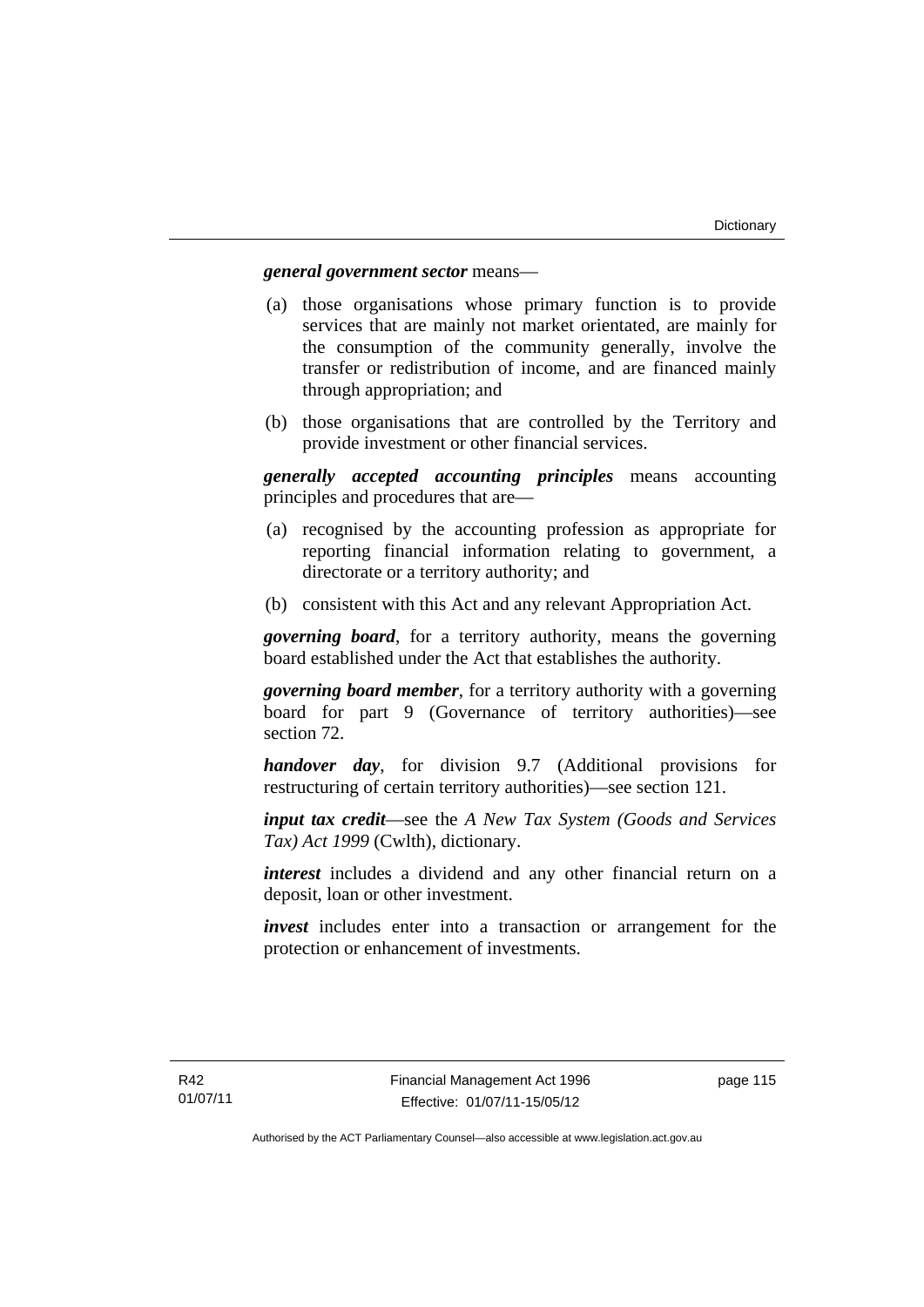*Legislative Assembly secretariat***—**see the *Public Sector Management Act 1994*, dictionary.

*material interest*, for part 9 (Governance of territory authorities) see section 88 (4).

*outputs* means goods produced or services provided by a directorate or territory authority or a person producing goods or providing services on behalf of a directorate or territory authority.

*prescribed* means prescribed by the financial management guidelines.

*public money* means all money received by the Territory, including the proceeds of all loans raised on behalf of the Territory, but does not include—

- (a) money held by the Territory as trust money; or
- (b) money received by a territory-owned corporation or subsidiary of a territory-owned corporation; or
- (c) money received by the Territory from a territory-owned corporation or subsidiary of a territory-owned corporation for investment for the corporation or subsidiary; or
- (d) money received by a territory authority; or
- (e) money received by the Territory from a territory authority for investment for the authority; or
- (f) money received by the Territory—
	- (i) in repayment of an investment made by the Territory for a territory authority; or
	- (ii) as interest on such an investment.

*public trading enterprise sector* means those organisations whose primary function is to provide goods and services that are mainly market orientated and non-regulatory in nature and who may recover a significant part of their costs from individual consumers.

R42 01/07/11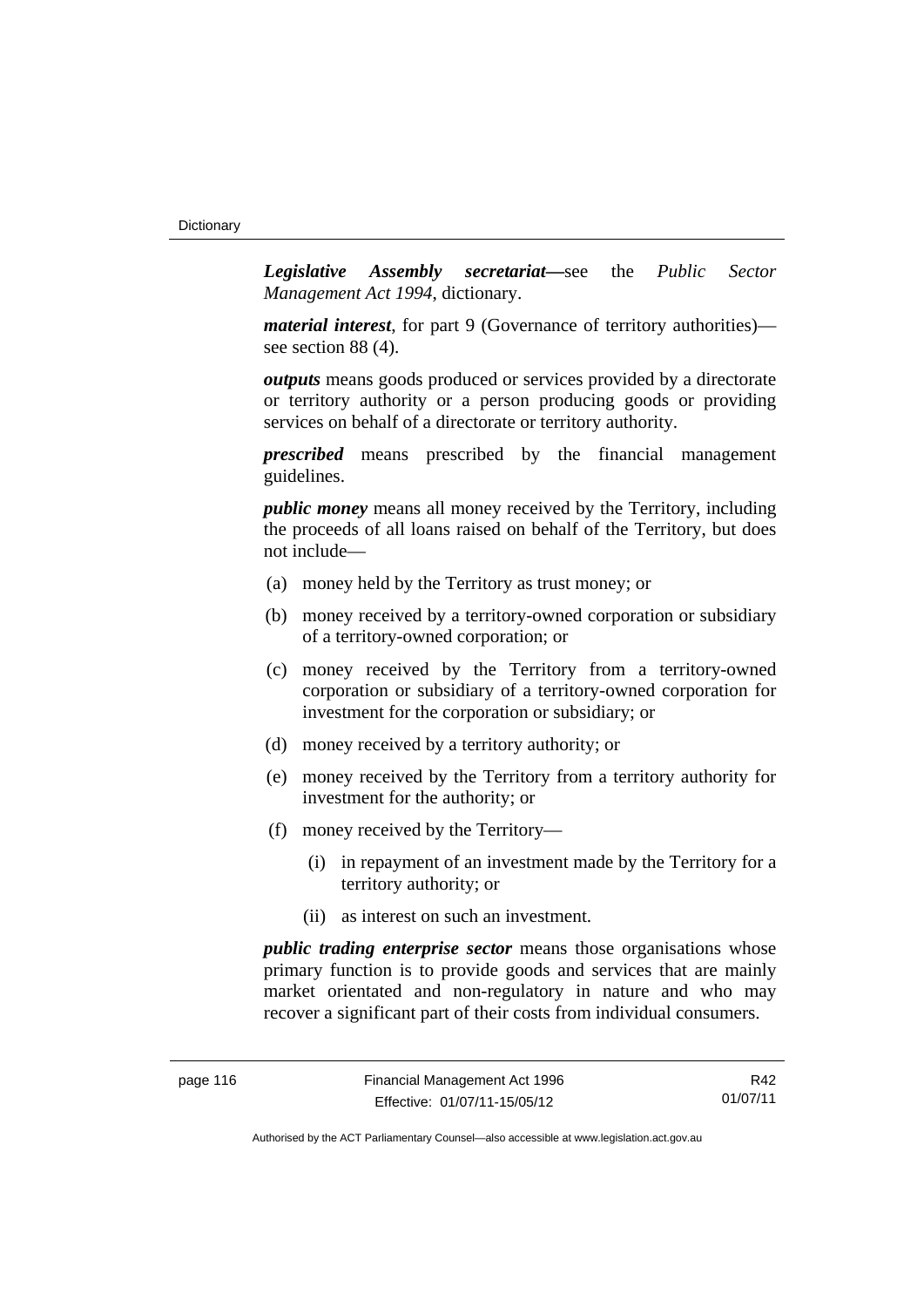*relevant territory authority*, for part 9 (Governance of territory authorities)—see section 72.

*responsible director-general*, in relation to a directorate, means—

- (a) if the directorate is constituted by an administrative unit or a part of an administrative unit—the director-general of that administrative unit; or
- (b) if the directorate is constituted by a group of 2 or more administrative units—the person prescribed as the responsible director-general in relation to the directorate.

#### *responsible Minister* means—

- (a) in relation to a directorate that is constituted by an administrative unit or a part of an administrative unit—the Minister to whom responsibility for that administrative unit has been allocated under the *Public Sector Management Act 1994*, section 14; and
- (b) in relation to a directorate that is constituted by a group of 2 or more administrative units—the Minister prescribed as the responsible Minister in relation to the directorate; and
- (c) in relation to a territory authority—the Minister administering the Act under which the authority is established; and
- (d) in relation to a territory-owned corporation—the Minister administering the *Territory-owned Corporations Act 1990*.

*securities* includes stocks, debentures, notes, bonds, promissory notes, bills of exchange, and any other securities approved in writing by the Treasurer.

*statement of intent*, for a territory authority—see section 61 (1).

*subsidiary*—see the *Territory-owned Corporations Act 1990*, dictionary.

*superannuation appropriation*—see the *Territory Superannuation Provision Protection Act 2000*, dictionary.

page 117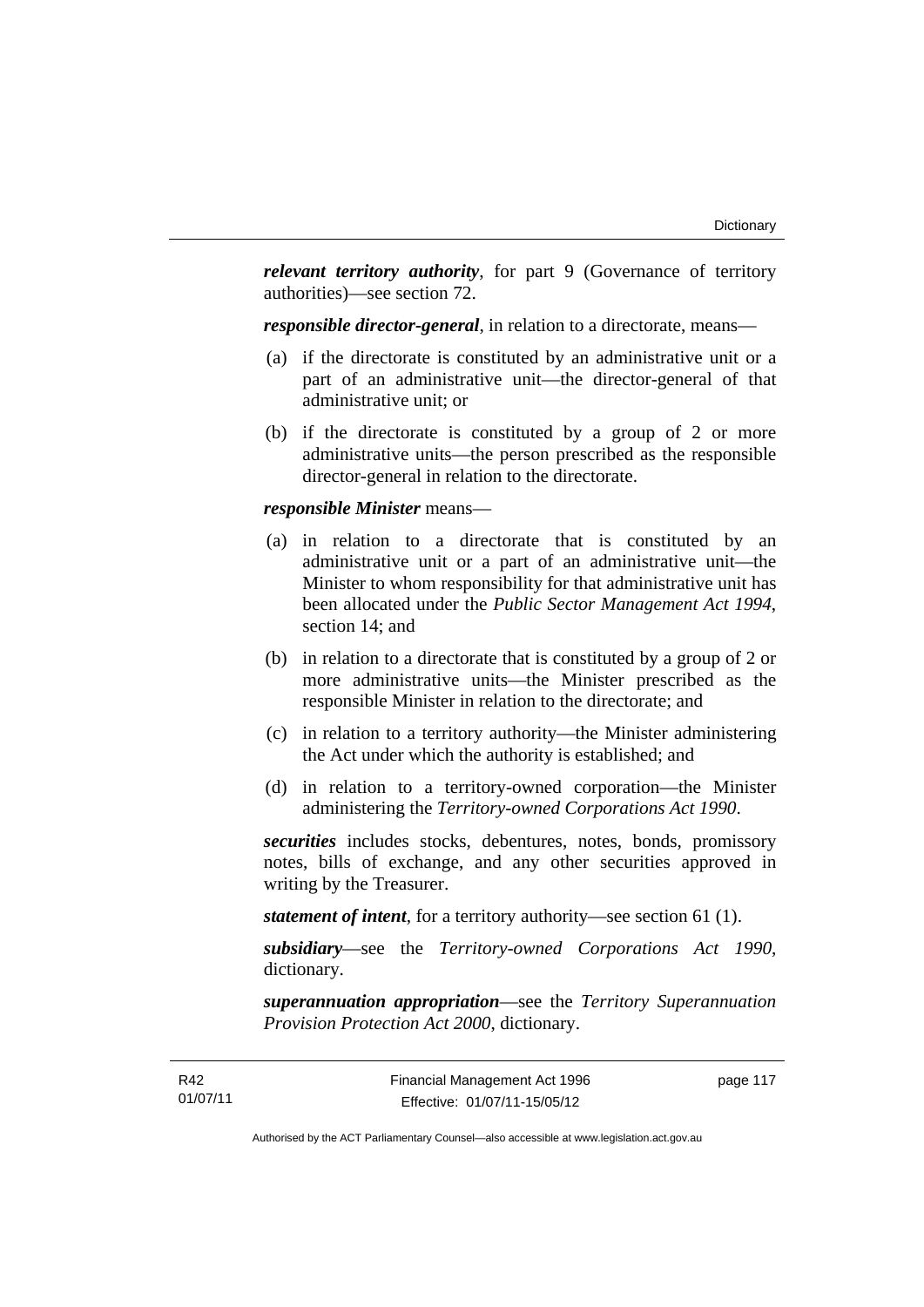*superannuation banking account*—see the *Territory Superannuation Provision Protection Act 2000*, section 7.

*taxable supply*—see the *A New Tax System (Goods and Services Tax) Act 1999* (Cwlth), dictionary.

*territory authority*—

- (a) means a body corporate established by an Act; and
- (b) to remove any doubt, includes an entity to which part 8 applies; and
- (c) for division 9.7 (Additional provisions for restructuring of certain territory authorities)—includes a territory authority that has ceased to exist; but
- (d) does not include a body declared under section 3B not to be a territory authority.

*territory banking account* means the banking account mentioned in section 33.

*the Territory*, for division 3.1 (Financial reports of the Territory) see section 21.

*trust money* means—

- (a) money deposited with the Territory pending the completion of a transaction or the determination of a dispute and that may become repayable to the depositor or payable to the Territory or anyone else; or
- (b) all money that is paid into a territory court for possible repayment to the payee or a third party because of any Act, order, instruction or authority; or
- (c) money that belongs to or is owing to any person and is collected by the Territory because of an agreement between the Territory and that person; or
- (d) unclaimed money that is owing to or belongs to anyone and is deposited with the Territory; or

| page 118 | Financial Management Act 1996 | R42      |
|----------|-------------------------------|----------|
|          | Effective: 01/07/11-15/05/12  | 01/07/11 |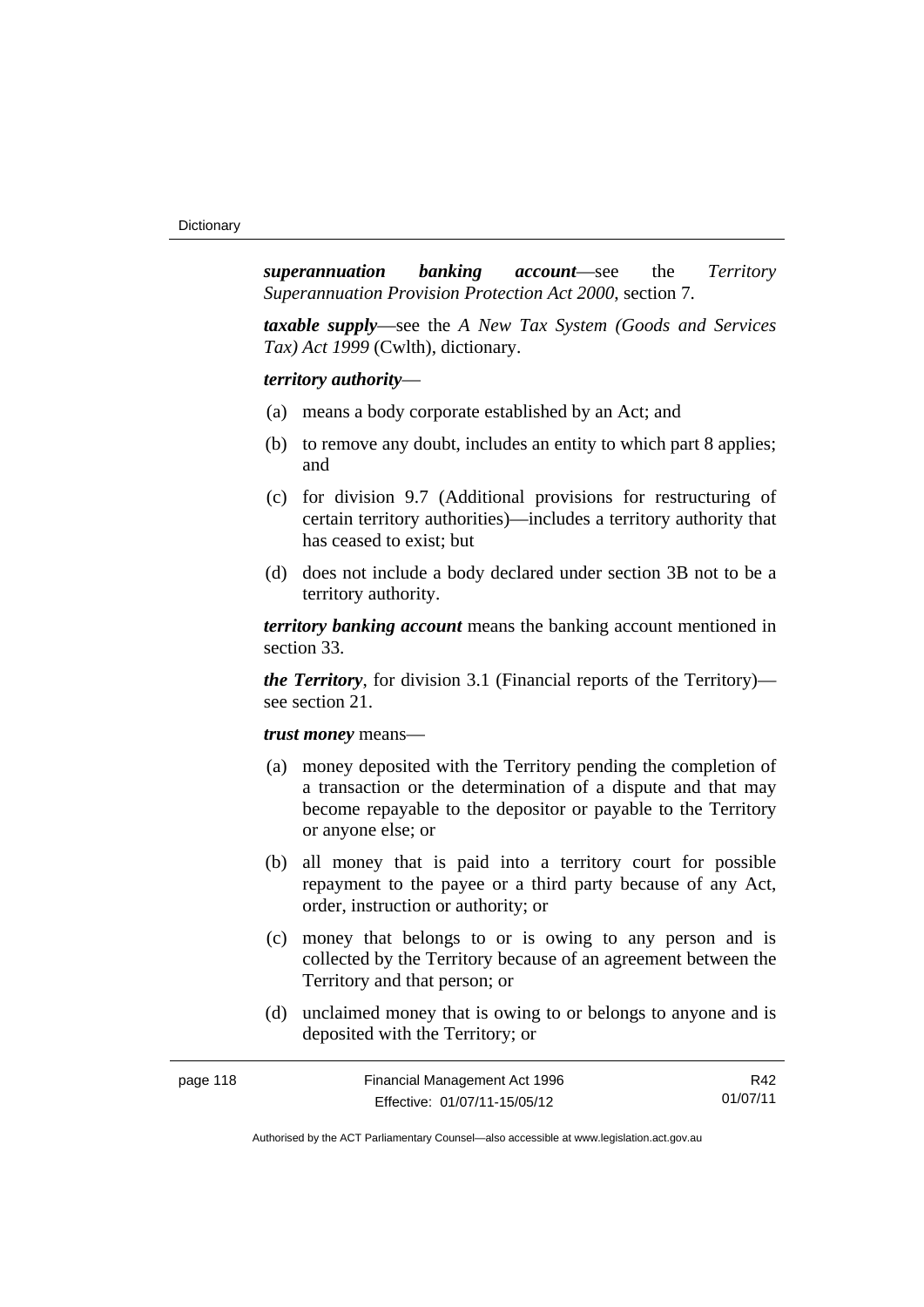(e) money that is paid to the Territory in trust for any other lawful purpose including interest on trust money.

R42 01/07/11 Financial Management Act 1996 Effective: 01/07/11-15/05/12

page 119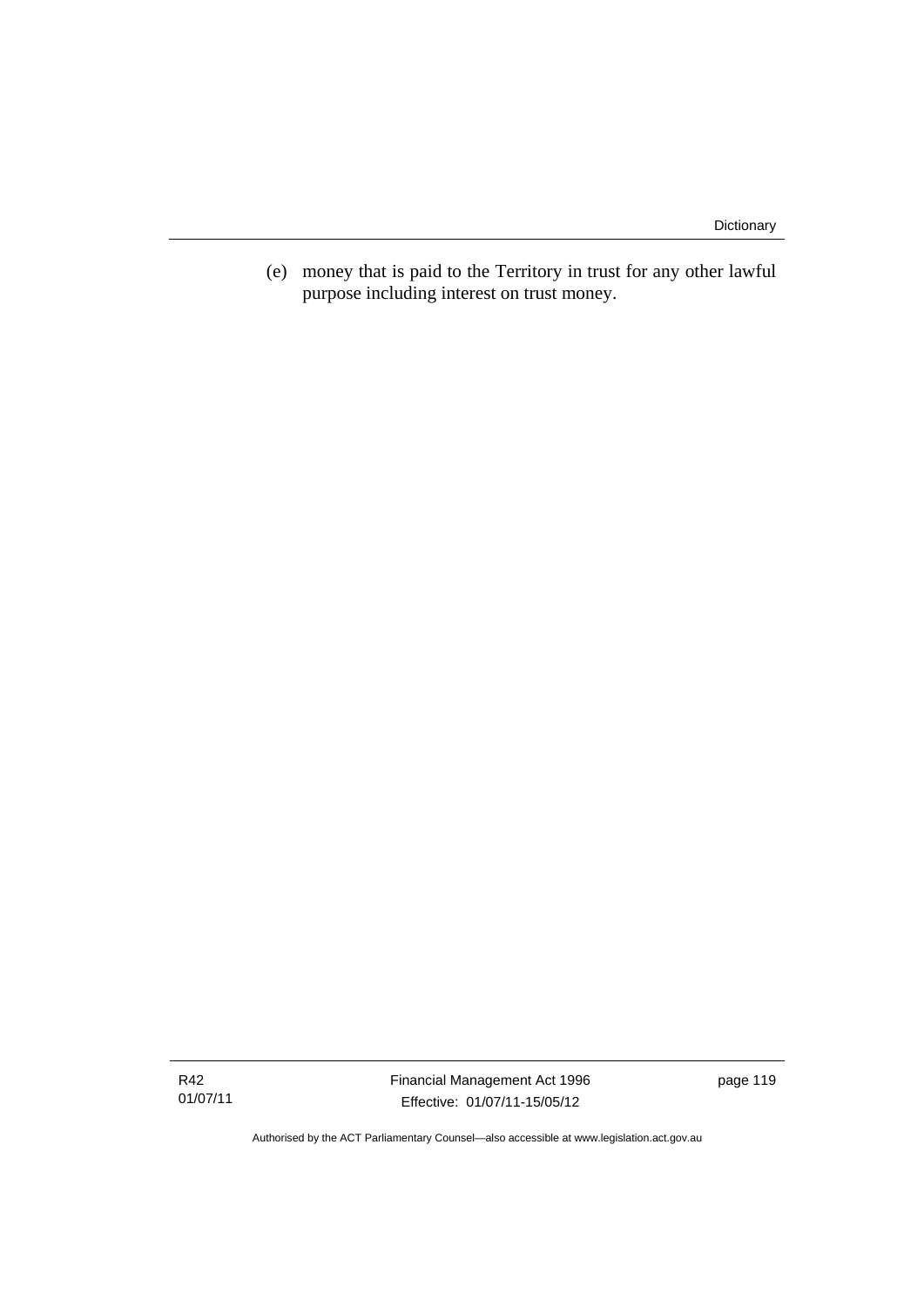1 About the endnotes

# **Endnotes**

## **1 About the endnotes**

Amending and modifying laws are annotated in the legislation history and the amendment history. Current modifications are not included in the republished law but are set out in the endnotes.

Not all editorial amendments made under the *Legislation Act 2001*, part 11.3 are annotated in the amendment history. Full details of any amendments can be obtained from the Parliamentary Counsel's Office.

Uncommenced amending laws and expiries are listed in the legislation history and the amendment history. These details are underlined. Uncommenced provisions and amendments are not included in the republished law but are set out in the last endnote.

If all the provisions of the law have been renumbered, a table of renumbered provisions gives details of previous and current numbering.

The endnotes also include a table of earlier republications.

| $A = Act$                                    | $NI =$ Notifiable instrument              |
|----------------------------------------------|-------------------------------------------|
| $AF =$ Approved form                         | $o = order$                               |
| $am = amended$                               | $om = omitted/repealed$                   |
| $amdt = amendment$                           | $ord = ordinance$                         |
| $AR = Assembly resolution$                   | $orig = original$                         |
| $ch = chapter$                               | par = paragraph/subparagraph              |
| $CN =$ Commencement notice                   | $pres = present$                          |
| $def = definition$                           | $prev = previous$                         |
| $DI = Disallowable instrument$               | $(\text{prev}) = \text{previously}$       |
| $dict = dictionary$                          | $pt = part$                               |
| $disallowed = disallowed by the Legislative$ | $r = rule/subrule$                        |
| Assembly                                     | $reloc = relocated$                       |
| $div =$ division                             | $renum = renumbered$                      |
| $exp = expires/expired$                      | $R[X]$ = Republication No                 |
| $Gaz = gazette$                              | $RI = reissue$                            |
| $hdg = heading$                              | s = section/subsection                    |
| $IA = Interpretation Act 1967$               | $sch = schedule$                          |
| $ins = inserted/added$                       | $sdiv = subdivision$                      |
| $LA =$ Legislation Act 2001                  | SL = Subordinate law                      |
| $LR =$ legislation register                  | $sub =$ substituted                       |
| $LRA =$ Legislation (Republication) Act 1996 | underlining = whole or part not commenced |
| $mod = modified/modification$                | or to be expired                          |

# **2 Abbreviation key**

page 120 Financial Management Act 1996 Effective: 01/07/11-15/05/12

R42 01/07/11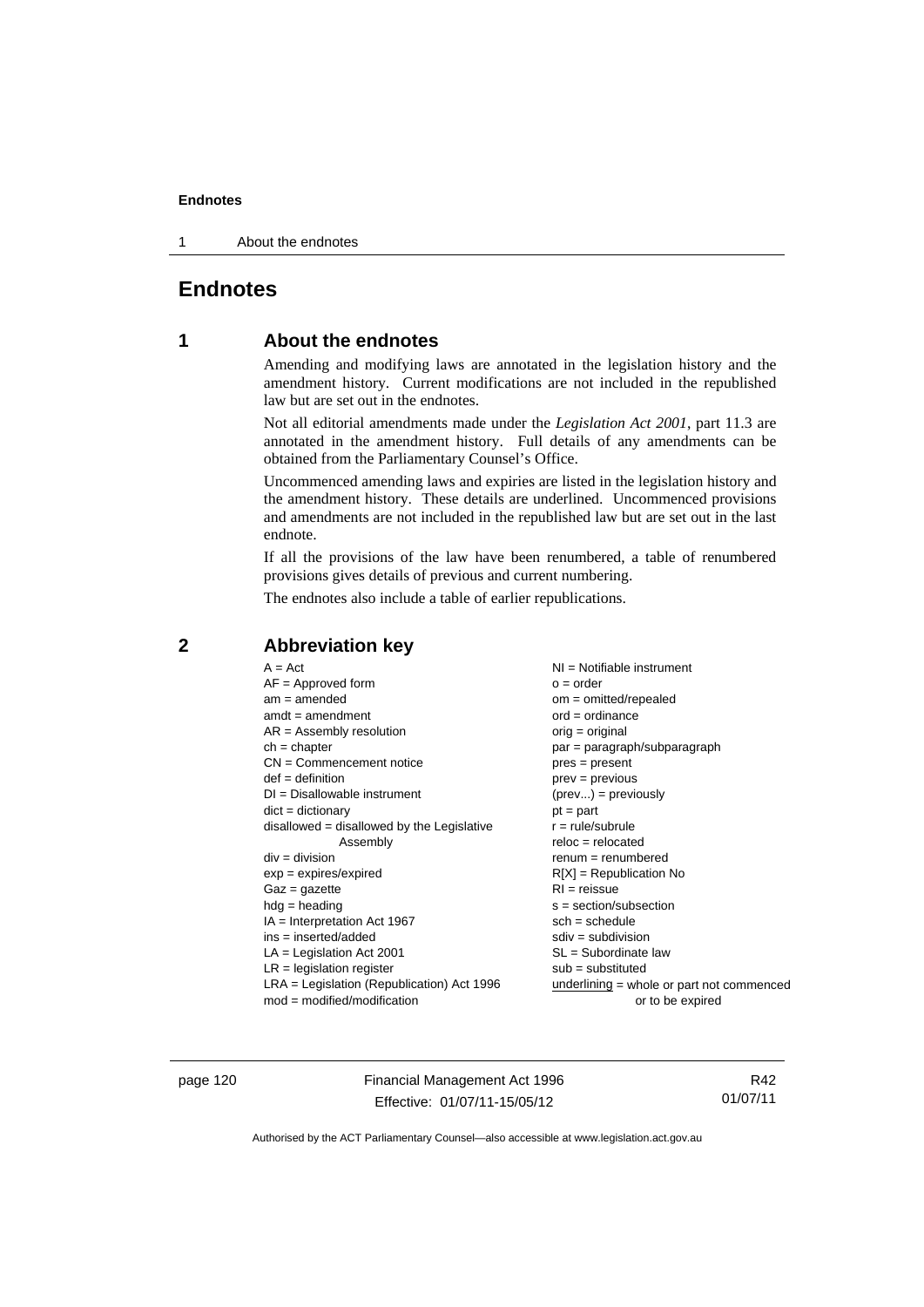| 3 | <b>Legislation history</b>                                                                                                                                                                                                     |
|---|--------------------------------------------------------------------------------------------------------------------------------------------------------------------------------------------------------------------------------|
|   | <b>Financial Management Act 1996 No 22</b><br>notified 4 June 1996 (Gaz 1996 No 101)<br>commenced 1 July 1996 (s 2)                                                                                                            |
|   | as amended by                                                                                                                                                                                                                  |
|   | Financial Management (Amendment) Act 1997 No 39<br>notified 1 September 1997 (Gaz 1997 No S257)<br>commenced 1 September 1997 (s 2)                                                                                            |
|   | Financial Management (Amendment) Act (No 2) 1997 No 102<br>notified 24 December 1997 (Gaz 1997 No S420)<br>ss 1-3 commenced 24 December 1997 (s 2 (1))<br>remainder commenced 14 January 1998 (s 2 (2) and Gaz 1998<br>No S24) |
|   | Financial Management (Amendment) Act (No 3) 1997 No 124<br>notified 24 December 1997 (Gaz 1997 No S420)<br>commenced 24 December 1997 (s 2)                                                                                    |
|   | Trustee (Amendment) Act 1999 No 28 sch<br>notified 21 May 1999 (Gaz 1999 No S24)<br>sch commenced 21 May 1999 (s 2)                                                                                                            |
|   | Financial Sector Reform (ACT) Act 1999 No 33 sch<br>notified 25 June 1999 (Gaz 1999 No S34)<br>s 1, s 2 and dict commenced 25 June 1999 (s 2 (1))<br>sch commenced 1 July 1999 (s 2 (2) and Cwlth Gaz 1999 No S289)            |
|   | Appropriation Act 1999-2000 No 36 s 9<br>notified 12 July 1999 (Gaz 1999 No S44)<br>s 9 commenced 12 July 1999 (s 2)                                                                                                           |
|   | <b>Financial Management Amendment Act 1999 No 58</b><br>notified 10 November 1999 (Gaz 1999 No 45)<br>commenced 10 November 1999 (s 2)                                                                                         |

Financial Management Act 1996 Effective: 01/07/11-15/05/12

page 121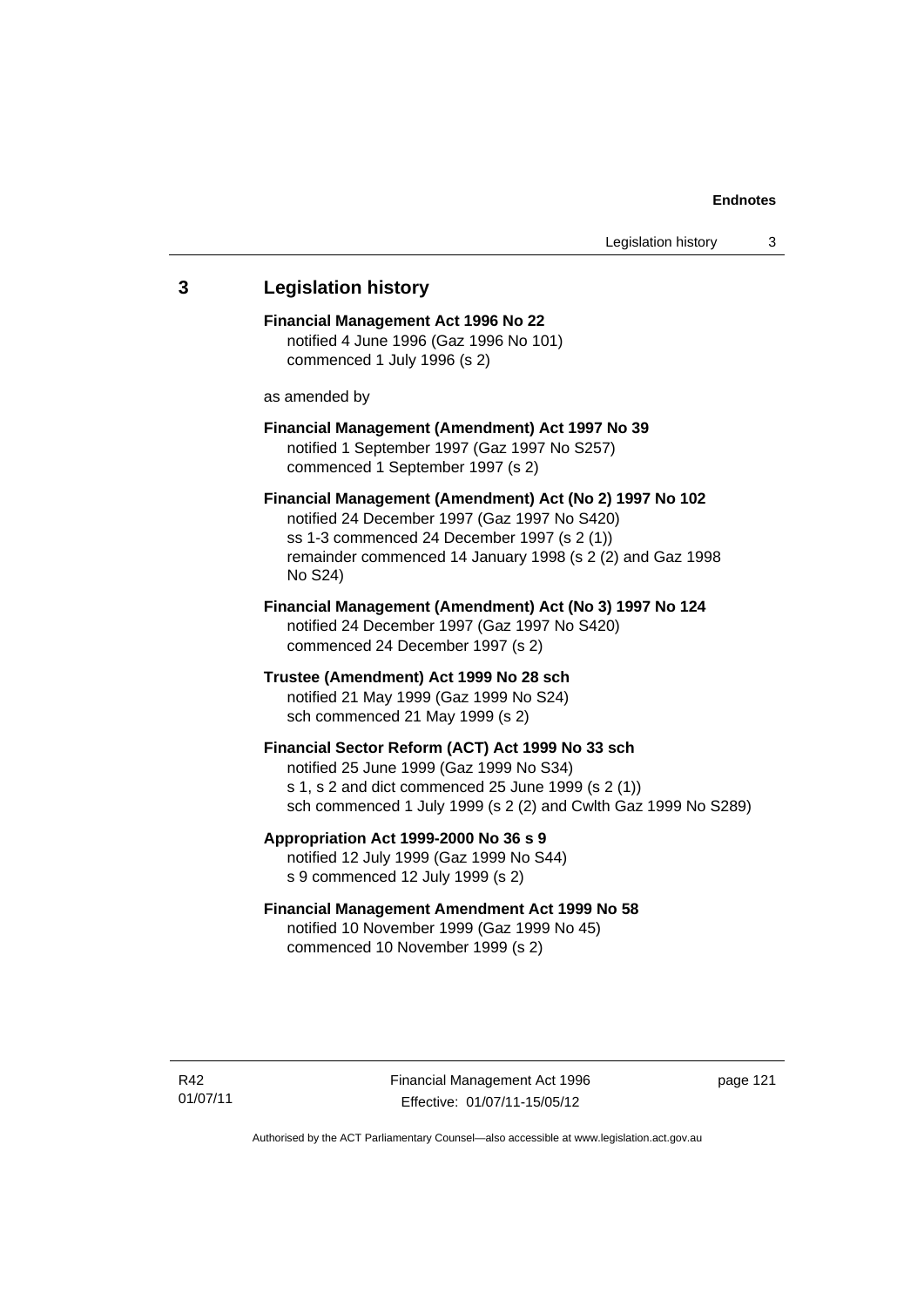| -3 | Legislation history |  |
|----|---------------------|--|
|----|---------------------|--|

| <b>Territory Superannuation Provision Protection Act 2000 No 21 sch</b><br>notified 15 June 2000 (Gaz 2000 No 24)<br>s 1, s 2 commenced 15 June 2000 (IA s 10B)<br>sch commenced 1 July 2000 (s 2)                                               |
|--------------------------------------------------------------------------------------------------------------------------------------------------------------------------------------------------------------------------------------------------|
| <b>Financial Management Amendment Act 2000 No 27</b><br>notified 30 June 2000 (Gaz 2000 No S30)<br>s 1, s 2 commenced 30 June 2000 (IA s 10B)<br>remainder commenced 30 June 2000 (s 2)                                                          |
| Financial Management Amendment Act 2001 No 4<br>notified 8 March 2001 (Gaz 2001 No 10)<br>s 1, s 2 commenced 8 March 2001 (IA s 10B)<br>s 3 commenced 8 March 2001 (s 2)<br>remainder commenced 8 September 2001 (IA s 10E)                      |
| Statute Law Amendment Act 2001 No 11 sch 3<br>notified 29 March 2001 (Gaz 2001 No 13)<br>commenced 29 March 2001 (s 2)                                                                                                                           |
| Financial Management Amendment Act 2001 (No 2) 2001 No 42<br>notified 29 June 2001 (Gaz 2001 No S36)<br>s 1, s 2 commenced 29 June 2001 (IA s 10B)<br>s 3, s 4, s 6, s 7 commenced 29 June 2001 (s 2 (1))<br>s 5 commenced 1 July 2001 (s 2 (2)) |
| Appropriation Act 2001-2002 2001 No 43 s 12<br>notified 29 June 2001 (Gaz 2001 No S36)<br>s 1, s 2 commenced 29 June 2001 (IA s 10B)<br>s 12 commenced 1 July 2001 (s 2)                                                                         |
| Legislation (Consequential Amendments) Act 2001 No 44 pt 146<br>notified 26 July 2001 (Gaz 2001 No 30)<br>s 1, s 2 commenced 26 July 2001 (IA s 10B)<br>pt 146 commenced 12 September 2001 (s 2 and see Gaz 2001<br>No S65)                      |

R42 01/07/11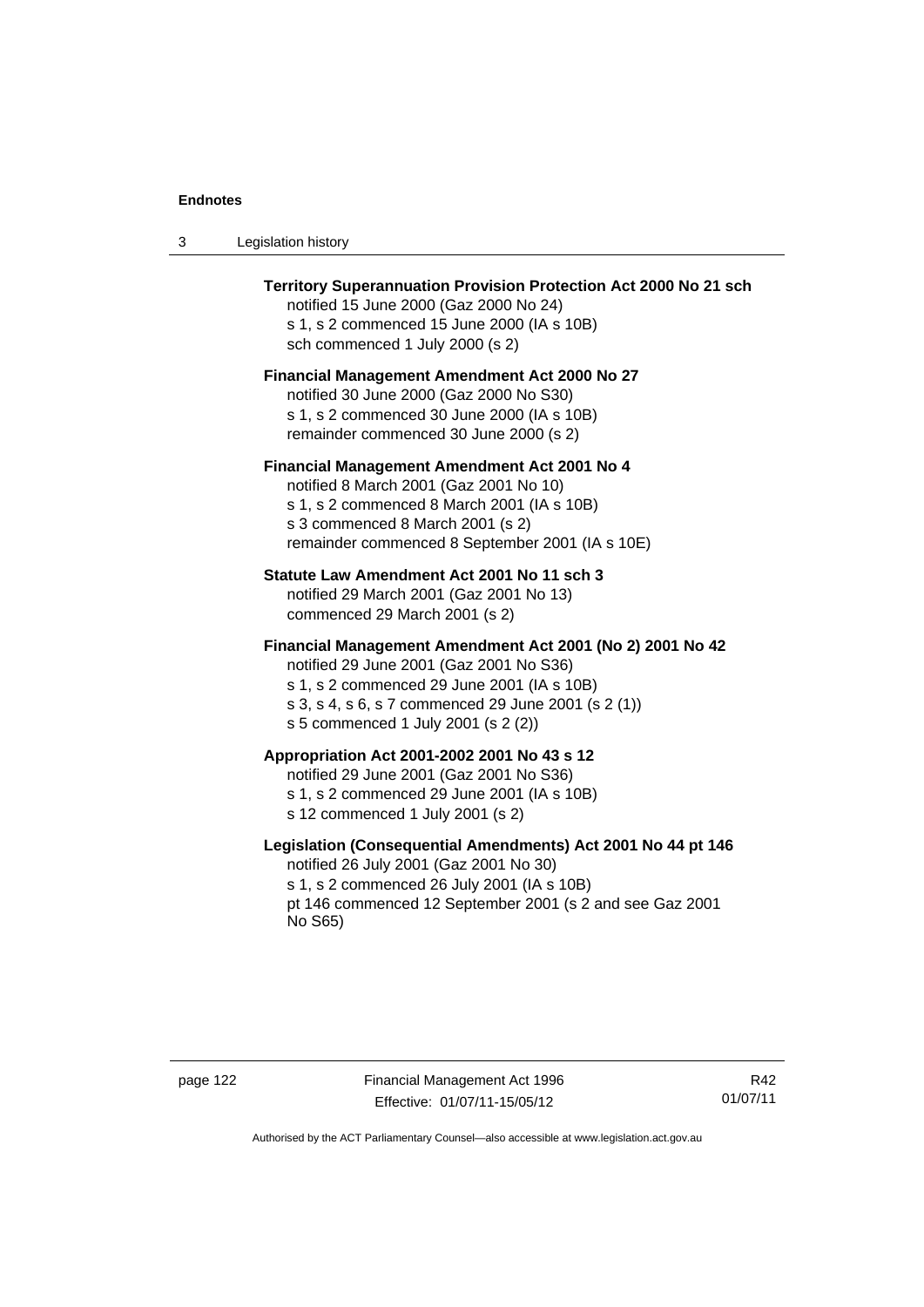## **Financial Management Legislation Amendment Act 2001 No 45 pt 2 (as am by 2002 No 30 pt 3.26)**

notified 12 July 2001 (Gaz 2001 No 28) s 1, s 2 commenced 12 July 2001 (IA s 10B) s 4 commenced 12 January 2002 (s 2 (3) and see Act 2002 No 30 amdt 3.370) pt 2 remainder commenced 12 January 2002 (LA s 79)

#### **Statute Law Amendment Act 2001 No 56 pt 3.20**

notified 5 September 2001 (Gaz 2001 No S65) commenced 5 September 2001 (s 2)

## **Financial Management Amendment Act 2001 (No 3) 2001 No 95**

notified 10 September 2001 (Gaz 2001 No S66) s 1, s 2 commenced 10 September 2001 (LA s 75) remainder commenced 1 January 2002 (CN 2001 No 6)

#### **Financial Management Amendment Act 2001 (No 4) No 97**

notified LR 20 December 2001 commenced 20 December 2001 (s 2)

### **Appropriation Act 2002-2003 No 29 s 12**

notified LR 9 September 2002 taken to have commenced 30 June 2002 (s 2)

## **Statute Law Amendment Act 2002 No 30 pt 3.25**

notified LR 16 September 2002 s 1, s 2 taken to have commenced 19 May 1997 (LA s 75 (2)) amdt 3.369 taken to have commenced 31 December 2001 (s 2 (2)) pt 3.25 remainder commenced 17 September 2002 (s 2 (1))

## **Financial Management Amendment Act 2002 No 38**

notified LR 8 October 2002

s 1, s 2 commenced 8 October 2002 (LA s 75 (1)) remainder commenced 1 November 2002 (s 2 and CN2002-12)

## **Appropriation Act 2002-2003 (No 2) A2003-9 s 9**

notified LR 7 March 2003

s 1, s 2 commenced 7 March 2003 (LA s 75 (1))

s 9 commenced 8 March 2003 (s 2)

R42 01/07/11 page 123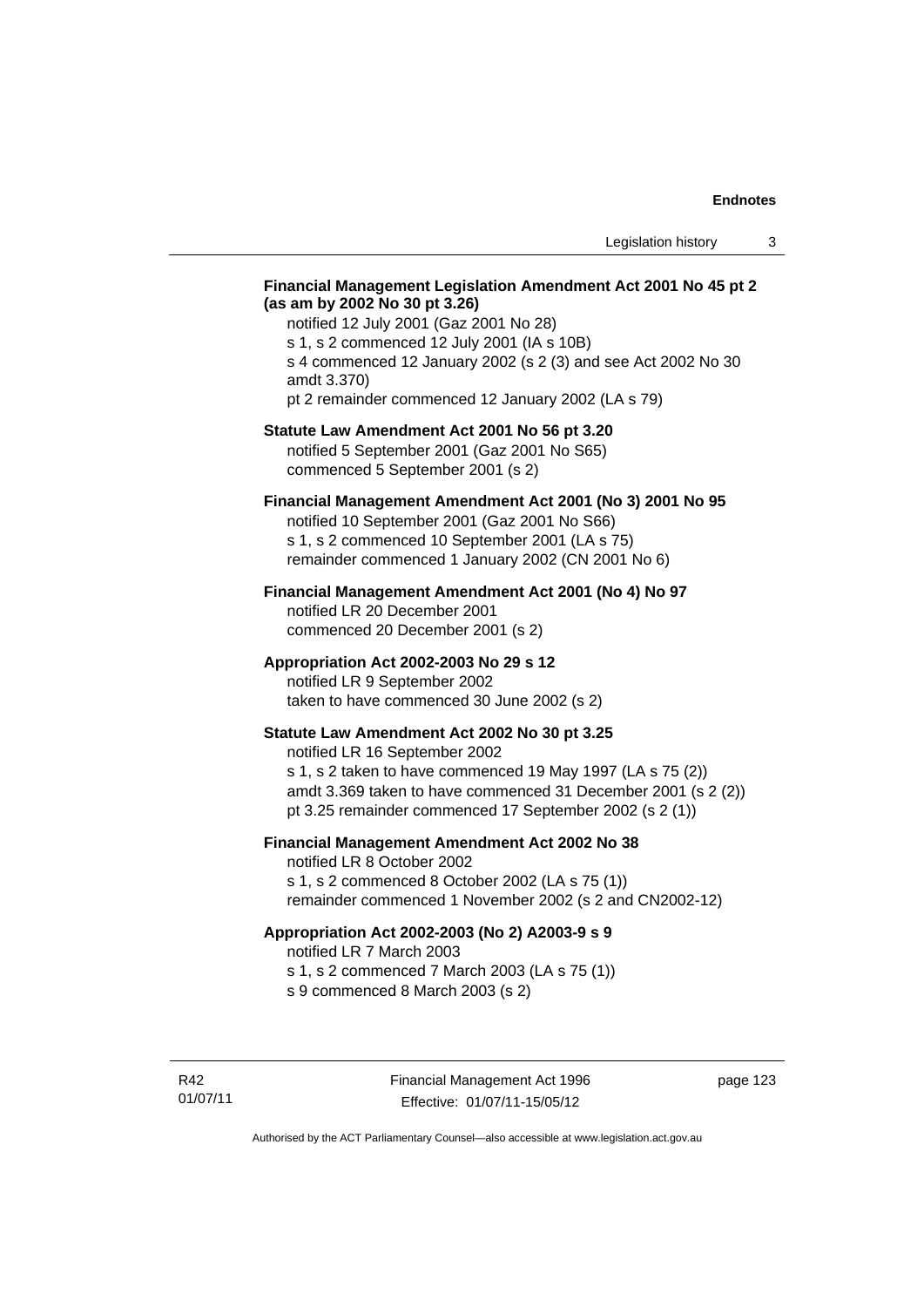| 3 | Legislation history                                                                                                                                                                              |
|---|--------------------------------------------------------------------------------------------------------------------------------------------------------------------------------------------------|
|   | Financial Management Amendment Act 2003 A2003-21<br>notified LR 19 May 2003<br>s 1, s 2 commenced 19 May 2003 (LA s 75 (1))<br>remainder commenced 20 May 2003 (s 2)                             |
|   | Appropriation Act 2003-2004 A2003-27<br>notified LR 30 June 2003<br>commenced 30 June 2003 (s 2)                                                                                                 |
|   | Financial Management Amendment Act 2003 (No 2) A2003-46<br>notified LR 31 October 2003<br>s 1, s 2 commenced 31 October 2003 (LA s 75 (1))<br>remainder commenced 1 November 2003 (s 2)          |
|   | Statute Law Amendment Act 2003 (No 2) A2003-56 sch 3 pt 3.9<br>notified LR 5 December 2003<br>s 1, s 2 commenced 5 December 2003 (LA s 75 (1))<br>sch 3 pt 3.9 commenced 19 December 2003 (s 2)  |
|   | <b>Financial Management Amendment Act 2004 A2004-19</b><br>notified LR 6 April 2004<br>s 1, s 2 commenced 6 April 2004 (LA s 75 (1))<br>remainder commenced 7 April 2004 (s 2)                   |
|   | Financial Management Amendment Act 2004 (No 2) A2004-33<br>notified LR 30 June 2004<br>s 1, s 2 commenced 30 June 2004 (LA s 75 (1))<br>remainder commenced 1 July 2004 (s 2)                    |
|   | Appropriation Act 2004-2005 A2004-35 s 12<br>notified LR 30 June 2004<br>commenced 30 June 2004 (s 2)                                                                                            |
|   | Territory Owned Corporations Amendment Act 2004 A2004-53 sch 1<br>notified LR 16 August 2004<br>s 1, s 2 commenced 16 August 2004 (LA s 75 (1))<br>sch 1 commenced 17 August 2004 (s 2)          |
|   | Statute Law Amendment Act 2005 A2005-20 sch 3 pt 3.22<br>notified LR 12 May 2005<br>s 1, s 2 taken to have commenced 8 March 2005 (LA s 75 (2))<br>sch 3 pt 3.22 commenced 2 June 2005 (s 2 (1)) |

page 124 Financial Management Act 1996 Effective: 01/07/11-15/05/12

R42 01/07/11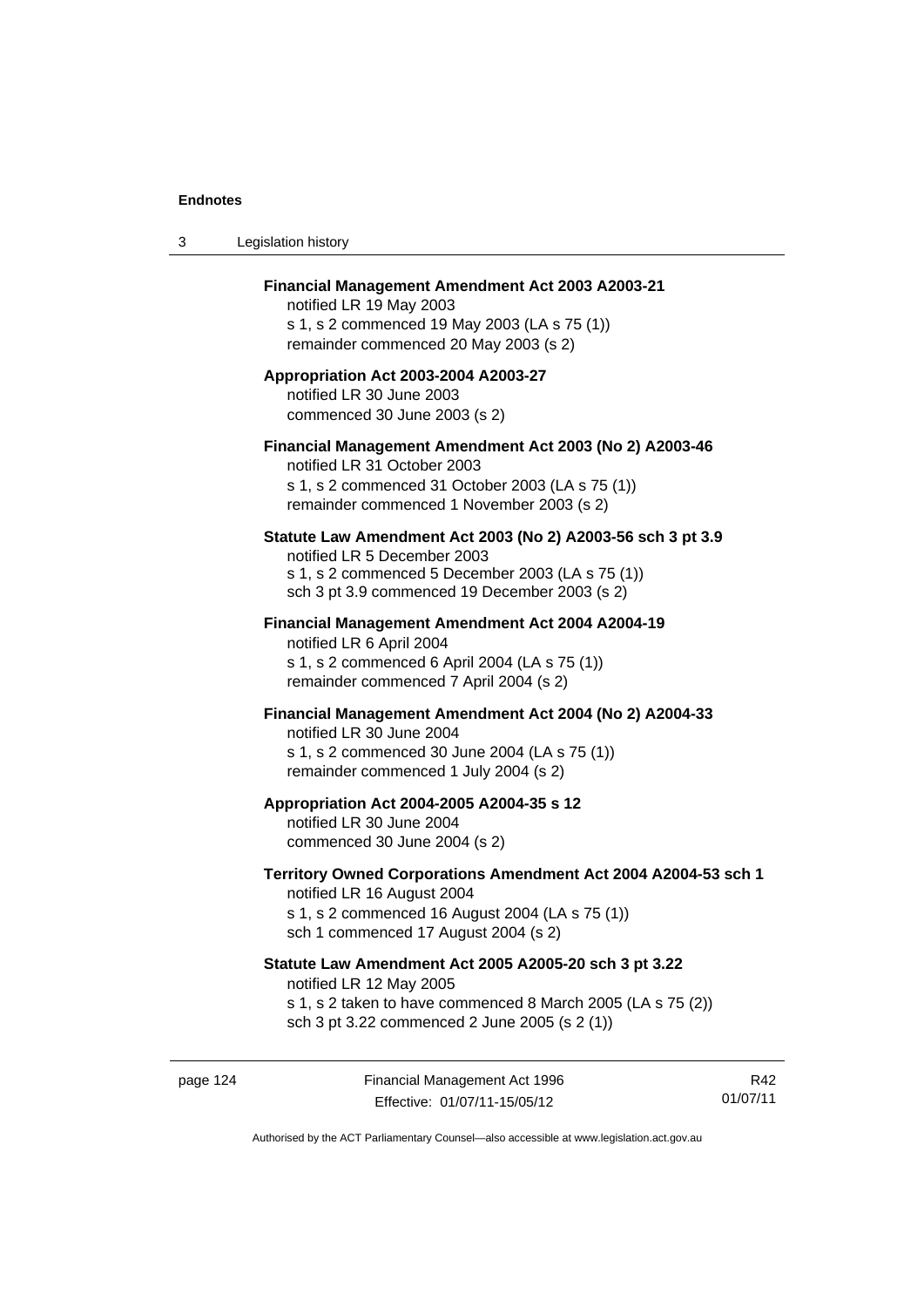#### **Appropriation Act 2005-2006 A2005-32 s 12, s 13**

notified LR 1 July 2005

s 1, s 2 taken to have commenced 30 June 2005 (LA s 75 (2))

s 12, s 13 taken to have commenced 30 June 2005 (s 2)

#### **Public Sector Management Amendment Act 2005 A2005-42 sch 1 pt 1.1**

notified LR 31 August 2005 s 1, s 2 commenced 31 August 2005 (LA s 75 (1)) sch 1 pt 1.1 commenced 1 September 2005 (s 2)

### **Financial Management Legislation Amendment Act 2005 A2005-52**

notified LR 26 October 2005

s 1, s 2 commenced 26 October 2005 (LA s 75 (1)) s 7, s 9, s 10, s 14, s 15, ss 17-32, s 38 (in part), s 39, s 40, s 42 (in part), s 49 commenced 27 October 2005 (s 2 (1)) remainder commenced 1 January 2006 (s 2 (2))

as modified by

### **Financial Management Regulation 2005 SL2005-42 sch 1 (as am by A2006-30 amdt 1.61, amdt 1.62)**

notified LR 21 December 2005 s 1, s 2 commenced 21 December 2005 (LA s 75 (1)) sch 1 commenced 1 January 2006 (s 2)

as amended by

### **Administrative (Miscellaneous Amendments) Act 2006 A2006-30 sch 1 pt 1.3, amdt 1.61, amdt 1.62**

notified LR 16 June 2006 s 1, s 2 commenced 16 June 2006 (LA s 75 (1)) amdt 1.45, amdt 1.52 so far as it inserts s 220, amdt 1.56 commenced 19 June 2006 (s 2 (2)) amdt 1.39, amdt 1.40, amdt 1.43, amdt 1.44 commenced 1 July 2006 (s 2 (2) and CN2006-15) sch 1 pt 1.3 remainder, amdt 1.61, amdt 1.62 commenced 1 July 2006  $(s 2(1))$ 

page 125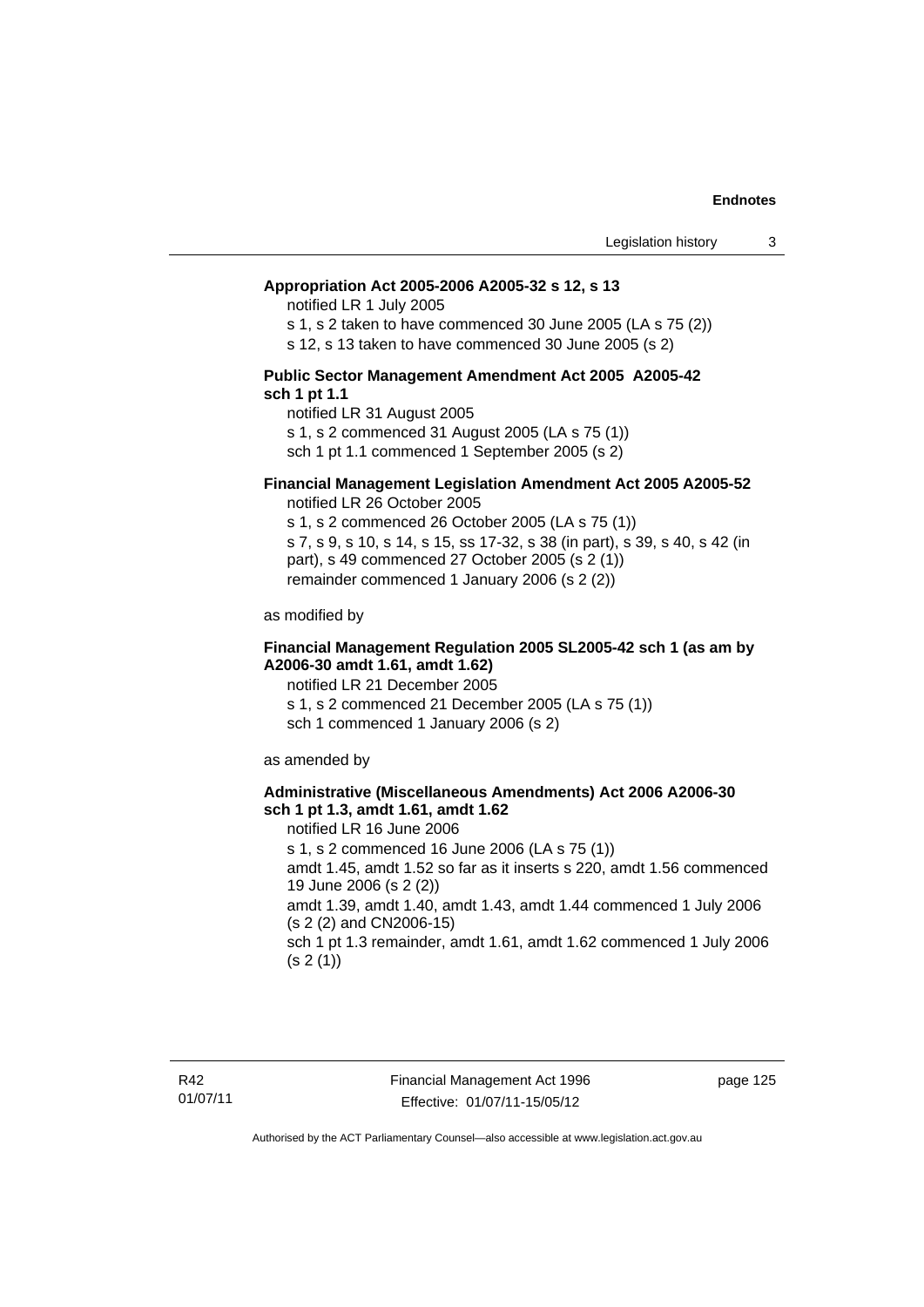| Legislation history<br>-3 |  |
|---------------------------|--|
|---------------------------|--|

## **Statute Law Amendment Act 2007 A2007-3 sch 3 pt 3.45**

notified LR 22 March 2007 s 1, s 2 taken to have commenced 1 July 2006 (LA s 75 (2)) sch 3 pt 3.45 commenced 12 April 2007 (s 2 (1))

#### **Financial Management Amendment Act 2007 A2007-10**

notified LR 11 May 2007 s 1, s 2 commenced 11 May 2007 (LA s 75 (1)) remainder commenced 12 May 2007 (s 2)

#### **Statute Law Amendment Act 2008 A2008-28 sch 3 pt 3.26**

notified LR 12 August 2008 s 1, s 2 commenced 12 August 2008 (LA s 75 (1)) sch 3 pt 3.26 commenced 26 August 2008 (s 2)

#### **ACT Civil and Administrative Tribunal Legislation Amendment Act 2008 (No 2) A2008-37 sch 1 pt 1.41**

notified LR 4 September 2008

s 1, s 2 commenced 4 September 2008 (LA s 75 (1)) sch 1 pt 1.41 commenced 2 February 2009 (s 2 (1) and see ACT Civil and Administrative Tribunal Act 2008 A2008-35, s 2 (1) and CN2009-2)

## **Financial Management Amendment Act 2009 A2009-12**

notified LR 8 April 2009

s 1, s 2 commenced 8 April 2009 (LA s 75 (1)) remainder commenced 1 July 2009 (s 2)

## **Long Service Leave (Portable Schemes) Act 2009 A2009-25 sch 4 pt 4.1**

notified LR 8 September 2009

s 1, s 2 commenced 8 September 2009 (LA s 75 (1))

sch 4 pt 4.1 commenced 1 January 2010 (s 2)

## **Financial Management (Board Composition) Amendment Act 2009 A2009-48**

notified LR 25 November 2009

s 1, s 2 commenced 25 November 2009 (LA s 75 (1))

remainder commenced 1 January 2010 (s 2)

R42 01/07/11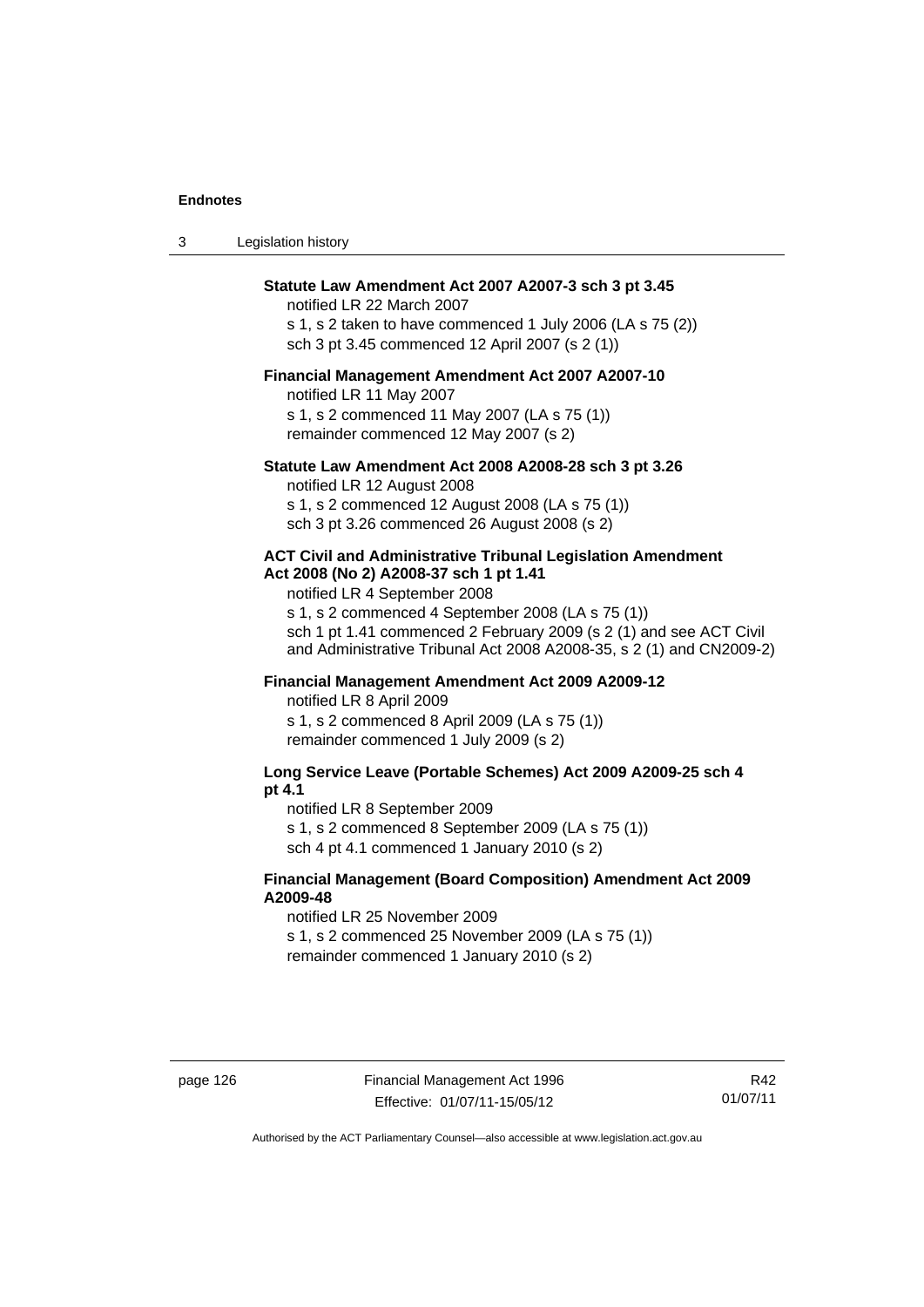#### **Statute Law Amendment Act 2009 (No 2) A2009-49 sch 3 pt 3.29**

notified LR 26 November 2009

s 1, s 2 commenced 26 November 2009 (LA s 75 (1)) sch 3 pt 3.29 commenced 17 December 2009 (s 2)

#### **Statute Law Amendment Act 2010 A2010-18 sch 1 pt 1.7**

notified LR 13 May 2010

s 1, s 2 commenced 13 May 2010 (LA s 75 (1))

sch 1 pt 1.7 commenced 3 June 2010 (s 2)

### **Road Transport (Third-Party Insurance) (Governance) Amendment Act 2010 A2010-36 s 8**

notified LR 29 September 2010

s 1, s 2 commenced 29 September 2010 (LA s 75 (1))

s 8 commenced 30 September 2010 (s 2)

### **Fair Trading (Australian Consumer Law) Amendment Act 2010 A2010-54 sch 3 pt 3.9**

notified LR 16 December 2010 s 1, s 2 commenced 16 December 2010 (LA s 75 (1)) sch 3 pt 3.9 commenced 1 January 2011 (s 2 (1))

## **ACT Teacher Quality Institute Act 2010 A2010-55 sch 2 pt 2.1**

notified LR 20 December 2010

s 1, s 2 commenced 20 December 2010 (LA s 75 (1)) sch 2 pt 2.1 commenced 1 January 2011 (s 2 and CN2010-18)

## **Financial Management (One ACT Public Service) Amendment Act 2011 A2011-17**

notified LR 30 June 2011 s 1, s 2 commenced 30 June 2011 (LA s 75 (1)) remainder commenced 1 July 2011 (s 2)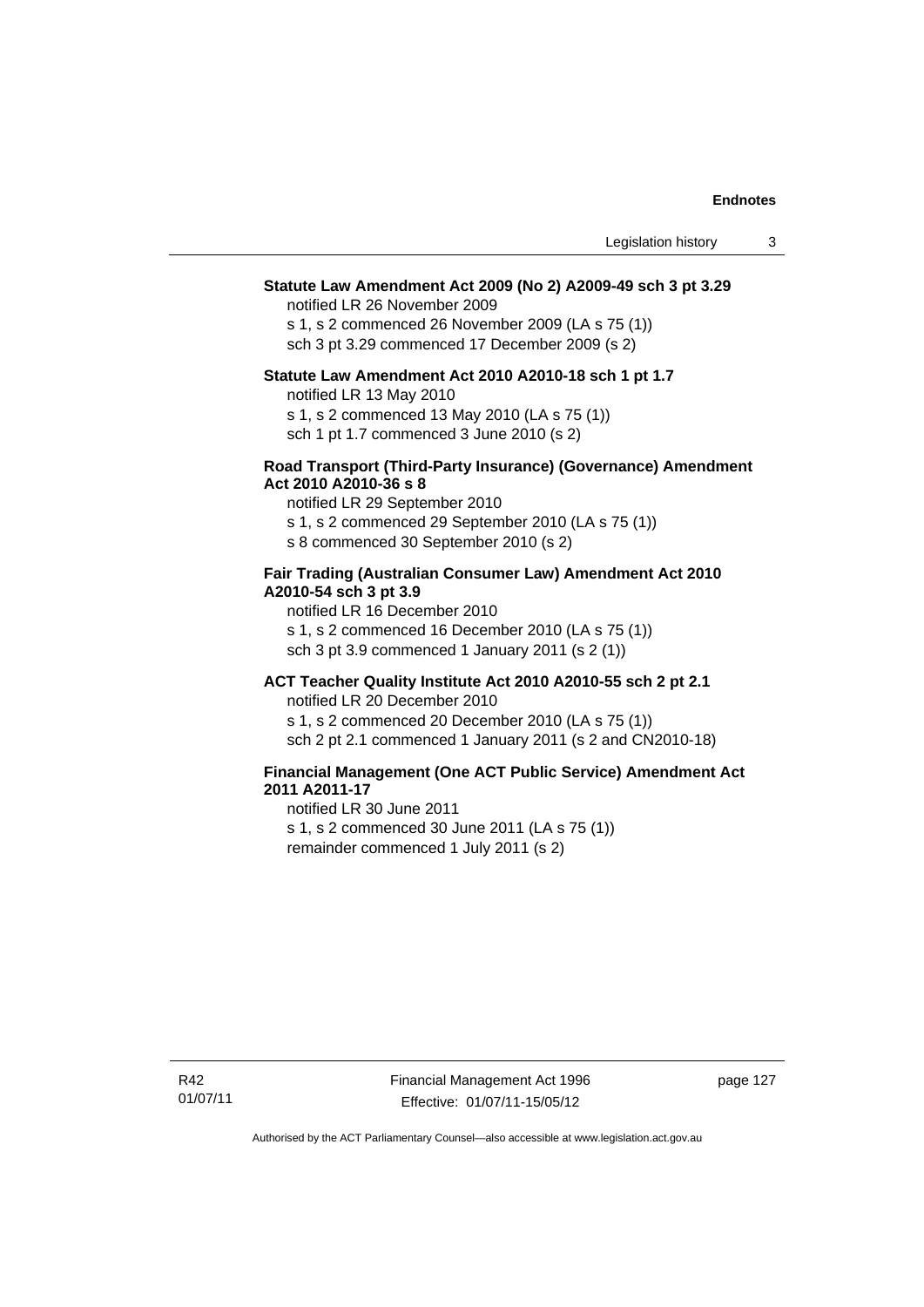| 4 | Amendment history |
|---|-------------------|
|---|-------------------|

# **4 Amendment history**

| <b>Name of Act</b><br>s 1                        | sub 2001 No 56 amdt 3.255                                                                                                                                                                                                                                                                                                                         |
|--------------------------------------------------|---------------------------------------------------------------------------------------------------------------------------------------------------------------------------------------------------------------------------------------------------------------------------------------------------------------------------------------------------|
| s <sub>2</sub>                                   | Act subject to Territory Superannuation Provision Protection Act<br>sub 2000 No 21 sch                                                                                                                                                                                                                                                            |
| <b>Dictionary</b><br>s 3 hdg<br>s 3              | sub 2000 No 21 sch<br>am 2000 No 21 sch<br>remaining defs reloc to dict 2001 No 95 amdt 1.4<br>sub 2001 No 95 amdt 1.5<br>def <i>bank</i> om 1999 No 33 sch<br>def banking institution ins 1997 No 102 s 4<br>om 1999 No 33 sch<br>def Territory activities ins 1997 No 124 s 4<br>om 2001 No 95 amdt 1.3<br>def Treasurer om 2001 No 95 amdt 1.2 |
| <b>Notes</b><br>s 3A                             | orig s 3A<br>renum as s 3B<br>pres s 3A<br>ins 2001 No 95 amdt 1.5                                                                                                                                                                                                                                                                                |
| s 3B                                             | Declaration that certain bodies are not territory authorities for Act<br>(prev s 3A) ins 2000 No 21 sch<br>am 2001 No 44 amdt 1.1631, amdt 1.1632<br>renum as s 3B 2001 No 95 amdt 1.6<br>sub A2005-52 s 4; A2011-17 s 4                                                                                                                          |
| s <sub>4</sub>                                   | Application of pt 2, pt 3 and pt 5 to Legislative Assembly secretariat<br>am A2011-17 s 13, s 16                                                                                                                                                                                                                                                  |
| <b>Budget management</b><br>pt 2 hdg             | sub A2003-46 s 4                                                                                                                                                                                                                                                                                                                                  |
| <b>Appropriations and budgets</b><br>div 2.1 hdg | ins A2003-46 s 4                                                                                                                                                                                                                                                                                                                                  |
| Form of appropriations<br>s 8                    | sub A2005-52 s 5<br>am A2011-17 s 16                                                                                                                                                                                                                                                                                                              |
| Net appropriations for outputs<br>s 9            | am 2000 No 27 s 5; A2011-17 s 16                                                                                                                                                                                                                                                                                                                  |
| s 9A                                             | Net appropriations for capital injections<br>ins 2000 No 27 s 6<br>am A2011-17 s 16                                                                                                                                                                                                                                                               |
|                                                  |                                                                                                                                                                                                                                                                                                                                                   |

page 128 Financial Management Act 1996 Effective: 01/07/11-15/05/12

R42 01/07/11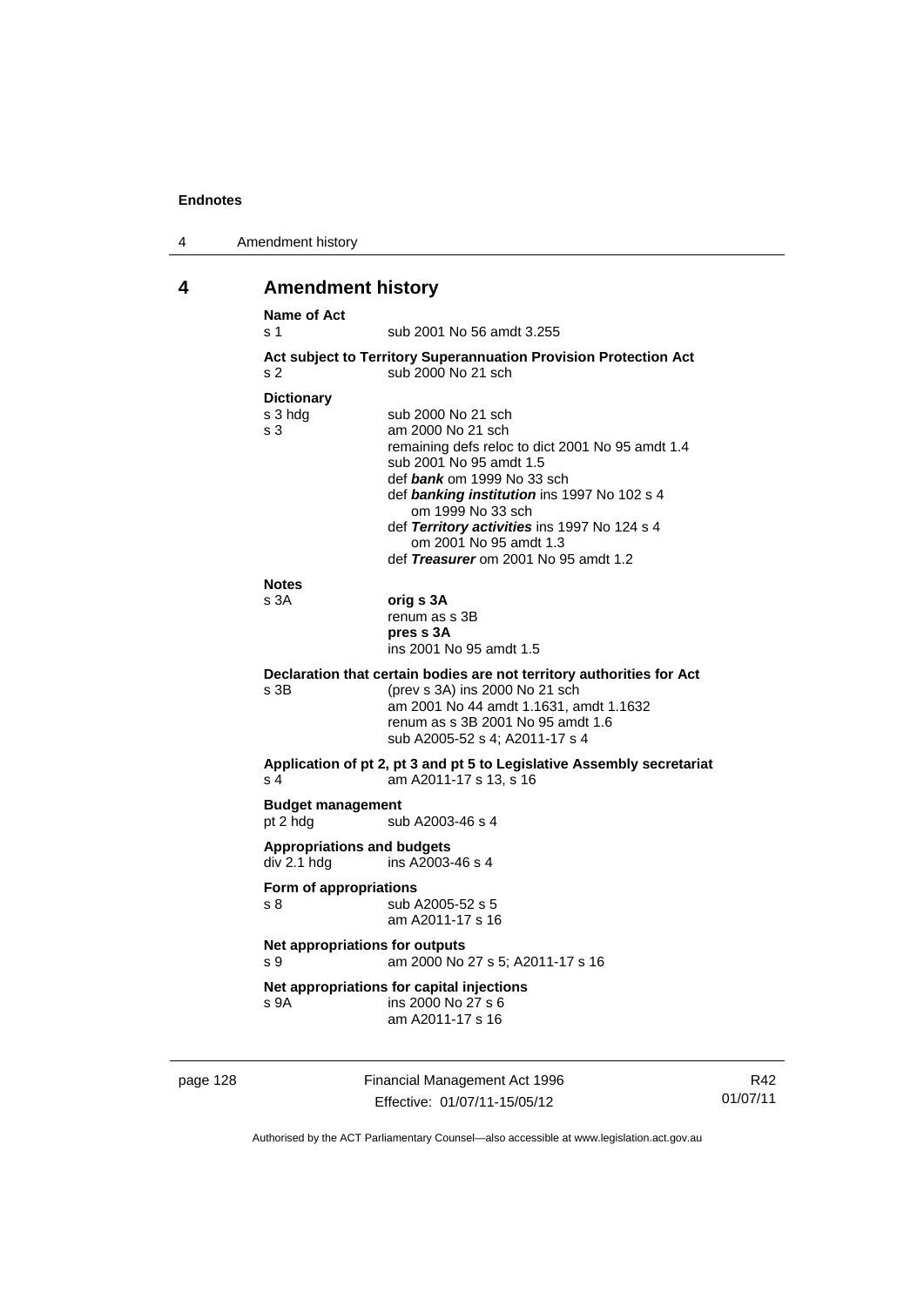| S.9B                                           | Appropriations for payments on behalf of Territory to be net appropriations<br>ins 2001 No 95 s 5<br>am A2011-17 s 16                                                                                                       |
|------------------------------------------------|-----------------------------------------------------------------------------------------------------------------------------------------------------------------------------------------------------------------------------|
| <b>Budget papers</b><br>s 10                   | am 1997 No 124 s 5; 2001 No 56 amdt 3.257; A2005-52 s 6;<br>A2011-17 s 16                                                                                                                                                   |
| <b>Territory budgets</b><br>s 11               | am 1997 No 124 s 6; 2001 No 4 s 4; 2001 No 56 amdt 3.258;<br>2001 No 95 s 6<br>sub A2003-46 s 5<br>am A2005-32 s 12                                                                                                         |
| s 11A                                          | Financial policy objectives and strategies statement<br>ins A2003-46 s 5                                                                                                                                                    |
| <b>Directorate budgets</b><br>s 12 hdg<br>s 12 | am A2011-17 s 17<br>am 1997 No 102 s 5; 1997 No 124 s 7; 1999 No 58 s 3; 2001<br>No 56 amdt 3.258; 2001 No 95 s 7; ss renum R6 LA (see<br>2001 No 95 amdt 1.7); 2002 No 38 s 4, s 5<br>sub A2005-52 s 7<br>am A2011-17 s 16 |
| s 12A                                          | Territory authority and territory-owned corporation budgets<br>ins 1997 No 124 s 8<br>am 2001 No 56 amdt 3.258; 2001 No 95 s 8<br>sub A2005-52 s 8                                                                          |
| <b>Supplementary budget papers</b><br>s 13     | am 2001 No 56 amdt 3.259, amdt 3.260<br>sub 2001 No 97 s 4<br>am A2005-52 s 9; A2011-17 s 16                                                                                                                                |
| s 13A                                          | Amendment of budgets for supplementary appropriation<br>ins A2003-9 s 9<br>sub A2005-52 s 10<br>am A2011-17 s 16                                                                                                            |
| s 14                                           | Transfer of funds between appropriations<br>am 1997 No 102 s 6; 2000 No 21 sch; 2001 No 56 amdt 3.261                                                                                                                       |
| s 15                                           | Transfer of funds within appropriations<br>am 1997 No 102 s 7; 2001 No 56 amdt 3.262                                                                                                                                        |
| s 15A                                          | Reclassification of certain appropriations<br>ins 1997 No 102 s 8; 2001 No 56 amdt 3.263<br>am A2011-17 s 16                                                                                                                |

R42 01/07/11 Financial Management Act 1996 Effective: 01/07/11-15/05/12

page 129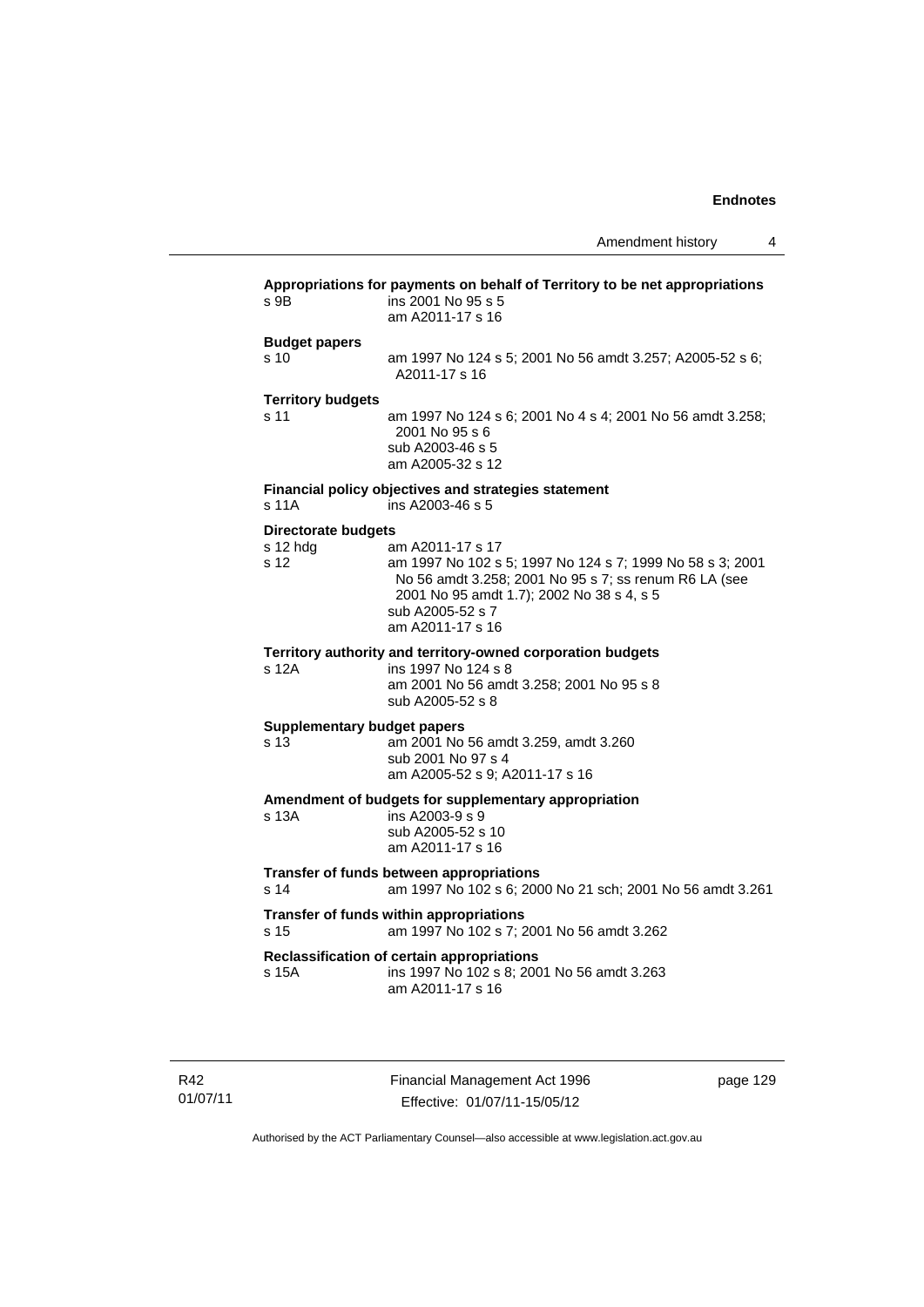4 Amendment history

| s <sub>16</sub>            | Transfer of functions after Appropriation Act passed<br>am 2000 No 21 sch; 2001 No 56 amdt 3.263<br>sub A2005-52 s 11<br>am A2011-17 s 16                                                                        |
|----------------------------|------------------------------------------------------------------------------------------------------------------------------------------------------------------------------------------------------------------|
| s <sub>16A</sub>           | Appropriation for accrued employee entitlements<br>ins A2003-21 s 4<br>om A2004-19 s 4<br>ins A2007-10 s 4<br>am A2011-17 s 16                                                                                   |
| s 16B                      | Rollover of undispersed appropriation<br>ins A2007-10 s 4                                                                                                                                                        |
| s 17                       | Variation of appropriations for Commonwealth grants<br>am 1997 No 102 s 9; 2001 No 56 amdt 3.264, amdt 3.265;<br>2002 No 38 s 6                                                                                  |
| s 17A                      | Variations of appropriations for certain payments to Commonwealth<br>ins 1999 No 36 s 9<br>am 2000 No 27 s 7; 2001 No 43 s 12; 2001 No 56 amdt 3.266,<br>amdt 3.267; A2003-27 s 12; A2004-35 s 12; A2005-32 s 13 |
| <b>Treasurer's advance</b> |                                                                                                                                                                                                                  |
| s 18                       | am 2001 No 56 amdt 3.268; 2001 No 97 s 5, s 6; ss renum<br>R4 LA<br>sub A2004-33 s 4<br>am A2005-20 amdt 3.153                                                                                                   |
|                            | Assembly to be told about treasurer's advance                                                                                                                                                                    |
| s 18A                      | ins 1997 No 102 s 10<br>am 2001 No 56 amdt 3.269<br>om 2002 No 38 s 7<br>ins A2004-33 s 4                                                                                                                        |
| s 19A                      | <b>Payments for Territory GST liabilities</b><br>ins 1997 No 39 s 4<br>sub 2000 No 27 s 8                                                                                                                        |
| s 19AA                     | <b>Payments for Territory GST administration costs</b><br>ins A2009-12 s 4                                                                                                                                       |
| s 19B                      | Authorisation of expenditure of certain Commonwealth grants<br>ins 1997 No 102 s 11<br>am 2001 No 56 amdt 3.269                                                                                                  |
| s 19C                      | Amendment of capital injection conditions<br>ins 2002 No 38 s 8<br>sub A2005-52 s 12<br>am A2011-17 s 16                                                                                                         |

page 130 Financial Management Act 1996 Effective: 01/07/11-15/05/12

R42 01/07/11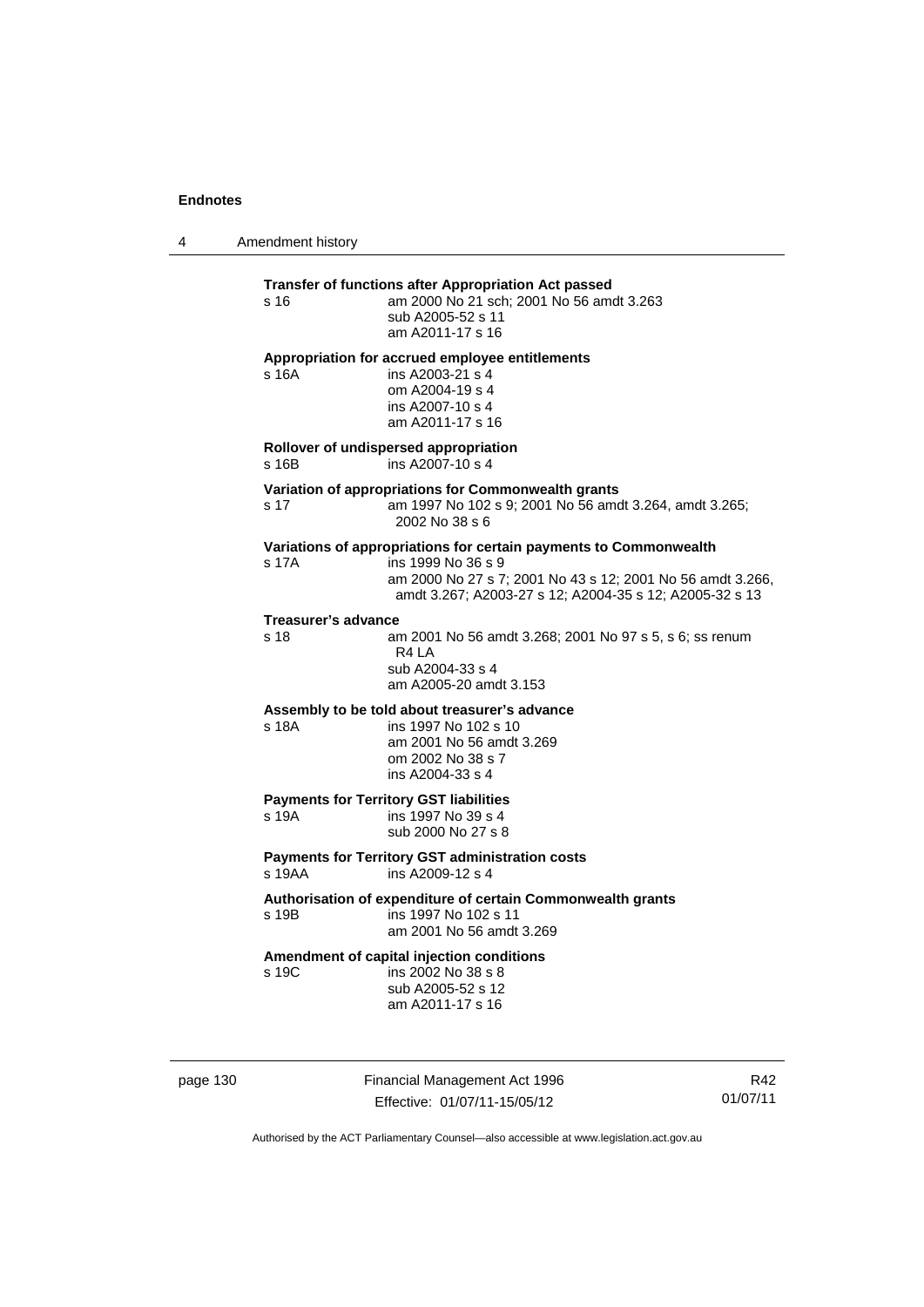Amendment history 4

Financial Management Act 1996 page 131 **Amendment of performance criteria**  ins 2002 No 38 s 8 sub A2005-52 s 13 am A2011-17 s 16 **Amendment of financial targets**  s 19E ins 2002 No 38 s 8 om A2005-52 s 14 **Amendment of budgets**  s 19F ins A2004-19 s 5 am A2004-33 s 5 om A2005-52 s 15 **Budgets for Legislative Assembly secretariat**  s 20 am A2003-21 s 5 **Budget reviews and pre-election updates**   $div 2.2$  hdg  $ins A2003-46 s 6$ **Budget review**   $ins A2003-46 s 6$ **Purpose and contents of budget review**  s 20B ins A2003-46 s 6 **Pre-election budget update**   $ins$  A2003-46 s 6 am A2011-17 s 13 **Purpose and contents of pre-election budget update**  s 20D ins A2003-46 s 6 am A2005-52 s 16 **Financial reports of the Territory**  div 3.1 hdg (prev pt 3 div 1 hdg) renum R3 LA (see 2001 No 95 amdt 1.11) **Meaning of** *the Territory* **in div 3.1**  s 21 hdg am R3 LA **Annual financial statements of the Territory**  s 22 am 2001 No 95 s 9; A2005-52 s 17 **Responsibility for annual financial statements**  s 23 am A2005-52 s 18; A2011-17 s 13 **Audit of annual financial statements**  s 24 am 2002 No 38 s 9, amdt 1.1; A2003-46 s 7; A2005-52 ss 19-21 **Presentation of annual financial statements to Legislative Assembly**  s 25 hdg sub 2002 No 38 amdt 1.2 am 2001 No 56 amdt 3.270; A2003-46 s 8, s 9

Authorised by the ACT Parliamentary Counsel—also accessible at www.legislation.act.gov.au

Effective: 01/07/11-15/05/12

R42 01/07/11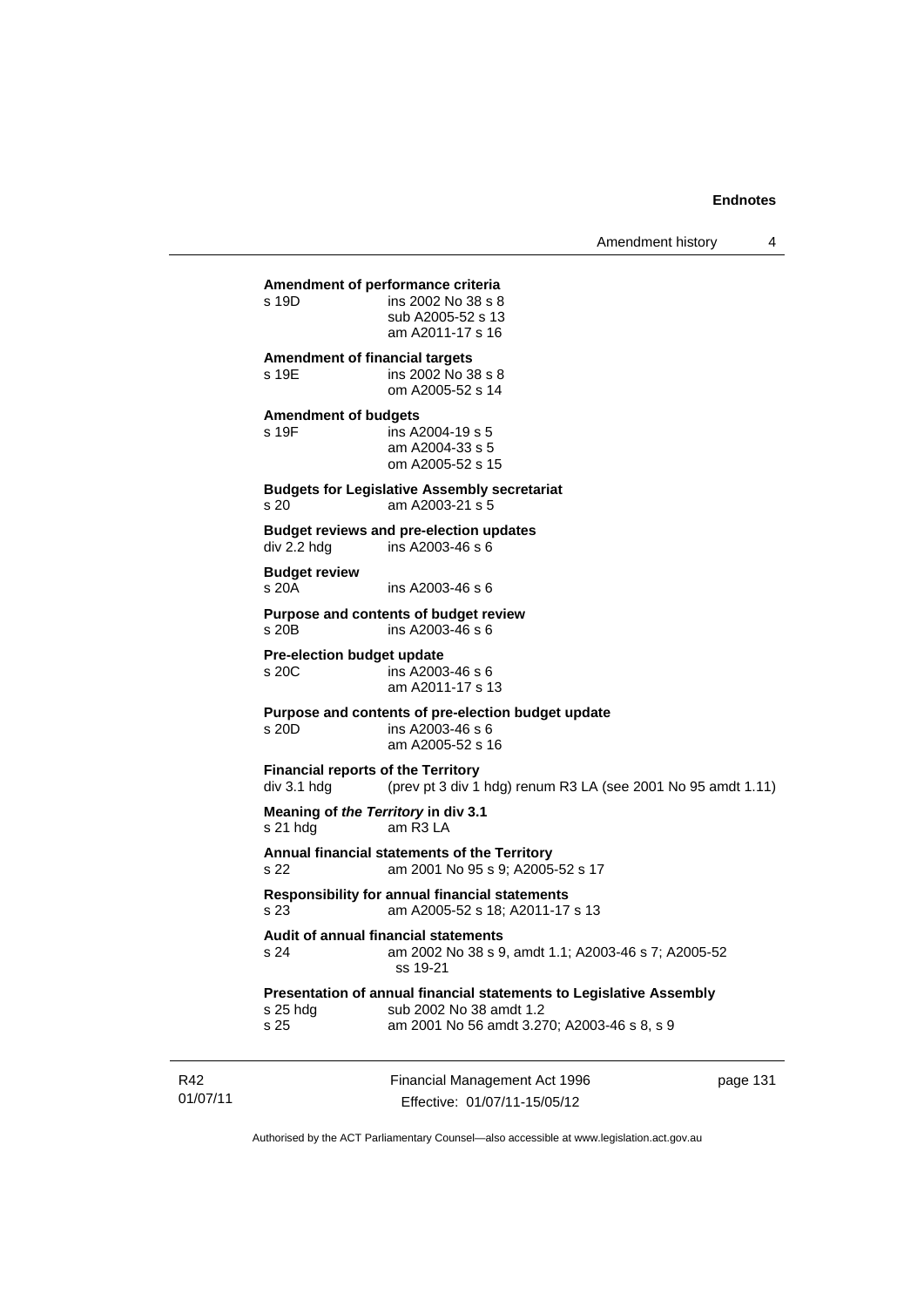| 4 | Amendment history |
|---|-------------------|
|---|-------------------|

# **Quarterly departmental performance reports**

reloc to s 30A

# **Periodic financial statements**<br>s 26 am 1997 No

| s 26. | am 1997 No 124 s 10; 2001 No 42 s 4          |
|-------|----------------------------------------------|
|       | $(6)$ , $(7)$ exp 30 June 2001 (s 26 $(7)$ ) |
|       | sub 2001 No 42 s 5: 2001 No 95 s 11          |

#### **Financial reports and performance statements of directorates**

div 3.2 hdg (prev pt 3 div 2 hdg) renum R3 LA (see 2001 No 95 amdt 1.11) sub A2005-52 s 22 am A2011-17 s 18

#### **Annual financial statements of directorates**

| s 27 hda | am A2011-17 s 18                                       |
|----------|--------------------------------------------------------|
| s 27     | am 2001 No 56 amdt 3.272; 2001 No 95 s 12; 2002 No 38  |
|          | ss 10-13; pars renum R10 LA (see 2002 No 38 amdt 1.5); |
|          | A2005-52 ss 23-26: A2011-17 s 16, s 17                 |
|          |                                                        |

#### **Responsibility for annual financial statements of directorates**

| s 28 hda | sub 2002 No 38 amdt 1.6      |
|----------|------------------------------|
|          | am A2011-17 s 18             |
| s 28     | sub A2005-52 s 27            |
|          | am A2011-17 s 13, s 15, s 16 |
|          |                              |

#### **Audit of financial statements of directorates**

| s 29 hda | am A2011-17 s 18                            |
|----------|---------------------------------------------|
| s 29     | sub 2002 No 38 s 14                         |
|          | am A2005-52 s 28, s 29; A2011-17 s 13, s 16 |

**Audit of financial statements for departments for 2000-2001** 

| s 29A | ins 2001 No 42 s 6               |
|-------|----------------------------------|
|       | exp 31 December 2001 (s 29A (2)) |

#### **Directorate annual financial statements to be included in annual reports etc**

| s 30 hdg | sub 2002 No 38 amdt 1.7  |
|----------|--------------------------|
|          | am A2011-17 s 17         |
| s 30     | am 2001 No 56 amdt 3.273 |
|          | sub A2005-52 s 30        |
|          | am A2011-17 s 16, s 19   |
|          |                          |

#### **Statements of performance of directorates**

s 30A hdg am A2011-17 s 18<br>s 30A (prev s 25A) ins 19 (prev s 25A) ins 1997 No 124 s 9 am 2001 No 56 amdt 3.271; 2001 No 95 s 10; 2002 No 38 amdt 1.3 reloc from s 25A 2002 No 38 amdt 1.4 sub A2005-52 s 31 am A2011-17 s 16, s 19

page 132 Financial Management Act 1996 Effective: 01/07/11-15/05/12

R42 01/07/11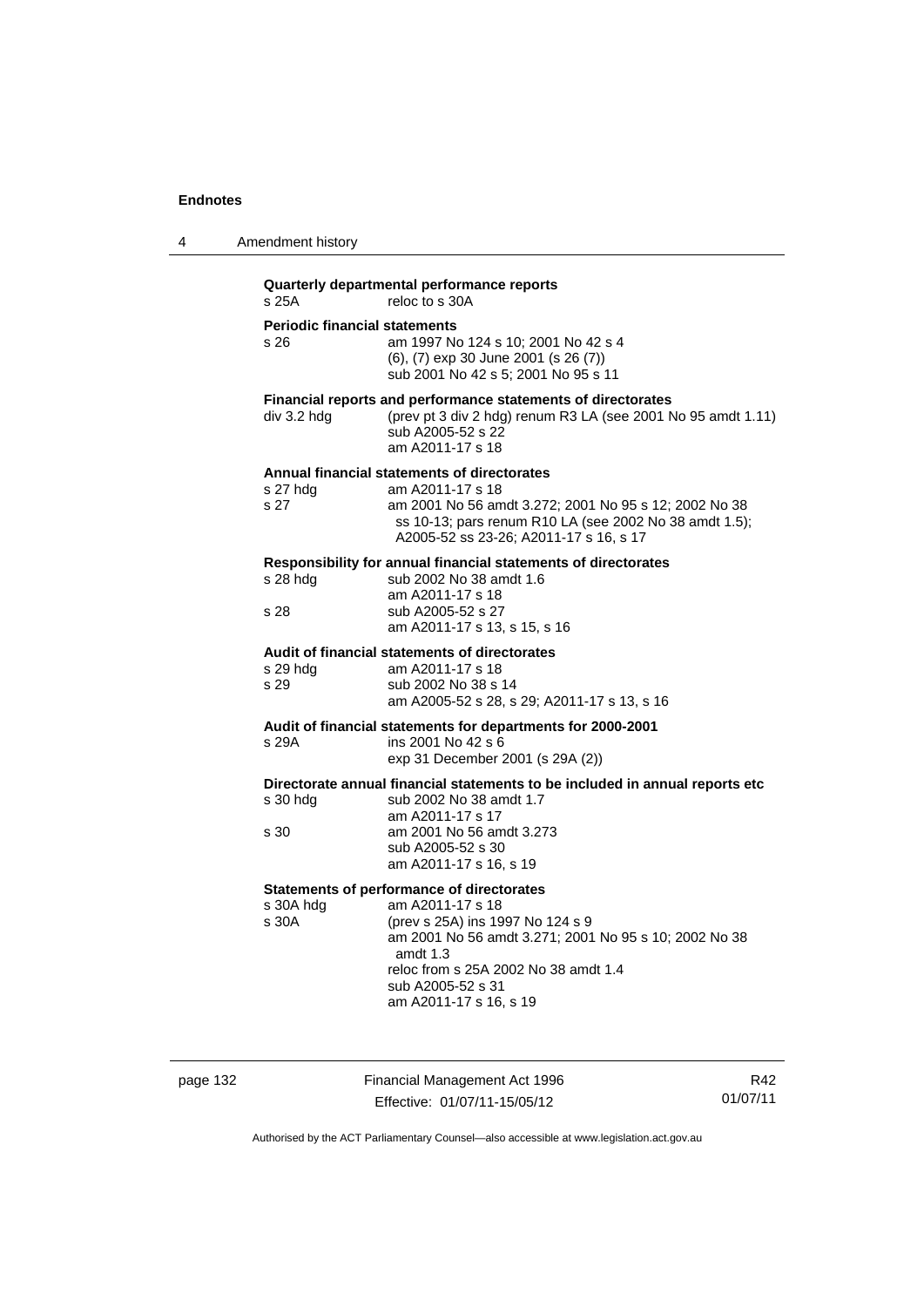#### **Responsibility for directorate statements of performance**

| s 30B hdg | am A2011-17 s 17             |
|-----------|------------------------------|
| s 30B     | ins A2005-52 s 31            |
|           | am A2011-17 s 13, s 15, s 16 |

#### **Scrutiny of directorate statements of performance**

| s 30C hdg | am A2011-17 s 17             |
|-----------|------------------------------|
| s 30C     | ins A2005-52 s 31            |
|           | am A2011-17 s 13, s 16, s 19 |

**Directorate statements of performance to be included in annual reports etc** 

| s 30D hdg | am A2011-17 s 17       |
|-----------|------------------------|
| s 30D     | ins A2005-52 s 31      |
|           | am A2011-17 s 16, s 19 |

#### **Half-yearly directorate performance reports**

| s 30E hdg | am A2011-17 s 17  |
|-----------|-------------------|
| s 30E     | ins A2005-52 s 31 |
|           | am A2011-17 s 16  |

**Financial management responsibilities of directors-general of directorates**  pt 4 hdg am A2011-17 s 14, s 18

#### **Responsibilities of directors-general of directorates**

| am A2011-17 s 14, s 18                  |
|-----------------------------------------|
| am 2002 No 38 s 15; A2005-20 amdt 3.154 |
| sub A2005-52 s 32                       |
| am A2011-17 s 13, s 16                  |
|                                         |

## **Agreement for the conduct of banking for Territory**

s 32 am 1997 No 102 sch; 1999 No 33 sch

#### **Territory banking account**

s 33 am 1997 No 102 sch

#### **Directorate banking accounts**

| s 34 hda | am A2011-17 s 17                                          |
|----------|-----------------------------------------------------------|
| s 34     | am 1997 No 102 sch; 1999 No 33 sch; 2001 No 95 s 13; 2001 |
|          | No 95 s 7; ss renum R6 LA (see 2001 No 95 amdt 1.8); 2002 |
|          | No 38 s 16: A2011-17 s 13, s 16, s 17                     |
|          |                                                           |

#### **Transfer of directorate banking account**

| s 34A hdg | am A2011-17 s 17             |
|-----------|------------------------------|
| s 34A     | prev s 34A renum as s 34B    |
|           | ins 2001 No 95 s 14          |
|           | am A2011-17 s 13, s 16, s 17 |
|           |                              |

#### **End of year balances of directorate banking accounts**

| s 34B hdg | am A2011-17 s 17                  |
|-----------|-----------------------------------|
| s 34B     | (prev s 34A) ins 1997 No 102 s 12 |
|           | renum 2001 No 95 s 15             |
|           | am A2011-17 s 13, s 16, s 17      |
|           |                                   |

| R42      | Financial Management Act 1996 | page 133 |
|----------|-------------------------------|----------|
| 01/07/11 | Effective: 01/07/11-15/05/12  |          |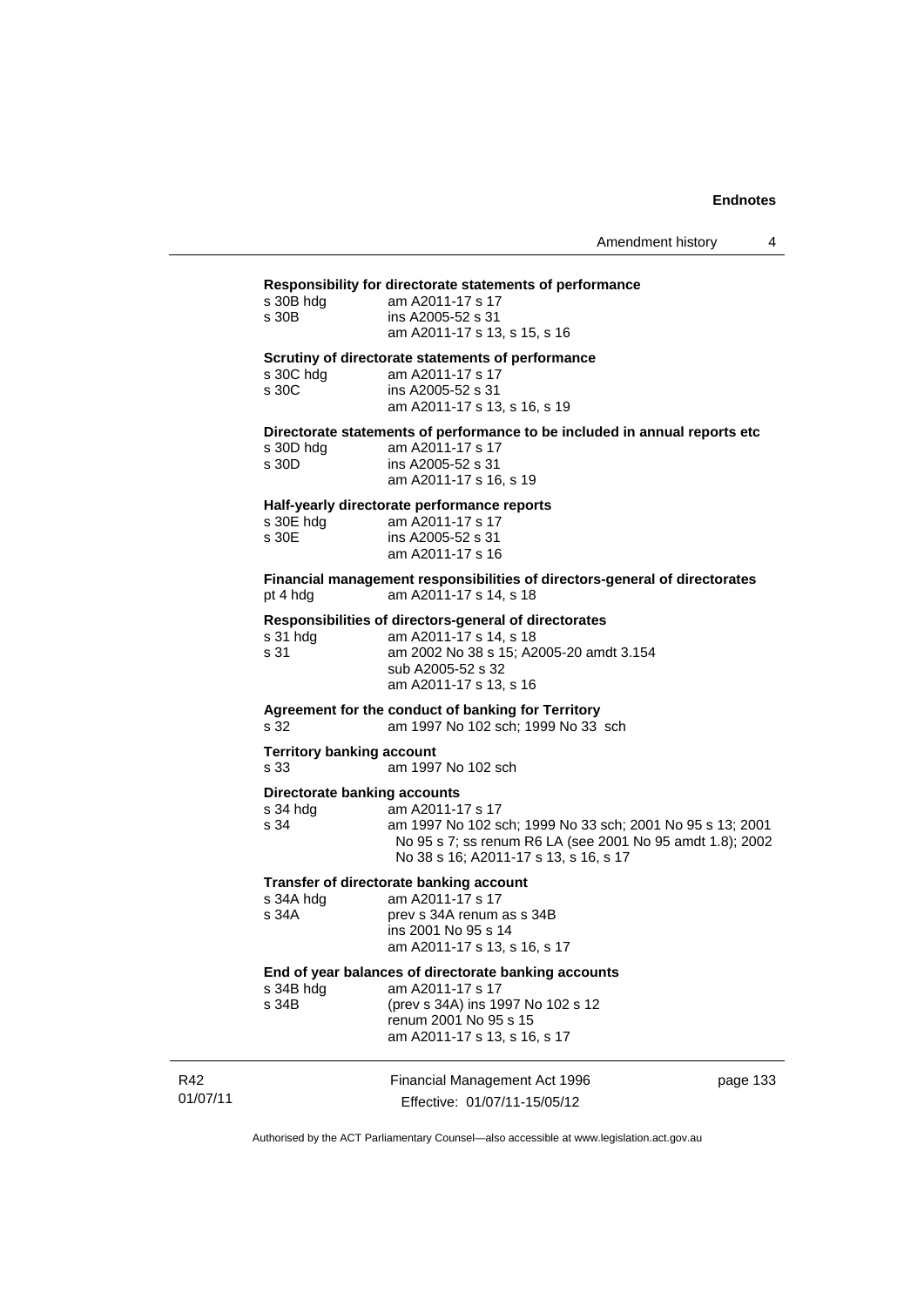| 4 | Amendment history                                                                                                                                                                                                                                     |
|---|-------------------------------------------------------------------------------------------------------------------------------------------------------------------------------------------------------------------------------------------------------|
|   | <b>Payments into banking accounts</b><br>am 1997 No 102 sch; 1999 No 33 sch; A2011-17 s 16, s 17<br>s 35                                                                                                                                              |
|   | Transfer following change in directorate responsibilities<br>am A2011-17 s 17<br>s 36 hdg<br>s 36<br>am 1997 No 102 sch; A2011-17 s 17                                                                                                                |
|   | Transfers from directorate banking accounts to territory banking account<br>s 36A hdg<br>am A2011-17 s 17<br>s 36A<br>ins 2002 No 38 s 17<br>am A2011-17 s 17                                                                                         |
|   | Payments from territory banking account<br>s 37 hdg<br>sub 2002 No 38 s 18<br>s 37<br>am 1997 No 102 sch; 2000 No 21 sch; 2001 No 95 s 16; 2002<br>No 38 s 19; ss renum R10 LA (see 2002 No 38 amdt 1.8);<br>A2005-52 ss 33-35; A2011-17 s 17         |
|   | Investment of certain public money<br>s 38 hdg<br>sub 2000 No 21 sch<br>s 38<br>am 1997 No 102 sch; 1999 No 33 sch; 2000 No 21 sch; 2001<br>No 45 s 5; 2001 No 95 s 17; A2003-21 s 6, s 7; ss renum<br>R12 LA (see A2003-21 s 8); A2011-17 s 16, s 17 |
|   | <b>Borrowing and guarantees</b><br>sub 2001 No 45 s 6<br>pt 6 hdg                                                                                                                                                                                     |
|   | Borrowings by territory authorities to be approved<br>s 42<br>am 2001 No 95 s 18, amdt 1.9; A2007-10 s 5                                                                                                                                              |
|   | Territory authorities may give security<br>am A2007-10 s 6<br>s 43                                                                                                                                                                                    |
|   | Power to approve borrowings not delegable<br>s 44<br>am A2007-10 s 7                                                                                                                                                                                  |
|   | Loans to be paid into territory banking account<br>am 1997 No 102 sch; 2001 No 95 s 19<br>s 45                                                                                                                                                        |
|   | <b>Payments by Treasurer</b><br>sub 2002 No 38 s 20<br>s 46                                                                                                                                                                                           |
|   | <b>Guarantees by Territory</b><br>s 47<br>am 2001 No 56 amdt 3.274                                                                                                                                                                                    |
|   | <b>Financial derivatives</b><br>om 2001 No 45 s 7<br>s 48                                                                                                                                                                                             |
|   | <b>Administration of trust money</b><br>am A2011-17 s 16<br>s 50                                                                                                                                                                                      |
|   | Directorate trust banking accounts<br>am A2011-17 s 17<br>s 51 hdg                                                                                                                                                                                    |

page 134 Financial Management Act 1996 Effective: 01/07/11-15/05/12

R42 01/07/11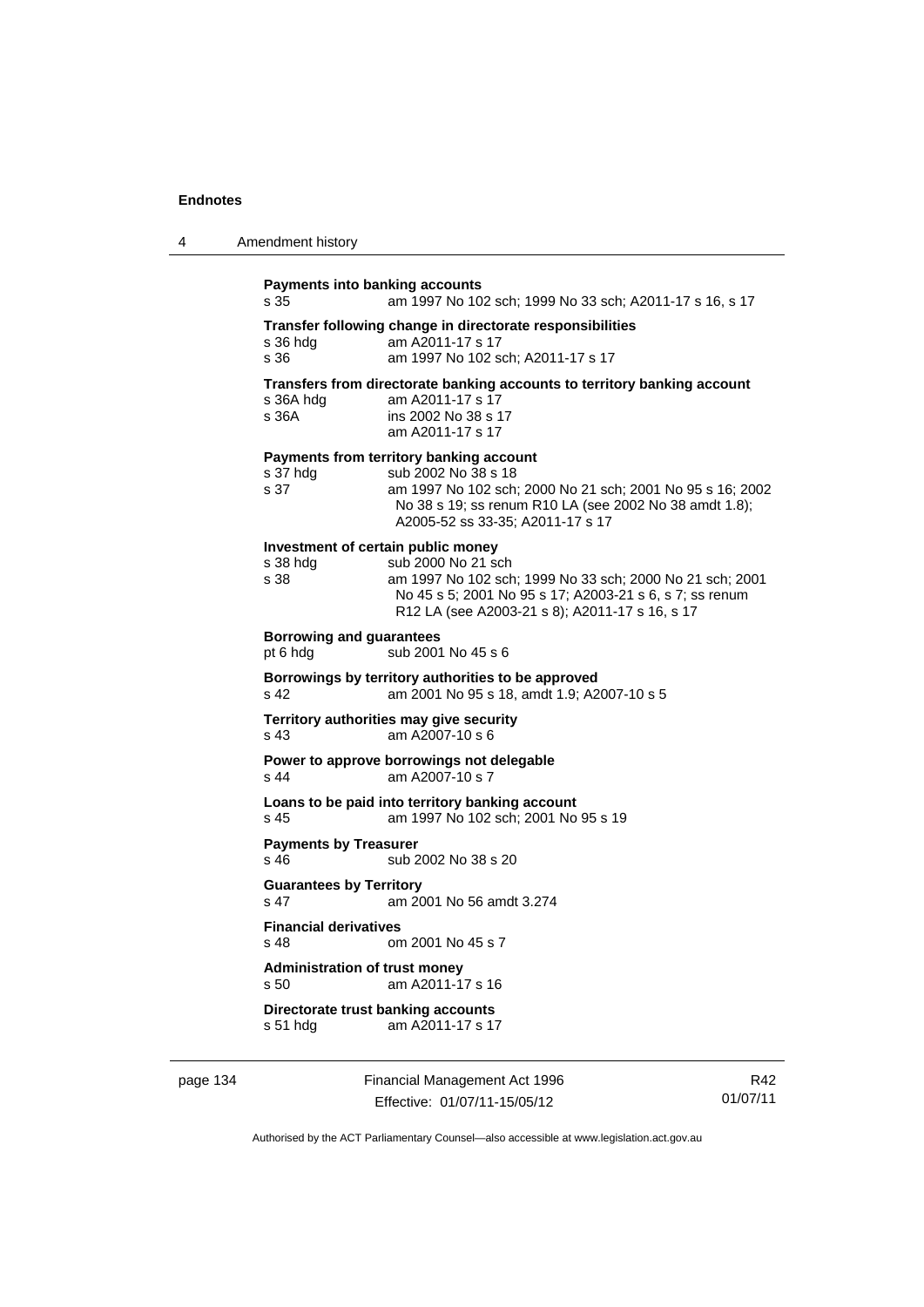Amendment history 4 s 51 am 1997 No 102 sch; 1999 No 33 sch; 2002 No 38 s 21; A2011-17 s 13, s 16 **Transfer of directorate trust banking accounts**  am A2011-17 s 17 s 51A ins A2005-52 s 36 am A2011-17 s 13, s 16, s 17 **Transfers between trust banking accounts—changes in directorate**  am A2011-17 s 17 s 51B ins A2005-52 s 36 am A2011-17 s 13, s 16, s 17 **Transfers between trust banking accounts—investment**  s 51C ins A2005-52 s 36

**Transfers between trust banking account and territory banking account**  s 52 am 1997 No 102 sch sub 2001 No 95 s 20; A2005-52 s 37

#### **Investment of trust money**

s 53 am 1999 No 28 sch

**Unclaimed trust money** 

**responsibilities** 

s 53A ins 1997 No 102 s 13 am 1999 No 33 sch; 2001 No 44 amdts 1.1633-1.1635; ss renum R3 LA (see 2001 No 44 amdt 1.1636); 2001 No 95 s 21; ss renum R6 LA; 2002 No 30 amdt 3.367; A2011-17 s 13

#### **Reviewable decision notices**

s 53B ins 1997 No 102 s 13 am 2002 No 30 amdt 3.368 sub A2008-37 amdt 1.175

# **Applications for review**

ins 1997 No 102 s 13 sub A2008-37 amdt 1.175

**Financial provisions for territory authorities**  pt 8 hdg sub A2005-52 s 38

# **Application—pt 8**

s 54 am A2005-20 amdt 3.155 sub A2005-52 s 38 am A2006-30 amdts 1.37-1.40; A2009-25 amdt 4.1; A2010-36 s 8; A2010-55 amdt 2.1 sub A2011-17 s 5

R42 01/07/11 Financial Management Act 1996 Effective: 01/07/11-15/05/12

page 135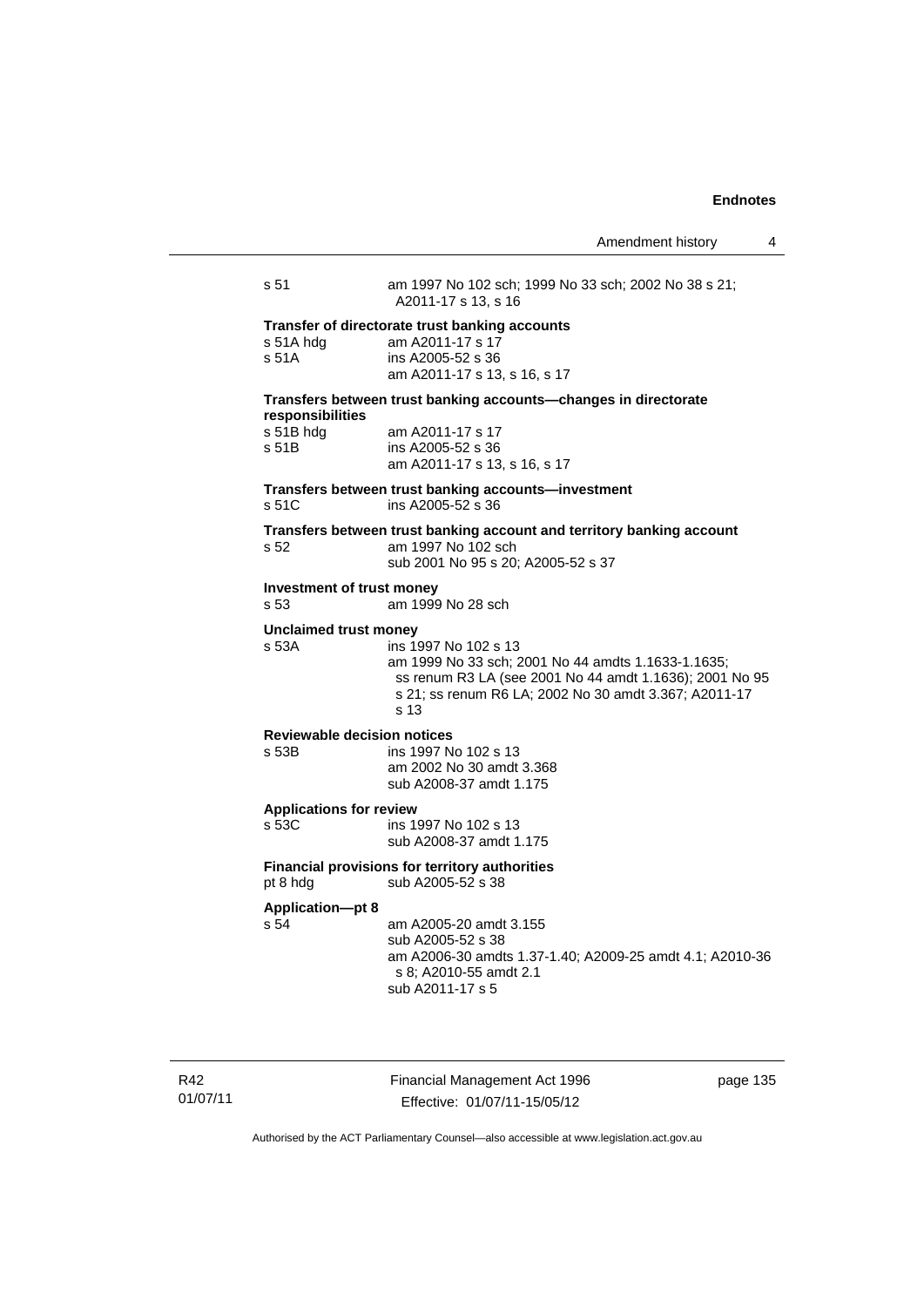4 Amendment history

|                                                    | sub A2005-52 s 38<br>am A2011-17 s 6                                                                                                                                                                                                                             |
|----------------------------------------------------|------------------------------------------------------------------------------------------------------------------------------------------------------------------------------------------------------------------------------------------------------------------|
| s 56                                               | Responsibilities of governing boards of territory authorities<br>am 1997 No 102 sch; 1999 No 33 sch; 2001 No 45 s 8; 2001<br>No 95 s 22; 2002 No 38 s 23, s 24; A2003-21 ss 9-12;<br>ss renum R12 LA (see A2003-21 s 13)<br>sub A2005-52 s 38<br>am A2011-17 s 7 |
| s 57                                               | <b>Banking accounts of territory authorities</b><br>am 2001 No 95 s 23<br>sub A2005-52 s 38                                                                                                                                                                      |
| Investment by territory authorities<br>s 58        | am 2001 No 95 s 24<br>sub A2005-52 s 38<br>am A2011-17 s 16                                                                                                                                                                                                      |
| Borrowing by territory authorities<br>s 59         | am 2001 No 95 s 25<br>om A2005-52 s 38 (see s 2 (1))<br>ins A2005-52 s 38 (see s 2 (2))                                                                                                                                                                          |
| <b>Guarantees by territory authorities</b><br>s 60 | om A2005-52 s 38 (see s 2 (1))<br>ins A2005-52 s 38 (see s 2 (2))                                                                                                                                                                                                |
| s 61                                               | Territory authority statements of intent<br>sub 2002 No 38 s 25<br>om A2005-52 s 38 (see s 2 (1))<br>ins A2005-52 s 38 (see s 2 (2))                                                                                                                             |
| s 61A                                              | Audit of annual financial statements for 2000-2001<br>ins 2001 No 42 s 7<br>exp 31 December 2001 (s 61A (2))                                                                                                                                                     |
| s 62                                               | Presentation of statements of intent of territory authorities<br>am 2001 No 56 amdt 3.275; R8 LA (see also 2002 No 38<br>amdt 1.9)<br>om A2005-52 s 38 (see s 2 (1))<br>ins A2005-52 s 38 (see s 2 (2))                                                          |
| s 63                                               | Annual financial statements of territory authorities<br>sub A2005-52 s 38                                                                                                                                                                                        |

page 136 Financial Management Act 1996 Effective: 01/07/11-15/05/12

R42 01/07/11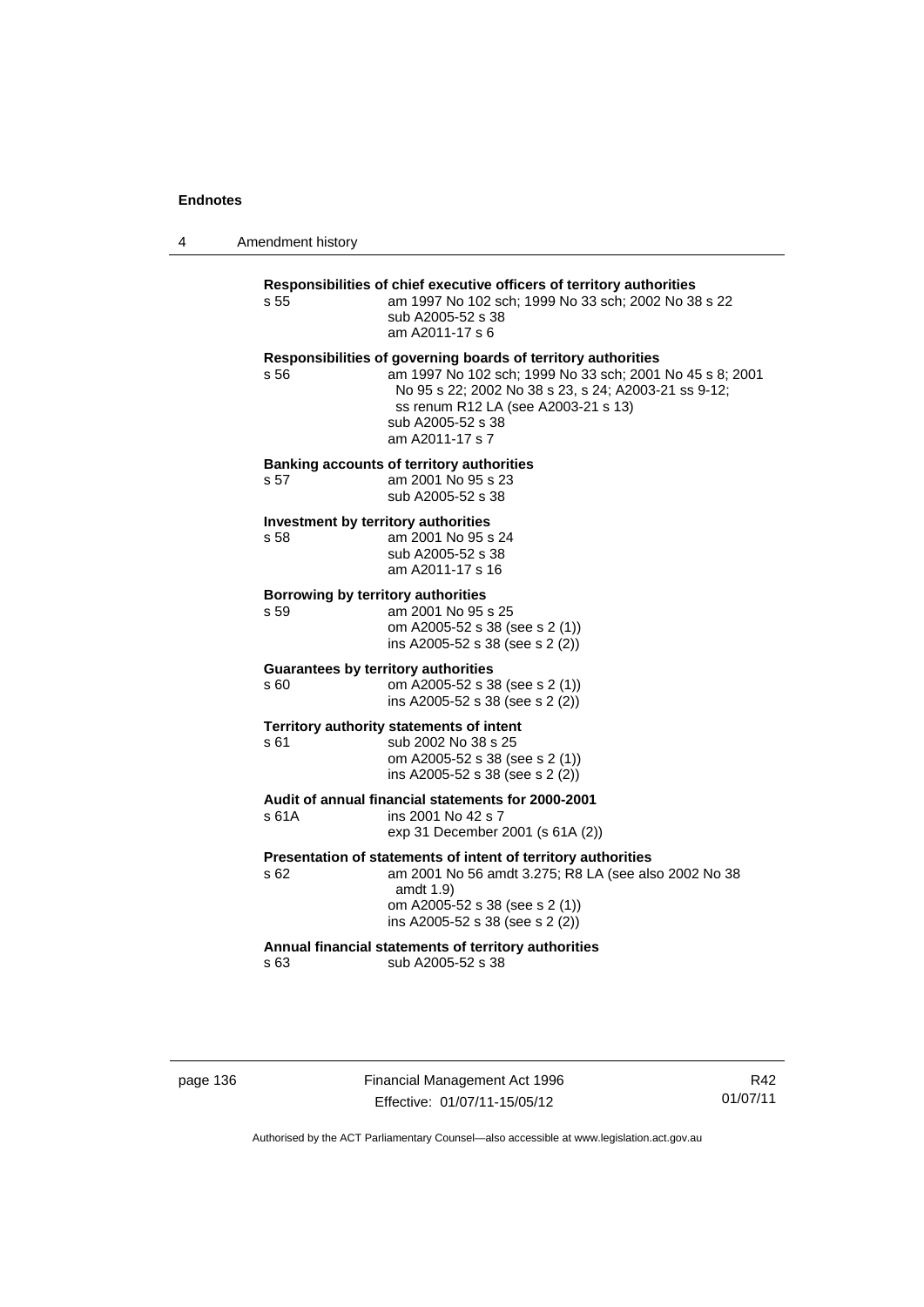**Responsibility for annual financial statements of territory authorities**  s 64 **orig s 64** renum as s 104 and then s 130 **pres s 64**  ins A2005-52 s 38 **Audit of annual financial statements of territory authorities**  s 65 **orig s 65**  renum as s 105 and then s 131 **pres s 65**  ins A2005-52 s 38 **Annual financial statements of territory authorities to be included in annual reports etc**  s 66 **orig s 66**  renum as s 106 and then s 132 **pres s 66**  ins A2005-52 s 38 **Guideline-making power**  s 66A ins 2000 No 27 s 9 om 2001 No 44 amdt 1.1637 **Treasurer may require interim financial statements etc for territory authorities** s 67 **orig s 67**  renum as s 107 and then s 133 **pres s 67**  ins A2005-52 s 38 **Statements of performance of territory authorities**  s 68 **orig s 68**  renum as s 108 and then s 134 **pres s 68**  ins A2005-52 s 38 **Responsibility for territory authority statements of performance**  s 69 ins A2005-52 s 38 **Scrutiny of territory authority statements of performance**  s 70 ins A2005-52 s 38 **Territory authority statements of performance to be included in annual reports etc**  s 71 ins A2005-52 s 38 **Governance of territory authorities**  pt 9 hdg **orig pt 9 hdg**  renum as pt 10 hdg **pres pt 9 hdg**  ins A2005-52 s 41

R42 01/07/11 Financial Management Act 1996 Effective: 01/07/11-15/05/12

page 137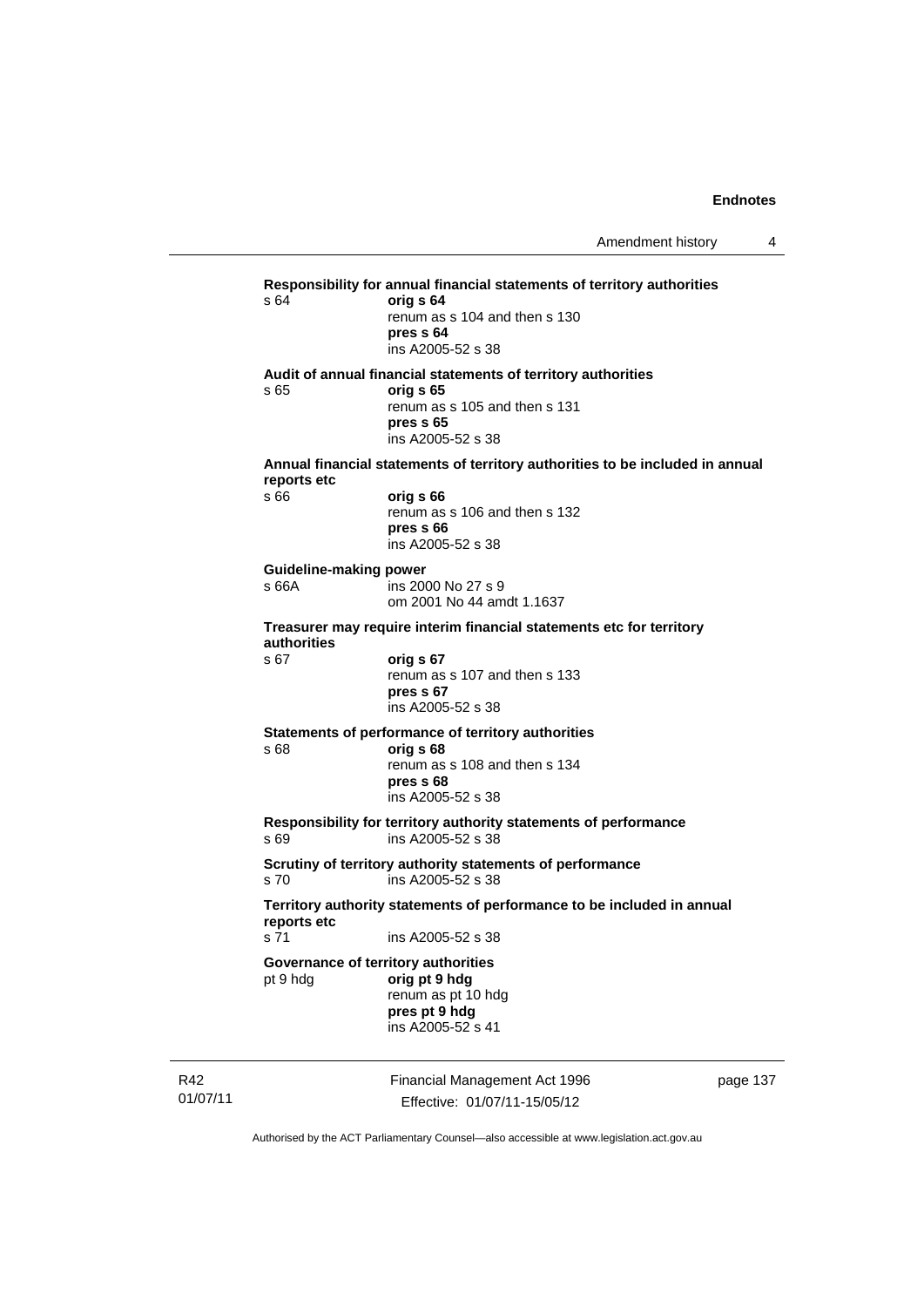4 Amendment history

```
Definitions and important concepts<br>div 9.1 hdg ins A2005-52 s 41
                 \overline{a} ins A2005-52 s 41
Definitions—pt 9 
s 72 ins A2005-52 s 41 
                  def applicable governmental policies ins A2005-52 s 41 
                  def establishing Act ins A2005-52 s 41 
                  def financial year ins A2005-52 s 41 
                  def governing board member ins A2005-52 s 41 
                  def material interest ins A2005-52 s 41 
                  def relevant territory authority ins A2005-52 s 41 
Nature of relevant territory authorities 
s 73 ins A2005-52 s 41 
Powers of territory authorities generally 
s 74 ins A2005-52 s 41
Execution of documents and assumptions people dealing with relevant 
territory authority may make 
s 75 ins A2005-52 s 41 
Governing board of territory authority 
s 76 ins A2005-52 s 41 
                  am A2006-30 amdts 1.41-1.44; A2009-25 amdt 4.2; A2010-55 
                  amdt 2.1; A2011-17 s 8 
Role of governing board 
s 77 ins A2005-52 s 41 
Governing board member appointments 
div 9.2 hdg ins A2005-52 s 41
Appointment of governing board members generally 
s 78 ins A2005-52 s 41 
                  am A2009-48 s 4, s 5; ss renum R38 LA 
Appointment of chair and deputy chair 
s 79 ins A2005-52 s 41 
                  am A2009-48 s 6; ss renum R38 LA 
Appointment of CEO of authority with governing board 
s 80 ins A2005-52 s 41 
                  am A2011-17 s 13 
Ending board member appointments 
s 81 ins A2005-52 s 41 
                  am A2010-18 amdt 1.22 
Functions of governing board members 
div 9.3 hdg ins A2005-52 s 41
```
page 138 Financial Management Act 1996 Effective: 01/07/11-15/05/12

R42 01/07/11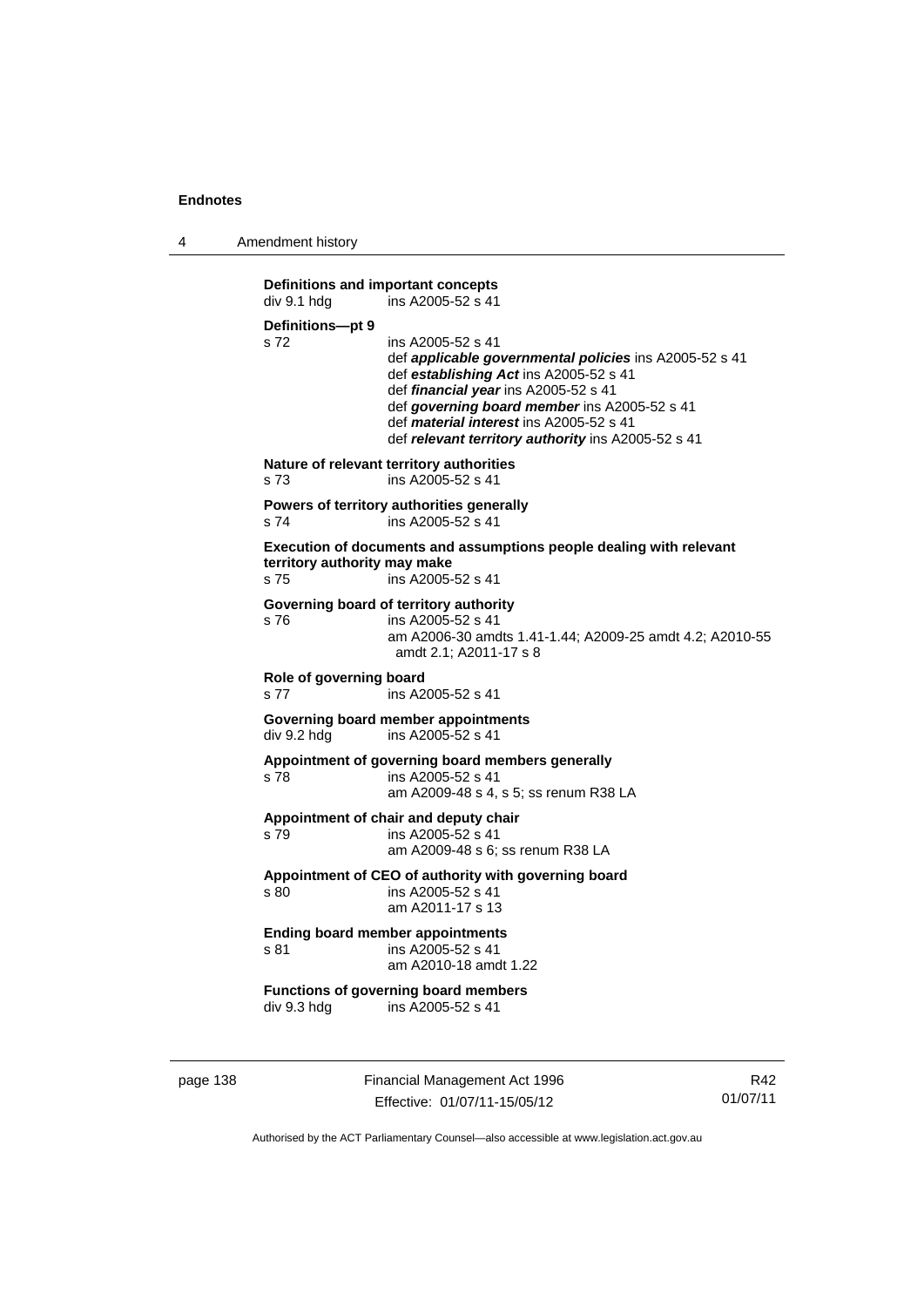Amendment history 4

**Chair's functions**  s 82 ins A2005-52 s 41 **Deputy chair's functions**  ins A2005-52 s 41 **CEO's functions**  s 84 ins A2005-52 s 41 **Honesty, care and diligence of governing board members**  s 85 ins A2005-52 s 41 **Conflicts of interest by governing board members**  s 86 ins A2005-52 s 41 **Agenda to require disclosure of interest item**  s 87 ins A2005-52 s 41 **Disclosure of interests by governing board members**  s 88 ins A2005-52 s 41 **Reporting of disclosed governing board interests to Minister**  s 89 ins A2005-52 s 41 **Protection of governing board members from liability**  s 90 ins A2005-52 s 41 **Indemnification and exemption of governing board members**  s 91 ins A2005-52 s 41 **Compensation for exercise of functions etc**  s 92 **ins A2005-52 s 41 Governing board meetings**  div 9.4 hdg ins A2005-52 s 41 **Time and place of governing board meetings**  s 93 ins A2005-52 s 41 **Presiding member at governing board meetings**  s 94 ins A2005-52 s 41 **Quorum at governing board meetings**  s 95 ins A2005-52 s 41 **Voting at governing board meetings**  s 96 ins A2005-52 s 41 **Conduct of governing board meetings etc**  s 97 ins A2005-52 s 41 am A2008-28 amdt 3.90 **Requirements and obligations for territory authorities**  div 9.5 hdg ins A2005-52 s 41

R42 01/07/11 Financial Management Act 1996 Effective: 01/07/11-15/05/12

page 139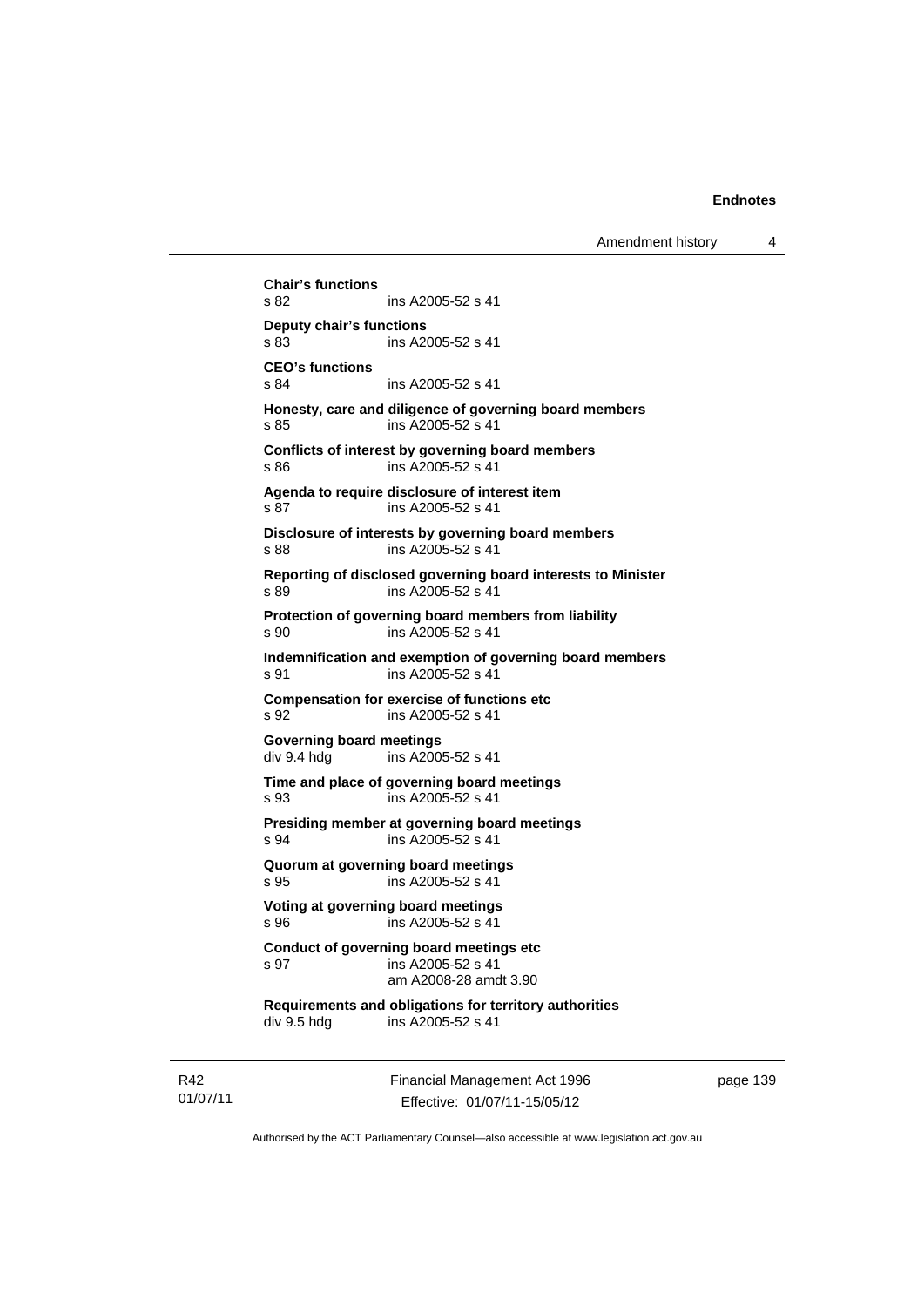| 4        | Amendment history                                                                    |                                                                                                                                                      |                 |  |
|----------|--------------------------------------------------------------------------------------|------------------------------------------------------------------------------------------------------------------------------------------------------|-----------------|--|
|          | s 98                                                                                 | Limitations on authorities forming corporations etc<br>ins A2005-52 s 41                                                                             |                 |  |
|          | s 99                                                                                 | Limitations on authorities taking part in joint ventures and trusts<br>ins A2005-52 s 41                                                             |                 |  |
|          | s 100                                                                                | Corporations, joint ventures and trusts in which authority has interest<br>ins A2005-52 s 41                                                         |                 |  |
|          | s 101                                                                                | Obligation of authorities to tell Minister about significant events<br>ins A2005-52 s 41                                                             |                 |  |
|          | s 102                                                                                | Ministerial directions to authorities about financial etc statements<br>ins A2005-52 s 41                                                            |                 |  |
|          | s 103                                                                                | Application of government policies to authorities<br>ins A2005-52 s 41<br>am A2010-54 amdt 3.30                                                      |                 |  |
|          | div 9.6 hdg                                                                          | <b>Restructuring of territory authorities</b><br>ins A2006-30 amdt 1.45                                                                              |                 |  |
|          | Purpose of div 9.6<br>$s$ 104                                                        | orig s 104<br>renum as s 130<br>pres s 104<br>ins A2006-30 amdt 1.45                                                                                 |                 |  |
|          | s 105                                                                                | What territory authorities does div 9.6 apply to?<br>orig s 105<br>renum as s 131<br>pres s 105<br>ins A2006-30 amdt 1.45                            |                 |  |
|          | s 106                                                                                | Responsible Minister may direct div 9.6 authority to sell or transfer assets<br>orig s 106<br>renum as s 132<br>pres s 106<br>ins A2006-30 amdt 1.45 |                 |  |
|          | s 107                                                                                | Transfer of assets by declaration-div 9.6 authorities<br>orig s 107<br>renum as s 133<br>pres s 107<br>ins A2006-30 amdt 1.45                        |                 |  |
|          | Transfer of contractual rights and liabilities by declaration-div 9.6<br>authorities |                                                                                                                                                      |                 |  |
|          | s 108                                                                                | orig s 108<br>renum as s 134<br>pres s 108<br>ins A2006-30 amdt 1.45                                                                                 |                 |  |
| page 140 |                                                                                      | Financial Management Act 1996<br>Effective: 01/07/11-15/05/12                                                                                        | R42<br>01/07/11 |  |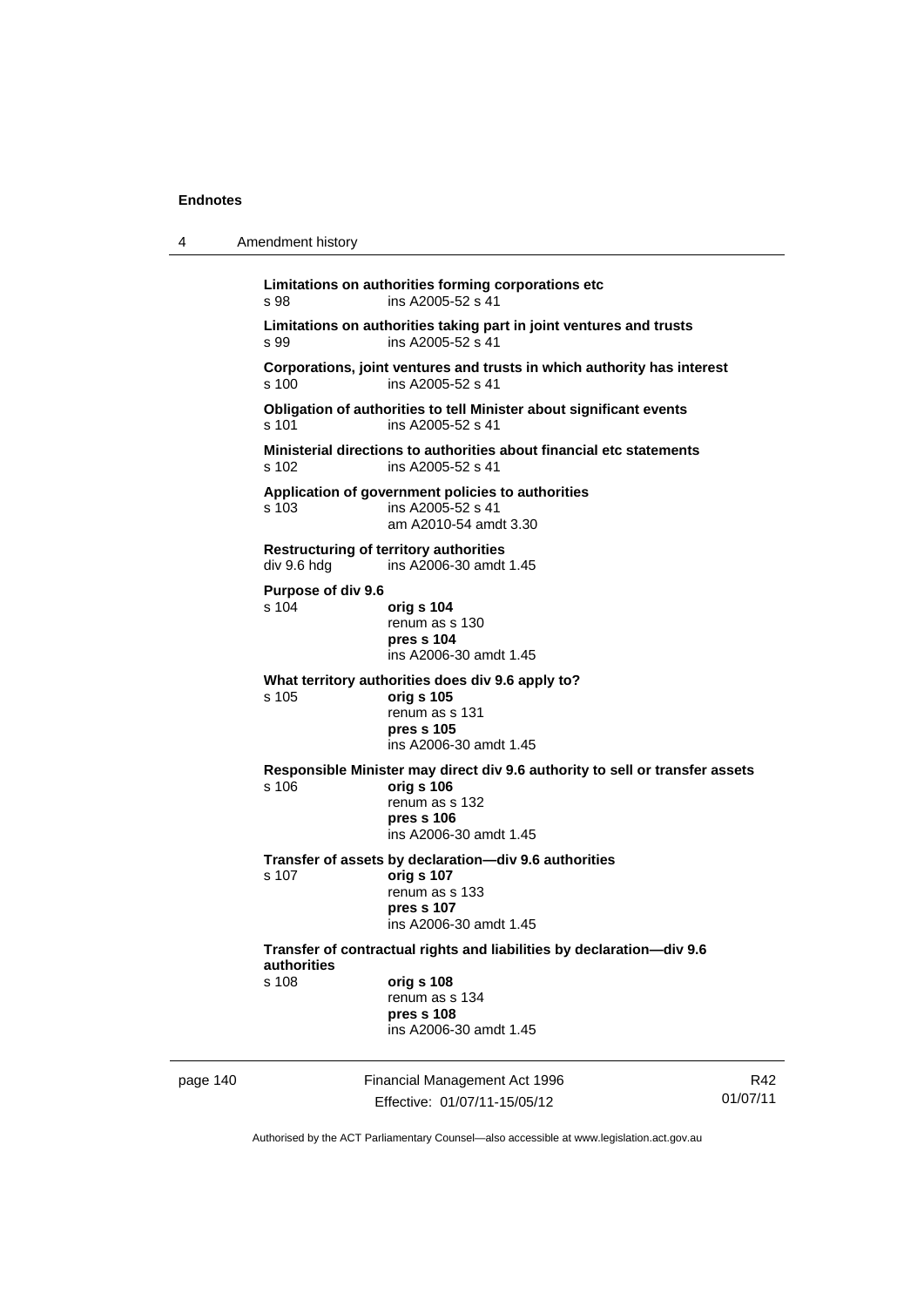Financial Management Act 1996 page 141 **Transfer of liabilities by declaration—div 9.6 authorities**  s 109 **orig s 109** renum as s 150 **pres s 109**  ins A2006-30 amdt 1.45 **Assistance given by authorities for div 9.6**  s 110 **orig s 110** renum as s 151 **pres s 110**  ins A2006-30 amdt 1.45 **Application of Legislation Act, s 94 to certain appointments, elections and approvals**  s 110A sub as s 152 **Application of Act to Health Promotion Act**  s 110B ins as mod SL2005-42 sch 1 mod 1.1 (om A2006-30 amdt 1.62) **Assistance given by governing board members for div 9.6**  s 111 **orig s 111** renum as s 155 **pres s 111**  ins A2006-30 amdt 1.45 **Use of information by Territory and div 9.6 authorities**  s 112 ins A2006-30 amdt 1.45 **Contracts relating to the protection of information—responsible Minister for div 9.6 authority**  ins A2006-30 amdt 1.45 **Contracts relating to the protection of information—div 9.6 authority**  s 114 ins A2006-30 amdt 1.45 **Transfer of pending proceedings—div 9.6 authorities**  s 115 ins A2006-30 amdt 1.45 **Proceedings and evidence—div 9.6 authorities**  s 116 ins A2006-30 amdt 1.45 **Operation of div 9.6 not breach of contract etc**  s 117 ins A2006-30 amdt 1.45 **Transfer of assets etc not otherwise disposed of—div 9.6 authorities**  s 118 ins A2006-30 amdt 1.45 **Annual reports etc for div 9.6 authorities**  s 119 ins A2006-30 amdt 1.45 **Additional provisions for restructuring of certain territory authorities**  div 9.7 hdg ins A2006-30 amdt 1.45

| R42      | Financial Management Act 1996 | page 141 |
|----------|-------------------------------|----------|
| 01/07/11 | Effective: 01/07/11-15/05/12  |          |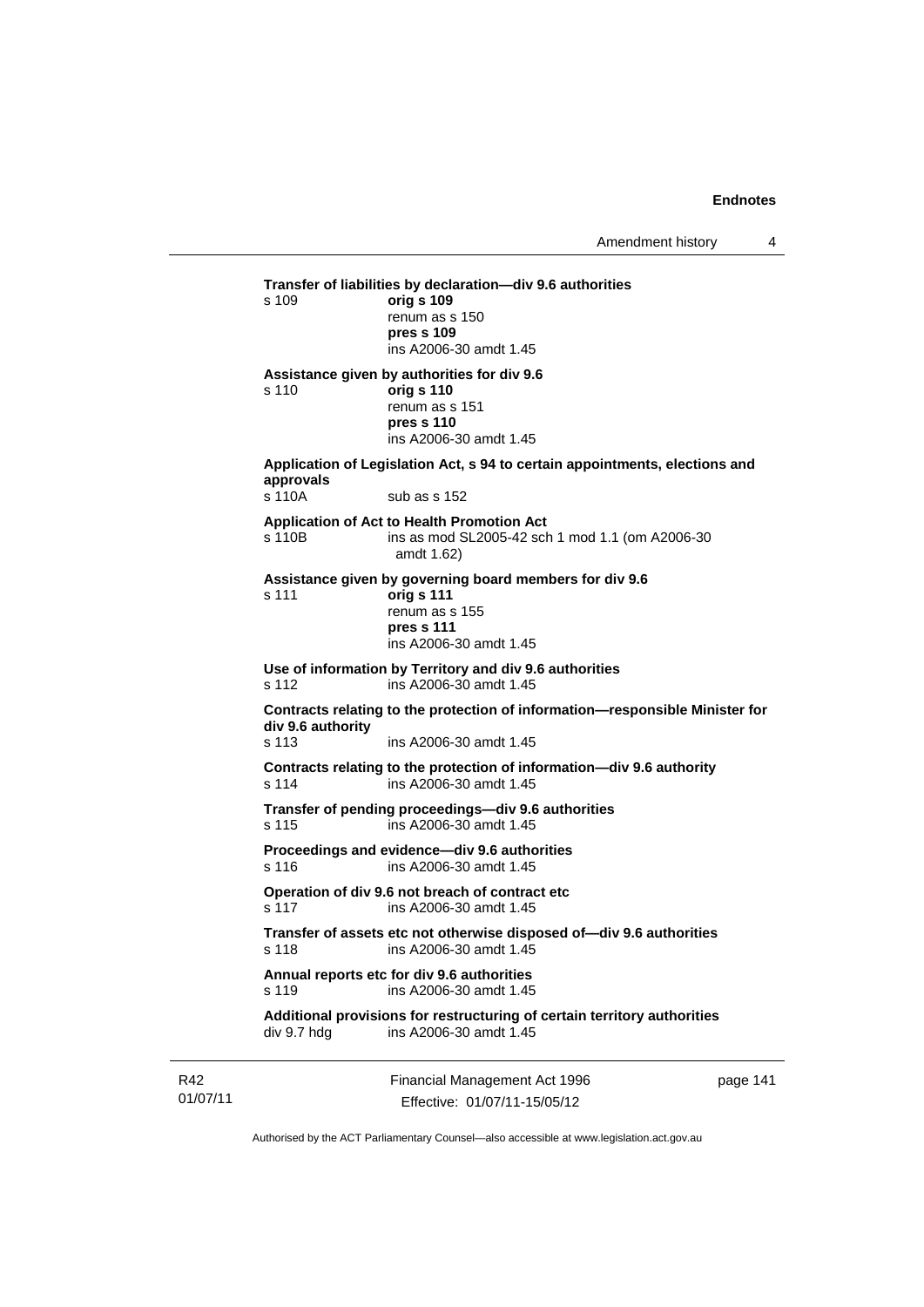4 Amendment history

|                                                                      | s 120                                    | What territory authorities does div 9.7 apply to?<br>ins A2006-30 amdt 1.45                                                                                                                             |                 |  |
|----------------------------------------------------------------------|------------------------------------------|---------------------------------------------------------------------------------------------------------------------------------------------------------------------------------------------------------|-----------------|--|
|                                                                      | Definitions-div 9.7                      |                                                                                                                                                                                                         |                 |  |
|                                                                      | s 121                                    | ins A2006-30 amdt 1.45<br>def handover day ins A2006-30 amdt 1.45<br>def territory authority ins A2006-30 amdt 1.45                                                                                     |                 |  |
|                                                                      | s 122                                    | Vesting of assets, rights and liabilities-div 9.7 authorities<br>ins A2006-30 amdt 1.45                                                                                                                 |                 |  |
|                                                                      | s 123                                    | Proceedings and evidence-div 9.7 authorities<br>ins A2006-30 amdt 1.45                                                                                                                                  |                 |  |
|                                                                      | s 124                                    | Annual reports and financial statements for div 9.7 authorities<br>ins A2006-30 amdt 1.45                                                                                                               |                 |  |
|                                                                      | References to div 9.7 authority<br>s 125 | ins A2006-30 amdt 1.45                                                                                                                                                                                  |                 |  |
|                                                                      | <b>Miscellaneous</b><br>pt 10 hdg        | (prev pt 9 hdg) renum A2005-52 s 39                                                                                                                                                                     |                 |  |
|                                                                      | s 130                                    | Responsibility for annual financial statements of territory authorities<br>(prev s 64) am 2001 No 95 amdt 1.10<br>renum as s 104 A2005-52 s 40<br>renum as s 130 A2006-30 amdt 1.46<br>am A2011-17 s 16 |                 |  |
|                                                                      | s 131                                    | Audit of annual financial statements of territory authorities<br>(prev s 65) renum as s 105 A2005-52 s 40<br>renum as s 131 A2006-30 amdt 1.46<br>am A2011-17 s 16                                      |                 |  |
|                                                                      |                                          | Annual financial statements of territory authorities to be included in annual                                                                                                                           |                 |  |
|                                                                      | reports etc<br>s 132                     | (prev s 66) renum as s 106 A2005-52 s 40<br>renum as s 132 A2006-30 amdt 1.46                                                                                                                           |                 |  |
| Treasurer may require interim financial statements etc for territory |                                          |                                                                                                                                                                                                         |                 |  |
|                                                                      | <b>authorities</b><br>s 133 hda<br>s 133 | (prev s 67 hdg) sub 2000 No 27 s 10<br>(prev s 67) am 2000 No 27 s 10<br>sub 2001 No 44 amdt 1.1637<br>am A2003-56 amdt 3.139<br>renum as s 107 A2005-52 s 40<br>renum as s 133 A2006-30 amdt 1.46      |                 |  |
|                                                                      | s 134                                    | Statements of performance of territory authorities<br>(prev s 68) ins 2001 No 44 amdt 1.1637<br>renum as s 108 A2005-52 s 40<br>renum as s 134 A2006-30 amdt 1.46                                       |                 |  |
| page 142                                                             |                                          | Financial Management Act 1996<br>Effective: 01/07/11-15/05/12                                                                                                                                           | R42<br>01/07/11 |  |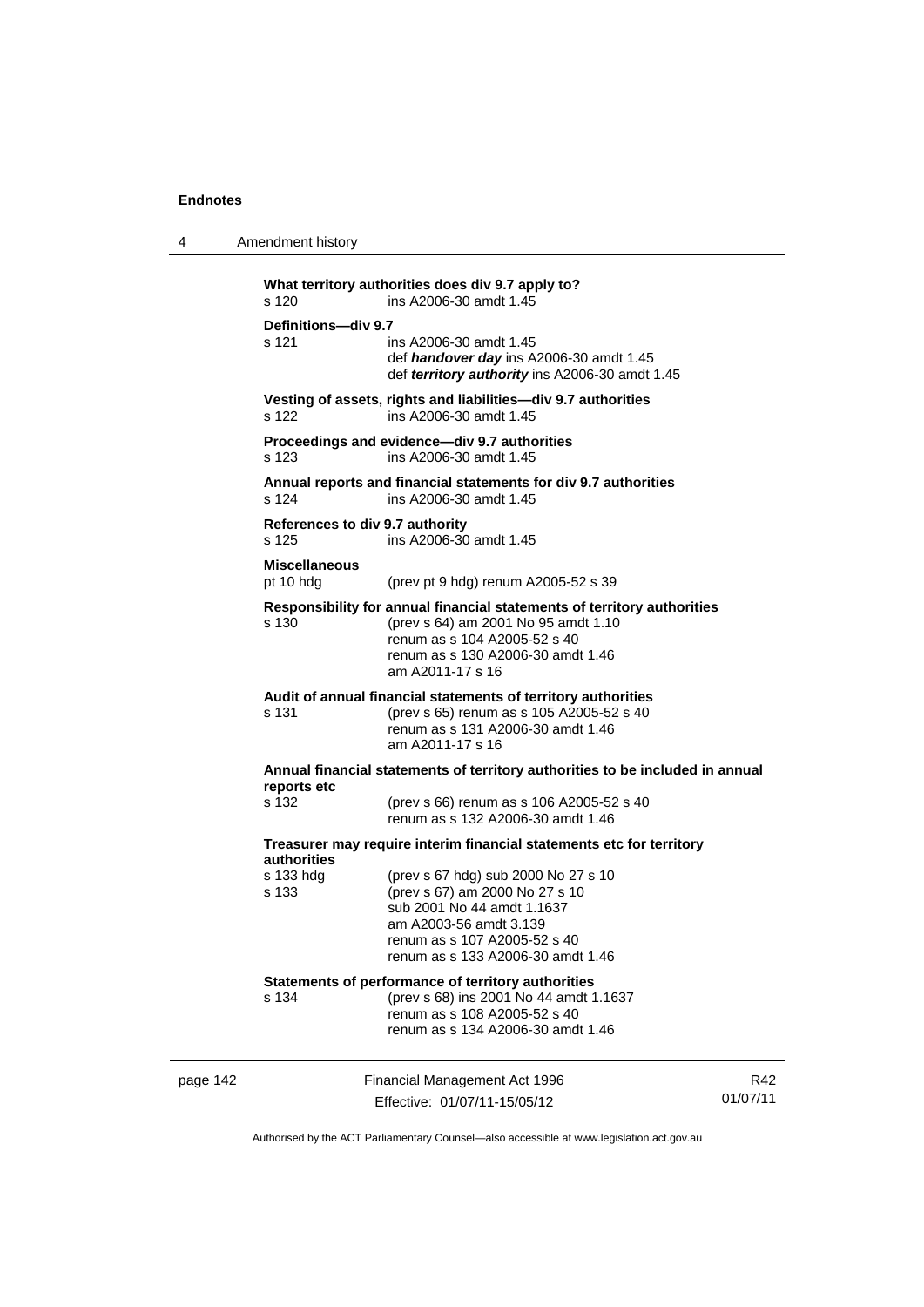$\overline{a}$ 

|                 | Transitional<br>pt 11 hdg                | sub as pt 19 hdg                                                                                                                                                                                       |          |
|-----------------|------------------------------------------|--------------------------------------------------------------------------------------------------------------------------------------------------------------------------------------------------------|----------|
|                 | pt 19 hdg                                | Transitional-Financial Management Legislation Amendment Act 2005<br>(prev pt 11 hdg) ins A2005-52 s 42<br>sub as pt 19 hdg A2006-30 amdt 1.47<br>om R32 LA                                             |          |
|                 | 1 July 2005 application<br>s 150         | Financial Management Legislation Amendment Act 2005-provisions with<br>(prev s 109) ins A2005-52 s 42<br>renum as s 150 A2006-30 amdt 1.48<br>exp 27 October 2006 (s 150 (4))                          |          |
|                 | 1 July 2006 application<br>s 151         | Financial Management Legislation Amendment Act 2005-provisions with<br>(prev s 110) ins A2005-52 s 42<br>am A2006-30 amdt 1.49<br>renum as s 151 A2006-30 amdt 1.50<br>exp 27 October 2006 (s 151 (4)) |          |
|                 | approvals                                | Application of Legislation Act, s 94 to certain appointments, elections and                                                                                                                            |          |
|                 | s 152                                    | (prev s 110A) ins as mod SL2005-42 sch 1 mod 1.1 (sub as<br>s 152 A2006-30 amdt 1.61)<br>exp 27 October 2007 (s 152 (4))                                                                               |          |
|                 | <b>Transitional regulations</b><br>s 155 | (prev s 111) ins A2005-52 s 42<br>renum as s 155 A2006-30 amdt 1.51<br>exp 27 October 2007 (s 155 (4))                                                                                                 |          |
|                 | pt 20 hdg                                | Transitional-Administrative (Miscellaneous Amendments) Act 2006<br>ins A2006-30 amdt 1.52<br>exp 1 July 2008 (s 223)                                                                                   |          |
|                 | s 220                                    | Transitional-definition of territory authority<br>ins A2006-30 amdt 1.52<br>exp 19 July 2006 (s 220 (2) (LA s 88 declaration applies))                                                                 |          |
|                 | s 221                                    | Transitional-Legislation Act, s 84 inapplicable<br>ins A2006-30 amdt 1.52<br>exp 1 August 2006 (s 221 (2) (LA s 88 declaration applies))                                                               |          |
|                 | 2006                                     | Transitional regulations—Administrative (Miscellaneous Amendments) Act                                                                                                                                 |          |
|                 | s 222                                    | ins A2006-30 amdt 1.52<br>exp 1 July 2008 (s 223)                                                                                                                                                      |          |
|                 | Expiry-pt 20<br>s 223                    | ins A2006-30 amdt 1.52<br>exp 1 July 2008 (s 223)                                                                                                                                                      |          |
| R42<br>01/07/11 |                                          | Financial Management Act 1996<br>Effective: 01/07/11-15/05/12                                                                                                                                          | page 143 |

Authorised by the ACT Parliamentary Counsel—also accessible at www.legislation.act.gov.au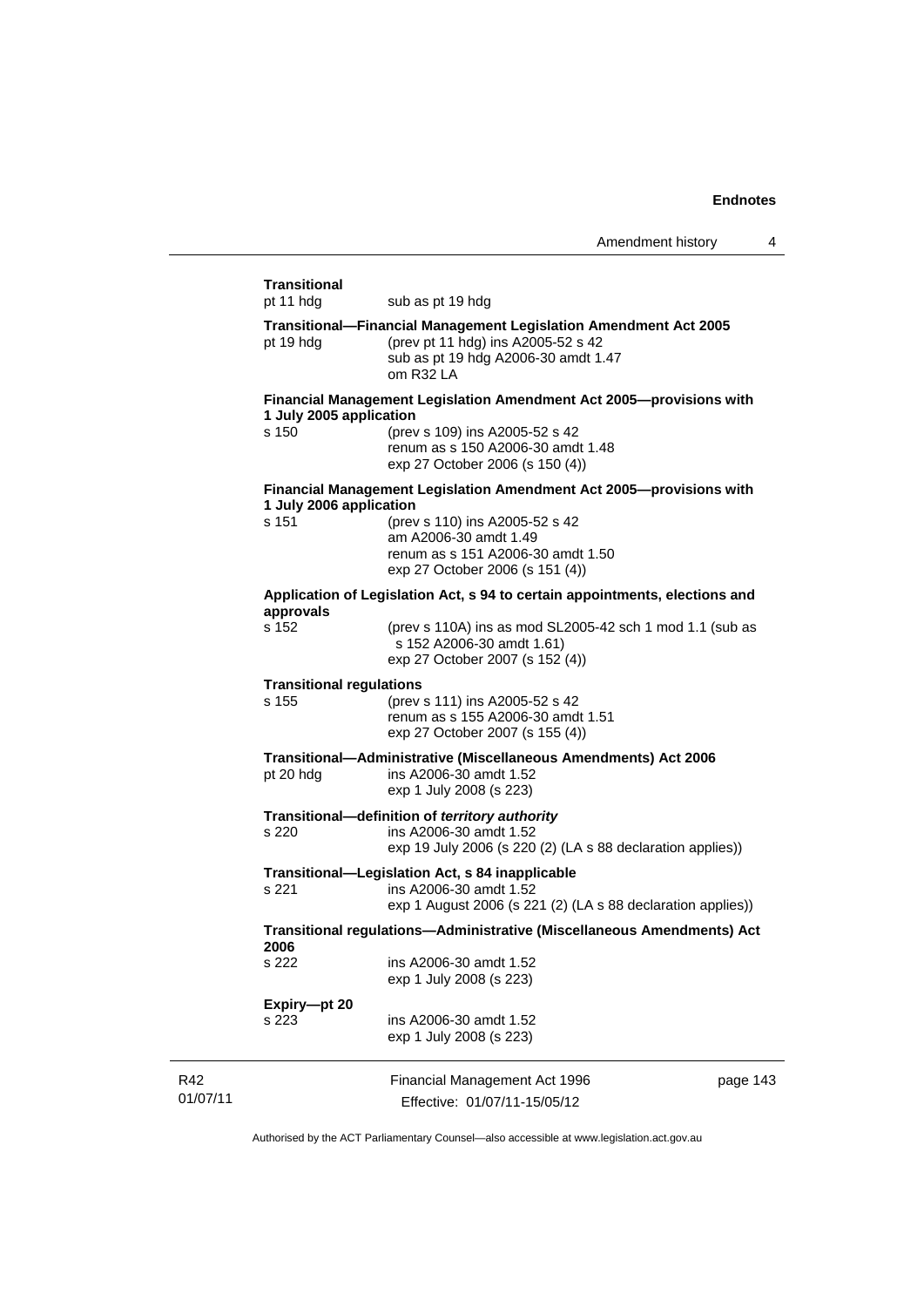4 Amendment history

| dict | am A2005-52 s 43; A2008-37 amdt 1.176; A2010-18<br>amdt 1.23; A2011-17 s 9               |
|------|------------------------------------------------------------------------------------------|
|      | def applicable governmental policies ins A2005-52 s 44                                   |
|      | def appropriation reloc from s 3 2001 No 95 amdt 1.4                                     |
|      | def Appropriation Act reloc from s 3 2001 No 95 amdt 1.4                                 |
|      | def <i>appropriation unit</i> reloc from s 3 2001 No 95 amdt 1.4                         |
|      | def banking account ins 1997 No 102 s 4                                                  |
|      | am 1999 No 33 sch                                                                        |
|      | reloc from s 3 2001 No 95 amdt 1.4                                                       |
|      | def borrowing reloc from s 3 2001 No 95 amdt 1.4                                         |
|      | def budget papers am 2001 No 56 amdt 3.256                                               |
|      | reloc from s 3 2001 No 95 amdt 1.4                                                       |
|      | def capital injection reloc from s 3 2001 No 95 amdt 1.4                                 |
|      | sub A2005-52 s 45                                                                        |
|      | am A2011-17 s 16                                                                         |
|      | def <b>CEO</b> ins A2005-52 s 46                                                         |
|      | def chief executive officer reloc from s 3 2001 No 95                                    |
|      | amdt $1.4$                                                                               |
|      | sub A2005-52 s 47                                                                        |
|      | def class of outputs reloc from s 3 2001 No 95 amdt 1.4                                  |
|      | def contract ins A2006-30 amdt 1.53<br>def department reloc from s 3 2001 No 95 amdt 1.4 |
|      | om A2011-17 s 10                                                                         |
|      | def departmental banking account am 1997 No 102 sch                                      |
|      | reloc from s 3 2001 No 95 amdt 1.4                                                       |
|      | om A2011-17 s 10                                                                         |
|      | def <i>directorate</i> ins A2011-17 s 10                                                 |
|      | def directorate banking account ins A2011-17 s 10                                        |
|      | def division 9.6 authority ins A2006-30 amdt 1.54                                        |
|      | def division 9.7 authority ins A2006-30 amdt 1.54                                        |
|      | def establishing Act ins A2005-52 s 48                                                   |
|      | def expenses reloc from s 3 2001 No 95 amdt 1.4                                          |
|      | def financial management guidelines sub 2001 No 11                                       |
|      | amdt 3.125                                                                               |
|      | reloc from s 3 2001 No 95 amdt 1.4                                                       |
|      | def financial year ins A2005-52 s 48                                                     |
|      | def general government sector ins 1997 No 124 s 4<br>reloc from s 3 2001 No 95 amdt 1.4  |
|      | def generally accepted accounting practice reloc from s 3                                |
|      | 2001 No 95 amdt 1.4                                                                      |
|      | sub A2005-52 s 49                                                                        |
|      | am A2011-17 s 16                                                                         |
|      | def governing board ins A2005-52 s 50                                                    |
|      | sub A2011-17 s 11                                                                        |

page 144 Financial Management Act 1996 Effective: 01/07/11-15/05/12

R42 01/07/11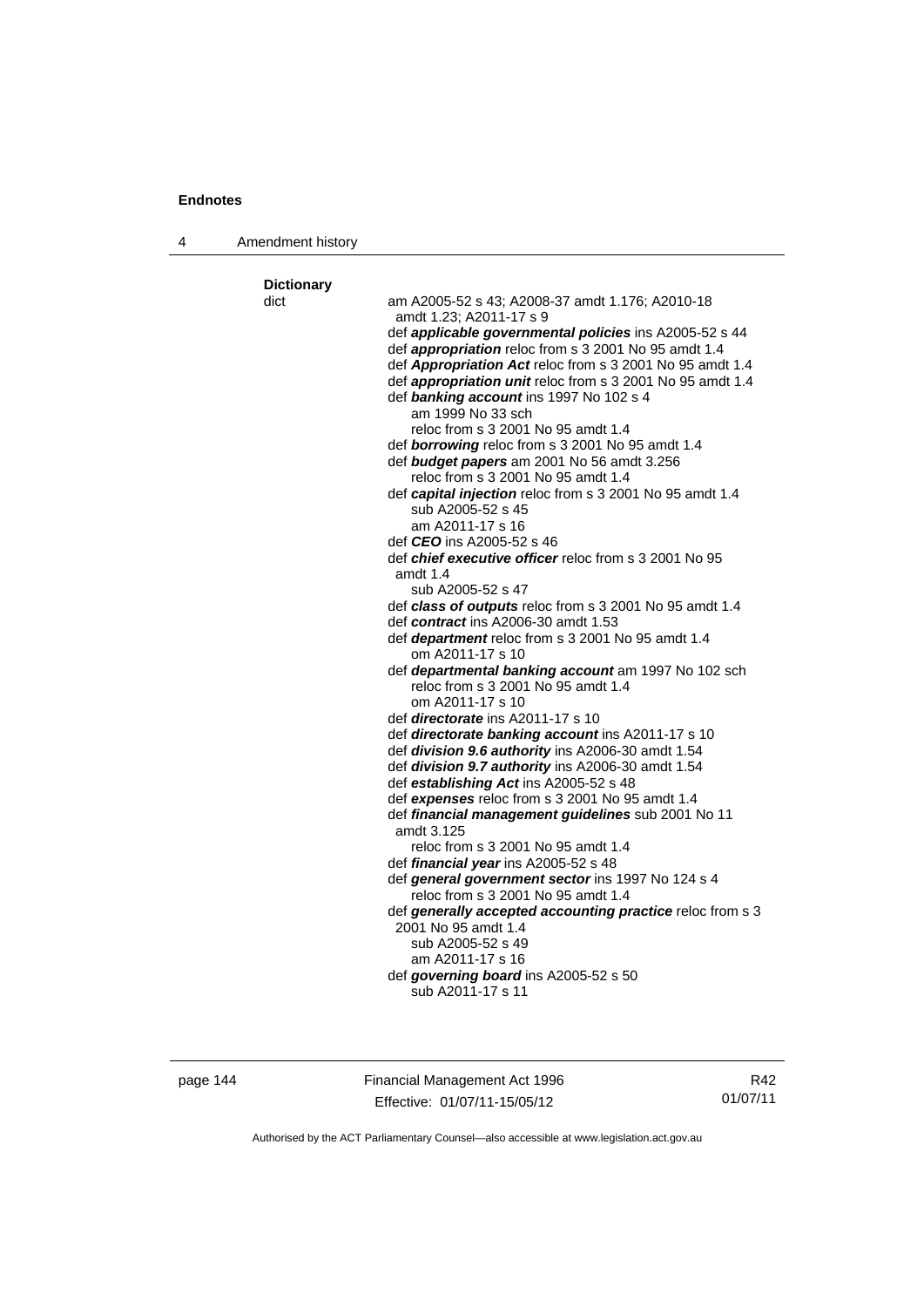def *governing board member* ins A2005-52 s 50 def *GST* ins 2000 No 27 s 4 reloc from s 3 2001 No 95 amdt 1.4 om A2005-52 s 51 def *handover day* ins A2006-30 amdt 1.55 def *input tax credit* ins 2000 No 27 s 4 reloc from s 3 2001 No 95 amdt 1.4 def *interest* ins 2001 No 45 s 4 (as am 2002 No 30 amdt 3.370) def *invest* ins 2001 No 45 s 4 (as am 2002 No 30 amdt 3.370) def *Legislative Assembly secretariat* sub 2001 No 95 amdt 1.1 reloc from s 3 2001 No 95 amdt 1.4 sub A2005-42 amdt 1.1; A2007-3 amdt 3.243 def *material interest* ins A2005-52 s 52 def *outcomes* reloc from s 3 2001 No 95 amdt 1.4 om A2009-49 amdt 3.67 def *outputs* reloc from s 3 2001 No 95 amdt 1.4 am A2011-17 s 16 def *prescribed* reloc from s 3 2001 No 95 amdt 1.4 def *public money* am 2001 No 95 s 4 reloc from s 3 2001 No 95 amdt 1.4 am A2004-53 amdt 1.1; pars renum R19 LA (see A2004-53 amdt 1.2) def *public trading enterprise* ins 1997 No 124 s 4 reloc from s 3 2001 No 95 amdt 1.4 am A2003-21 s 14 om A2005-52 s 53 def *public trading enterprise sector* ins 1997 No 124 s 4 reloc from s 3 2001 No 95 amdt 1.4 def *relevant territory authority* ins A2005-52 s 54 def *responsible chief executive* reloc from s 3 2001 No 95 amdt 1.4 om A2011-17 s 12 def *responsible director-general* ins A2011-17 s 12 def *responsible Minister* reloc from s 3 2001 No 95 amdt 1.4 am A2005-52 s 55; A2011-17 s 16 def *securities* reloc from s 3 dict 2001 No 95 amdt 1.4 def *statement of intent* reloc from s 3 2001 No 95 amdt 1.4 sub A2005-52 s 56 def *subsidiary* ins A2004-53 amdt 1.3 def *superannuation appropriation* ins 2000 No 21 sch reloc from s 3 2001 No 95 amdt 1.4 def *superannuation banking account* ins 2000 No 21 sch reloc from s 3 2001 No 95 amdt 1.4 def *taxable supply* ins 2000 No 27 s 4 reloc from s 3 2001 No 95 amdt 1.4

R42 01/07/11 Financial Management Act 1996 Effective: 01/07/11-15/05/12

page 145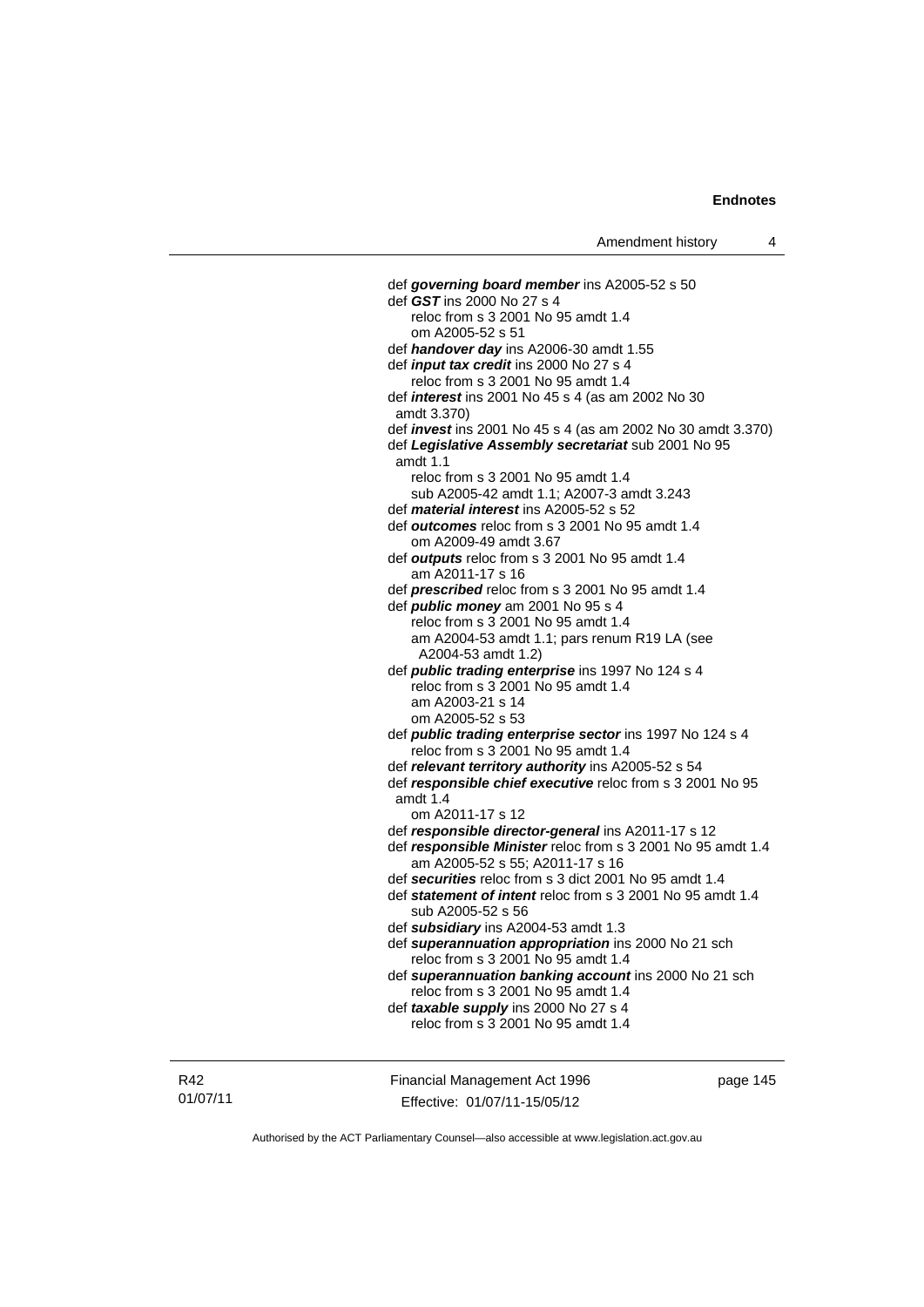5 Earlier republications

 def *territory authority* am 2000 No 21 sch; 2001 No 95 amdt 1.3 reloc from s 3 2001 No 95 amdt 1.4 sub A2006-30 amdt 1.56 def *territory banking account* am 1997 No 102 sch reloc from s 3 2001 No 95 amdt 1.4 def *the Territory* ins A2009-49 amdt 3.68 def *trust money* reloc from s 3 2001 No 95 amdt 1.4 def *warrant* am 1997 No 102 sch reloc from s 3 2001 No 95 amdt 1.4 om 2002 No 38 amdt 1.10

# **5 Earlier republications**

Some earlier republications were not numbered. The number in column 1 refers to the publication order.

Since 12 September 2001 every authorised republication has been published in electronic pdf format on the ACT legislation register. A selection of authorised republications have also been published in printed format. These republications are marked with an asterisk (\*) in column 1. Electronic and printed versions of an authorised republication are identical.

| <b>Republication No</b> | <b>Amendments to</b> | <b>Republication date</b> |
|-------------------------|----------------------|---------------------------|
| 1                       | Act 1997 No 124      | 31 January 1998           |
| 2                       | Act 1999 No 58       | 10 November 1999          |
| 3                       | Act 2001 No 56       | 12 September 2001         |
| 4                       | Act 2001 No 97       | 20 December 2001          |
| 5                       | Act 2001 No 97       | 31 December 2001          |
| 5(RI)                   | Act 2001 No 97 ‡     | 19 September 2002         |
| 6                       | Act 2001 No 97       | 4 January 2002            |
| 6(RI)                   | Act 2001 No 97 ‡     | 19 September 2002         |
| $7^*$                   | Act 2001 No 97       | 14 January 2002           |
| 7 (RI)                  | Act 2001 No 97 ‡     | 19 September 2002         |
| 7A                      | Act 2001 No 97 ‡‡    | 19 September 2002         |
| 8                       | Act 2001 No 97       | 1 July 2002               |
| 8 (RI)                  | Act 2001 No 97 ‡‡    | 19 September 2002         |
| $9*$                    | Act 2002 No 30       | 19 September 2002         |
|                         |                      |                           |

page 146 Financial Management Act 1996 Effective: 01/07/11-15/05/12

R42 01/07/11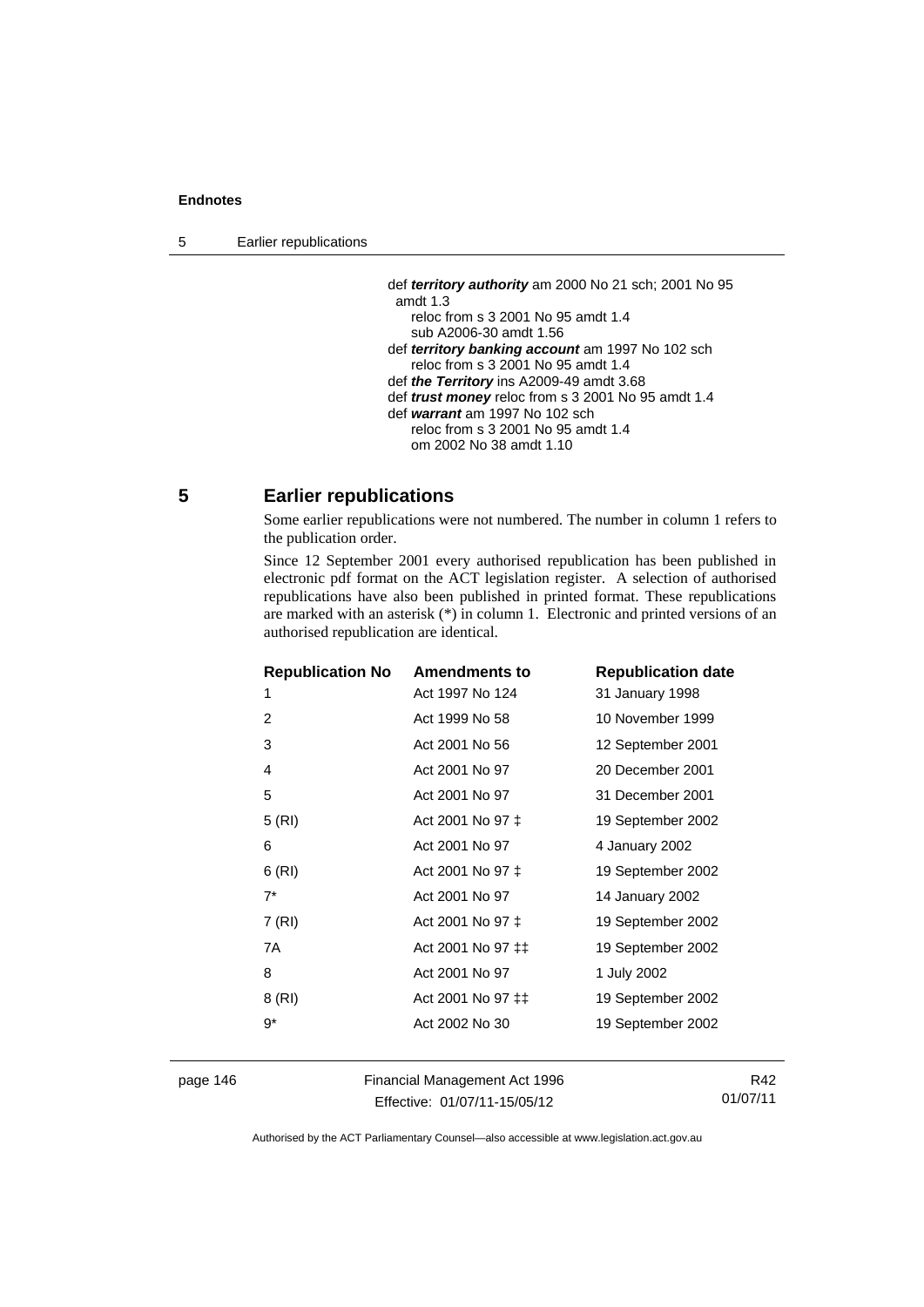Earlier republications 5

| <b>Republication No</b> | <b>Amendments to</b> | <b>Republication date</b> |
|-------------------------|----------------------|---------------------------|
| 10                      | Act 2002 No 38       | 1 November 2002           |
| 11                      | A2003-9              | 8 March 2003              |
| 12                      | A2003-21             | 20 May 2003               |
| 13                      | A2003-27             | 30 June 2003              |
| 14                      | A2003-46             | 1 November 2003           |
| 15                      | A2003-56             | 19 December 2003          |
| 16                      | A2004-19             | 7 April 2004              |
| 17                      | A2004-35             | 30 June 2004              |
| 18                      | A2004-35             | 1 July 2004               |
| 19                      | A2004-53             | 17 August 2004            |
| 20                      | A2005-20             | 2 June 2005               |
| 21                      | A2005-32             | 1 July 2005               |
| 22                      | A2005-42             | 1 September 2005          |
| 23                      | A2005-52             | 27 October 2005           |
| 24                      | A2005-52             | 1 January 2006            |
| 25                      | A2006-30             | 19 June 2006              |
| 26                      | A2006-30             | 1 July 2006               |
| 27                      | A2006-30             | 20 July 2006              |
| 28                      | A2006-30             | 2 August 2006             |
| 29                      | A2006-30             | 28 October 2006           |
| 30                      | A2007-3              | 12 April 2007             |
| 31                      | A2007-10             | 12 May 2007               |
| 32                      | A2007-10             | 28 October 2007           |
| 33                      | A2007-10             | 2 July 2008               |
| 34                      | A2008-28             | 26 August 2008            |
| 35                      | A2008-37             | 2 February 2009           |
| 36                      | A2009-12             | 1 July 2009               |
| 37                      | A2009-49             | 17 December 2009          |
| 38*                     | A2009-49             | 1 January 2010            |
|                         |                      |                           |

R42 01/07/11 Financial Management Act 1996 Effective: 01/07/11-15/05/12

page 147